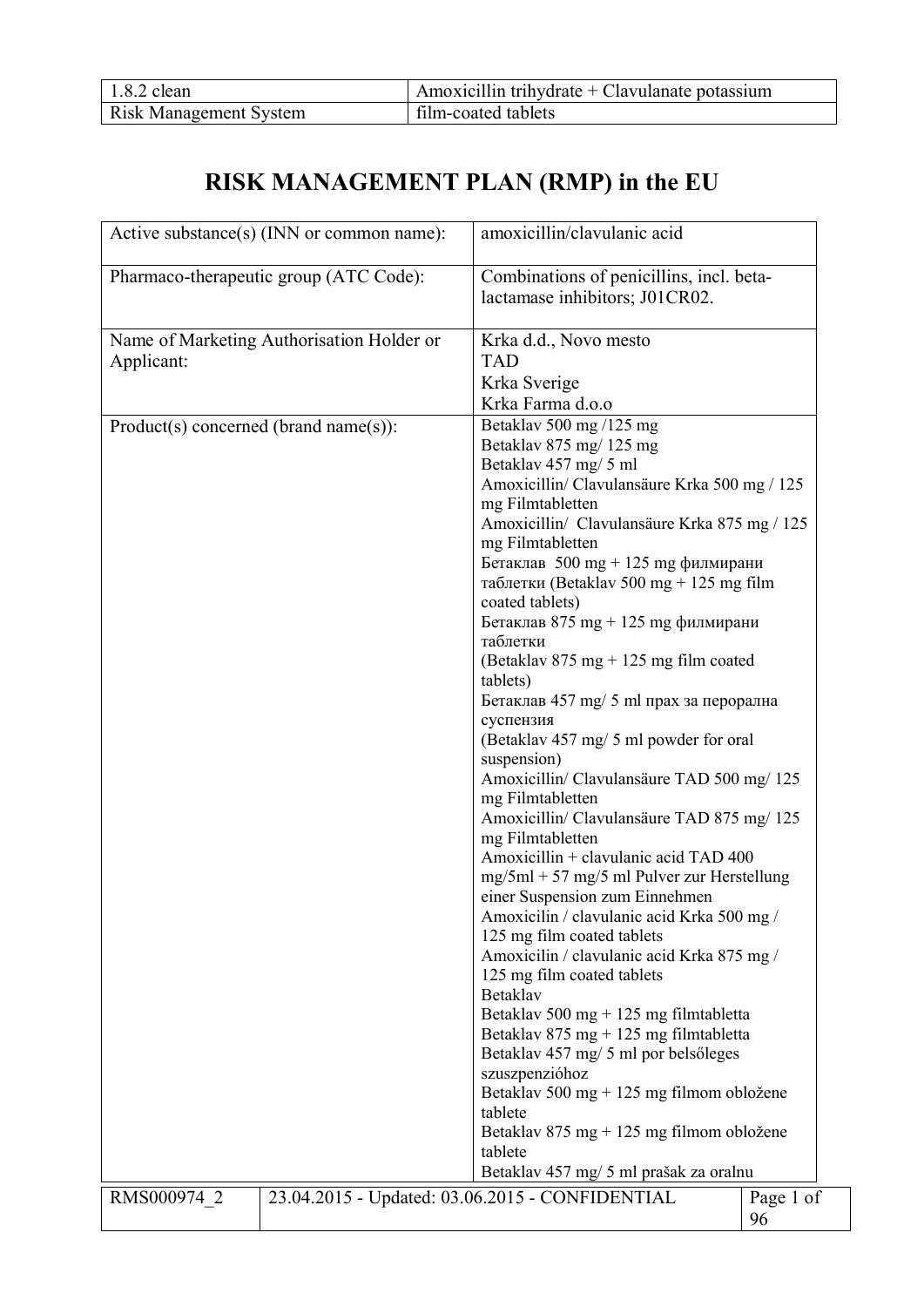| $1.8.2$ clean                 | Amoxicillin trihydrate + Clavulanate potassium                                                                                                                                                                                                                                                                                                                                                                                                                                                                                                                                                                                                                                                                                                                                                                                                                                                                                                                                                                                                                                                                                                                                      |  |
|-------------------------------|-------------------------------------------------------------------------------------------------------------------------------------------------------------------------------------------------------------------------------------------------------------------------------------------------------------------------------------------------------------------------------------------------------------------------------------------------------------------------------------------------------------------------------------------------------------------------------------------------------------------------------------------------------------------------------------------------------------------------------------------------------------------------------------------------------------------------------------------------------------------------------------------------------------------------------------------------------------------------------------------------------------------------------------------------------------------------------------------------------------------------------------------------------------------------------------|--|
| <b>Risk Management System</b> | film-coated tablets                                                                                                                                                                                                                                                                                                                                                                                                                                                                                                                                                                                                                                                                                                                                                                                                                                                                                                                                                                                                                                                                                                                                                                 |  |
|                               | suspenziju<br>Amoxicilin / clavulanic acid Krka 500 mg /<br>125 mg film coated tablets<br>Amoxicillina e acido clavulanico Krka<br>Betaklav 500 mg / 125 mg plèvele dengtos<br>tabletės<br>Betaklav 875 mg / 125 mg plėvele dengtos<br>tabletės<br>Betaklav 457 mg/ 5 ml milteliai geriamajai<br>suspensijai<br>Betaklav 500 mg / 125 mg apvalkotās tabletes<br>Betaklav 875 mg / 125 mg apvalkotās tabletes<br>Betaklav 457 mg/ 5 ml pulveris iekšķīgi<br>lietojamas suspensijas pagatavošanai<br>Hiconcil combi<br>Amoxicilina + Ácido clavulânico Krka 500 mg<br>+ 125 mg comprimidos revestidos por película<br>Amoxicilina + Ácido clavulânico Krka 875 mg<br>+125 mg comprimidos revestidos por película<br>Amoxicilina + Ácido clavulânico Krka 457<br>$mg + 5$ ml Pó para suspensão oral<br>Amoxicillinum + acidum clavulanicum Krka<br>500 mg /125 mg comprimate filmate<br>Amoxicillinum + acidum clavulanicum Krka<br>875 mg /125 mg comprimate filmate<br>Amoxicillinum + acidum clavulanicum Krka<br>400 mg/ 57 mg/ 5 ml pulbere pentru suspensie<br>orală<br>Betaklav 500 mg / 125 mg filmom obalené<br>tablety<br>Betaklav 875 mg / 125 mg filmom obalené<br>tablety |  |
|                               | Betaklav 457 mg/ 5 ml prášok na perorálnu                                                                                                                                                                                                                                                                                                                                                                                                                                                                                                                                                                                                                                                                                                                                                                                                                                                                                                                                                                                                                                                                                                                                           |  |
|                               | suspenziu<br>Betaklav 500 mg / 125 mg filmsko obložene<br>tablete<br>Betaklav 875 mg / 125 mg filmsko obložene<br>tablete                                                                                                                                                                                                                                                                                                                                                                                                                                                                                                                                                                                                                                                                                                                                                                                                                                                                                                                                                                                                                                                           |  |
|                               | Betaklav 400 mg + 57 mg/ 5 ml prašek za<br>peroralno suspenzijo                                                                                                                                                                                                                                                                                                                                                                                                                                                                                                                                                                                                                                                                                                                                                                                                                                                                                                                                                                                                                                                                                                                     |  |

Data lock point for this RMP  $\left[3.6.2015\right]$  Version number  $\left[1.3\right]$ 

 $\overline{\phantom{a}}$ 

Date of final sign off 3.6.2015

Planned update of RMP:

**-** At the request of regulatory authority;

| RMS000974 | 23.04.2015 - Updated: 03.06.2015 - CONFIDENTIAL | Page 2 of |
|-----------|-------------------------------------------------|-----------|
|           |                                                 | 96        |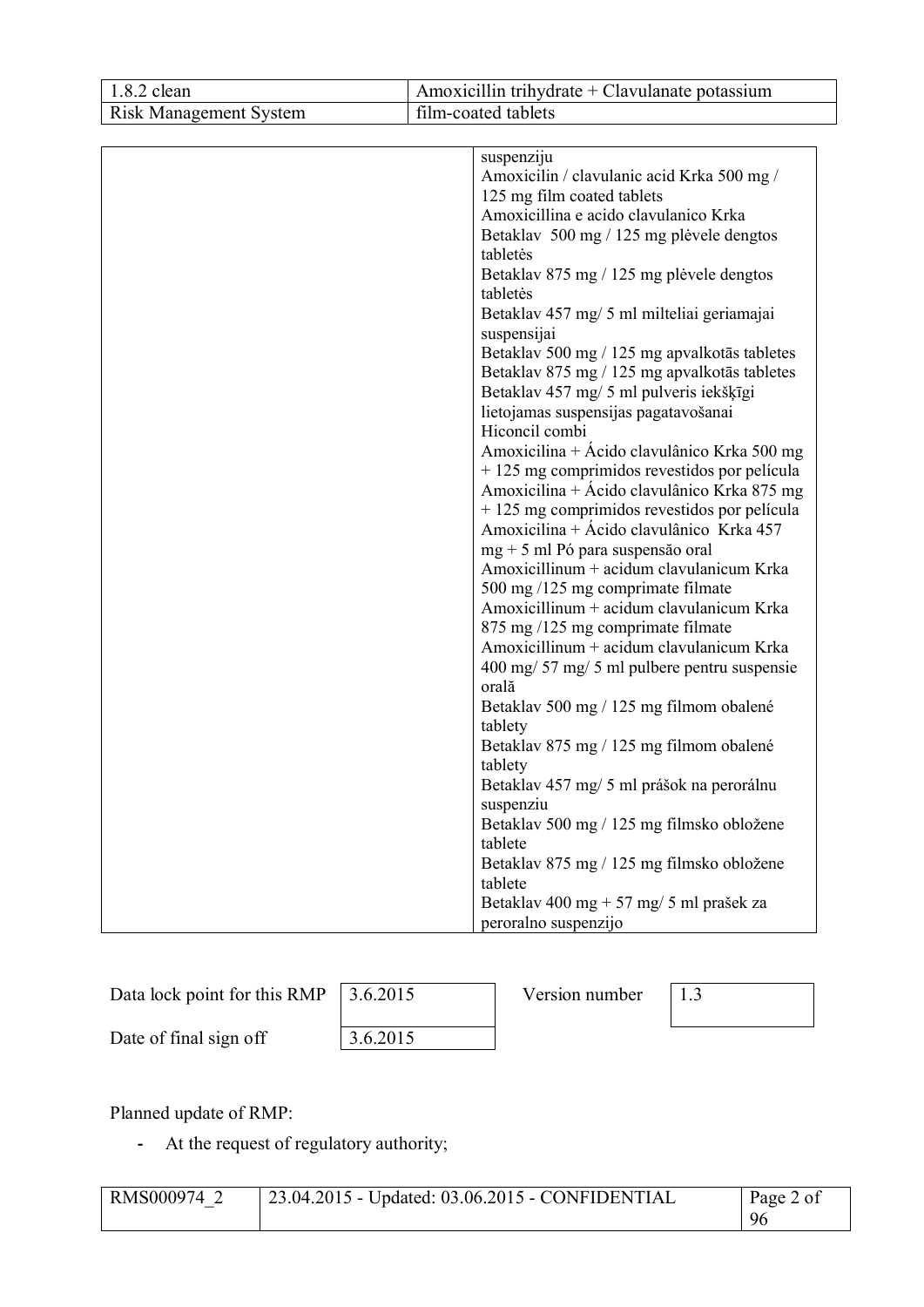| $1.8.2$ clean                 | Amoxicillin trihydrate $+$ Clavulanate potassium |
|-------------------------------|--------------------------------------------------|
| <b>Risk Management System</b> | film-coated tablets                              |

Whenever the risk management system is modified, especially as the result of new information being received that may lead to a significant change to the benefit/risk profile or as the result of an important (pharmacovigilance or risk minimisation) milestone being reached.

| Part                                                       | Module/annex                                                                 | Date last<br>updated for<br>submission<br>(sign off date) | *Version number<br>of RMP when last<br>submitted/ or Not<br><b>Applicable</b> |
|------------------------------------------------------------|------------------------------------------------------------------------------|-----------------------------------------------------------|-------------------------------------------------------------------------------|
| <b>PART II Safety</b><br>Specification                     | SV Post-authorisation<br>experience                                          | <b>NA</b>                                                 | <b>NA</b>                                                                     |
|                                                            | SVIII Summary of the<br>safety concerns                                      | 22.4.2015                                                 | 1.2                                                                           |
| <b>PART III</b><br>Pharmacovigilance<br>Plan               |                                                                              | 22.4.2015                                                 | 1.2                                                                           |
| PART IV Plan for<br>post-authorisation<br>efficacy studies |                                                                              | <b>NA</b>                                                 | <b>NA</b>                                                                     |
| <b>PART V Risk</b><br>Minimisation<br>Measures             |                                                                              | 3.6.2015                                                  | 1.3                                                                           |
| PART VI Summary of<br><b>RMP</b>                           |                                                                              | 3.6.2015                                                  | 1.3                                                                           |
| <b>PART VII Annexes</b>                                    | ANNEX 1 EudraVigilance                                                       | <b>NA</b>                                                 | <b>NA</b>                                                                     |
|                                                            | <b>ANNEX 2 Current or</b><br>proposed SmPC/PIL                               | 3.6.2015                                                  | 1.3                                                                           |
|                                                            | <b>ANNEX 3 Worldwide</b><br>marketing status by country                      | <b>NA</b>                                                 | <b>NA</b>                                                                     |
|                                                            | ANNEX 4 Synopsis of<br>clinical trial programme                              | <b>NA</b>                                                 | <b>NA</b>                                                                     |
|                                                            | <b>ANNEX 5</b><br>Synopsis of<br>pharmacoepidemiological<br>study programme  | <b>NA</b>                                                 | <b>NA</b>                                                                     |
|                                                            | <b>ANNEX 6</b><br>Protocols for proposed and<br>on-going studies in Part III | <b>NA</b>                                                 | <b>NA</b>                                                                     |

RMS000974\_2 23.04.2015 - Updated: 03.06.2015 - CONFIDENTIAL Page 3 of 96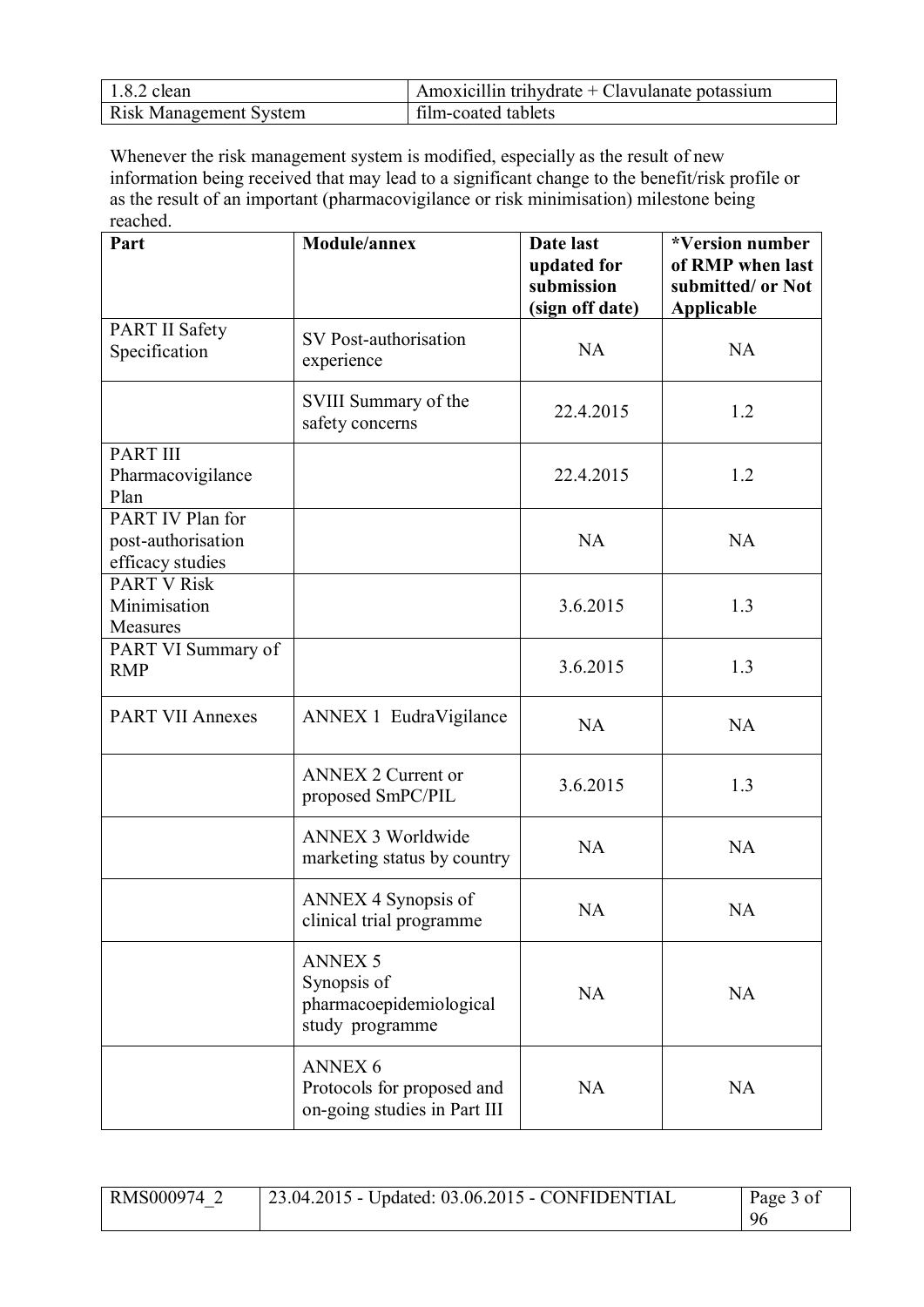| $1.8.2$ clean                 | Amoxicillin trihydrate $+$ Clavulanate potassium |
|-------------------------------|--------------------------------------------------|
| <b>Risk Management System</b> | film-coated tablets                              |

| <b>ANNEX7</b><br>Specific adverse event<br>follow-up forms                           | <b>NA</b> | <b>NA</b> |
|--------------------------------------------------------------------------------------|-----------|-----------|
| <b>ANNEX 8</b><br>Protocols for studies in Part<br>IV                                | <b>NA</b> | <b>NA</b> |
| <b>ANNEX 9</b><br>Synopsis of newly available<br>study reports in Parts III-IV       | NA        | <b>NA</b> |
| <b>ANNEX 10</b><br>Details of proposed<br>additional risk minimisation<br>activities | <b>NA</b> | NA        |
| <b>ANNEX 11</b><br>Mock up examples                                                  | NA        | <b>NA</b> |
| <b>ANNEX 12 Other</b><br>supporting data                                             | 22.4.2015 | 1.2       |

| Prepared by                                     |                         |
|-------------------------------------------------|-------------------------|
|                                                 |                         |
| <b>QPPV</b> signature                           | $U\leftarrow$           |
| E-mail address or telephone                     |                         |
| number of contact person Phone: +386 1 475 1484 |                         |
|                                                 | Mobile: +386 31 688 256 |
|                                                 |                         |

#### **Overview of versions:**

Version number of last agreed RMP:

Version number

Agreed within

| Not applicable |
|----------------|
| Not applicable |

#### **Current RMP versions under evaluation:**

This is the first RMP. No RMP versions are under evaluation.

| RMS000974 2 | 23.04.2015 - Updated: 03.06.2015 - CONFIDENTIAL | Page 4 of |
|-------------|-------------------------------------------------|-----------|
|             |                                                 | 96        |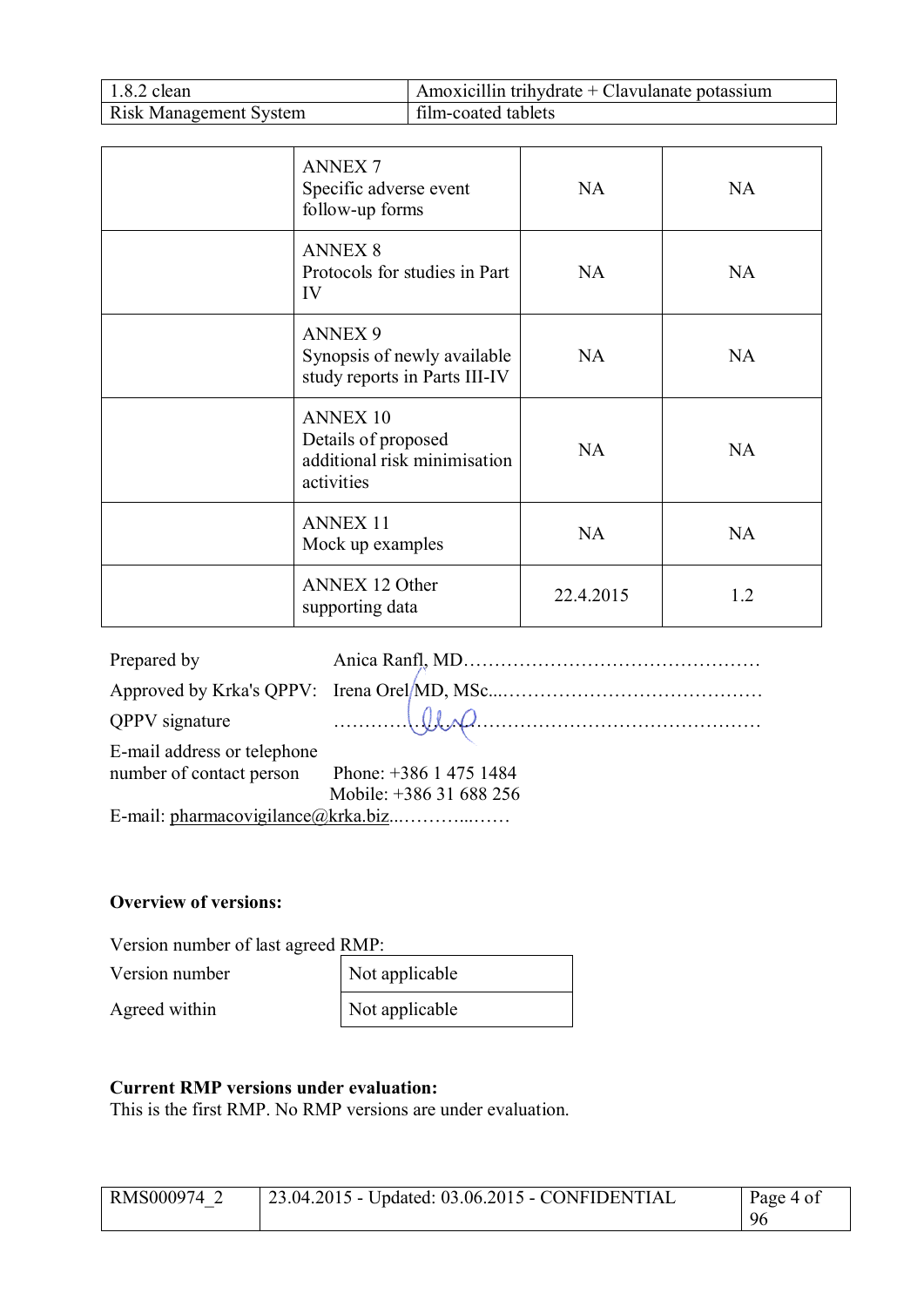| $1.8.2$ clean                 | $\Delta$ Amoxicillin trihydrate + Clavulanate potassium |
|-------------------------------|---------------------------------------------------------|
| <b>Risk Management System</b> | film-coated tablets                                     |

# **Part I: Product(s) Overview**

| Betaklav 875 mg/125 mg<br>Invented name(s) in the European<br>Betaklav 457 mg/ 5 ml<br><b>Economic Area (EEA)</b><br>Amoxicillin/ Clavulansäure Krka 500 mg / 125 mg<br>Filmtabletten<br>Amoxicillin/ Clavulansäure Krka 875 mg / 125 mg<br>Filmtabletten<br>Бетаклав $500$ mg + 125 mg филмирани таблетки (Betaklav<br>$500 \text{ mg} + 125 \text{ mg film coated tablets}$<br>Бетаклав 875 mg + 125 mg филмирани таблетки<br>(Betaklav 875 mg + 125 mg film coated tablets)<br>Бетаклав 457 mg/ 5 ml прах за перорална суспензия<br>(Betaklav 457 mg/ 5 ml powder for oral suspension)<br>Amoxicillin/ Clavulansäure TAD 500 mg/ 125 mg<br>Filmtabletten<br>Amoxicillin/ Clavulansäure TAD 875 mg/ 125 mg<br>Filmtabletten<br>Amoxicillin + clavulanic acid TAD 400 mg/5ml + 57 mg/5 ml<br>Pulver zur Herstellung einer Suspension zum Einnehmen<br>Amoxicilin / clavulanic acid Krka 500 mg / 125 mg film<br>coated tablets<br>Amoxicilin / clavulanic acid Krka 875 mg / 125 mg film<br>coated tablets<br>Betaklav<br>Betaklav 500 mg + 125 mg filmtabletta<br>Betaklav $875 \text{ mg} + 125 \text{ mg}$ filmtabletta<br>Betaklav 457 mg/ 5 ml por belsőleges szuszpenzióhoz<br>Betaklav 500 mg + 125 mg filmom obložene tablete<br>Betaklav 875 mg + 125 mg filmom obložene tablete<br>Betaklav 457 mg/ 5 ml prašak za oralnu suspenziju<br>Amoxicilin / clavulanic acid Krka 500 mg / 125 mg film<br>coated tablets<br>Amoxicillina e acido clavulanico Krka<br>Betaklav 500 mg / 125 mg plėvele dengtos tabletės<br>Betaklav 875 mg / 125 mg plėvele dengtos tabletės<br>Betaklav 457 mg/ 5 ml milteliai geriamajai suspensijai<br>Betaklav 500 mg / 125 mg apvalkotās tabletes<br>Betaklav 875 mg / 125 mg apvalkotās tabletes<br>Betaklav 457 mg/ 5 ml pulveris iekšķīgi lietojamas suspensijas<br>pagatavošanai<br>Hiconcil combi<br>Amoxicilina + Ácido clavulânico Krka 500 mg + 125 mg<br>comprimidos revestidos por película<br>Amoxicilina + Ácido clavulânico Krka 875 mg + 125 mg<br>comprimidos revestidos por película<br>Amoxicilina + Ácido clavulânico Krka 457 mg + 5 ml Pó para<br>suspensão oral<br>Amoxicillinum + acidum clavulanicum Krka 500 mg /125 mg<br>comprimate filmate<br>Amoxicillinum + acidum clavulanicum Krka 875 mg /125 mg<br>23.04.2015 - Updated: 03.06.2015 - CONFIDENTIAL<br>RMS000974 2<br>Page 5 of |  | Betaklay 500 mg /125 mg |    |
|--------------------------------------------------------------------------------------------------------------------------------------------------------------------------------------------------------------------------------------------------------------------------------------------------------------------------------------------------------------------------------------------------------------------------------------------------------------------------------------------------------------------------------------------------------------------------------------------------------------------------------------------------------------------------------------------------------------------------------------------------------------------------------------------------------------------------------------------------------------------------------------------------------------------------------------------------------------------------------------------------------------------------------------------------------------------------------------------------------------------------------------------------------------------------------------------------------------------------------------------------------------------------------------------------------------------------------------------------------------------------------------------------------------------------------------------------------------------------------------------------------------------------------------------------------------------------------------------------------------------------------------------------------------------------------------------------------------------------------------------------------------------------------------------------------------------------------------------------------------------------------------------------------------------------------------------------------------------------------------------------------------------------------------------------------------------------------------------------------------------------------------------------------------------------------------------------------------------------------------------------------------------------------------------------------------------------------------------------------|--|-------------------------|----|
|                                                                                                                                                                                                                                                                                                                                                                                                                                                                                                                                                                                                                                                                                                                                                                                                                                                                                                                                                                                                                                                                                                                                                                                                                                                                                                                                                                                                                                                                                                                                                                                                                                                                                                                                                                                                                                                                                                                                                                                                                                                                                                                                                                                                                                                                                                                                                        |  |                         |    |
|                                                                                                                                                                                                                                                                                                                                                                                                                                                                                                                                                                                                                                                                                                                                                                                                                                                                                                                                                                                                                                                                                                                                                                                                                                                                                                                                                                                                                                                                                                                                                                                                                                                                                                                                                                                                                                                                                                                                                                                                                                                                                                                                                                                                                                                                                                                                                        |  |                         |    |
|                                                                                                                                                                                                                                                                                                                                                                                                                                                                                                                                                                                                                                                                                                                                                                                                                                                                                                                                                                                                                                                                                                                                                                                                                                                                                                                                                                                                                                                                                                                                                                                                                                                                                                                                                                                                                                                                                                                                                                                                                                                                                                                                                                                                                                                                                                                                                        |  |                         |    |
|                                                                                                                                                                                                                                                                                                                                                                                                                                                                                                                                                                                                                                                                                                                                                                                                                                                                                                                                                                                                                                                                                                                                                                                                                                                                                                                                                                                                                                                                                                                                                                                                                                                                                                                                                                                                                                                                                                                                                                                                                                                                                                                                                                                                                                                                                                                                                        |  |                         |    |
|                                                                                                                                                                                                                                                                                                                                                                                                                                                                                                                                                                                                                                                                                                                                                                                                                                                                                                                                                                                                                                                                                                                                                                                                                                                                                                                                                                                                                                                                                                                                                                                                                                                                                                                                                                                                                                                                                                                                                                                                                                                                                                                                                                                                                                                                                                                                                        |  |                         |    |
|                                                                                                                                                                                                                                                                                                                                                                                                                                                                                                                                                                                                                                                                                                                                                                                                                                                                                                                                                                                                                                                                                                                                                                                                                                                                                                                                                                                                                                                                                                                                                                                                                                                                                                                                                                                                                                                                                                                                                                                                                                                                                                                                                                                                                                                                                                                                                        |  |                         |    |
|                                                                                                                                                                                                                                                                                                                                                                                                                                                                                                                                                                                                                                                                                                                                                                                                                                                                                                                                                                                                                                                                                                                                                                                                                                                                                                                                                                                                                                                                                                                                                                                                                                                                                                                                                                                                                                                                                                                                                                                                                                                                                                                                                                                                                                                                                                                                                        |  |                         |    |
|                                                                                                                                                                                                                                                                                                                                                                                                                                                                                                                                                                                                                                                                                                                                                                                                                                                                                                                                                                                                                                                                                                                                                                                                                                                                                                                                                                                                                                                                                                                                                                                                                                                                                                                                                                                                                                                                                                                                                                                                                                                                                                                                                                                                                                                                                                                                                        |  |                         |    |
|                                                                                                                                                                                                                                                                                                                                                                                                                                                                                                                                                                                                                                                                                                                                                                                                                                                                                                                                                                                                                                                                                                                                                                                                                                                                                                                                                                                                                                                                                                                                                                                                                                                                                                                                                                                                                                                                                                                                                                                                                                                                                                                                                                                                                                                                                                                                                        |  |                         |    |
|                                                                                                                                                                                                                                                                                                                                                                                                                                                                                                                                                                                                                                                                                                                                                                                                                                                                                                                                                                                                                                                                                                                                                                                                                                                                                                                                                                                                                                                                                                                                                                                                                                                                                                                                                                                                                                                                                                                                                                                                                                                                                                                                                                                                                                                                                                                                                        |  |                         |    |
|                                                                                                                                                                                                                                                                                                                                                                                                                                                                                                                                                                                                                                                                                                                                                                                                                                                                                                                                                                                                                                                                                                                                                                                                                                                                                                                                                                                                                                                                                                                                                                                                                                                                                                                                                                                                                                                                                                                                                                                                                                                                                                                                                                                                                                                                                                                                                        |  |                         |    |
|                                                                                                                                                                                                                                                                                                                                                                                                                                                                                                                                                                                                                                                                                                                                                                                                                                                                                                                                                                                                                                                                                                                                                                                                                                                                                                                                                                                                                                                                                                                                                                                                                                                                                                                                                                                                                                                                                                                                                                                                                                                                                                                                                                                                                                                                                                                                                        |  |                         |    |
|                                                                                                                                                                                                                                                                                                                                                                                                                                                                                                                                                                                                                                                                                                                                                                                                                                                                                                                                                                                                                                                                                                                                                                                                                                                                                                                                                                                                                                                                                                                                                                                                                                                                                                                                                                                                                                                                                                                                                                                                                                                                                                                                                                                                                                                                                                                                                        |  |                         |    |
|                                                                                                                                                                                                                                                                                                                                                                                                                                                                                                                                                                                                                                                                                                                                                                                                                                                                                                                                                                                                                                                                                                                                                                                                                                                                                                                                                                                                                                                                                                                                                                                                                                                                                                                                                                                                                                                                                                                                                                                                                                                                                                                                                                                                                                                                                                                                                        |  |                         |    |
|                                                                                                                                                                                                                                                                                                                                                                                                                                                                                                                                                                                                                                                                                                                                                                                                                                                                                                                                                                                                                                                                                                                                                                                                                                                                                                                                                                                                                                                                                                                                                                                                                                                                                                                                                                                                                                                                                                                                                                                                                                                                                                                                                                                                                                                                                                                                                        |  |                         |    |
|                                                                                                                                                                                                                                                                                                                                                                                                                                                                                                                                                                                                                                                                                                                                                                                                                                                                                                                                                                                                                                                                                                                                                                                                                                                                                                                                                                                                                                                                                                                                                                                                                                                                                                                                                                                                                                                                                                                                                                                                                                                                                                                                                                                                                                                                                                                                                        |  |                         |    |
|                                                                                                                                                                                                                                                                                                                                                                                                                                                                                                                                                                                                                                                                                                                                                                                                                                                                                                                                                                                                                                                                                                                                                                                                                                                                                                                                                                                                                                                                                                                                                                                                                                                                                                                                                                                                                                                                                                                                                                                                                                                                                                                                                                                                                                                                                                                                                        |  |                         |    |
|                                                                                                                                                                                                                                                                                                                                                                                                                                                                                                                                                                                                                                                                                                                                                                                                                                                                                                                                                                                                                                                                                                                                                                                                                                                                                                                                                                                                                                                                                                                                                                                                                                                                                                                                                                                                                                                                                                                                                                                                                                                                                                                                                                                                                                                                                                                                                        |  |                         |    |
|                                                                                                                                                                                                                                                                                                                                                                                                                                                                                                                                                                                                                                                                                                                                                                                                                                                                                                                                                                                                                                                                                                                                                                                                                                                                                                                                                                                                                                                                                                                                                                                                                                                                                                                                                                                                                                                                                                                                                                                                                                                                                                                                                                                                                                                                                                                                                        |  |                         |    |
|                                                                                                                                                                                                                                                                                                                                                                                                                                                                                                                                                                                                                                                                                                                                                                                                                                                                                                                                                                                                                                                                                                                                                                                                                                                                                                                                                                                                                                                                                                                                                                                                                                                                                                                                                                                                                                                                                                                                                                                                                                                                                                                                                                                                                                                                                                                                                        |  |                         |    |
|                                                                                                                                                                                                                                                                                                                                                                                                                                                                                                                                                                                                                                                                                                                                                                                                                                                                                                                                                                                                                                                                                                                                                                                                                                                                                                                                                                                                                                                                                                                                                                                                                                                                                                                                                                                                                                                                                                                                                                                                                                                                                                                                                                                                                                                                                                                                                        |  |                         |    |
|                                                                                                                                                                                                                                                                                                                                                                                                                                                                                                                                                                                                                                                                                                                                                                                                                                                                                                                                                                                                                                                                                                                                                                                                                                                                                                                                                                                                                                                                                                                                                                                                                                                                                                                                                                                                                                                                                                                                                                                                                                                                                                                                                                                                                                                                                                                                                        |  |                         |    |
|                                                                                                                                                                                                                                                                                                                                                                                                                                                                                                                                                                                                                                                                                                                                                                                                                                                                                                                                                                                                                                                                                                                                                                                                                                                                                                                                                                                                                                                                                                                                                                                                                                                                                                                                                                                                                                                                                                                                                                                                                                                                                                                                                                                                                                                                                                                                                        |  |                         |    |
|                                                                                                                                                                                                                                                                                                                                                                                                                                                                                                                                                                                                                                                                                                                                                                                                                                                                                                                                                                                                                                                                                                                                                                                                                                                                                                                                                                                                                                                                                                                                                                                                                                                                                                                                                                                                                                                                                                                                                                                                                                                                                                                                                                                                                                                                                                                                                        |  |                         |    |
|                                                                                                                                                                                                                                                                                                                                                                                                                                                                                                                                                                                                                                                                                                                                                                                                                                                                                                                                                                                                                                                                                                                                                                                                                                                                                                                                                                                                                                                                                                                                                                                                                                                                                                                                                                                                                                                                                                                                                                                                                                                                                                                                                                                                                                                                                                                                                        |  |                         |    |
|                                                                                                                                                                                                                                                                                                                                                                                                                                                                                                                                                                                                                                                                                                                                                                                                                                                                                                                                                                                                                                                                                                                                                                                                                                                                                                                                                                                                                                                                                                                                                                                                                                                                                                                                                                                                                                                                                                                                                                                                                                                                                                                                                                                                                                                                                                                                                        |  |                         |    |
|                                                                                                                                                                                                                                                                                                                                                                                                                                                                                                                                                                                                                                                                                                                                                                                                                                                                                                                                                                                                                                                                                                                                                                                                                                                                                                                                                                                                                                                                                                                                                                                                                                                                                                                                                                                                                                                                                                                                                                                                                                                                                                                                                                                                                                                                                                                                                        |  |                         |    |
|                                                                                                                                                                                                                                                                                                                                                                                                                                                                                                                                                                                                                                                                                                                                                                                                                                                                                                                                                                                                                                                                                                                                                                                                                                                                                                                                                                                                                                                                                                                                                                                                                                                                                                                                                                                                                                                                                                                                                                                                                                                                                                                                                                                                                                                                                                                                                        |  |                         |    |
|                                                                                                                                                                                                                                                                                                                                                                                                                                                                                                                                                                                                                                                                                                                                                                                                                                                                                                                                                                                                                                                                                                                                                                                                                                                                                                                                                                                                                                                                                                                                                                                                                                                                                                                                                                                                                                                                                                                                                                                                                                                                                                                                                                                                                                                                                                                                                        |  |                         |    |
|                                                                                                                                                                                                                                                                                                                                                                                                                                                                                                                                                                                                                                                                                                                                                                                                                                                                                                                                                                                                                                                                                                                                                                                                                                                                                                                                                                                                                                                                                                                                                                                                                                                                                                                                                                                                                                                                                                                                                                                                                                                                                                                                                                                                                                                                                                                                                        |  |                         |    |
|                                                                                                                                                                                                                                                                                                                                                                                                                                                                                                                                                                                                                                                                                                                                                                                                                                                                                                                                                                                                                                                                                                                                                                                                                                                                                                                                                                                                                                                                                                                                                                                                                                                                                                                                                                                                                                                                                                                                                                                                                                                                                                                                                                                                                                                                                                                                                        |  |                         |    |
|                                                                                                                                                                                                                                                                                                                                                                                                                                                                                                                                                                                                                                                                                                                                                                                                                                                                                                                                                                                                                                                                                                                                                                                                                                                                                                                                                                                                                                                                                                                                                                                                                                                                                                                                                                                                                                                                                                                                                                                                                                                                                                                                                                                                                                                                                                                                                        |  |                         |    |
|                                                                                                                                                                                                                                                                                                                                                                                                                                                                                                                                                                                                                                                                                                                                                                                                                                                                                                                                                                                                                                                                                                                                                                                                                                                                                                                                                                                                                                                                                                                                                                                                                                                                                                                                                                                                                                                                                                                                                                                                                                                                                                                                                                                                                                                                                                                                                        |  |                         |    |
|                                                                                                                                                                                                                                                                                                                                                                                                                                                                                                                                                                                                                                                                                                                                                                                                                                                                                                                                                                                                                                                                                                                                                                                                                                                                                                                                                                                                                                                                                                                                                                                                                                                                                                                                                                                                                                                                                                                                                                                                                                                                                                                                                                                                                                                                                                                                                        |  |                         |    |
|                                                                                                                                                                                                                                                                                                                                                                                                                                                                                                                                                                                                                                                                                                                                                                                                                                                                                                                                                                                                                                                                                                                                                                                                                                                                                                                                                                                                                                                                                                                                                                                                                                                                                                                                                                                                                                                                                                                                                                                                                                                                                                                                                                                                                                                                                                                                                        |  |                         |    |
|                                                                                                                                                                                                                                                                                                                                                                                                                                                                                                                                                                                                                                                                                                                                                                                                                                                                                                                                                                                                                                                                                                                                                                                                                                                                                                                                                                                                                                                                                                                                                                                                                                                                                                                                                                                                                                                                                                                                                                                                                                                                                                                                                                                                                                                                                                                                                        |  |                         |    |
|                                                                                                                                                                                                                                                                                                                                                                                                                                                                                                                                                                                                                                                                                                                                                                                                                                                                                                                                                                                                                                                                                                                                                                                                                                                                                                                                                                                                                                                                                                                                                                                                                                                                                                                                                                                                                                                                                                                                                                                                                                                                                                                                                                                                                                                                                                                                                        |  |                         |    |
|                                                                                                                                                                                                                                                                                                                                                                                                                                                                                                                                                                                                                                                                                                                                                                                                                                                                                                                                                                                                                                                                                                                                                                                                                                                                                                                                                                                                                                                                                                                                                                                                                                                                                                                                                                                                                                                                                                                                                                                                                                                                                                                                                                                                                                                                                                                                                        |  |                         |    |
|                                                                                                                                                                                                                                                                                                                                                                                                                                                                                                                                                                                                                                                                                                                                                                                                                                                                                                                                                                                                                                                                                                                                                                                                                                                                                                                                                                                                                                                                                                                                                                                                                                                                                                                                                                                                                                                                                                                                                                                                                                                                                                                                                                                                                                                                                                                                                        |  |                         |    |
|                                                                                                                                                                                                                                                                                                                                                                                                                                                                                                                                                                                                                                                                                                                                                                                                                                                                                                                                                                                                                                                                                                                                                                                                                                                                                                                                                                                                                                                                                                                                                                                                                                                                                                                                                                                                                                                                                                                                                                                                                                                                                                                                                                                                                                                                                                                                                        |  |                         |    |
|                                                                                                                                                                                                                                                                                                                                                                                                                                                                                                                                                                                                                                                                                                                                                                                                                                                                                                                                                                                                                                                                                                                                                                                                                                                                                                                                                                                                                                                                                                                                                                                                                                                                                                                                                                                                                                                                                                                                                                                                                                                                                                                                                                                                                                                                                                                                                        |  |                         |    |
|                                                                                                                                                                                                                                                                                                                                                                                                                                                                                                                                                                                                                                                                                                                                                                                                                                                                                                                                                                                                                                                                                                                                                                                                                                                                                                                                                                                                                                                                                                                                                                                                                                                                                                                                                                                                                                                                                                                                                                                                                                                                                                                                                                                                                                                                                                                                                        |  |                         |    |
|                                                                                                                                                                                                                                                                                                                                                                                                                                                                                                                                                                                                                                                                                                                                                                                                                                                                                                                                                                                                                                                                                                                                                                                                                                                                                                                                                                                                                                                                                                                                                                                                                                                                                                                                                                                                                                                                                                                                                                                                                                                                                                                                                                                                                                                                                                                                                        |  |                         |    |
|                                                                                                                                                                                                                                                                                                                                                                                                                                                                                                                                                                                                                                                                                                                                                                                                                                                                                                                                                                                                                                                                                                                                                                                                                                                                                                                                                                                                                                                                                                                                                                                                                                                                                                                                                                                                                                                                                                                                                                                                                                                                                                                                                                                                                                                                                                                                                        |  |                         |    |
|                                                                                                                                                                                                                                                                                                                                                                                                                                                                                                                                                                                                                                                                                                                                                                                                                                                                                                                                                                                                                                                                                                                                                                                                                                                                                                                                                                                                                                                                                                                                                                                                                                                                                                                                                                                                                                                                                                                                                                                                                                                                                                                                                                                                                                                                                                                                                        |  |                         |    |
|                                                                                                                                                                                                                                                                                                                                                                                                                                                                                                                                                                                                                                                                                                                                                                                                                                                                                                                                                                                                                                                                                                                                                                                                                                                                                                                                                                                                                                                                                                                                                                                                                                                                                                                                                                                                                                                                                                                                                                                                                                                                                                                                                                                                                                                                                                                                                        |  |                         |    |
|                                                                                                                                                                                                                                                                                                                                                                                                                                                                                                                                                                                                                                                                                                                                                                                                                                                                                                                                                                                                                                                                                                                                                                                                                                                                                                                                                                                                                                                                                                                                                                                                                                                                                                                                                                                                                                                                                                                                                                                                                                                                                                                                                                                                                                                                                                                                                        |  |                         |    |
|                                                                                                                                                                                                                                                                                                                                                                                                                                                                                                                                                                                                                                                                                                                                                                                                                                                                                                                                                                                                                                                                                                                                                                                                                                                                                                                                                                                                                                                                                                                                                                                                                                                                                                                                                                                                                                                                                                                                                                                                                                                                                                                                                                                                                                                                                                                                                        |  |                         |    |
|                                                                                                                                                                                                                                                                                                                                                                                                                                                                                                                                                                                                                                                                                                                                                                                                                                                                                                                                                                                                                                                                                                                                                                                                                                                                                                                                                                                                                                                                                                                                                                                                                                                                                                                                                                                                                                                                                                                                                                                                                                                                                                                                                                                                                                                                                                                                                        |  |                         |    |
|                                                                                                                                                                                                                                                                                                                                                                                                                                                                                                                                                                                                                                                                                                                                                                                                                                                                                                                                                                                                                                                                                                                                                                                                                                                                                                                                                                                                                                                                                                                                                                                                                                                                                                                                                                                                                                                                                                                                                                                                                                                                                                                                                                                                                                                                                                                                                        |  |                         | 96 |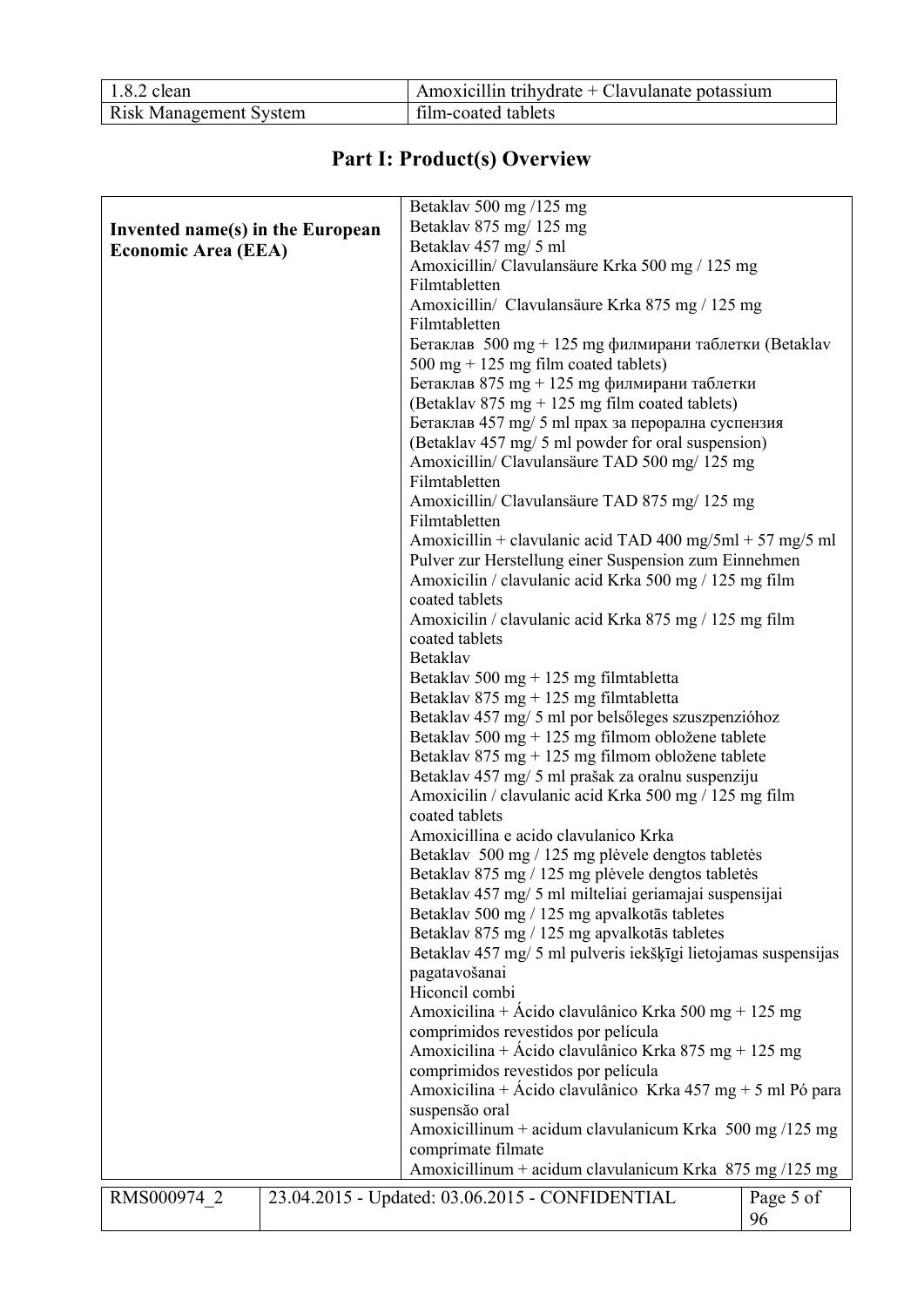| 1.8.2 clean                                                                                                                                                                                                                                             | Amoxicillin trihydrate + Clavulanate potassium                                                                                                                                                                                                                                                                                                                                                                                                                                                                                                                                                                                                                                                                                                                                                                                                                                                                                                                                                                                                                                       |
|---------------------------------------------------------------------------------------------------------------------------------------------------------------------------------------------------------------------------------------------------------|--------------------------------------------------------------------------------------------------------------------------------------------------------------------------------------------------------------------------------------------------------------------------------------------------------------------------------------------------------------------------------------------------------------------------------------------------------------------------------------------------------------------------------------------------------------------------------------------------------------------------------------------------------------------------------------------------------------------------------------------------------------------------------------------------------------------------------------------------------------------------------------------------------------------------------------------------------------------------------------------------------------------------------------------------------------------------------------|
| <b>Risk Management System</b>                                                                                                                                                                                                                           | film-coated tablets                                                                                                                                                                                                                                                                                                                                                                                                                                                                                                                                                                                                                                                                                                                                                                                                                                                                                                                                                                                                                                                                  |
|                                                                                                                                                                                                                                                         |                                                                                                                                                                                                                                                                                                                                                                                                                                                                                                                                                                                                                                                                                                                                                                                                                                                                                                                                                                                                                                                                                      |
|                                                                                                                                                                                                                                                         | comprimate filmate<br>Amoxicillinum + acidum clavulanicum Krka 400 mg/ 57 mg/<br>5 ml pulbere pentru suspensie orală<br>Betaklav 500 mg / 125 mg filmom obalené tablety<br>Betaklav 875 mg / 125 mg filmom obalené tablety<br>Betaklav 457 mg/ 5 ml prášok na perorálnu suspenziu<br>Betaklav 500 mg / 125 mg filmsko obložene tablete<br>Betaklav 875 mg / 125 mg filmsko obložene tablete<br>Betaklav 400 mg + 57 mg/ 5 ml prašek za peroralno suspenzijo                                                                                                                                                                                                                                                                                                                                                                                                                                                                                                                                                                                                                          |
| <b>Authorisation procedure</b>                                                                                                                                                                                                                          | decentralised                                                                                                                                                                                                                                                                                                                                                                                                                                                                                                                                                                                                                                                                                                                                                                                                                                                                                                                                                                                                                                                                        |
| Brief description of the product<br>including:<br>• chemical class<br>• summary of mode of action<br>• important information about its<br>composition (e.g. origin of active<br>substance of biological, relevant<br>adjuvants or residues for vaccines | Amoxicillin is semisynthetic penicillin (beta-lactam<br>antibiotic) that inhibits one or more enzymes (often<br>referred to as penicillin-binding proteins, PBPs) in the<br>biosynthetic pathway of bacterial peptidoglycan, which is<br>an integral structural component of the bacterial cell wall.<br>Inhibition of peptidoglycan synthesis leads to weakening<br>of the cell wall, which is usually followed by cell lysis<br>and death.<br>Amoxicillin is susceptible to degradation by beta-<br>lactamases produced by resistant bacteria and therefore<br>the spectrum of activity of amoxicillin alone does not<br>include organisms which produce these enzymes.<br>Clavulanic acid is a beta-lactam structurally related to<br>penicillins. It inactivates some beta-lactamase enzymes<br>thereby preventing inactivation of amoxicillin. Clavulanic<br>acid alone does not exert a clinically useful antibacterial<br>effect.<br>The time above the minimum inhibitory concentration<br>(T>MIC) is considered to be the major determinant of<br>efficacy for amoxicillin. |
| Indication(s) in the EEA                                                                                                                                                                                                                                | Amoxicillin/clavulanic acid is indicated for the treatment<br>of the following infections in adults and children (see<br>sections 4.2, 4.4 and $5.1$ :                                                                                                                                                                                                                                                                                                                                                                                                                                                                                                                                                                                                                                                                                                                                                                                                                                                                                                                               |
| Current (if applicable)                                                                                                                                                                                                                                 | Acute bacterial sinusitis (adequately diagnosed)<br>Acute otitis media<br>Acute exacerbations of chronic bronchitis (adequately<br>diagnosed)<br>Community acquired pneumonia<br>Cystitis<br>Pyelonephritis<br>Skin and soft tissue infections in particular cellulitis,<br>animal bites, severe dental abscess with spreading<br>cellulitis.<br>Bone and joint infections, in particular osteomyelitis.<br>Consideration should be given to official guidance on the<br>appropriate use of antibacterial agents.                                                                                                                                                                                                                                                                                                                                                                                                                                                                                                                                                                    |
| Proposed (if applicable)                                                                                                                                                                                                                                | Not applicable.<br>Doses are expressed throughout in terms of                                                                                                                                                                                                                                                                                                                                                                                                                                                                                                                                                                                                                                                                                                                                                                                                                                                                                                                                                                                                                        |
| RMS000974 2                                                                                                                                                                                                                                             | 23.04.2015 - Updated: 03.06.2015 - CONFIDENTIAL<br>Page 6 of<br>96                                                                                                                                                                                                                                                                                                                                                                                                                                                                                                                                                                                                                                                                                                                                                                                                                                                                                                                                                                                                                   |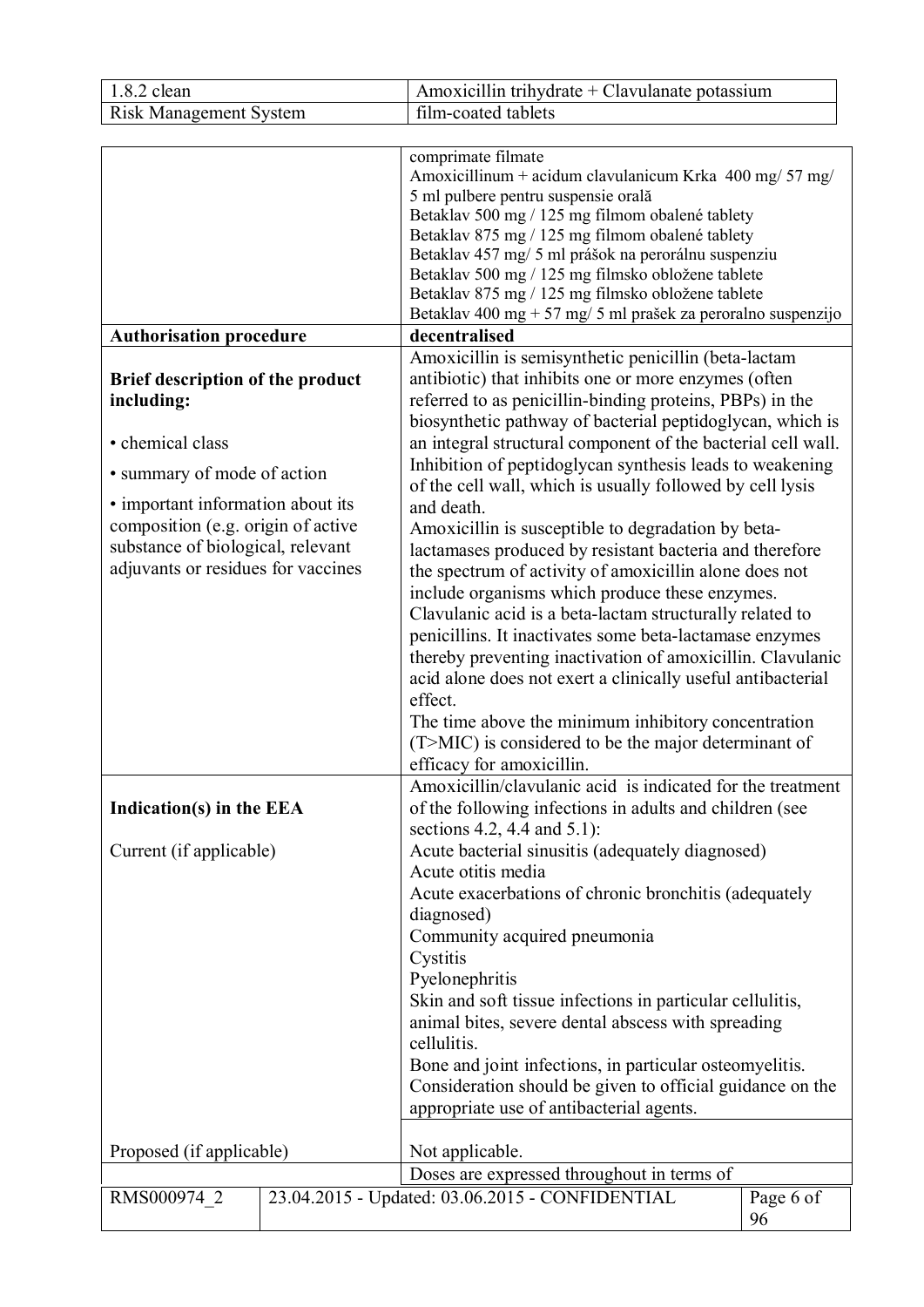| 1.8.2 clean                                        | Amoxicillin trihydrate + Clavulanate potassium                                                                                                                           |                 |
|----------------------------------------------------|--------------------------------------------------------------------------------------------------------------------------------------------------------------------------|-----------------|
| <b>Risk Management System</b>                      | film-coated tablets                                                                                                                                                      |                 |
|                                                    |                                                                                                                                                                          |                 |
| Posology and route of<br>administration in the EEA | amoxicillin/clavulanic acid content except when doses are<br>stated in terms of an individual component.<br>The dose of amoxicillin/clavulanic that is selected to treat |                 |
| Current (if applicable)                            | an individual infection should take into account:<br>The expected pathogens and their likely                                                                             |                 |
|                                                    | susceptibility to antibacterial agents (see section<br>4.4)                                                                                                              |                 |
|                                                    | The severity and the site of the infection<br>The age, weight and renal function of the patient<br>as shown below.                                                       |                 |
|                                                    | The use of alternative presentations of                                                                                                                                  |                 |
|                                                    | amoxicillin/clavulanic (e.g. those that provide higher                                                                                                                   |                 |
|                                                    | doses of amoxicillin and/or different ratios of amoxicillin<br>to clavulanic acid) should be considered as necessary (see                                                |                 |
|                                                    | sections 4.4 and $5.1$ ).                                                                                                                                                |                 |
|                                                    | For adults and children $\geq$ 40 kg, this formulation of<br>Amoxicillin/clavulanic acid provides a total daily dose of                                                  |                 |
|                                                    | 1750 mg amoxicillin/250 mg clavulanic acid with twice                                                                                                                    |                 |
|                                                    | daily dosing and 2625 mg amoxicillin/375 mg clavulanic                                                                                                                   |                 |
|                                                    | acid with three times daily dosing, when administered as                                                                                                                 |                 |
|                                                    | recommended below. For children $<$ 40 kg, this<br>formulation of Amoxicillin/clavulanic acid provides a                                                                 |                 |
|                                                    | maximum daily dose of 1000-2800 mg amoxicillin/143-                                                                                                                      |                 |
|                                                    | 400 mg clavulanic acid, when administered as                                                                                                                             |                 |
|                                                    | recommended below. If it is considered that a higher daily                                                                                                               |                 |
|                                                    | dose of amoxicillin is required, it is recommended that                                                                                                                  |                 |
|                                                    | another preparation of Amoxicillin/clavulanic acid is<br>selected in order to avoid administration of unnecessarily                                                      |                 |
|                                                    | high daily doses of clavulanic acid (see sections 4.4 and<br>$5.1$ ).                                                                                                    |                 |
|                                                    | The duration of therapy should be determined by the                                                                                                                      |                 |
|                                                    | response of the patient. Some infections (e.g.                                                                                                                           |                 |
|                                                    | osteomyelitis) require longer periods of treatment.                                                                                                                      |                 |
|                                                    | Treatment should not be extended beyond 14 days<br>without review (see section 4.4 regarding prolonged                                                                   |                 |
|                                                    | therapy).                                                                                                                                                                |                 |
|                                                    | Doses of amoxicillin/clavulanic acid 7:1 formulations:                                                                                                                   |                 |
|                                                    | Betaklay 875 mg/125 mg                                                                                                                                                   |                 |
|                                                    | Betaklav 457 mg/5 ml                                                                                                                                                     |                 |
|                                                    | Adults and children $\geq$ 40 kg                                                                                                                                         |                 |
|                                                    | Recommended doses:                                                                                                                                                       |                 |
|                                                    | standard dose: (for all indications) 875 mg/125 mg two<br>times a day;                                                                                                   |                 |
|                                                    | higher dose - (particularly for infections such as otitis                                                                                                                |                 |
|                                                    | media, sinusitis, lower respiratory tract infections and                                                                                                                 |                 |
|                                                    | urinary tract infections): $875 \text{ mg}/125 \text{ mg}$ three times a                                                                                                 |                 |
|                                                    | day.                                                                                                                                                                     |                 |
| RMS000974 2                                        | 23.04.2015 - Updated: 03.06.2015 - CONFIDENTIAL                                                                                                                          | Page 7 of<br>96 |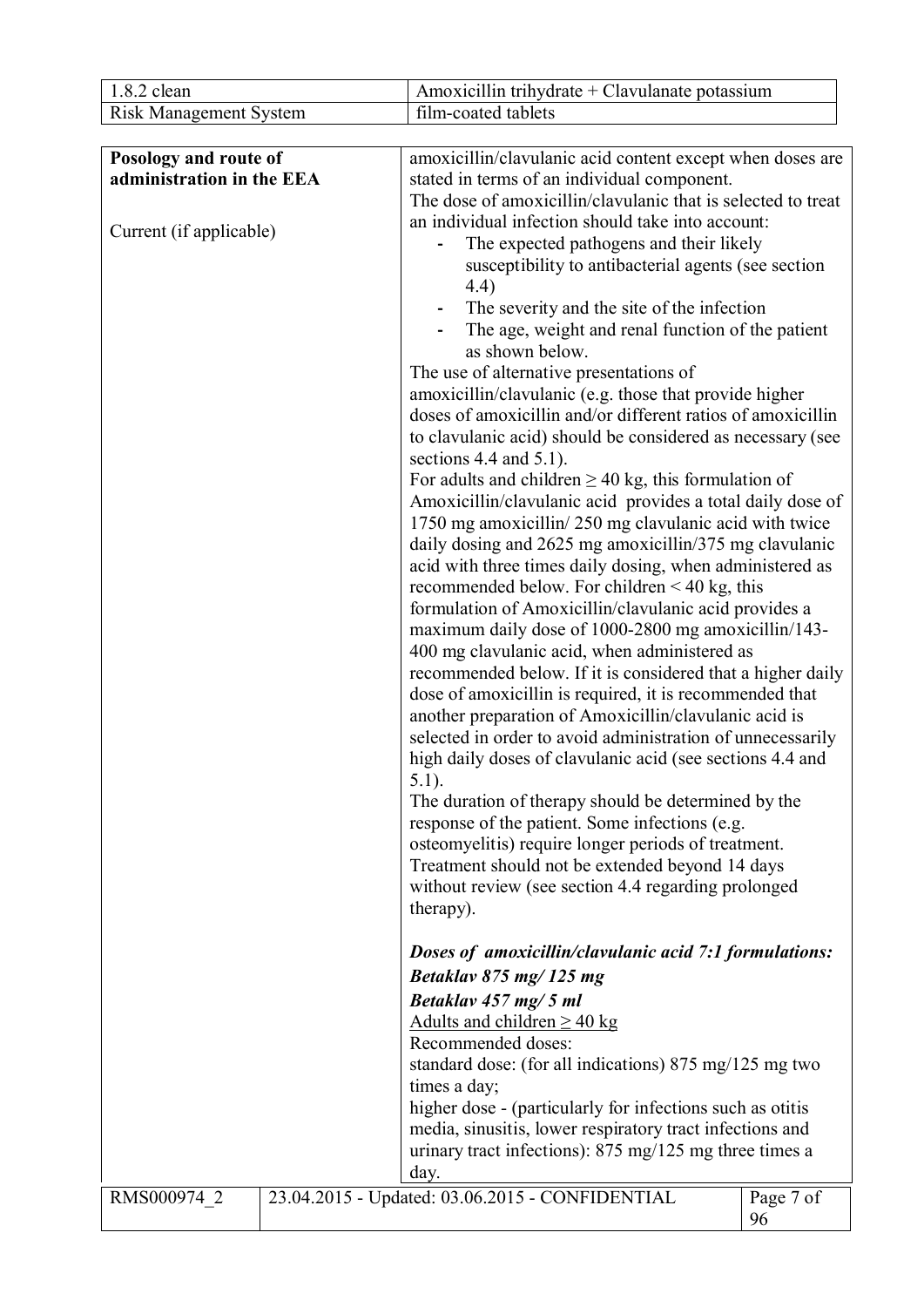| 1.8.2 clean                   | Amoxicillin trihydrate + Clavulanate potassium               |                 |
|-------------------------------|--------------------------------------------------------------|-----------------|
| <b>Risk Management System</b> | film-coated tablets                                          |                 |
|                               |                                                              |                 |
|                               | Children < 40 kg                                             |                 |
|                               | Children may be treated with Amoxicillin/clavulanic acid     |                 |
|                               | tablets, or suspensions.                                     |                 |
|                               | Recommended doses:                                           |                 |
|                               | 25 mg/3.6 mg/kg/day to 45 mg/6.4 mg/kg/day given as          |                 |
|                               | two divided doses;                                           |                 |
|                               | up to 70 mg/10 mg/kg/day given as two divided doses          |                 |
|                               | may be considered for some infections (such as otitis        |                 |
|                               | media, sinusitis and lower respiratory tract infections).    |                 |
|                               | No clinical data are available for Amoxicillin/clavulanic    |                 |
|                               | acid 7:1 formulations regarding doses higher than 45         |                 |
|                               | mg/6.4 mg per kg per day in children under 2 years           |                 |
|                               | There are no clinical data for Amoxicillin/clavulanic acid   |                 |
|                               | 7:1 formulations for patients under 2 months of age.         |                 |
|                               | Dosing recommendations in this population therefore          |                 |
|                               | cannot be made.                                              |                 |
|                               | Elderly                                                      |                 |
|                               | No dose adjustment is considered necessary.                  |                 |
|                               | Renal impairment                                             |                 |
|                               | No dose adjustment is required in patients with creatinine   |                 |
|                               | clearance (CrCl) greater than 30 ml/min.                     |                 |
|                               | In patients with creatinine clearance less than 30 ml/min,   |                 |
|                               | the use of Amoxicillin/clavulanic acid presentations with    |                 |
|                               | an amoxicillin to clavulanic acid ratio of 7:1 is not        |                 |
|                               | recommended, as no recommendations for dose                  |                 |
|                               | adjustments are available.                                   |                 |
|                               | Hepatic impairment                                           |                 |
|                               | Dose with caution and monitor hepatic function at regular    |                 |
|                               | intervals (see sections 4.3 and 4.4).                        |                 |
|                               |                                                              |                 |
|                               | Doses of amoxicillin/clavulanic acid 4:1 formulations:       |                 |
|                               | Betaklav 500 mg/125 mg film-coated tablets                   |                 |
|                               | Adults and children $\geq$ 40 kg                             |                 |
|                               | One 500 mg/125 mg tablet taken three times a day.            |                 |
|                               | Children $<$ 40 kg                                           |                 |
|                               | 20 mg/5 mg/kg/day to 60 mg/15 mg/kg/day given in three       |                 |
|                               | divided doses.                                               |                 |
|                               | Children may be treated with amoxicillin/clavulanic acid     |                 |
|                               | tablets or suspensions. As the tablets cannot be divided     |                 |
|                               | children weighing less than 25 kg must not be treated with   |                 |
|                               | amoxicillinl/clavulanic tablets. Children aged 6 years and   |                 |
|                               | below<br>should<br>preferably<br>be                          | treated<br>with |
|                               | amoxicillinl/clavulanic acid suspension.                     |                 |
|                               | clinical<br>data<br>available<br>N <sub>0</sub><br>are<br>on | doses<br>οf     |
|                               | amoxicillin/clavulanic acid 4:1 formulations higher than     |                 |
|                               | 40 mg/10 mg/kg per day in children under 2 years.            |                 |
|                               | Elderly                                                      |                 |
|                               | No dose adjustment is considered necessary.                  |                 |
|                               |                                                              |                 |
| RMS000974 2                   | 23.04.2015 - Updated: 03.06.2015 - CONFIDENTIAL              | Page 8 of       |
|                               |                                                              | 96              |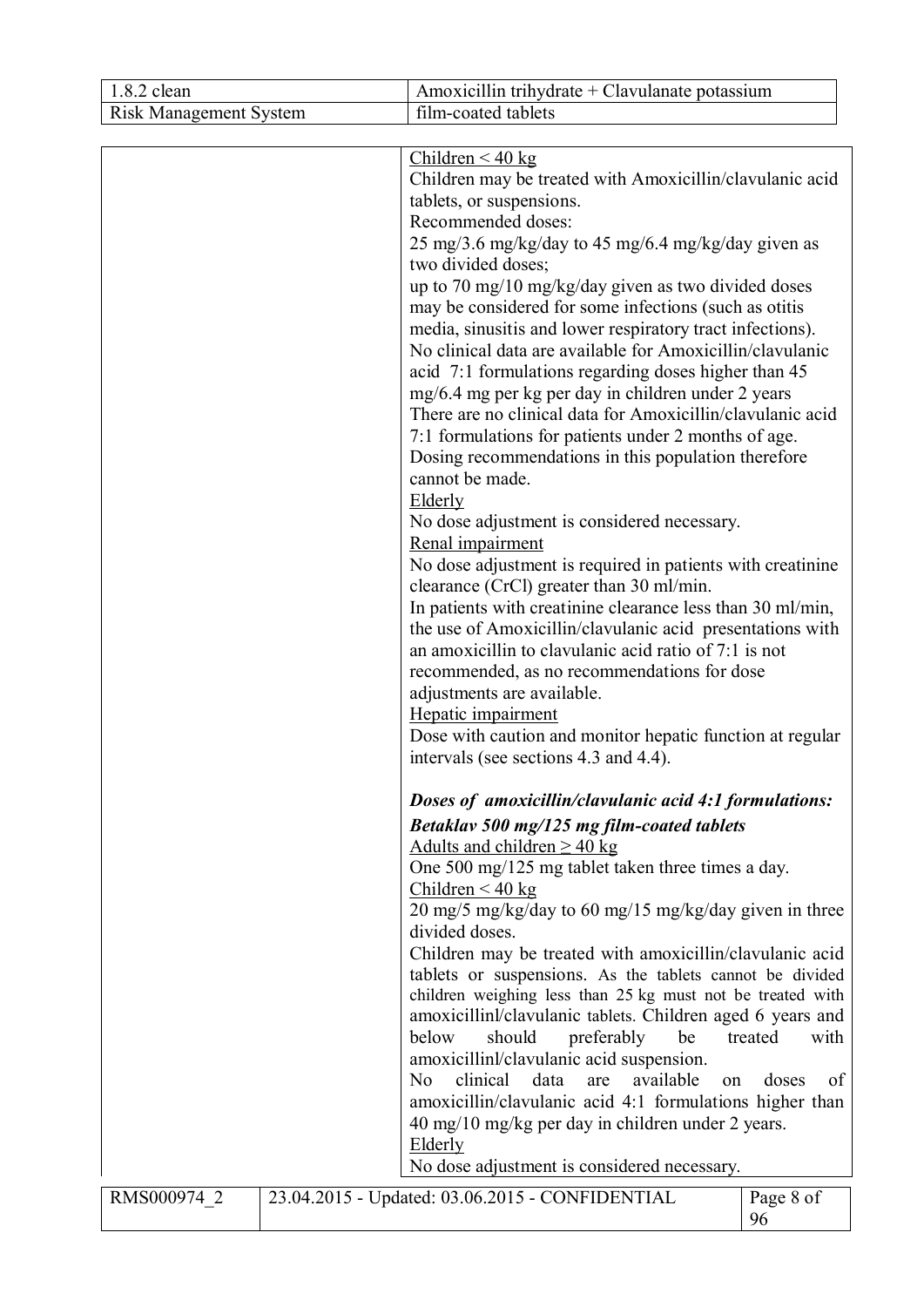| 1.8.2 clean                   | Amoxicillin trihydrate + Clavulanate potassium                                                                                                                                                                                                                                                                                                                         |                                                                                                                                                                                                                                                                       |                 |
|-------------------------------|------------------------------------------------------------------------------------------------------------------------------------------------------------------------------------------------------------------------------------------------------------------------------------------------------------------------------------------------------------------------|-----------------------------------------------------------------------------------------------------------------------------------------------------------------------------------------------------------------------------------------------------------------------|-----------------|
| <b>Risk Management System</b> | film-coated tablets                                                                                                                                                                                                                                                                                                                                                    |                                                                                                                                                                                                                                                                       |                 |
|                               | Renal impairment<br>adjustments<br>Dose<br>are<br>recommended level of amoxicillin.<br>No adjustment in dose is required in patients with<br>creatinine clearance (CrCl) greater than 30 ml/min.                                                                                                                                                                       | based<br>the<br>on                                                                                                                                                                                                                                                    | maximum         |
|                               | Adults and children $\geq$ 40 kg<br>CrCl: 10-30 ml/min<br>$CrCl < 10$ ml/min<br>Haemodialysis                                                                                                                                                                                                                                                                          | 500 mg/125 mg twice daily<br>500 mg/125 mg once daily<br>500 mg/125 mg every 24<br>hours, plus 500 mg/125 mg<br>during dialysis, to be<br>repeated at the end of<br>dialysis (as serum<br>concentrations of both<br>amoxicillin and clavulanic<br>acid are decreased) |                 |
|                               | Children $\leq 40$ kg                                                                                                                                                                                                                                                                                                                                                  |                                                                                                                                                                                                                                                                       |                 |
|                               | CrCl: 10-30 ml/min<br>$CrCl < 10$ ml/min                                                                                                                                                                                                                                                                                                                               | $15 \text{ mg}/3.75 \text{ mg/kg}$ twice<br>daily (maximum 500<br>mg/125 mg twice daily)<br>15 mg/3.75 mg/kg as a<br>single daily dose (maximum<br>500 mg/125 mg)                                                                                                     |                 |
|                               | Haemodialysis                                                                                                                                                                                                                                                                                                                                                          | 15 mg/3.75 mg/kg per day<br>once daily.<br>Prior to haemodialysis 15<br>$mg/3.75$ mg/kg. In order to<br>restore circulating drug<br>levels, $15 \text{ mg}/3.75 \text{ mg}$ per<br>kg should be administered<br>after haemodialysis.                                  |                 |
|                               | Hepatic impairment<br>Dose with caution and monitor hepatic function at regular<br>intervals (see sections 4.3 and 4.4).                                                                                                                                                                                                                                               |                                                                                                                                                                                                                                                                       |                 |
|                               | <b>Method of administration</b><br>Amoxicillin/clavulanic acid is for oral use.<br>Administer at the start of a meal to minimise potential<br>gastrointestinal intolerance and optimise absorption of<br>amoxicillin/clavulanic acid.<br>Therapy can be started parenterally according to the<br>SmPC of the IV-formulation and continued with an oral<br>preparation. |                                                                                                                                                                                                                                                                       |                 |
| RMS000974 2                   | 23.04.2015 - Updated: 03.06.2015 - CONFIDENTIAL                                                                                                                                                                                                                                                                                                                        |                                                                                                                                                                                                                                                                       | Page 9 of<br>96 |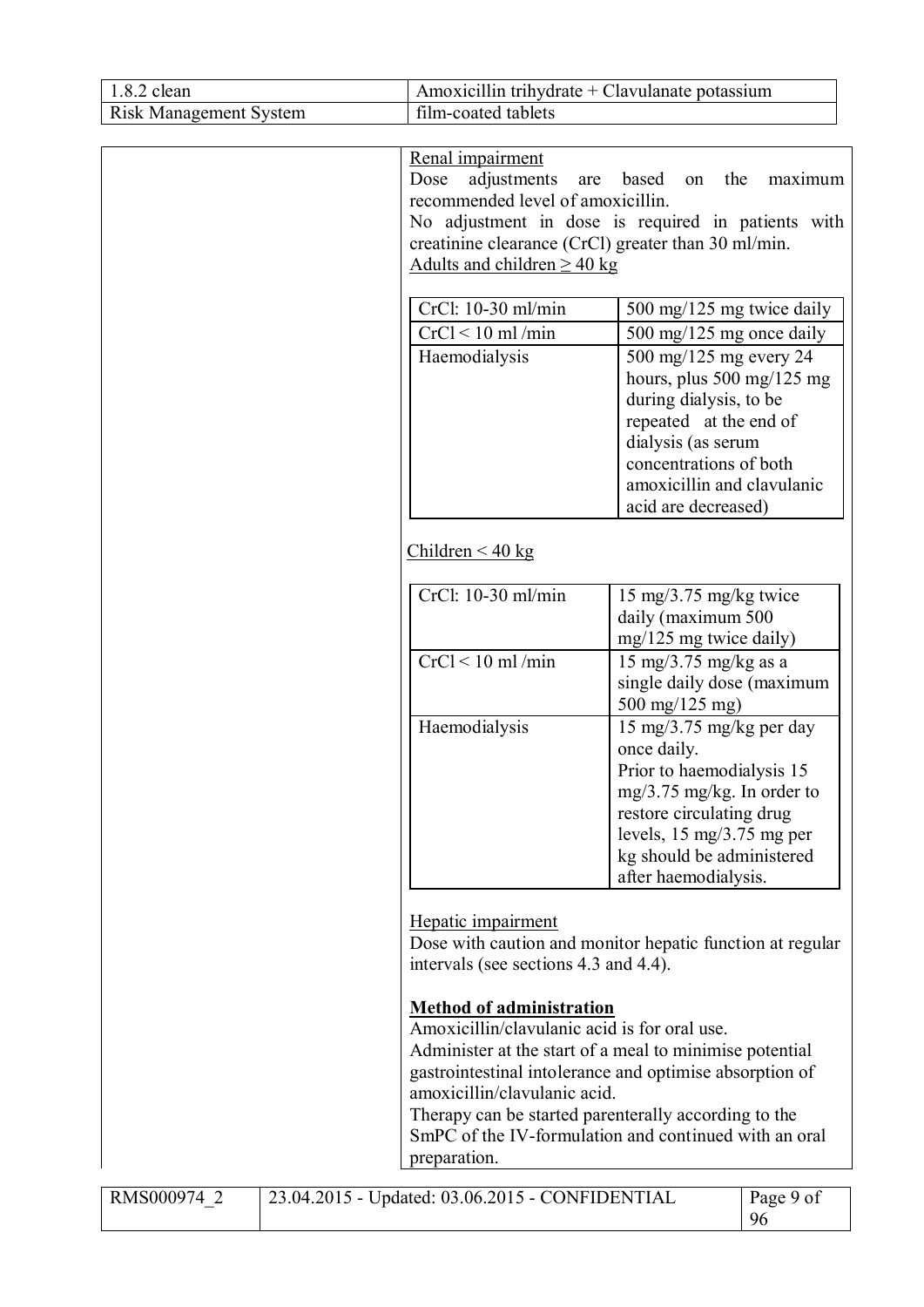| $1.8.2$ clean                 | Amoxicillin trihydrate $+$ Clavulanate potassium |
|-------------------------------|--------------------------------------------------|
| <b>Risk Management System</b> | film-coated tablets                              |

|                                                   | Shake the bottle before each dose (see section 6.6).                                                                                           |
|---------------------------------------------------|------------------------------------------------------------------------------------------------------------------------------------------------|
| Proposed (if applicable)                          | Not applicable.                                                                                                                                |
| <b>Pharmaceutical form(s) and</b><br>strengths    | 500 mg/125 mg film-coated tablet,<br>$875 \text{ mg}/125 \text{ mg}$<br>$400 \text{ mg}/57 \text{ mg}/5 \text{ ml}$ powder for oral suspension |
| Current (if applicable)                           |                                                                                                                                                |
| Proposed (if applicable)                          | Not applicable.                                                                                                                                |
| Country and date of first authorization worldwide | <b>NA</b><br><b>NA</b>                                                                                                                         |

Country and date of first launch worldwide NA NA NA

| Country and date of first authorisation in the EEA $\parallel$ NA |  | NA |
|-------------------------------------------------------------------|--|----|
|-------------------------------------------------------------------|--|----|

Is the product subject to additional monitoring in the EU? Yes  $\Box$  No  $\boxtimes$ 

# **Part II: Module SV- Post-authorisation experience**

Not applicable. This module is only required for updates to the RMP.

# **Part II: Module SVIII- Summary of the safety concerns**

| <b>Important identified risks:</b> | Antibiotic associated colitis                                                                                                                                                     |                  |
|------------------------------------|-----------------------------------------------------------------------------------------------------------------------------------------------------------------------------------|------------------|
|                                    | Renal impairment and risk of convulsion                                                                                                                                           |                  |
|                                    | Interaction with oral anticoagulants                                                                                                                                              |                  |
|                                    | Patient with reduced urine output                                                                                                                                                 |                  |
|                                    | False positivity of laboratory findings                                                                                                                                           |                  |
|                                    | Serious allergic skin reactions (including acute generalised<br>exanthemous pustulosis - AGEP)                                                                                    |                  |
|                                    | Hypersensitivity reaction to any penicillins and history of<br>sever immediate hypersensitivity reaction to another beta-<br>lactam agent (cephalosporin, carbapenem, monobactam) |                  |
|                                    | Hepatic impairment and history of hepatic impairment due                                                                                                                          |                  |
| RMS000974 2                        | 23.04.2015 - Updated: 03.06.2015 - CONFIDENTIAL                                                                                                                                   | Page 10 of<br>96 |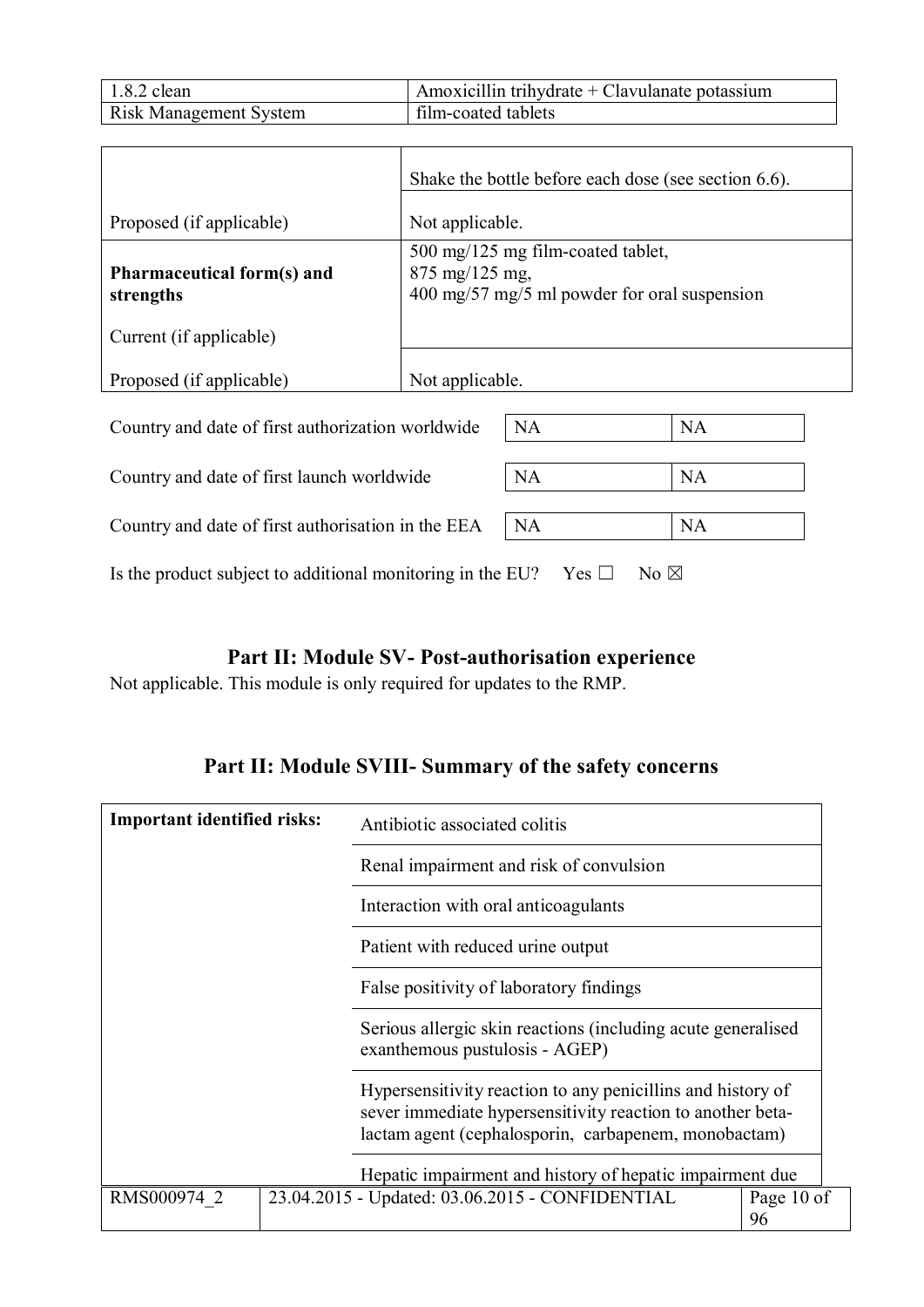| 1.8.2 clean                       | Amoxicillin trihydrate $+$ Clavulanate potassium                                                                     |  |
|-----------------------------------|----------------------------------------------------------------------------------------------------------------------|--|
| <b>Risk Management System</b>     | film-coated tablets                                                                                                  |  |
|                                   |                                                                                                                      |  |
|                                   | to amoxicillin/clavulanic acid                                                                                       |  |
|                                   | Haematological ADRs (leucopenia, agranulocytosis)                                                                    |  |
|                                   | Occurrence of a morbilliform rash if Amoxicillin/clavulanic<br>acid is used in infectious mononucleosis              |  |
| <b>Important potential risks:</b> | Overgrowth of non-susceptible organisms and antibiotic<br>resistance - prolonged use                                 |  |
|                                   | Concomitant use with allopurinol                                                                                     |  |
|                                   | Concomitant use with methotrexate                                                                                    |  |
|                                   | Concomitant use with probenecid                                                                                      |  |
| <b>Missing information:</b>       | Use in pregnancy and lactation                                                                                       |  |
|                                   | Dosage of 7:1 ration presentations in patients with renal<br>impairment with creatinine clearance less than 30ml/min |  |

## **Part III: Pharmacovigilance Plan**

This part is only required if reference product has additional PhV activities. To our best knowledge we are not aware of any originator's additional PhV activities.

### **Part IV: Plans for post-authorisation efficacy studies**

Not applicable. This module is only required if reference product has on-going or planned post-authorisation efficacy studies. To our best knowledge we are not aware of any originator's post-authorisation efficacy studies. No post-authorisation efficacy studies are planned.

### **Part V: Risk minimisation measures**

#### **V.1 Risk minimisation measures by safety concern**

|                                                      |  | Antibiotic associated colitis                                                      |            |
|------------------------------------------------------|--|------------------------------------------------------------------------------------|------------|
| <b>Safety concern</b>                                |  |                                                                                    |            |
| Objective $(s)$ of the risk minimisation<br>measures |  | Raising awareness of health professionals<br>(proposed SmPC) and patients (patient |            |
|                                                      |  |                                                                                    |            |
| RMS000974 2                                          |  | 23.04.2015 - Updated: 03.06.2015 - CONFIDENTIAL                                    | Page 11 of |
|                                                      |  |                                                                                    | 96         |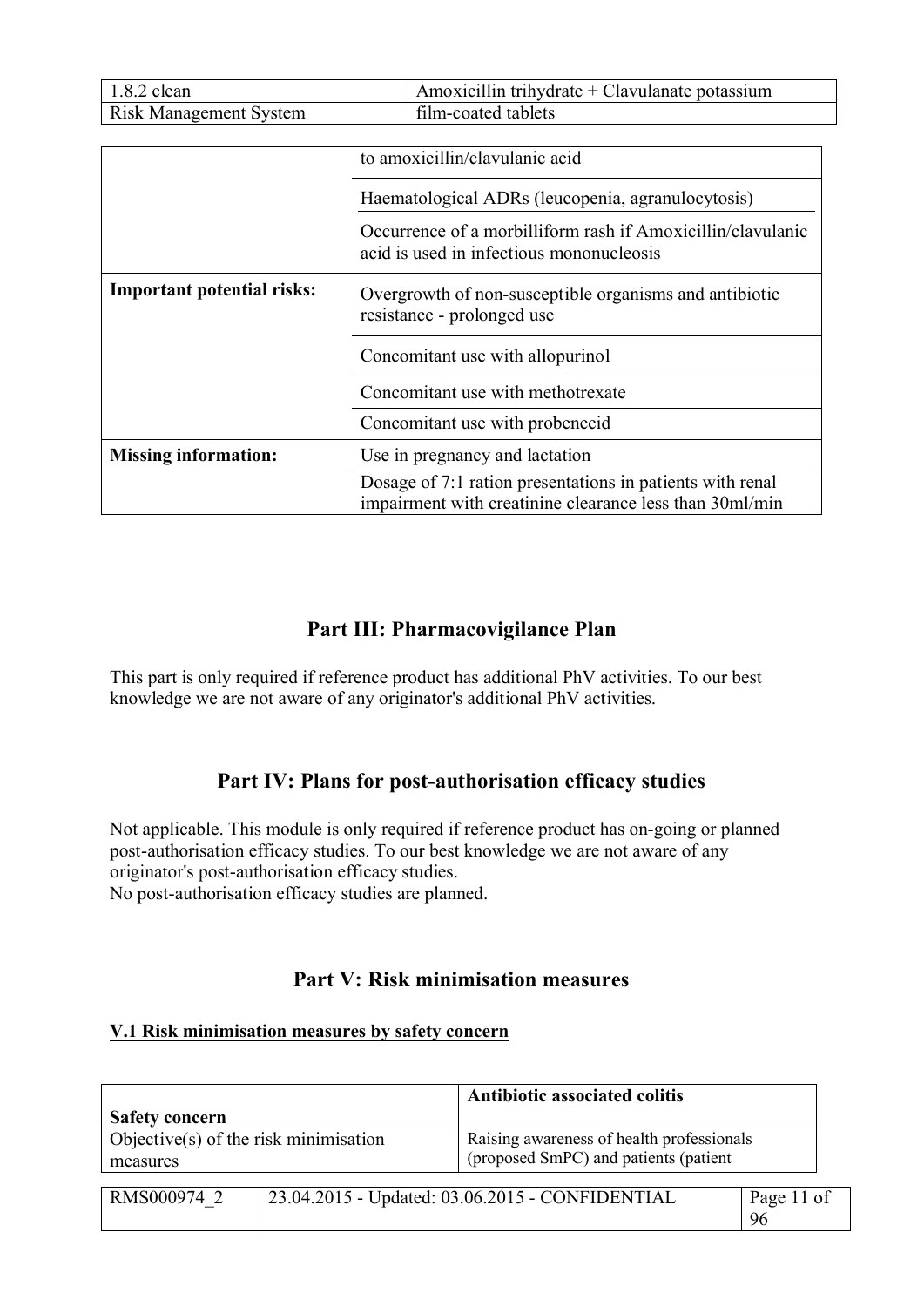| $1.8.2$ clean                 | Amoxicillin trihydrate + Clavulanate potassium |
|-------------------------------|------------------------------------------------|
| <b>Risk Management System</b> | film-coated tablets                            |

| (Proposed) content in SPC<br>Routine risk minimisation measures<br>Section 4.4 Special warnings and precautions for<br>use<br>Antibiotic-associated colitis has been reported<br>with nearly all antibacterial agents including<br>amoxicillin and may range in severity from mild<br>to life threatening (see section 4.8). Therefore, it<br>is important to consider this diagnosis in patients<br>who present with diarrhoea during or subsequent<br>to the administration of any antibiotics. Should<br>antibiotic-associated colitis occur, <invented<br>name&gt; should immediately be discontinued, a<br/>physician be consulted and an appropriate<br/>therapy initiated. Anti-peristaltic drugs are<br/>contra-indicated in this situation.<br/>Section 4.8. Undesirable effects<br/>Listed as: Antibiotic-associated colitis (Including<br/>pseudomembranous colitis and haemorrhagic<br/>colitis (see section 4.4))<br/>The similar content is proposed also in<br/>corresponding sections of PIL.<br/>Comment (e.g. on any differences between<br/>SmPCs)<br/>Prescription only medicine.<br/>Additional risk minimisation measure(s)<br/>None proposed<br/>(repeat as necessary)<br/><b>Effectiveness of risk minimisation measures</b><br/>Routine pharmacovigilance- assessment of ICSR,<br/>PSUR and periodic benefit risk assessment</invented<br> |
|---------------------------------------------------------------------------------------------------------------------------------------------------------------------------------------------------------------------------------------------------------------------------------------------------------------------------------------------------------------------------------------------------------------------------------------------------------------------------------------------------------------------------------------------------------------------------------------------------------------------------------------------------------------------------------------------------------------------------------------------------------------------------------------------------------------------------------------------------------------------------------------------------------------------------------------------------------------------------------------------------------------------------------------------------------------------------------------------------------------------------------------------------------------------------------------------------------------------------------------------------------------------------------------------------------------------------------------------------------------------|
|                                                                                                                                                                                                                                                                                                                                                                                                                                                                                                                                                                                                                                                                                                                                                                                                                                                                                                                                                                                                                                                                                                                                                                                                                                                                                                                                                                     |
|                                                                                                                                                                                                                                                                                                                                                                                                                                                                                                                                                                                                                                                                                                                                                                                                                                                                                                                                                                                                                                                                                                                                                                                                                                                                                                                                                                     |
|                                                                                                                                                                                                                                                                                                                                                                                                                                                                                                                                                                                                                                                                                                                                                                                                                                                                                                                                                                                                                                                                                                                                                                                                                                                                                                                                                                     |
|                                                                                                                                                                                                                                                                                                                                                                                                                                                                                                                                                                                                                                                                                                                                                                                                                                                                                                                                                                                                                                                                                                                                                                                                                                                                                                                                                                     |
|                                                                                                                                                                                                                                                                                                                                                                                                                                                                                                                                                                                                                                                                                                                                                                                                                                                                                                                                                                                                                                                                                                                                                                                                                                                                                                                                                                     |
|                                                                                                                                                                                                                                                                                                                                                                                                                                                                                                                                                                                                                                                                                                                                                                                                                                                                                                                                                                                                                                                                                                                                                                                                                                                                                                                                                                     |
|                                                                                                                                                                                                                                                                                                                                                                                                                                                                                                                                                                                                                                                                                                                                                                                                                                                                                                                                                                                                                                                                                                                                                                                                                                                                                                                                                                     |
|                                                                                                                                                                                                                                                                                                                                                                                                                                                                                                                                                                                                                                                                                                                                                                                                                                                                                                                                                                                                                                                                                                                                                                                                                                                                                                                                                                     |
|                                                                                                                                                                                                                                                                                                                                                                                                                                                                                                                                                                                                                                                                                                                                                                                                                                                                                                                                                                                                                                                                                                                                                                                                                                                                                                                                                                     |
|                                                                                                                                                                                                                                                                                                                                                                                                                                                                                                                                                                                                                                                                                                                                                                                                                                                                                                                                                                                                                                                                                                                                                                                                                                                                                                                                                                     |
|                                                                                                                                                                                                                                                                                                                                                                                                                                                                                                                                                                                                                                                                                                                                                                                                                                                                                                                                                                                                                                                                                                                                                                                                                                                                                                                                                                     |
|                                                                                                                                                                                                                                                                                                                                                                                                                                                                                                                                                                                                                                                                                                                                                                                                                                                                                                                                                                                                                                                                                                                                                                                                                                                                                                                                                                     |
|                                                                                                                                                                                                                                                                                                                                                                                                                                                                                                                                                                                                                                                                                                                                                                                                                                                                                                                                                                                                                                                                                                                                                                                                                                                                                                                                                                     |
|                                                                                                                                                                                                                                                                                                                                                                                                                                                                                                                                                                                                                                                                                                                                                                                                                                                                                                                                                                                                                                                                                                                                                                                                                                                                                                                                                                     |
|                                                                                                                                                                                                                                                                                                                                                                                                                                                                                                                                                                                                                                                                                                                                                                                                                                                                                                                                                                                                                                                                                                                                                                                                                                                                                                                                                                     |
|                                                                                                                                                                                                                                                                                                                                                                                                                                                                                                                                                                                                                                                                                                                                                                                                                                                                                                                                                                                                                                                                                                                                                                                                                                                                                                                                                                     |
|                                                                                                                                                                                                                                                                                                                                                                                                                                                                                                                                                                                                                                                                                                                                                                                                                                                                                                                                                                                                                                                                                                                                                                                                                                                                                                                                                                     |
|                                                                                                                                                                                                                                                                                                                                                                                                                                                                                                                                                                                                                                                                                                                                                                                                                                                                                                                                                                                                                                                                                                                                                                                                                                                                                                                                                                     |
|                                                                                                                                                                                                                                                                                                                                                                                                                                                                                                                                                                                                                                                                                                                                                                                                                                                                                                                                                                                                                                                                                                                                                                                                                                                                                                                                                                     |
|                                                                                                                                                                                                                                                                                                                                                                                                                                                                                                                                                                                                                                                                                                                                                                                                                                                                                                                                                                                                                                                                                                                                                                                                                                                                                                                                                                     |
|                                                                                                                                                                                                                                                                                                                                                                                                                                                                                                                                                                                                                                                                                                                                                                                                                                                                                                                                                                                                                                                                                                                                                                                                                                                                                                                                                                     |
|                                                                                                                                                                                                                                                                                                                                                                                                                                                                                                                                                                                                                                                                                                                                                                                                                                                                                                                                                                                                                                                                                                                                                                                                                                                                                                                                                                     |
|                                                                                                                                                                                                                                                                                                                                                                                                                                                                                                                                                                                                                                                                                                                                                                                                                                                                                                                                                                                                                                                                                                                                                                                                                                                                                                                                                                     |
|                                                                                                                                                                                                                                                                                                                                                                                                                                                                                                                                                                                                                                                                                                                                                                                                                                                                                                                                                                                                                                                                                                                                                                                                                                                                                                                                                                     |
|                                                                                                                                                                                                                                                                                                                                                                                                                                                                                                                                                                                                                                                                                                                                                                                                                                                                                                                                                                                                                                                                                                                                                                                                                                                                                                                                                                     |
|                                                                                                                                                                                                                                                                                                                                                                                                                                                                                                                                                                                                                                                                                                                                                                                                                                                                                                                                                                                                                                                                                                                                                                                                                                                                                                                                                                     |
|                                                                                                                                                                                                                                                                                                                                                                                                                                                                                                                                                                                                                                                                                                                                                                                                                                                                                                                                                                                                                                                                                                                                                                                                                                                                                                                                                                     |
|                                                                                                                                                                                                                                                                                                                                                                                                                                                                                                                                                                                                                                                                                                                                                                                                                                                                                                                                                                                                                                                                                                                                                                                                                                                                                                                                                                     |
|                                                                                                                                                                                                                                                                                                                                                                                                                                                                                                                                                                                                                                                                                                                                                                                                                                                                                                                                                                                                                                                                                                                                                                                                                                                                                                                                                                     |
|                                                                                                                                                                                                                                                                                                                                                                                                                                                                                                                                                                                                                                                                                                                                                                                                                                                                                                                                                                                                                                                                                                                                                                                                                                                                                                                                                                     |
|                                                                                                                                                                                                                                                                                                                                                                                                                                                                                                                                                                                                                                                                                                                                                                                                                                                                                                                                                                                                                                                                                                                                                                                                                                                                                                                                                                     |
|                                                                                                                                                                                                                                                                                                                                                                                                                                                                                                                                                                                                                                                                                                                                                                                                                                                                                                                                                                                                                                                                                                                                                                                                                                                                                                                                                                     |
|                                                                                                                                                                                                                                                                                                                                                                                                                                                                                                                                                                                                                                                                                                                                                                                                                                                                                                                                                                                                                                                                                                                                                                                                                                                                                                                                                                     |
|                                                                                                                                                                                                                                                                                                                                                                                                                                                                                                                                                                                                                                                                                                                                                                                                                                                                                                                                                                                                                                                                                                                                                                                                                                                                                                                                                                     |
| during signal management procedure (cumulative                                                                                                                                                                                                                                                                                                                                                                                                                                                                                                                                                                                                                                                                                                                                                                                                                                                                                                                                                                                                                                                                                                                                                                                                                                                                                                                      |
| How effectiveness of risk minimisation measures<br>and periodical (every year) review of all cases                                                                                                                                                                                                                                                                                                                                                                                                                                                                                                                                                                                                                                                                                                                                                                                                                                                                                                                                                                                                                                                                                                                                                                                                                                                                  |
| for the safety concern will be measured<br>reported from any source in the regular PSUR                                                                                                                                                                                                                                                                                                                                                                                                                                                                                                                                                                                                                                                                                                                                                                                                                                                                                                                                                                                                                                                                                                                                                                                                                                                                             |
| and in the signal management procedure).                                                                                                                                                                                                                                                                                                                                                                                                                                                                                                                                                                                                                                                                                                                                                                                                                                                                                                                                                                                                                                                                                                                                                                                                                                                                                                                            |
|                                                                                                                                                                                                                                                                                                                                                                                                                                                                                                                                                                                                                                                                                                                                                                                                                                                                                                                                                                                                                                                                                                                                                                                                                                                                                                                                                                     |
|                                                                                                                                                                                                                                                                                                                                                                                                                                                                                                                                                                                                                                                                                                                                                                                                                                                                                                                                                                                                                                                                                                                                                                                                                                                                                                                                                                     |
| Criteria for judging the success of the proposed<br>The frequency of appearance of this adverse                                                                                                                                                                                                                                                                                                                                                                                                                                                                                                                                                                                                                                                                                                                                                                                                                                                                                                                                                                                                                                                                                                                                                                                                                                                                     |
| risk minimisation measures<br>reaction and its consequences decreased or in the                                                                                                                                                                                                                                                                                                                                                                                                                                                                                                                                                                                                                                                                                                                                                                                                                                                                                                                                                                                                                                                                                                                                                                                                                                                                                     |
| expected range.                                                                                                                                                                                                                                                                                                                                                                                                                                                                                                                                                                                                                                                                                                                                                                                                                                                                                                                                                                                                                                                                                                                                                                                                                                                                                                                                                     |
|                                                                                                                                                                                                                                                                                                                                                                                                                                                                                                                                                                                                                                                                                                                                                                                                                                                                                                                                                                                                                                                                                                                                                                                                                                                                                                                                                                     |
| At the time of PSUR or evaluation of safety<br>Planned dates for assessment                                                                                                                                                                                                                                                                                                                                                                                                                                                                                                                                                                                                                                                                                                                                                                                                                                                                                                                                                                                                                                                                                                                                                                                                                                                                                         |
| profile during signal management procedure.                                                                                                                                                                                                                                                                                                                                                                                                                                                                                                                                                                                                                                                                                                                                                                                                                                                                                                                                                                                                                                                                                                                                                                                                                                                                                                                         |
|                                                                                                                                                                                                                                                                                                                                                                                                                                                                                                                                                                                                                                                                                                                                                                                                                                                                                                                                                                                                                                                                                                                                                                                                                                                                                                                                                                     |
| Results of effectiveness measurement                                                                                                                                                                                                                                                                                                                                                                                                                                                                                                                                                                                                                                                                                                                                                                                                                                                                                                                                                                                                                                                                                                                                                                                                                                                                                                                                |
| Not applicable, this is the first RMP.                                                                                                                                                                                                                                                                                                                                                                                                                                                                                                                                                                                                                                                                                                                                                                                                                                                                                                                                                                                                                                                                                                                                                                                                                                                                                                                              |

| RMS000974 2 | 23.04.2015 - Updated: 03.06.2015 - CONFIDENTIAL | Page 12 of |
|-------------|-------------------------------------------------|------------|
|             |                                                 | -96        |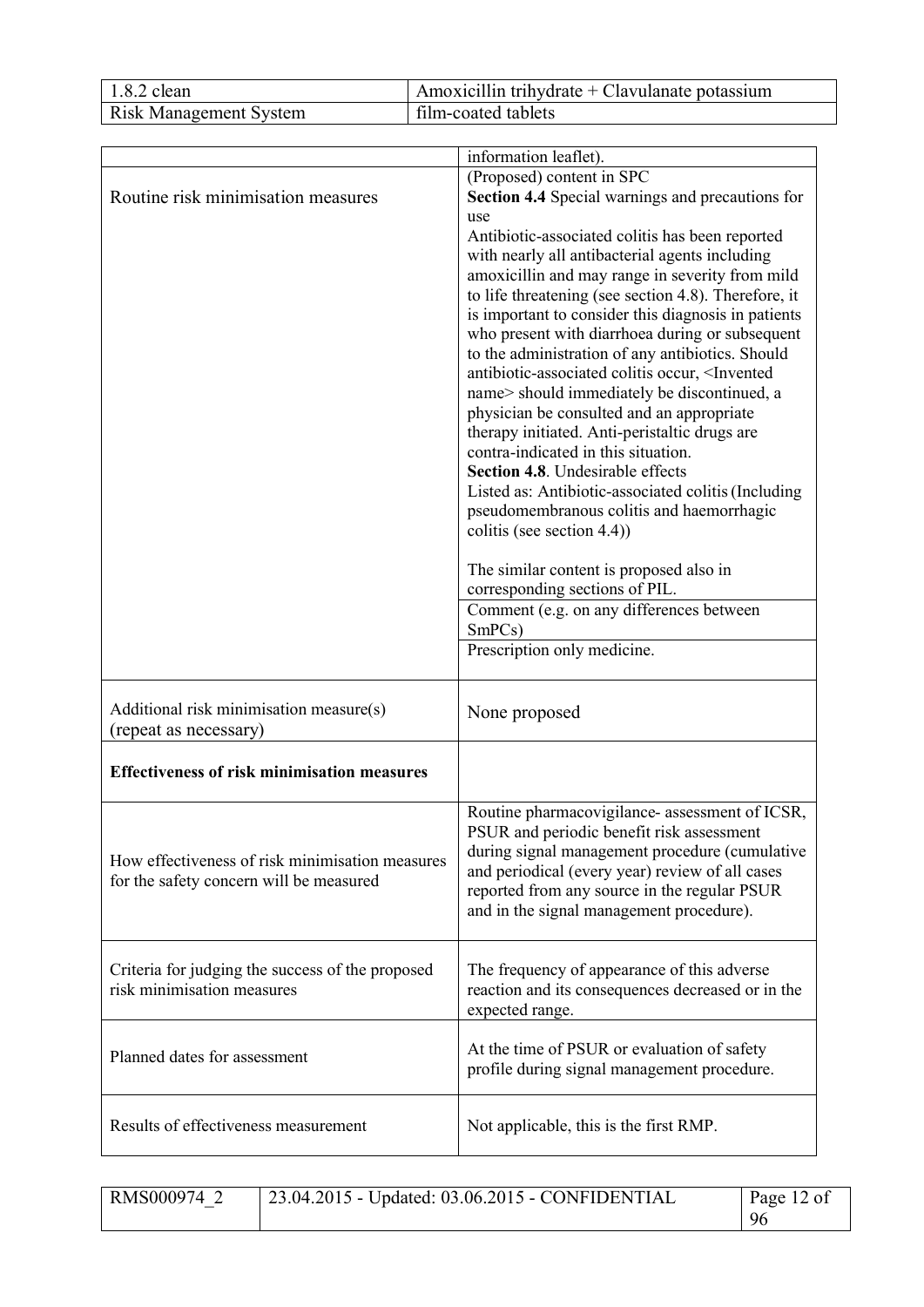| $1.8.2$ clean                 | Amoxicillin trihydrate $+$ Clavulanate potassium |
|-------------------------------|--------------------------------------------------|
| <b>Risk Management System</b> | film-coated tablets                              |

| Impact of risk minimisation | Not applicable, this is the first RMP. |
|-----------------------------|----------------------------------------|
| Comment                     |                                        |

|                                                    | Renal impairment and risk of convulsions             |
|----------------------------------------------------|------------------------------------------------------|
| <b>Safety concern</b>                              |                                                      |
| Objective(s) of the risk minimisation measures     | Raising awareness of health professionals            |
|                                                    | (proposed SmPC) and patients (patient                |
|                                                    | information leaflet).                                |
|                                                    | (Proposed) content in SPC                            |
| Routine risk minimisation measures                 | Section 4.2 Posology and method of<br>Administration |
|                                                    | Dose adjustments are based on the maximum            |
|                                                    | recommended level of amoxicillin.                    |
|                                                    | No dose adjustment is required in patients with      |
|                                                    | creatinine clearance (CrCl) greater than 30          |
|                                                    | ml/min.                                              |
|                                                    | <b>Section 4.4 Special warnings and precautions</b>  |
|                                                    | for use                                              |
|                                                    | Convulsions may occur in patients with impaired      |
|                                                    | renal function or in those receiving high doses      |
|                                                    | Section 4.8 Undesirable effects                      |
|                                                    | <b>Listed as Convulsions</b>                         |
|                                                    | <b>Section 4.9 Overdose</b>                          |
|                                                    | Convulsions may occur in patients with impaired      |
|                                                    | renal function or in those receiving high doses.     |
|                                                    |                                                      |
|                                                    | The similar content is proposed also in              |
|                                                    | corresponding sections of PIL.                       |
|                                                    | Comment (e.g. on any differences between             |
|                                                    | SmPCs)                                               |
|                                                    | Prescription only medicine.                          |
| Additional risk minimisation measure(s)            | None proposed                                        |
| (repeat as necessary)                              |                                                      |
|                                                    |                                                      |
| <b>Effectiveness of risk minimisation measures</b> |                                                      |
|                                                    | Routine pharmacovigilance- assessment of ICSR,       |
|                                                    | PSUR and periodic benefit risk assessment            |
| How effectiveness of risk minimisation measures    | during signal management procedure (cumulative       |
| for the safety concern will be measured            | and periodical (every year) review of all cases      |
|                                                    | reported from any source in the regular PSUR         |
|                                                    | and in the signal management procedure).             |

| RMS000974 | 23.04.2015 - Updated: 03.06.2015 - CONFIDENTIAL | Page 13 of |
|-----------|-------------------------------------------------|------------|
|           |                                                 | 96         |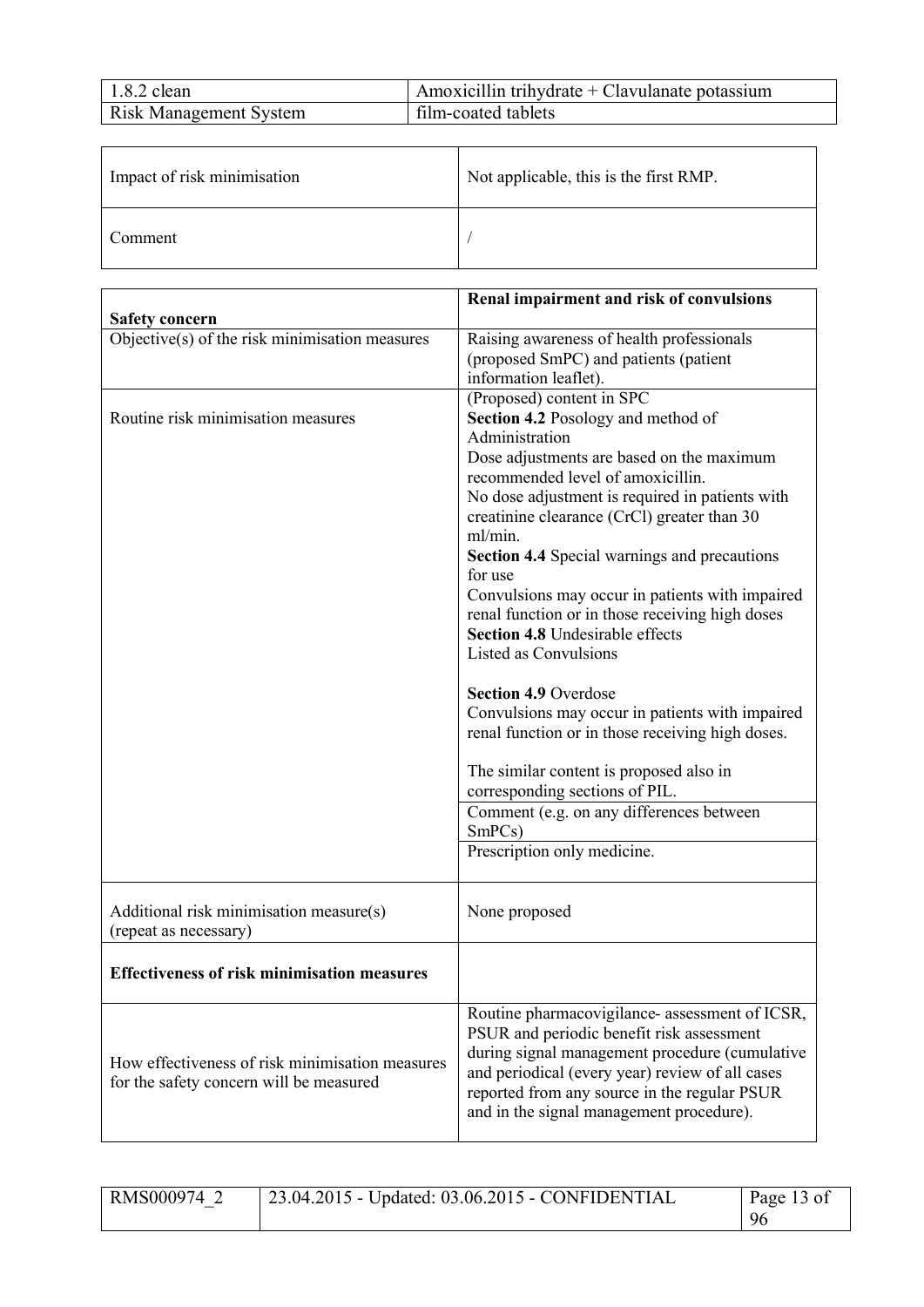| $1.8.2$ clean                 | Amoxicillin trihydrate + Clavulanate potassium |
|-------------------------------|------------------------------------------------|
| <b>Risk Management System</b> | film-coated tablets                            |

| Criteria for judging the success of the proposed<br>risk minimisation measures | The frequency of appearance of this adverse<br>reaction and its consequences decreased or in the<br>expected range. |
|--------------------------------------------------------------------------------|---------------------------------------------------------------------------------------------------------------------|
| Planned dates for assessment                                                   | At the time of PSUR or evaluation of safety<br>profile during signal management procedure.                          |
| Results of effectiveness measurement                                           | Not applicable, this is the first RMP.                                                                              |
| Impact of risk minimisation                                                    | Not applicable, this is the first RMP.                                                                              |
| Comment                                                                        |                                                                                                                     |

| <b>Safety concern</b>                          | Interaction with oral anticoagulants                                                                                                                                                                                                                                                                                                                                                                                                                                                                      |            |
|------------------------------------------------|-----------------------------------------------------------------------------------------------------------------------------------------------------------------------------------------------------------------------------------------------------------------------------------------------------------------------------------------------------------------------------------------------------------------------------------------------------------------------------------------------------------|------------|
| Objective(s) of the risk minimisation measures | Raising awareness of health professionals<br>(proposed SmPC) and patients (patient<br>information leaflet).                                                                                                                                                                                                                                                                                                                                                                                               |            |
| Routine risk minimisation measures             | (Proposed) content in SPC<br>Section 4.4 Special warnings and precautions<br>for use<br>Prolongation of prothrombin time has been<br>reported rarely in patients receiving<br>amoxicillin/clavulanic acid. Appropriate<br>monitoring should be undertaken when<br>anticoagulants are prescribed concomitantly.<br>Adjustments in the dose of oral anticoagulants<br>may be necessary to maintain the desired level of<br>anticoagulation (see section 4.5 and 4.8).<br>Section 4.5 Interaction with other |            |
|                                                | medicinal products and other<br>forms of interaction<br>Oral anticoagulants and penicillin antibiotics<br>have been widely used in practice without reports<br>of interaction. However, in the literature there are<br>cases of increased international normalised ratio<br>in patients maintained on acenocoumarol or<br>warfarin and prescribed a course of amoxicillin.<br>If co-administration is necessary, the                                                                                      |            |
|                                                | prothrombin time or international normalised<br>ratio should be carefully monitored with the<br>addition or withdrawal of amoxicillin. Moreover,<br>adjustments in the dose of oral anticoagulants<br>may be necessary (see sections 4.4 and 4.8).<br>Section 4.8 Undesirable effects<br>Listed as Prolongation of bleeding time and                                                                                                                                                                      |            |
| RMS000974 2                                    | 23.04.2015 - Updated: 03.06.2015 - CONFIDENTIAL<br>96                                                                                                                                                                                                                                                                                                                                                                                                                                                     | Page 14 of |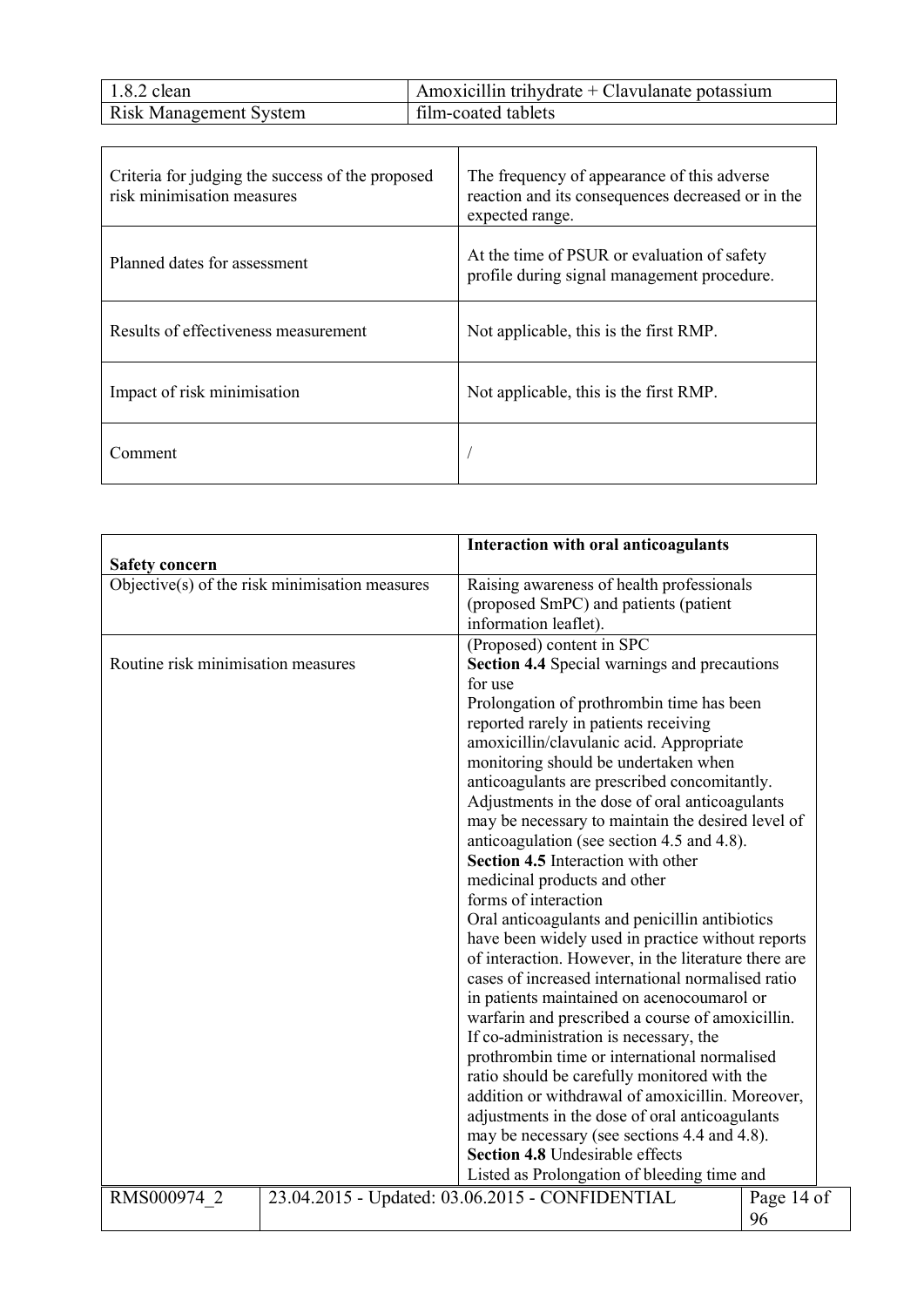| $1.8.2$ clean                 | Amoxicillin trihydrate $+$ Clavulanate potassium |
|-------------------------------|--------------------------------------------------|
| <b>Risk Management System</b> | film-coated tablets                              |

|                                                                                            | prothrombin time                                                                            |
|--------------------------------------------------------------------------------------------|---------------------------------------------------------------------------------------------|
|                                                                                            |                                                                                             |
|                                                                                            | The similar content is proposed also in                                                     |
|                                                                                            | corresponding sections of PIL.                                                              |
|                                                                                            | Comment (e.g. on any differences between                                                    |
|                                                                                            | SmPCs)                                                                                      |
|                                                                                            | Prescription only medicine.                                                                 |
|                                                                                            |                                                                                             |
| Additional risk minimisation measure(s)                                                    | None proposed                                                                               |
| (repeat as necessary)                                                                      |                                                                                             |
|                                                                                            |                                                                                             |
| <b>Effectiveness of risk minimisation measures</b>                                         |                                                                                             |
|                                                                                            |                                                                                             |
|                                                                                            | Routine pharmacovigilance- assessment of ICSR,<br>PSUR and periodic benefit risk assessment |
|                                                                                            | during signal management procedure (cumulative                                              |
| How effectiveness of risk minimisation measures<br>for the safety concern will be measured | and periodical (every year) review of all cases                                             |
|                                                                                            | reported from any source in the regular PSUR                                                |
|                                                                                            | and in the signal management procedure).                                                    |
|                                                                                            |                                                                                             |
| Criteria for judging the success of the proposed                                           | The frequency of appearance of this adverse                                                 |
| risk minimisation measures                                                                 | reaction and its consequences decreased or in the                                           |
|                                                                                            | expected range.                                                                             |
|                                                                                            | At the time of PSUR or evaluation of safety                                                 |
| Planned dates for assessment                                                               | profile during signal management procedure.                                                 |
|                                                                                            |                                                                                             |
| Results of effectiveness measurement                                                       | Not applicable, this is the first RMP.                                                      |
|                                                                                            |                                                                                             |
|                                                                                            |                                                                                             |
| Impact of risk minimisation                                                                | Not applicable, this is the first RMP.                                                      |
|                                                                                            |                                                                                             |
| Comment                                                                                    |                                                                                             |
|                                                                                            |                                                                                             |

|                                                | Patients with reduced urine output                                              |
|------------------------------------------------|---------------------------------------------------------------------------------|
| <b>Safety concern</b>                          |                                                                                 |
| Objective(s) of the risk minimisation measures | Raising awareness of health professionals                                       |
|                                                | (proposed SmPC) and patients (patient                                           |
|                                                | information leaflet).                                                           |
|                                                | (Proposed) content in SPC                                                       |
| Routine risk minimisation measures             | Section 4.4 Special warnings and precautions                                    |
|                                                | for use                                                                         |
|                                                | In patients with reduced urine output, crystalluria                             |
|                                                | has been observed very rarely, predominantly                                    |
|                                                |                                                                                 |
| RMS000974                                      | 23.04.2015 - Undated: 03.06.2015 - CONFIDENTIAL<br>P <sub>20</sub> $\geq$ 15 of |

| RMS000974 2 | $\frac{1}{23.04.2015}$ - Updated: 03.06.2015 - CONFIDENTIAL | Page 15 of |
|-------------|-------------------------------------------------------------|------------|
|             |                                                             | 96         |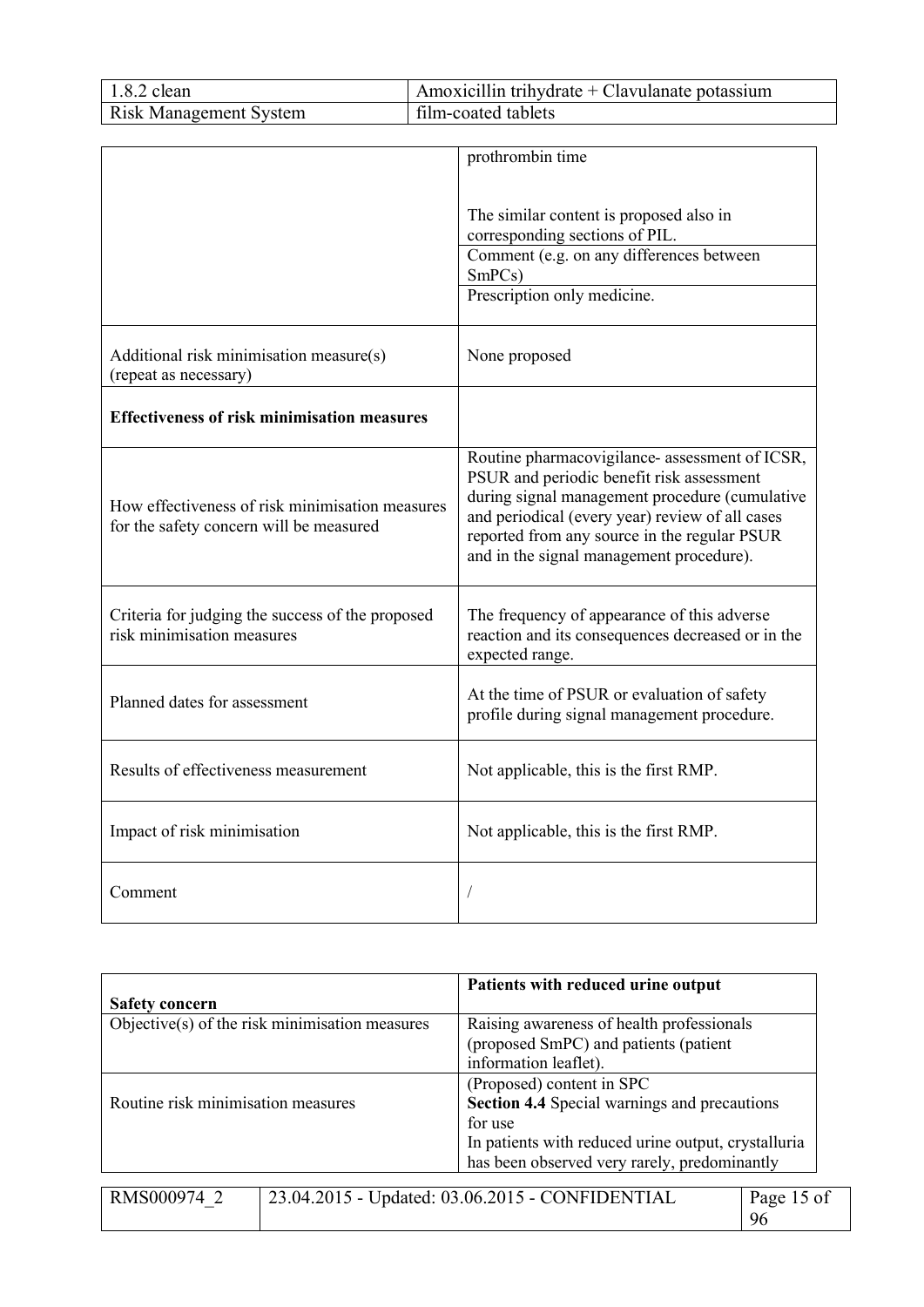| 1.8.2 clean                                                                                                                                      | Amoxicillin trihydrate + Clavulanate potassium                                                                                                                                                                                                                                                                                                                                                                                                                                                                                                                                                                                                                                                                            |
|--------------------------------------------------------------------------------------------------------------------------------------------------|---------------------------------------------------------------------------------------------------------------------------------------------------------------------------------------------------------------------------------------------------------------------------------------------------------------------------------------------------------------------------------------------------------------------------------------------------------------------------------------------------------------------------------------------------------------------------------------------------------------------------------------------------------------------------------------------------------------------------|
| <b>Risk Management System</b>                                                                                                                    | film-coated tablets                                                                                                                                                                                                                                                                                                                                                                                                                                                                                                                                                                                                                                                                                                       |
|                                                                                                                                                  | with parenteral therapy. During the<br>administration of high doses of amoxicillin, it is<br>advisable to maintain adequate fluid intake and<br>urinary output in order to reduce the possibility<br>of amoxicillin crystalluria. In patients with<br>bladder catheters, a regular check of patency<br>should be maintained (see section 4.9).<br>Section 4.8 Undesirable effects<br>Listed as Crystalluria<br><b>Section 4.9 Overdose</b><br>Amoxicillin crystalluria, in some cases leading to<br>renal failure, has been observed (see section 4.4).<br>The similar content is proposed also in<br>corresponding sections of PIL.<br>Comment (e.g. on any differences between<br>SmPCs)<br>Prescription only medicine. |
| Additional risk minimisation measure(s)<br>(repeat as necessary)                                                                                 | None proposed                                                                                                                                                                                                                                                                                                                                                                                                                                                                                                                                                                                                                                                                                                             |
| <b>Effectiveness of risk minimisation measures</b><br>How effectiveness of risk minimisation measures<br>for the safety concern will be measured | Routine pharmacovigilance- assessment of ICSR,<br>PSUR and periodic benefit risk assessment<br>during signal management procedure (cumulative<br>and periodical (every year) review of all cases<br>reported from any source in the regular PSUR<br>and in the signal management procedure).                                                                                                                                                                                                                                                                                                                                                                                                                              |
| Criteria for judging the success of the proposed<br>risk minimisation measures                                                                   | The frequency of appearance of this adverse<br>reaction and its consequences decreased or in the<br>expected range.                                                                                                                                                                                                                                                                                                                                                                                                                                                                                                                                                                                                       |
| Planned dates for assessment                                                                                                                     | At the time of PSUR or evaluation of safety<br>profile during signal management procedure.                                                                                                                                                                                                                                                                                                                                                                                                                                                                                                                                                                                                                                |
| Results of effectiveness measurement                                                                                                             | Not applicable, this is the first RMP.                                                                                                                                                                                                                                                                                                                                                                                                                                                                                                                                                                                                                                                                                    |
| Impact of risk minimisation                                                                                                                      | Not applicable, this is the first RMP.                                                                                                                                                                                                                                                                                                                                                                                                                                                                                                                                                                                                                                                                                    |
| Comment                                                                                                                                          |                                                                                                                                                                                                                                                                                                                                                                                                                                                                                                                                                                                                                                                                                                                           |

| RMS000974 2 | 23.04.2015 - Updated: 03.06.2015 - CONFIDENTIAL | Page 16 of |
|-------------|-------------------------------------------------|------------|
|             |                                                 | 96         |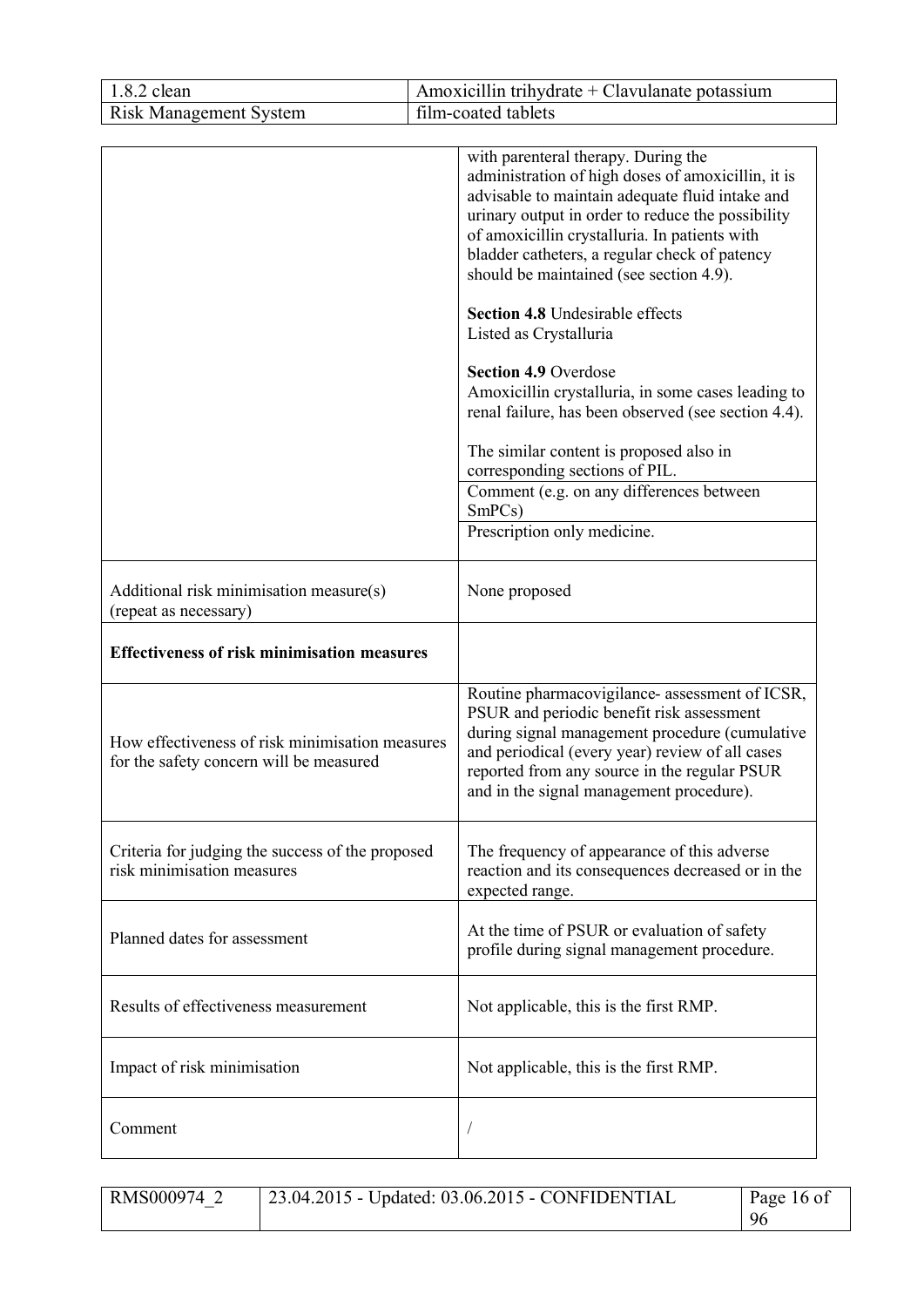| $1.8.2$ clean                 | Amoxicillin trihydrate $+$ Clavulanate potassium |
|-------------------------------|--------------------------------------------------|
| <b>Risk Management System</b> | film-coated tablets                              |

|                                                                                            | <b>False positivity of laboratory findings</b>                                                                                                                                                                                                                                                                                                                                                                                                                                                                                                                                      |  |
|--------------------------------------------------------------------------------------------|-------------------------------------------------------------------------------------------------------------------------------------------------------------------------------------------------------------------------------------------------------------------------------------------------------------------------------------------------------------------------------------------------------------------------------------------------------------------------------------------------------------------------------------------------------------------------------------|--|
| <b>Safety concern</b>                                                                      |                                                                                                                                                                                                                                                                                                                                                                                                                                                                                                                                                                                     |  |
| Objective(s) of the risk minimisation measures                                             | Raising awareness of health professionals<br>(proposed SmPC) and patients (patient<br>information leaflet).                                                                                                                                                                                                                                                                                                                                                                                                                                                                         |  |
|                                                                                            | (Proposed) content in SPC                                                                                                                                                                                                                                                                                                                                                                                                                                                                                                                                                           |  |
| Routine risk minimisation measures                                                         | <b>Section 4.4 Special warnings and precautions</b>                                                                                                                                                                                                                                                                                                                                                                                                                                                                                                                                 |  |
|                                                                                            | for use<br>During treatment with amoxicillin, enzymatic<br>glucose oxidase methods should be used<br>whenever testing for the presence of glucose in<br>urine because false positive results may occur<br>with non-enzymatic methods.                                                                                                                                                                                                                                                                                                                                               |  |
|                                                                                            | The presence of clavulanic acid in <invented<br>name&gt; may cause a non-specific binding of IgG<br/>and albumin by red cell membranes leading to a<br/>false positive Coombs test.</invented<br>                                                                                                                                                                                                                                                                                                                                                                                   |  |
|                                                                                            | There have been reports of positive test results<br>using the Bio-Rad Laboratories Platelia<br>Aspergillus EIA test in patients receiving<br>amoxicillin/clavulanic acid who were<br>subsequently found to be free of Aspergillus<br>infection. Cross-reactions with non-Aspergillus<br>polysaccharides and polyfuranoses with Bio-Rad<br>Laboratories Platelia Aspergillus EIA test have<br>been reported. Therefore, positive test results in<br>patients receiving amoxicillin/clavulanic acid<br>should be interpreted cautiously and confirmed<br>by other diagnostic methods. |  |
|                                                                                            | The similar content is proposed also in<br>corresponding sections of PIL.                                                                                                                                                                                                                                                                                                                                                                                                                                                                                                           |  |
|                                                                                            | Comment (e.g. on any differences between<br>SmPCs)                                                                                                                                                                                                                                                                                                                                                                                                                                                                                                                                  |  |
|                                                                                            | Prescription only medicine.                                                                                                                                                                                                                                                                                                                                                                                                                                                                                                                                                         |  |
| Additional risk minimisation measure(s)<br>(repeat as necessary)                           | None proposed                                                                                                                                                                                                                                                                                                                                                                                                                                                                                                                                                                       |  |
| <b>Effectiveness of risk minimisation measures</b>                                         |                                                                                                                                                                                                                                                                                                                                                                                                                                                                                                                                                                                     |  |
| How effectiveness of risk minimisation measures<br>for the safety concern will be measured | Routine pharmacovigilance- assessment of ICSR,<br>PSUR and periodic benefit risk assessment<br>during signal management procedure (cumulative<br>and periodical (every year) review of all cases<br>reported from any source in the regular PSUR<br>and in the signal management procedure).                                                                                                                                                                                                                                                                                        |  |
| RMS000974 2                                                                                | 23.04.2015 - Updated: 03.06.2015 - CONFIDENTIAL<br>Page 17 of<br>96                                                                                                                                                                                                                                                                                                                                                                                                                                                                                                                 |  |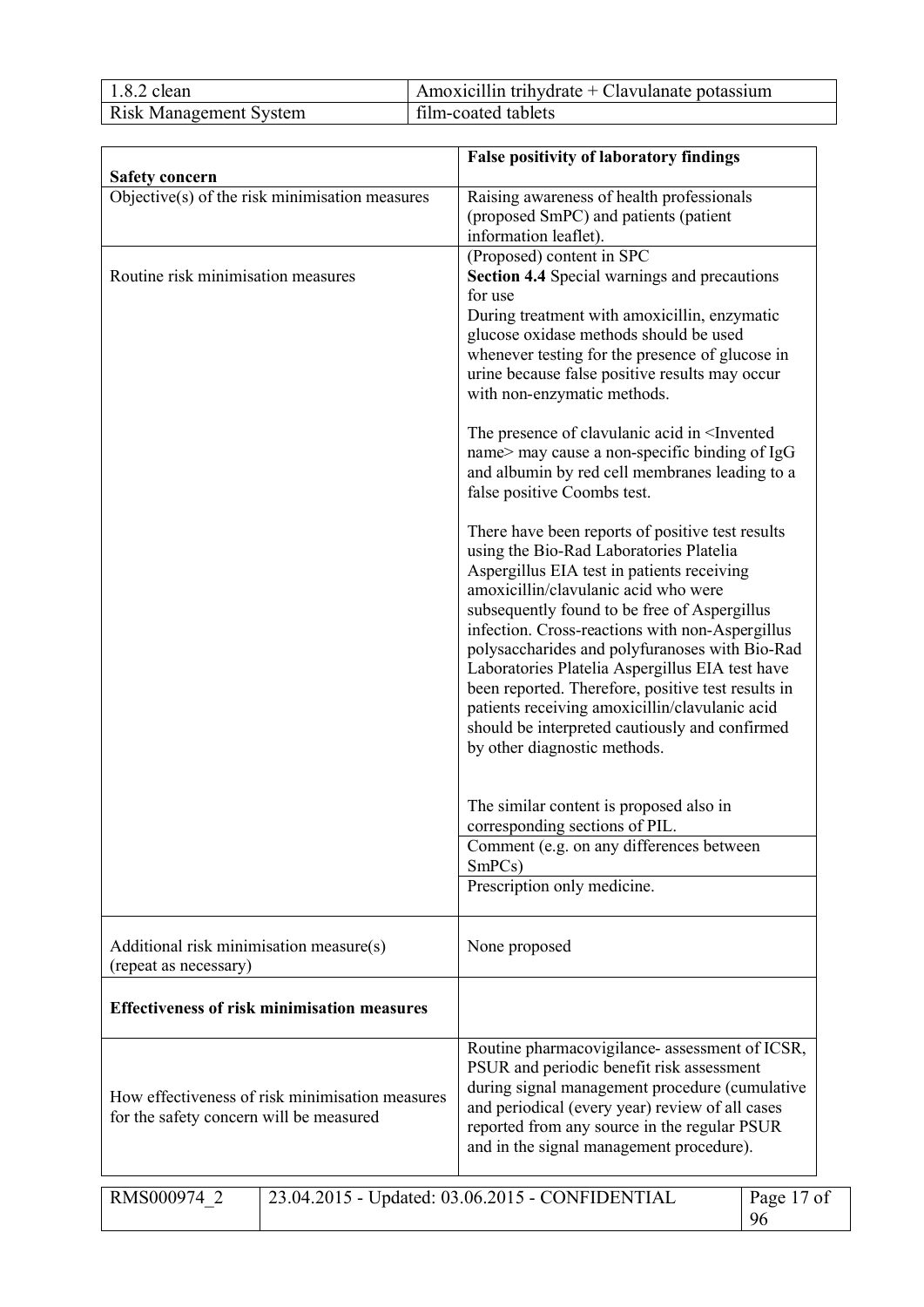| $1.8.2$ clean                 | Amoxicillin trihydrate $+$ Clavulanate potassium |
|-------------------------------|--------------------------------------------------|
| <b>Risk Management System</b> | film-coated tablets                              |

| Criteria for judging the success of the proposed<br>risk minimisation measures | Decreased or the same frequency of case reports,<br>with false positivity laboratory findings,<br>comparing to the previous periods. The frequency<br>of appearance of crystalluria in the expected<br>range. |
|--------------------------------------------------------------------------------|---------------------------------------------------------------------------------------------------------------------------------------------------------------------------------------------------------------|
| Planned dates for assessment                                                   | At the time of PSUR or evaluation of safety<br>profile during signal management procedure.                                                                                                                    |
| Results of effectiveness measurement                                           | Not applicable, this is the first RMP.                                                                                                                                                                        |
| Impact of risk minimisation                                                    | Not applicable, this is the first RMP.                                                                                                                                                                        |
| Comment                                                                        |                                                                                                                                                                                                               |

|                                                | Serious allergic skin reactions (including acute           |
|------------------------------------------------|------------------------------------------------------------|
| <b>Safety concern</b>                          | generalised exanthemous pustulosis - AGEP)                 |
| Objective(s) of the risk minimisation measures | Raising awareness of health professionals                  |
|                                                | (proposed SmPC) and patients (patient                      |
|                                                | information leaflet).                                      |
|                                                | (Proposed) content in SPC                                  |
| Routine risk minimisation measures             | <b>Section 4.4 Special warnings and precautions</b>        |
|                                                | for use                                                    |
|                                                | The occurrence at the treatment initiation of a            |
|                                                | feverish generalised erythema associated with              |
|                                                | pustula may be a symptom of acute generalised              |
|                                                | exanthemous pustulosis (AGEP) (see Section                 |
|                                                | 4.8). This reaction requires <invented name=""></invented> |
|                                                | discontinuation and contra-indicates any                   |
|                                                | subsequent administration of amoxicillin.                  |
|                                                |                                                            |
|                                                | <b>Section 4.8 Undesirable effects</b>                     |
|                                                | Listed as Stevens-Johnson syndrome                         |
|                                                | Toxic epidermal necrolysis                                 |
|                                                | Bullous exfoliative-dermatitis                             |
|                                                |                                                            |
|                                                | Acute generalised exanthemous pustulosis                   |
|                                                | (AGEP)                                                     |
|                                                |                                                            |
|                                                | The similar content is proposed also in                    |
|                                                | corresponding sections of PIL.                             |
|                                                | Comment (e.g. on any differences between                   |
|                                                | SmPCs)                                                     |
|                                                | Prescription only medicine.                                |
|                                                |                                                            |

RMS000974\_2 23.04.2015 - Updated: 03.06.2015 - CONFIDENTIAL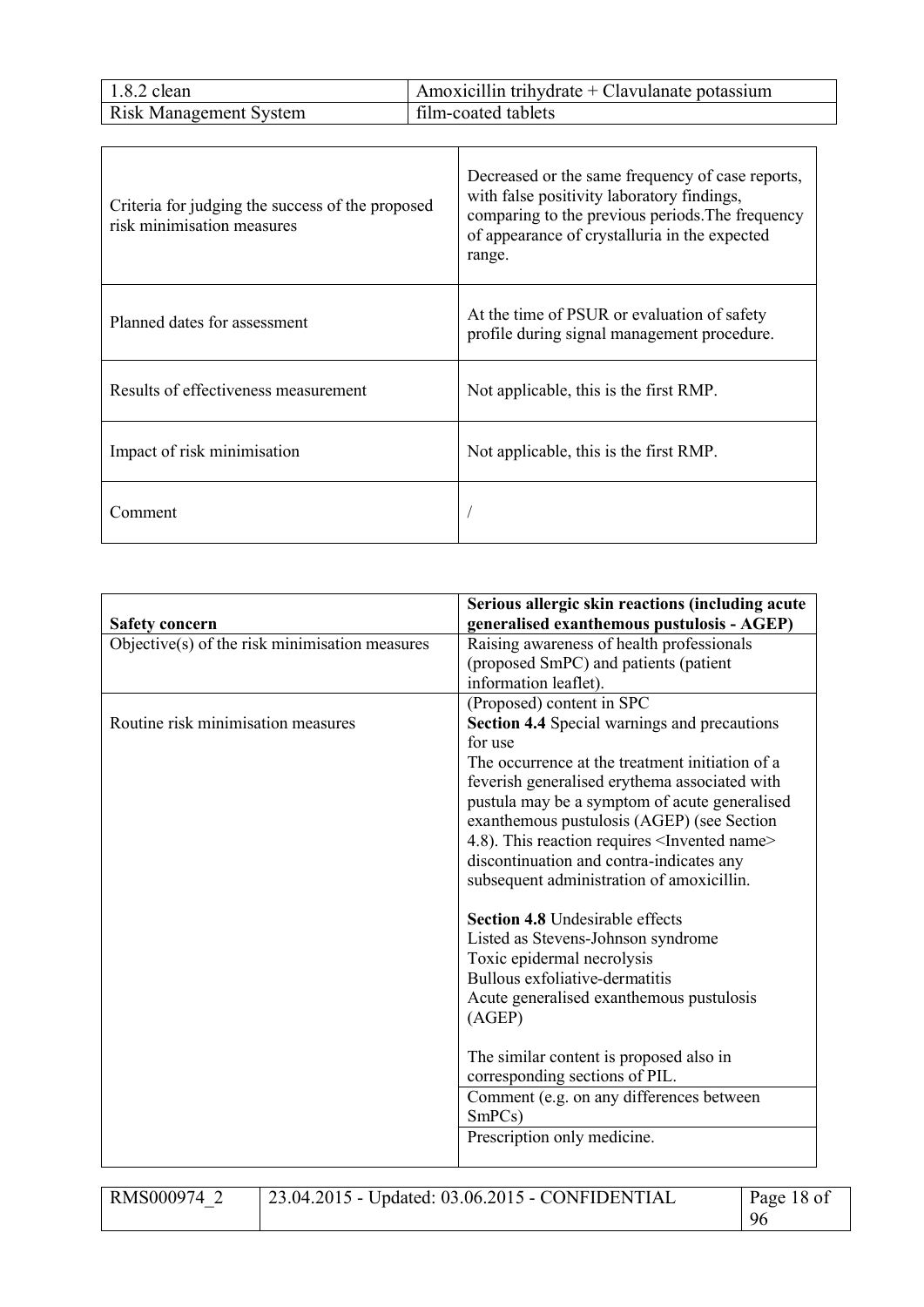| $1.8.2$ clean                 | Amoxicillin trihydrate + Clavulanate potassium |
|-------------------------------|------------------------------------------------|
| <b>Risk Management System</b> | film-coated tablets                            |

| Additional risk minimisation measure(s)<br>(repeat as necessary)                           | None proposed                                                                                                                                                                                                                                                                                |  |
|--------------------------------------------------------------------------------------------|----------------------------------------------------------------------------------------------------------------------------------------------------------------------------------------------------------------------------------------------------------------------------------------------|--|
| <b>Effectiveness of risk minimisation measures</b>                                         |                                                                                                                                                                                                                                                                                              |  |
| How effectiveness of risk minimisation measures<br>for the safety concern will be measured | Routine pharmacovigilance- assessment of ICSR,<br>PSUR and periodic benefit risk assessment<br>during signal management procedure (cumulative<br>and periodical (every year) review of all cases<br>reported from any source in the regular PSUR<br>and in the signal management procedure). |  |
| Criteria for judging the success of the proposed<br>risk minimisation measures             | The frequency of appearance of this adverse<br>reaction and its consequences decreased or in the<br>expected range.                                                                                                                                                                          |  |
| Planned dates for assessment                                                               | At the time of PSUR or evaluation of safety<br>profile during signal management procedure.                                                                                                                                                                                                   |  |
| Results of effectiveness measurement                                                       | Not applicable, this is the first RMP.                                                                                                                                                                                                                                                       |  |
| Impact of risk minimisation                                                                | Not applicable, this is the first RMP.                                                                                                                                                                                                                                                       |  |
| Comment                                                                                    |                                                                                                                                                                                                                                                                                              |  |

| <b>Safety concern</b>              |                                                | Hypersensitivity reaction to any penicillins<br>and history of sever immediate<br>hypersensitivity reaction to another beta-<br>lactam agent (cephalosporin, carbapenem,<br>monobactam)                                                                                                        |                  |
|------------------------------------|------------------------------------------------|------------------------------------------------------------------------------------------------------------------------------------------------------------------------------------------------------------------------------------------------------------------------------------------------|------------------|
|                                    | Objective(s) of the risk minimisation measures | Raising awareness of health professionals<br>(proposed SmPC) and patients (patient<br>information leaflet).                                                                                                                                                                                    |                  |
| Routine risk minimisation measures |                                                | (Proposed) content in SPC<br><b>Section 4.3 Contraindications</b><br>History of a severe immediate hypersensitivity<br>reaction (e.g. anaphylaxis) to another beta-lactam<br>agent (e.g. a cephalosporin, carbapenem or<br>monobactam).<br><b>Section 4.4 Special warnings and precautions</b> |                  |
|                                    |                                                | for use<br>Before initiating therapy with<br>amoxicillin/clavulanic acid, careful enquiry                                                                                                                                                                                                      |                  |
| RMS000974 2                        |                                                | 23.04.2015 - Updated: 03.06.2015 - CONFIDENTIAL                                                                                                                                                                                                                                                | Page 19 of<br>96 |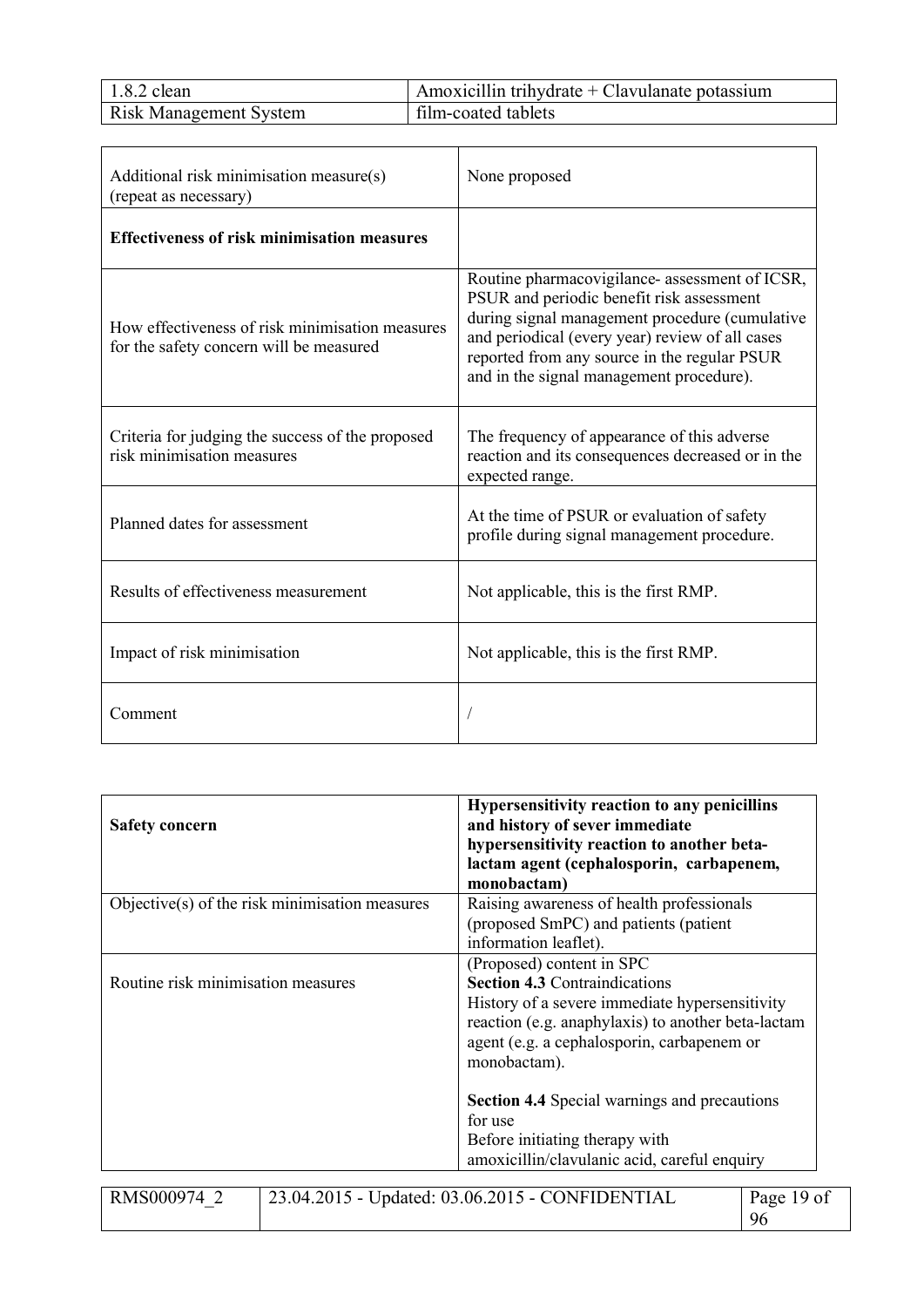| 1.8.2 clean                                                                                | Amoxicillin trihydrate + Clavulanate potassium                                                                                                                                                                                                                                                                                                                                                                                                                                            |
|--------------------------------------------------------------------------------------------|-------------------------------------------------------------------------------------------------------------------------------------------------------------------------------------------------------------------------------------------------------------------------------------------------------------------------------------------------------------------------------------------------------------------------------------------------------------------------------------------|
| <b>Risk Management System</b>                                                              | film-coated tablets                                                                                                                                                                                                                                                                                                                                                                                                                                                                       |
|                                                                                            | should be made concerning previous<br>hypersensitivity reactions to penicillins,<br>cephalosporins or other beta-lactam agents (see<br>sections 4.3 and 4.8).<br><b>Section 4.8 Undesirable effects</b><br>Listed as Angioneurotic oedema, Anaphylaxis,<br>Serum sickness-like syndrome, Hypersensitivity<br>vasculitis<br>The similar content is proposed also in<br>corresponding sections of PIL.<br>Comment (e.g. on any differences between<br>SmPCs)<br>Prescription only medicine. |
| Additional risk minimisation measure(s)<br>(repeat as necessary)                           | None proposed                                                                                                                                                                                                                                                                                                                                                                                                                                                                             |
| <b>Effectiveness of risk minimisation measures</b>                                         |                                                                                                                                                                                                                                                                                                                                                                                                                                                                                           |
| How effectiveness of risk minimisation measures<br>for the safety concern will be measured | Routine pharmacovigilance- assessment of ICSR,<br>PSUR and periodic benefit risk assessment<br>during signal management procedure (cumulative<br>and periodical (every year) review of all cases<br>reported from any source in the regular PSUR<br>and in the signal management procedure).                                                                                                                                                                                              |
| Criteria for judging the success of the proposed<br>risk minimisation measures             | The frequency of appearance of this adverse<br>reaction and its consequences decreased or in the<br>expected range.                                                                                                                                                                                                                                                                                                                                                                       |
| Planned dates for assessment                                                               | At the time of PSUR or evaluation of safety<br>profile during signal management procedure.                                                                                                                                                                                                                                                                                                                                                                                                |
| Results of effectiveness measurement                                                       | Not applicable, this is the first RMP.                                                                                                                                                                                                                                                                                                                                                                                                                                                    |
| Impact of risk minimisation                                                                | Not applicable, this is the first RMP.                                                                                                                                                                                                                                                                                                                                                                                                                                                    |
| Comment                                                                                    |                                                                                                                                                                                                                                                                                                                                                                                                                                                                                           |

| Hepatic impairment and history of hepatic<br>impairment due to amoxicillin/clavulanic acid<br><b>Safety concern</b> |                                                |                                                 |                  |
|---------------------------------------------------------------------------------------------------------------------|------------------------------------------------|-------------------------------------------------|------------------|
|                                                                                                                     | Objective(s) of the risk minimisation measures | Raising awareness of health professionals       |                  |
| RMS000974 2                                                                                                         |                                                | 23.04.2015 - Updated: 03.06.2015 - CONFIDENTIAL | Page 20 of<br>96 |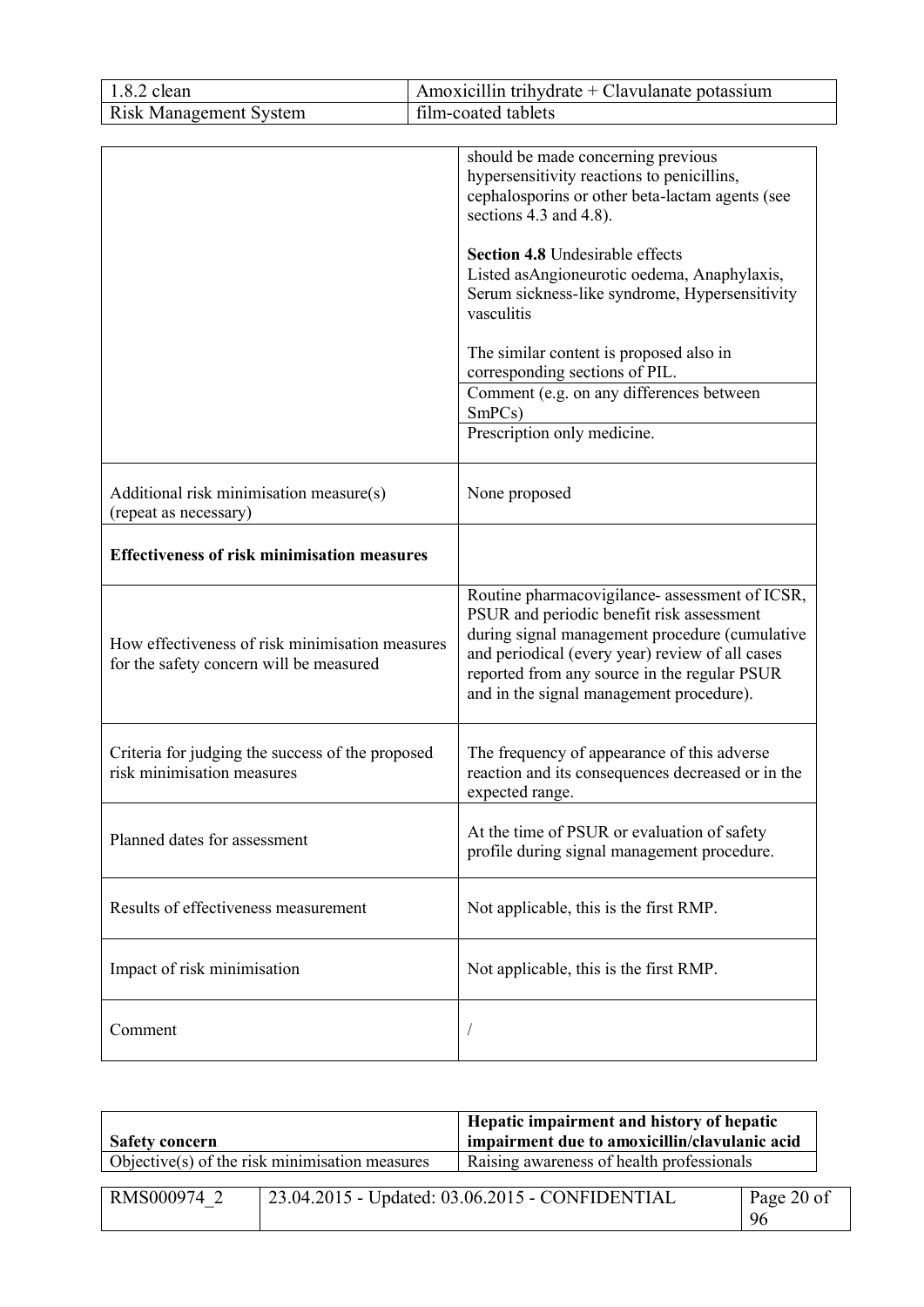| $1.8.2$ clean                 | Amoxicillin trihydrate + Clavulanate potassium |
|-------------------------------|------------------------------------------------|
| <b>Risk Management System</b> | film-coated tablets                            |

|                                                                  | (proposed SmPC) and patients (patient<br>information leaflet).                                                                                                                                                                                                                                                                                                                                                                                                                                                                                                                                                                                                                                                                                                                                                                                                                                                                                                                                           |
|------------------------------------------------------------------|----------------------------------------------------------------------------------------------------------------------------------------------------------------------------------------------------------------------------------------------------------------------------------------------------------------------------------------------------------------------------------------------------------------------------------------------------------------------------------------------------------------------------------------------------------------------------------------------------------------------------------------------------------------------------------------------------------------------------------------------------------------------------------------------------------------------------------------------------------------------------------------------------------------------------------------------------------------------------------------------------------|
| Routine risk minimisation measures                               | (Proposed) content in SPC<br>Section 4.2 Posology and method of<br>administration<br>Patients with hepatic impairment<br>Dose with caution and monitor hepatic function<br>at regular intervals (see sections 4.3 and<br>4.4) Section 4.3 Contraindications<br>History of jaundice/hepatic impairment due to<br>amoxicillin/clavulanic acid (see section 4.8).<br><b>Section 4.4 Special warnings and precautions</b><br>for use<br>Amoxicillin/clavulanic acid should be used with<br>caution in patients with evidence of hepatic<br>impairment (see sections 4.2, 4.3 and 4.8).                                                                                                                                                                                                                                                                                                                                                                                                                       |
|                                                                  | Hepatic events have been reported predominantly<br>in males and elderly patients and may be<br>associated with prolonged treatment. These<br>events have been very rarely reported in children.<br>In all populations, signs and symptoms usually<br>occur during or shortly after treatment but in<br>some cases may not become apparent until<br>several weeks after treatment has ceased. These<br>are usually reversible. Hepatic events may be<br>severe and in extremely rare circumstances,<br>deaths have been reported. These have almost<br>always occurred in patients with serious<br>underlying disease or taking concomitant<br>medications known to have the potential for<br>hepatic effects (see section 4.8).<br>Periodic assessment of organ system functions,<br>including renal, hepatic and haematopoietic<br>function is advisable during prolonged therapy.<br><b>Section 4.8</b> Undesirable effects<br>Listed as: Rises in AST and/or ALT5, Hepatitis,<br>Cholestatic jaundice |
|                                                                  | The similar content is proposed also in<br>corresponding sections of PIL.<br>Comment (e.g. on any differences between<br>SmPCs)<br>Prescription only medicine.                                                                                                                                                                                                                                                                                                                                                                                                                                                                                                                                                                                                                                                                                                                                                                                                                                           |
| Additional risk minimisation measure(s)<br>(repeat as necessary) | None proposed                                                                                                                                                                                                                                                                                                                                                                                                                                                                                                                                                                                                                                                                                                                                                                                                                                                                                                                                                                                            |
| <b>Effectiveness of risk minimisation measures</b>               |                                                                                                                                                                                                                                                                                                                                                                                                                                                                                                                                                                                                                                                                                                                                                                                                                                                                                                                                                                                                          |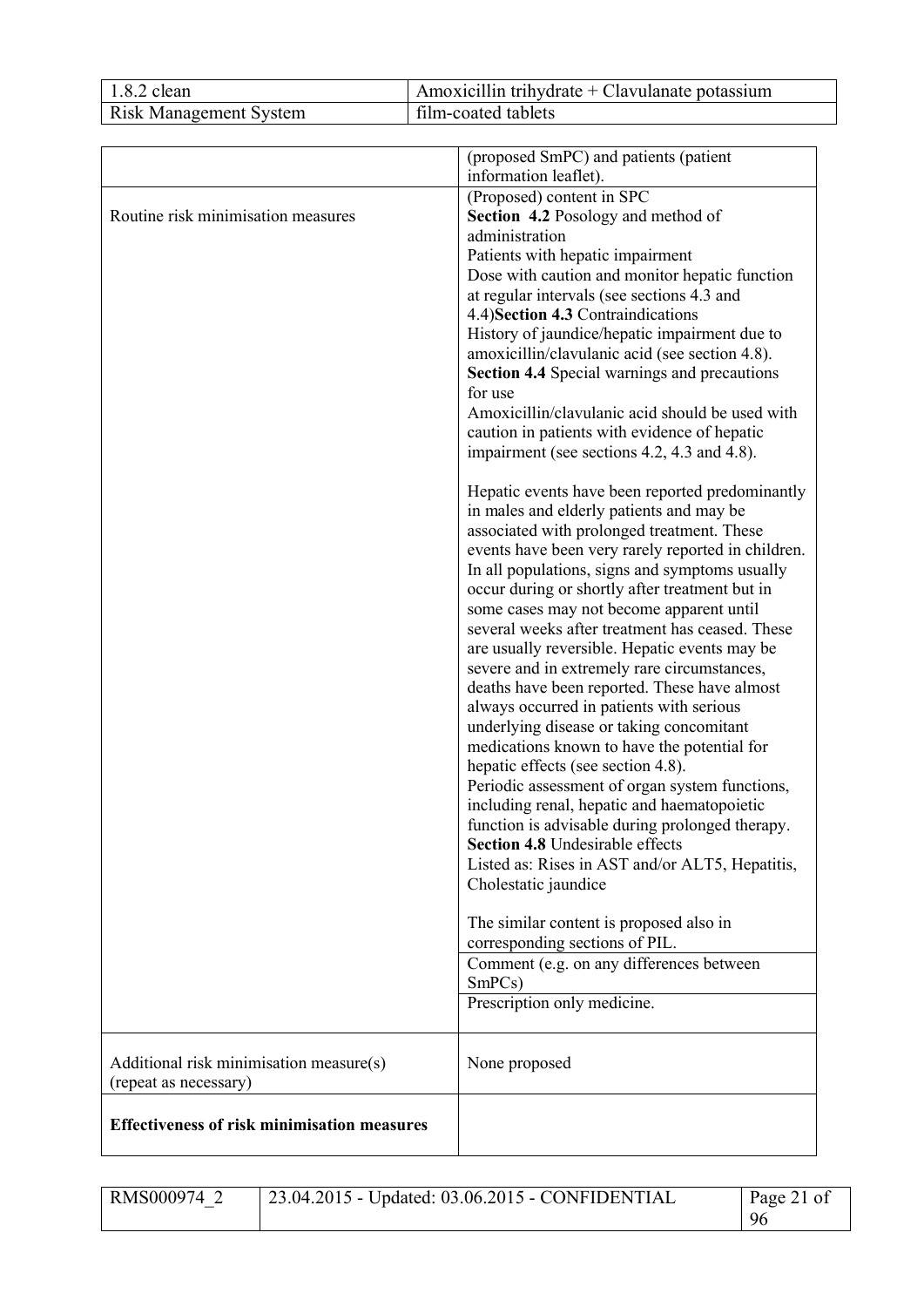| $1.8.2$ clean                 | Amoxicillin trihydrate $+$ Clavulanate potassium |
|-------------------------------|--------------------------------------------------|
| <b>Risk Management System</b> | film-coated tablets                              |

| How effectiveness of risk minimisation measures<br>for the safety concern will be measured | Routine pharmacovigilance- assessment of ICSR,<br>PSUR and periodic benefit risk assessment<br>during signal management procedure (cumulative<br>and periodical (every year) review of all cases<br>reported from any source in the regular PSUR<br>and in the signal management procedure). |
|--------------------------------------------------------------------------------------------|----------------------------------------------------------------------------------------------------------------------------------------------------------------------------------------------------------------------------------------------------------------------------------------------|
| Criteria for judging the success of the proposed<br>risk minimisation measures             | The frequency of appearance of this adverse<br>reaction and its consequences decreased or in the<br>expected range.                                                                                                                                                                          |
| Planned dates for assessment                                                               | At the time of PSUR or evaluation of safety<br>profile during signal management procedure.                                                                                                                                                                                                   |
| Results of effectiveness measurement                                                       | Not applicable, this is the first RMP.                                                                                                                                                                                                                                                       |
| Impact of risk minimisation                                                                | Not applicable, this is the first RMP.                                                                                                                                                                                                                                                       |
| Comment                                                                                    |                                                                                                                                                                                                                                                                                              |

| <b>Safety concern</b>                                            | Haematological ADRs (leucopenia,<br>agranulocytosis)                                      |
|------------------------------------------------------------------|-------------------------------------------------------------------------------------------|
| Objective $(s)$ of the risk minimisation measures                | Raising awareness of health professionals                                                 |
|                                                                  | (proposed SmPC) and patients (patient                                                     |
|                                                                  | information leaflet).                                                                     |
|                                                                  | (Proposed) content in SPC                                                                 |
| Routine risk minimisation measures                               | <b>Section 4.4 Special warnings and precautions</b>                                       |
|                                                                  | for use                                                                                   |
|                                                                  | Periodic assessment of organ system functions,                                            |
|                                                                  | including renal, hepatic and haematopoietic                                               |
|                                                                  | function is advisable during prolonged therapy.<br><b>Section 4.8 Undesirable effects</b> |
|                                                                  |                                                                                           |
|                                                                  | Listed as: reversible leucopenia (including<br>neutropenia), reversible agranulocytosis   |
|                                                                  |                                                                                           |
|                                                                  | The similar content is proposed also in                                                   |
|                                                                  | corresponding sections of PIL.                                                            |
|                                                                  | Comment (e.g. on any differences between                                                  |
|                                                                  | SmPCs)                                                                                    |
|                                                                  | Prescription only medicine.                                                               |
|                                                                  |                                                                                           |
| Additional risk minimisation measure(s)<br>(repeat as necessary) | None proposed                                                                             |

| RMS000974 | $'$ 23.04.2015 - Updated: 03.06.2015 - CONFIDENTIAL | Page 22 of |
|-----------|-----------------------------------------------------|------------|
|           |                                                     | 96         |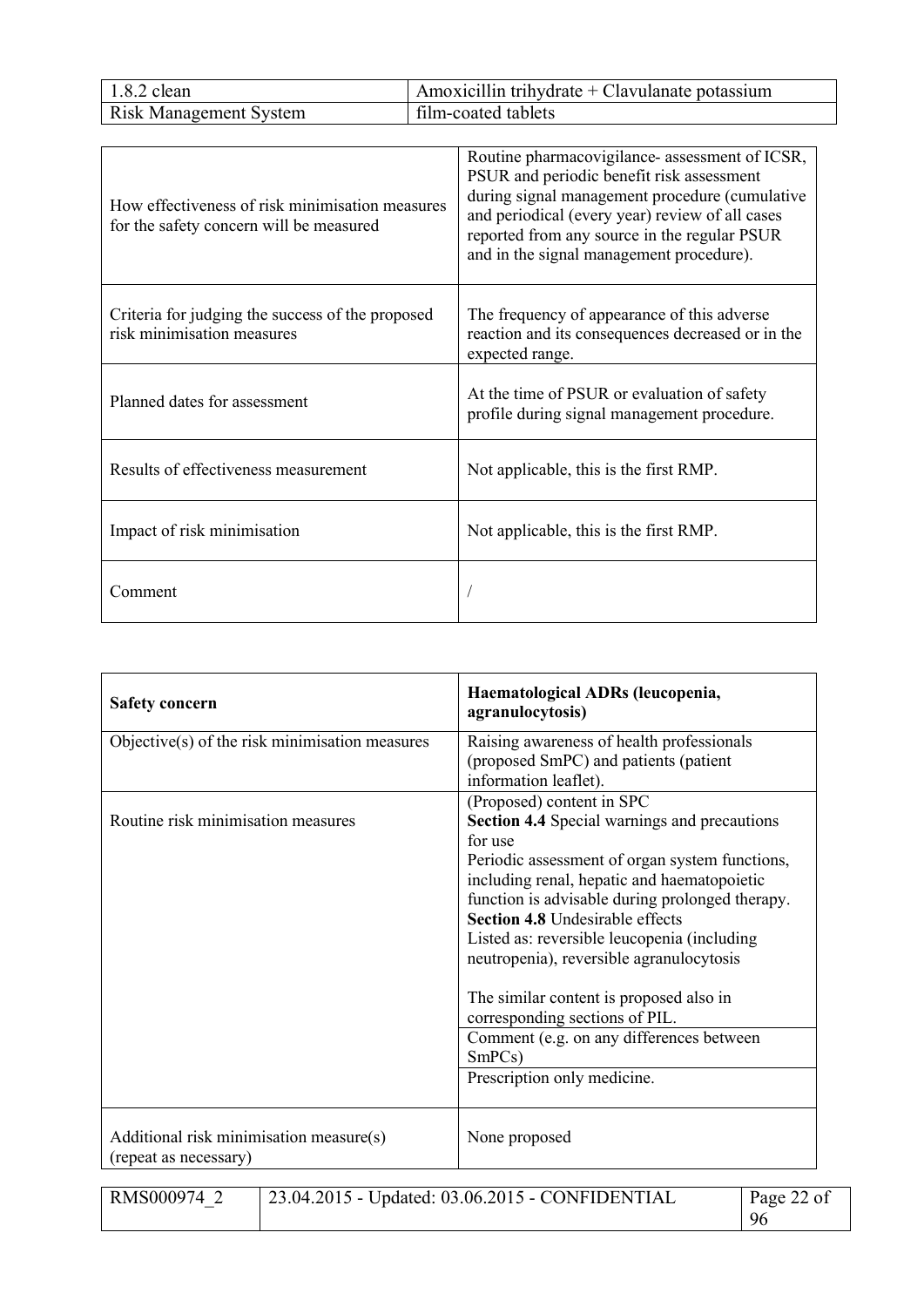| $1.8.2$ clean                 | Amoxicillin trihydrate + Clavulanate potassium |
|-------------------------------|------------------------------------------------|
| <b>Risk Management System</b> | film-coated tablets                            |

| <b>Effectiveness of risk minimisation measures</b>                                         |                                                                                                                                                                                                                                                                                              |
|--------------------------------------------------------------------------------------------|----------------------------------------------------------------------------------------------------------------------------------------------------------------------------------------------------------------------------------------------------------------------------------------------|
| How effectiveness of risk minimisation measures<br>for the safety concern will be measured | Routine pharmacovigilance- assessment of ICSR,<br>PSUR and periodic benefit risk assessment<br>during signal management procedure (cumulative<br>and periodical (every year) review of all cases<br>reported from any source in the regular PSUR<br>and in the signal management procedure). |
| Criteria for judging the success of the proposed<br>risk minimisation measures             | The frequency of appearance of this adverse<br>reaction and its consequences decreased or in the<br>expected range.                                                                                                                                                                          |
| Planned dates for assessment                                                               | At the time of PSUR or evaluation of safety<br>profile during signal management procedure.                                                                                                                                                                                                   |
| Results of effectiveness measurement                                                       | Not applicable, this is the first RMP.                                                                                                                                                                                                                                                       |
| Impact of risk minimisation                                                                | Not applicable, this is the first RMP.                                                                                                                                                                                                                                                       |
| Comment                                                                                    |                                                                                                                                                                                                                                                                                              |

|                                                | Occurrence of a morbilliform rash if                |
|------------------------------------------------|-----------------------------------------------------|
| <b>Safety concern</b>                          | Amoxicillin/clavulanic acid is used in              |
|                                                | infectious mononucleosis                            |
| Objective(s) of the risk minimisation measures | Raising awareness of health professionals           |
|                                                | (proposed SmPC) and patients (patient               |
|                                                | information leaflet).                               |
|                                                | (Proposed) content in SPC                           |
| Routine risk minimisation measures             | <b>Section 4.4 Special warnings and precautions</b> |
|                                                | for use                                             |
|                                                | Amoxicillin/clavulanic acid should be avoided if    |
|                                                | infectious mononucleosis is suspected since the     |
|                                                | occurrence of a morbilliform rash has been          |
|                                                | associated with this condition following the use    |
|                                                | of amoxicillin                                      |
|                                                | <b>Section 4.8</b> Undesirable effects              |
|                                                | Listed as rash.                                     |
|                                                | The similar content is proposed also in             |
|                                                | corresponding sections of PIL.                      |
|                                                | Comment (e.g. on any differences between            |
|                                                | SmPCs)                                              |
|                                                | Prescription only medicine.                         |
|                                                |                                                     |

| RMS000974 2 | $\frac{1}{23.04.2015}$ - Updated: 03.06.2015 - CONFIDENTIAL | Page 23 of |
|-------------|-------------------------------------------------------------|------------|
|             |                                                             |            |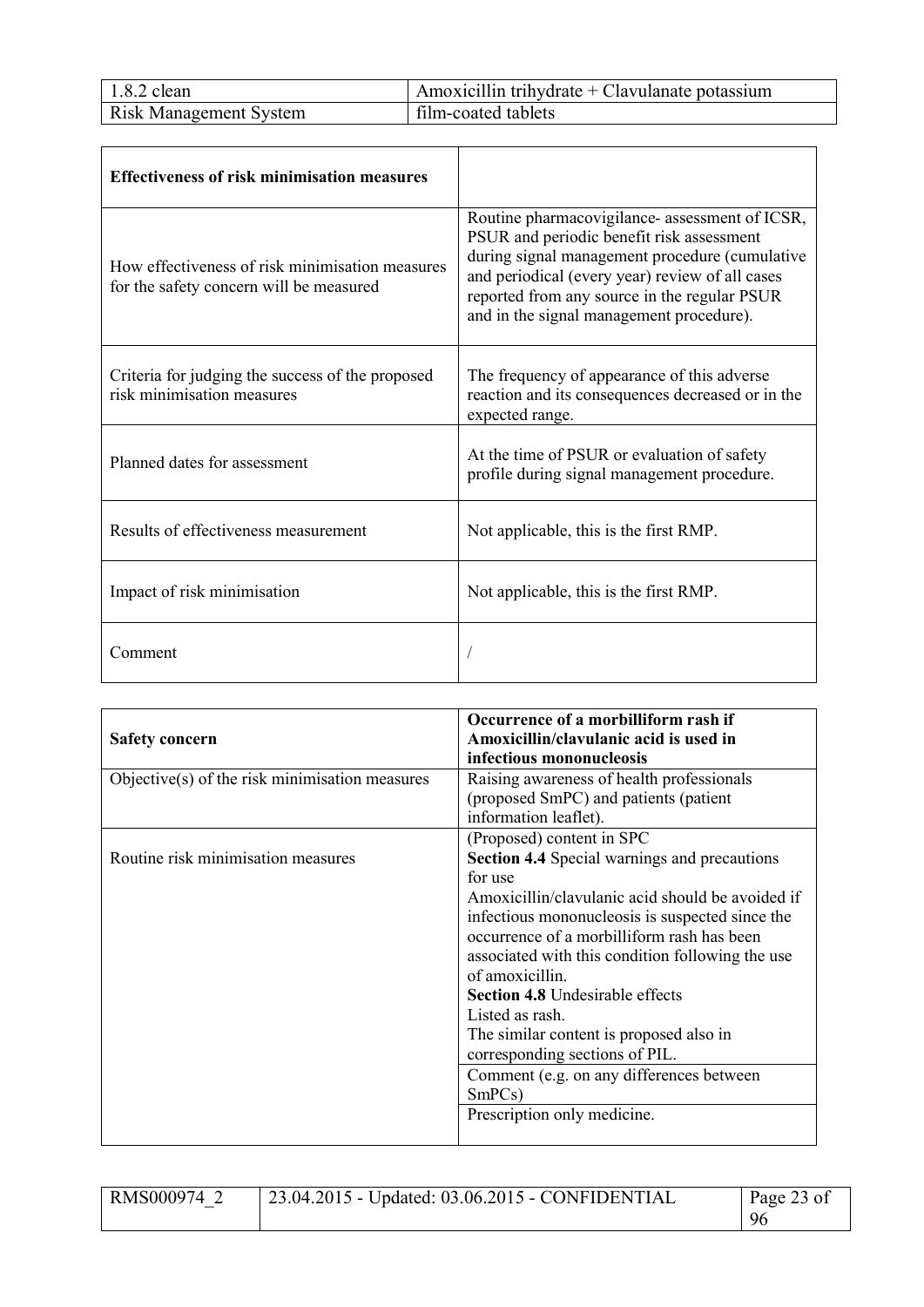| $1.8.2$ clean                 | Amoxicillin trihydrate $+$ Clavulanate potassium |
|-------------------------------|--------------------------------------------------|
| <b>Risk Management System</b> | film-coated tablets                              |

| Additional risk minimisation measure(s)<br>(repeat as necessary)                           | None proposed                                                                                                                                                                                                                                                                                |  |
|--------------------------------------------------------------------------------------------|----------------------------------------------------------------------------------------------------------------------------------------------------------------------------------------------------------------------------------------------------------------------------------------------|--|
| <b>Effectiveness of risk minimisation measures</b>                                         |                                                                                                                                                                                                                                                                                              |  |
| How effectiveness of risk minimisation measures<br>for the safety concern will be measured | Routine pharmacovigilance- assessment of ICSR,<br>PSUR and periodic benefit risk assessment<br>during signal management procedure (cumulative<br>and periodical (every year) review of all cases<br>reported from any source in the regular PSUR<br>and in the signal management procedure). |  |
| Criteria for judging the success of the proposed<br>risk minimisation measures             | The frequency of appearance of this adverse<br>reaction and its consequences decreased or in the<br>expected range.                                                                                                                                                                          |  |
| Planned dates for assessment                                                               | At the time of PSUR or evaluation of safety<br>profile during signal management procedure.                                                                                                                                                                                                   |  |
| Results of effectiveness measurement                                                       | Not applicable, this is the first RMP.                                                                                                                                                                                                                                                       |  |
| Impact of risk minimisation                                                                | Not applicable, this is the first RMP.                                                                                                                                                                                                                                                       |  |
| Comment                                                                                    |                                                                                                                                                                                                                                                                                              |  |

|                                                | Overgrowth of non-susceptible organisms and                   |  |
|------------------------------------------------|---------------------------------------------------------------|--|
| <b>Safety concern</b>                          | antibiotic resistence - prolonged use                         |  |
| Objective(s) of the risk minimisation measures | Raising awareness of health professionals                     |  |
|                                                | (proposed SmPC) and patients (patient                         |  |
|                                                | information leaflet).                                         |  |
|                                                | (Proposed) content in SPC                                     |  |
| Routine risk minimisation measures             | <b>Section 4.4 Special warnings and precautions</b>           |  |
|                                                | for use                                                       |  |
|                                                | Prolonged use may occasionally result in                      |  |
|                                                | overgrowth of non-susceptible organisms.                      |  |
|                                                | <b>Section 4.8 Undesirable effects</b>                        |  |
|                                                | Listed as: Overgrowth of non-susceptible                      |  |
|                                                | organisms                                                     |  |
|                                                | The similar content is proposed also in                       |  |
|                                                | corresponding sections of PIL.                                |  |
|                                                | Comment (e.g. on any differences between                      |  |
|                                                | SmPCs)                                                        |  |
|                                                | Prescription only medicine.                                   |  |
|                                                |                                                               |  |
| RMS000974 2                                    | 23.04.2015 - Updated: 03.06.2015 - CONFIDENTIAL<br>Page 24 of |  |
|                                                | 96                                                            |  |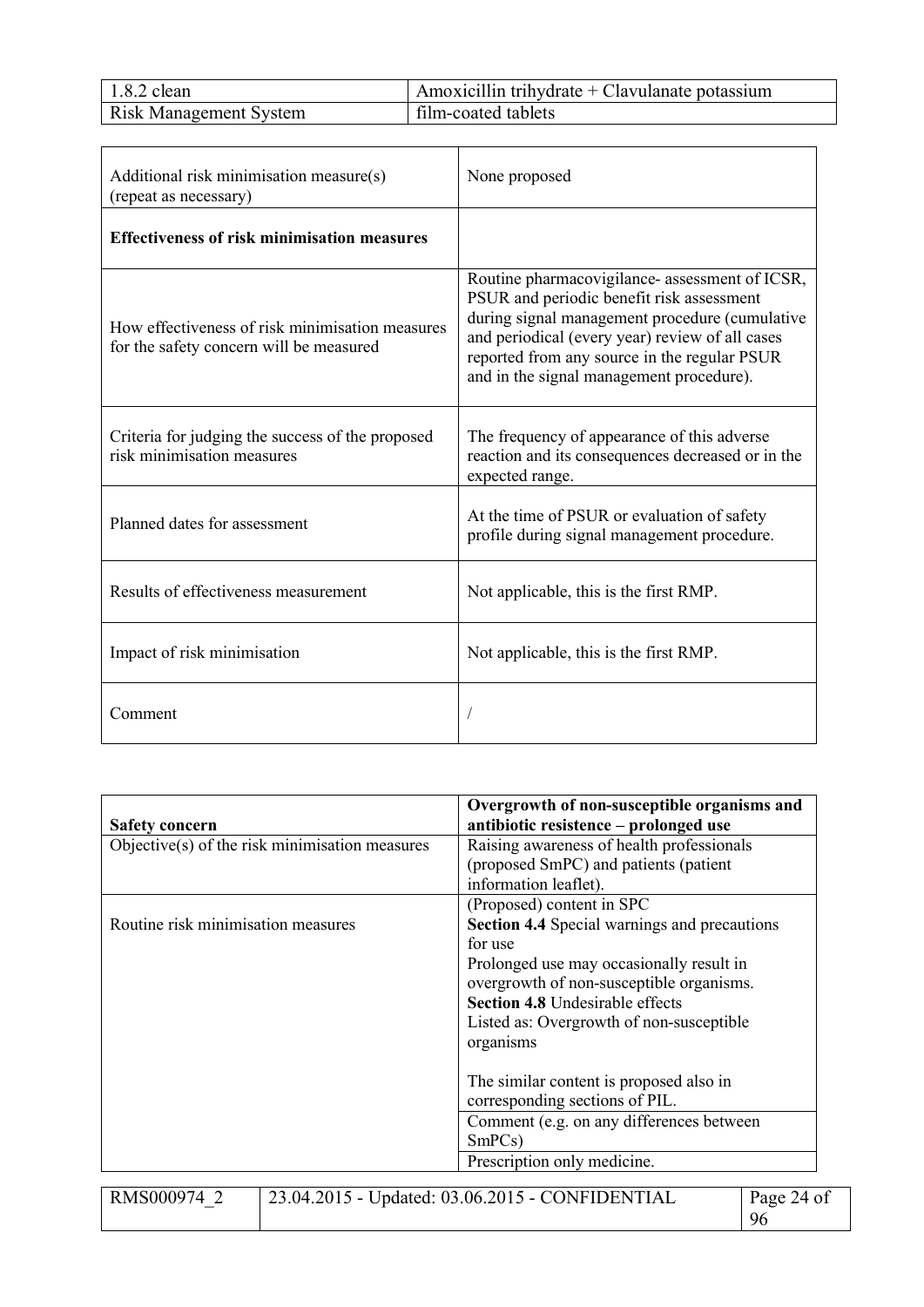| $1.8.2$ clean                 | Amoxicillin trihydrate $+$ Clavulanate potassium |
|-------------------------------|--------------------------------------------------|
| <b>Risk Management System</b> | film-coated tablets                              |

| Additional risk minimisation measure(s)<br>(repeat as necessary)                           | None proposed                                                                                                                                                                                                                                                                                |  |
|--------------------------------------------------------------------------------------------|----------------------------------------------------------------------------------------------------------------------------------------------------------------------------------------------------------------------------------------------------------------------------------------------|--|
| <b>Effectiveness of risk minimisation measures</b>                                         |                                                                                                                                                                                                                                                                                              |  |
| How effectiveness of risk minimisation measures<br>for the safety concern will be measured | Routine pharmacovigilance- assessment of ICSR,<br>PSUR and periodic benefit risk assessment<br>during signal management procedure (cumulative<br>and periodical (every year) review of all cases<br>reported from any source in the regular PSUR<br>and in the signal management procedure). |  |
| Criteria for judging the success of the proposed<br>risk minimisation measures             | The frequency of appearance of this adverse<br>reaction and its consequences decreased or in the<br>expected range.                                                                                                                                                                          |  |
| Planned dates for assessment                                                               | At the time of PSUR or evaluation of safety<br>profile during signal management procedure.                                                                                                                                                                                                   |  |
| Results of effectiveness measurement                                                       | Not applicable, this is the first RMP.                                                                                                                                                                                                                                                       |  |
| Impact of risk minimisation                                                                | Not applicable, this is the first RMP.                                                                                                                                                                                                                                                       |  |
| Comment                                                                                    |                                                                                                                                                                                                                                                                                              |  |

|                                                | <b>Concomitant use with allopurinol</b>                                                                                        |  |
|------------------------------------------------|--------------------------------------------------------------------------------------------------------------------------------|--|
| <b>Safety concern</b>                          |                                                                                                                                |  |
| Objective(s) of the risk minimisation measures | Raising awareness of health professionals                                                                                      |  |
|                                                | (proposed SmPC) and patients (patient                                                                                          |  |
|                                                | information leaflet).                                                                                                          |  |
|                                                | (Proposed) content in SPC                                                                                                      |  |
| Routine risk minimisation measures             | <b>Section 4.4 Special warnings and precautions</b>                                                                            |  |
|                                                | for use                                                                                                                        |  |
|                                                | Concomitant use of allopurinol during treatment<br>with amoxicillin can increase the likelihood of<br>allergic skin reactions. |  |
|                                                | The similar content is proposed also in<br>corresponding sections of PIL.                                                      |  |
|                                                | Comment (e.g. on any differences between                                                                                       |  |
|                                                | SmPCs)                                                                                                                         |  |
|                                                | Prescription only medicine.                                                                                                    |  |
|                                                |                                                                                                                                |  |
|                                                |                                                                                                                                |  |

RMS000974\_2 23.04.2015 - Updated: 03.06.2015 - CONFIDENTIAL Page 25 of<br>96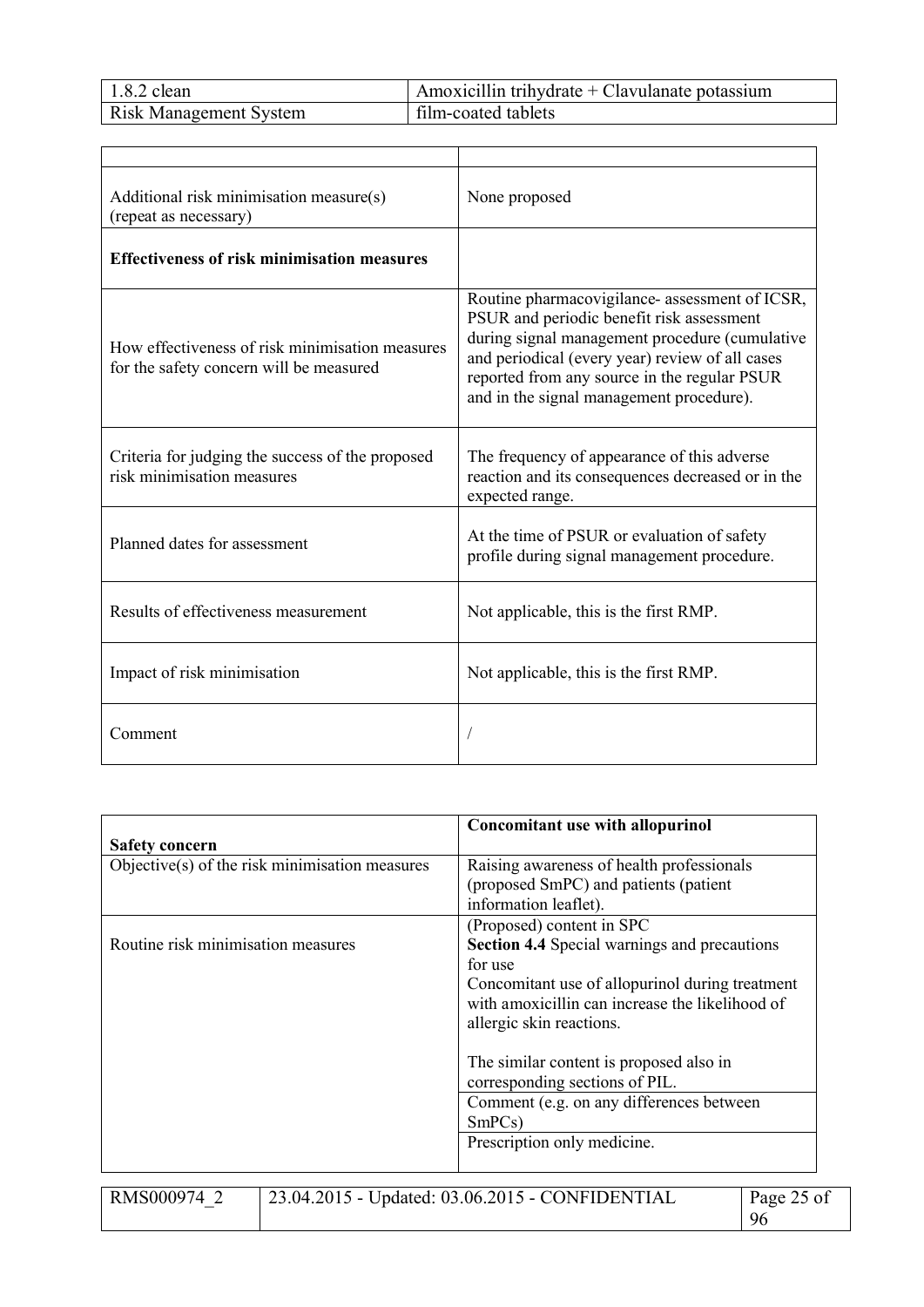| $1.8.2$ clean                 | Amoxicillin trihydrate $+$ Clavulanate potassium |
|-------------------------------|--------------------------------------------------|
| <b>Risk Management System</b> | film-coated tablets                              |

| Additional risk minimisation measure(s)<br>(repeat as necessary)                           | None proposed                                                                                                                                                                                                                                                                                |  |
|--------------------------------------------------------------------------------------------|----------------------------------------------------------------------------------------------------------------------------------------------------------------------------------------------------------------------------------------------------------------------------------------------|--|
| <b>Effectiveness of risk minimisation measures</b>                                         |                                                                                                                                                                                                                                                                                              |  |
| How effectiveness of risk minimisation measures<br>for the safety concern will be measured | Routine pharmacovigilance- assessment of ICSR,<br>PSUR and periodic benefit risk assessment<br>during signal management procedure (cumulative<br>and periodical (every year) review of all cases<br>reported from any source in the regular PSUR<br>and in the signal management procedure). |  |
| Criteria for judging the success of the proposed<br>risk minimisation measures             | Decreased or the same frequency of case reports,<br>with allopurinol used together with<br>amoxicillin/clavulanic acid which resulted in the<br>adverse events, comparing to the previous<br>periods.                                                                                        |  |
| Planned dates for assessment                                                               | At the time of PSUR or evaluation of safety<br>profile during signal management procedure.                                                                                                                                                                                                   |  |
| Results of effectiveness measurement                                                       | Not applicable, this is the first RMP.                                                                                                                                                                                                                                                       |  |
| Impact of risk minimisation                                                                | Not applicable, this is the first RMP.                                                                                                                                                                                                                                                       |  |
| Comment                                                                                    |                                                                                                                                                                                                                                                                                              |  |

|                                                   | <b>Concomitant use with methotrexate</b>                                                                                                                                                                                                                                            |
|---------------------------------------------------|-------------------------------------------------------------------------------------------------------------------------------------------------------------------------------------------------------------------------------------------------------------------------------------|
| <b>Safety concern</b>                             |                                                                                                                                                                                                                                                                                     |
| Objective $(s)$ of the risk minimisation measures | Raising awareness of health professionals<br>(proposed SmPC) and patients (patient<br>information leaflet).                                                                                                                                                                         |
|                                                   | (Proposed) content in SPC                                                                                                                                                                                                                                                           |
| Routine risk minimisation measures                | <b>Section 4.5</b> Interaction with other medicinal<br>products and other forms of interaction<br>Penicillins may reduce the excretion of<br>methotrexate causing a potential increase in<br>toxicity.<br>The similar content is proposed also in<br>corresponding sections of PIL. |
|                                                   | Comment (e.g. on any differences between<br>SmPCs)<br>Prescription only medicine.                                                                                                                                                                                                   |

RMS000974\_2 23.04.2015 - Updated: 03.06.2015 - CONFIDENTIAL Page 26 of<br>96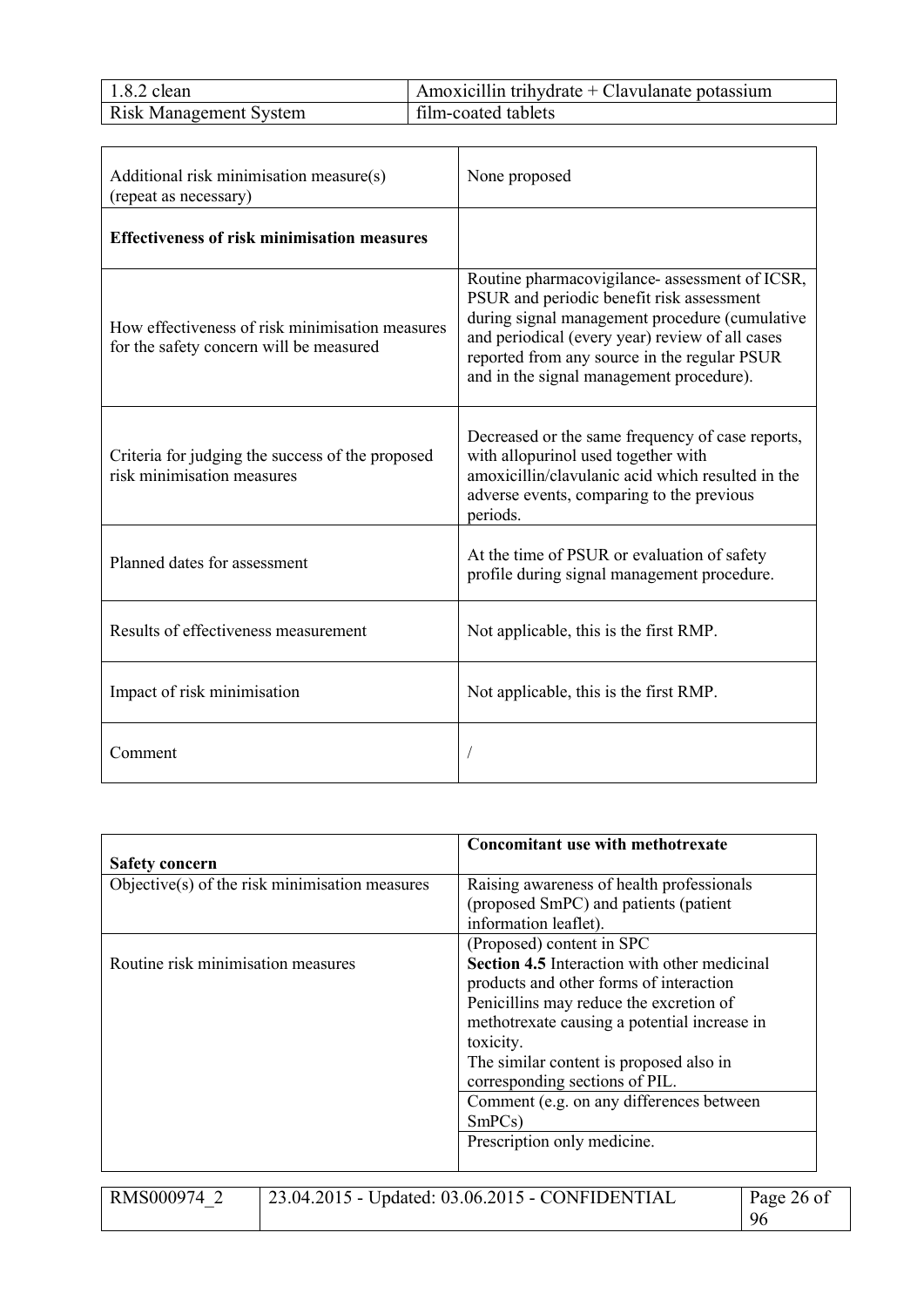| $1.8.2$ clean                 | Amoxicillin trihydrate + Clavulanate potassium |
|-------------------------------|------------------------------------------------|
| <b>Risk Management System</b> | film-coated tablets                            |

| Additional risk minimisation measure(s)<br>(repeat as necessary)                           | None proposed                                                                                                                                                                                                                                                                                |  |
|--------------------------------------------------------------------------------------------|----------------------------------------------------------------------------------------------------------------------------------------------------------------------------------------------------------------------------------------------------------------------------------------------|--|
| <b>Effectiveness of risk minimisation measures</b>                                         |                                                                                                                                                                                                                                                                                              |  |
| How effectiveness of risk minimisation measures<br>for the safety concern will be measured | Routine pharmacovigilance- assessment of ICSR,<br>PSUR and periodic benefit risk assessment<br>during signal management procedure (cumulative<br>and periodical (every year) review of all cases<br>reported from any source in the regular PSUR<br>and in the signal management procedure). |  |
| Criteria for judging the success of the proposed<br>risk minimisation measures             | Decreased or the same frequency of case reports,<br>with methotrexate used together with<br>amoxicillin/clavulanic acid which resulted in the<br>adverse events, comparing to the previous<br>periods.                                                                                       |  |
| Planned dates for assessment                                                               | At the time of PSUR or evaluation of safety<br>profile during signal management procedure.                                                                                                                                                                                                   |  |
| Results of effectiveness measurement                                                       | Not applicable, this is the first RMP.                                                                                                                                                                                                                                                       |  |
| Impact of risk minimisation                                                                | Not applicable, this is the first RMP.                                                                                                                                                                                                                                                       |  |
| Comment                                                                                    |                                                                                                                                                                                                                                                                                              |  |

|                                                | Concomitant use with probenecid                     |  |
|------------------------------------------------|-----------------------------------------------------|--|
| Safety concern                                 |                                                     |  |
| Objective(s) of the risk minimisation measures | Raising awareness of health professionals           |  |
|                                                | (proposed SmPC) and patients (patient               |  |
|                                                | information leaflet).                               |  |
|                                                | (Proposed) content in SPC                           |  |
| Routine risk minimisation measures             | <b>Section 4.5</b> Interaction with other medicinal |  |
|                                                | products and other forms of interaction             |  |
|                                                | Concomitant use of probenecid is not                |  |
|                                                | recommended. Probenecid decreases the renal         |  |
|                                                | tubular secretion of amoxicillin. Concomitant use   |  |
|                                                | of probenecid may result in increased and           |  |
|                                                | prolonged blood levels of amoxicillin but not of    |  |
|                                                | clavulanic acid.                                    |  |
|                                                | <b>Section 5.2 Pharmacokinetic properties</b>       |  |
|                                                | Concomitant use of probenecid delays                |  |
|                                                | amoxicillin excretion but does not delay renal      |  |
|                                                | excretion of clavulanic acid (see section 4.5).     |  |
|                                                |                                                     |  |

| RMS000974 | 23.04.2015 - Updated: 03.06.2015 - CONFIDENTIAL | Page 27 of |
|-----------|-------------------------------------------------|------------|
|           |                                                 | 96         |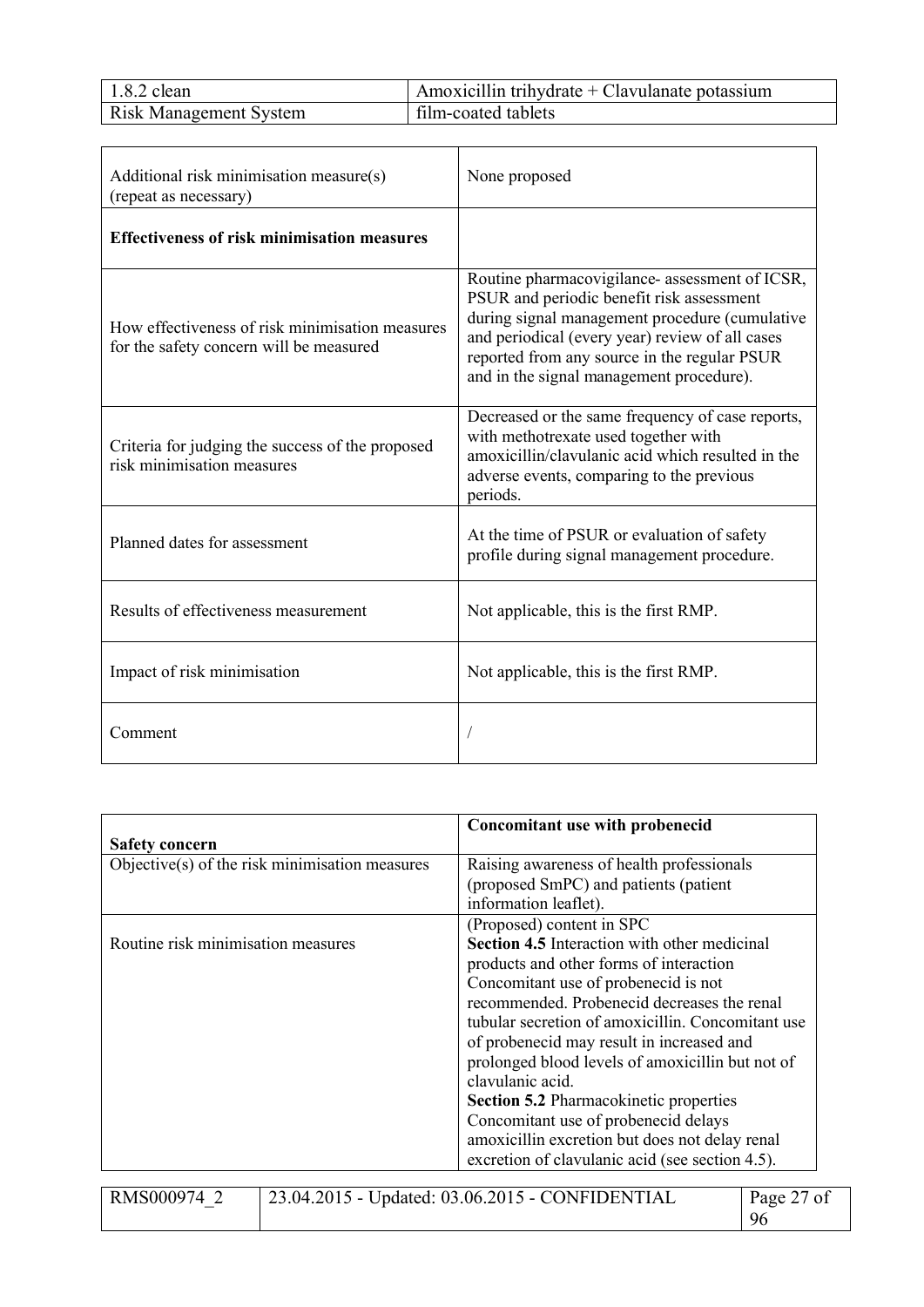| $1.8.2$ clean                 | Amoxicillin trihydrate $+$ Clavulanate potassium |
|-------------------------------|--------------------------------------------------|
| <b>Risk Management System</b> | film-coated tablets                              |

|                                                                                            | The similar content is proposed also in<br>corresponding sections of PIL.                                                                                                                                                                                                                    |
|--------------------------------------------------------------------------------------------|----------------------------------------------------------------------------------------------------------------------------------------------------------------------------------------------------------------------------------------------------------------------------------------------|
|                                                                                            | Comment (e.g. on any differences between<br>SmPCs)                                                                                                                                                                                                                                           |
|                                                                                            | Prescription only medicine.                                                                                                                                                                                                                                                                  |
| Additional risk minimisation measure(s)<br>(repeat as necessary)                           | None proposed                                                                                                                                                                                                                                                                                |
| <b>Effectiveness of risk minimisation measures</b>                                         |                                                                                                                                                                                                                                                                                              |
| How effectiveness of risk minimisation measures<br>for the safety concern will be measured | Routine pharmacovigilance- assessment of ICSR,<br>PSUR and periodic benefit risk assessment<br>during signal management procedure (cumulative<br>and periodical (every year) review of all cases<br>reported from any source in the regular PSUR<br>and in the signal management procedure). |
| Criteria for judging the success of the proposed<br>risk minimisation measures             | Decreased or the same frequency of case reports,<br>with probenecid used together with<br>amoxicillin/clavulanic acid which resulted in the<br>adverse events, comparing to the previous<br>periods.                                                                                         |
| Planned dates for assessment                                                               | At the time of PSUR or evaluation of safety<br>profile during signal management procedure.                                                                                                                                                                                                   |
| Results of effectiveness measurement                                                       | Not applicable, this is the first RMP.                                                                                                                                                                                                                                                       |
| Impact of risk minimisation                                                                | Not applicable, this is the first RMP.                                                                                                                                                                                                                                                       |
| Comment                                                                                    |                                                                                                                                                                                                                                                                                              |

|                                                | Use in pregnancy and lactation                                         |  |
|------------------------------------------------|------------------------------------------------------------------------|--|
| <b>Safety concern</b>                          |                                                                        |  |
| Objective(s) of the risk minimisation measures | Raising awareness of health professionals                              |  |
|                                                | (proposed SmPC) and patients (patient                                  |  |
|                                                | information leaflet).                                                  |  |
|                                                | (Proposed) content in SPC                                              |  |
| Routine risk minimisation measures             | <b>Section 4.6 Fertility, pregnancy and lactation</b>                  |  |
|                                                | Pregnancy                                                              |  |
|                                                | Animal studies do not indicate direct or indirect                      |  |
|                                                | harmful effects with respect to pregnancy,                             |  |
|                                                |                                                                        |  |
| RMS000074                                      | $23.04.2015$ - Undated: 03.06.2015 - CONEIDENTIAI<br>$P_{200}$ $28$ of |  |

| RMS000974 2 | $\frac{1}{23.04.2015}$ - Updated: 03.06.2015 - CONFIDENTIAL | Page 28 of |
|-------------|-------------------------------------------------------------|------------|
|             |                                                             | 96         |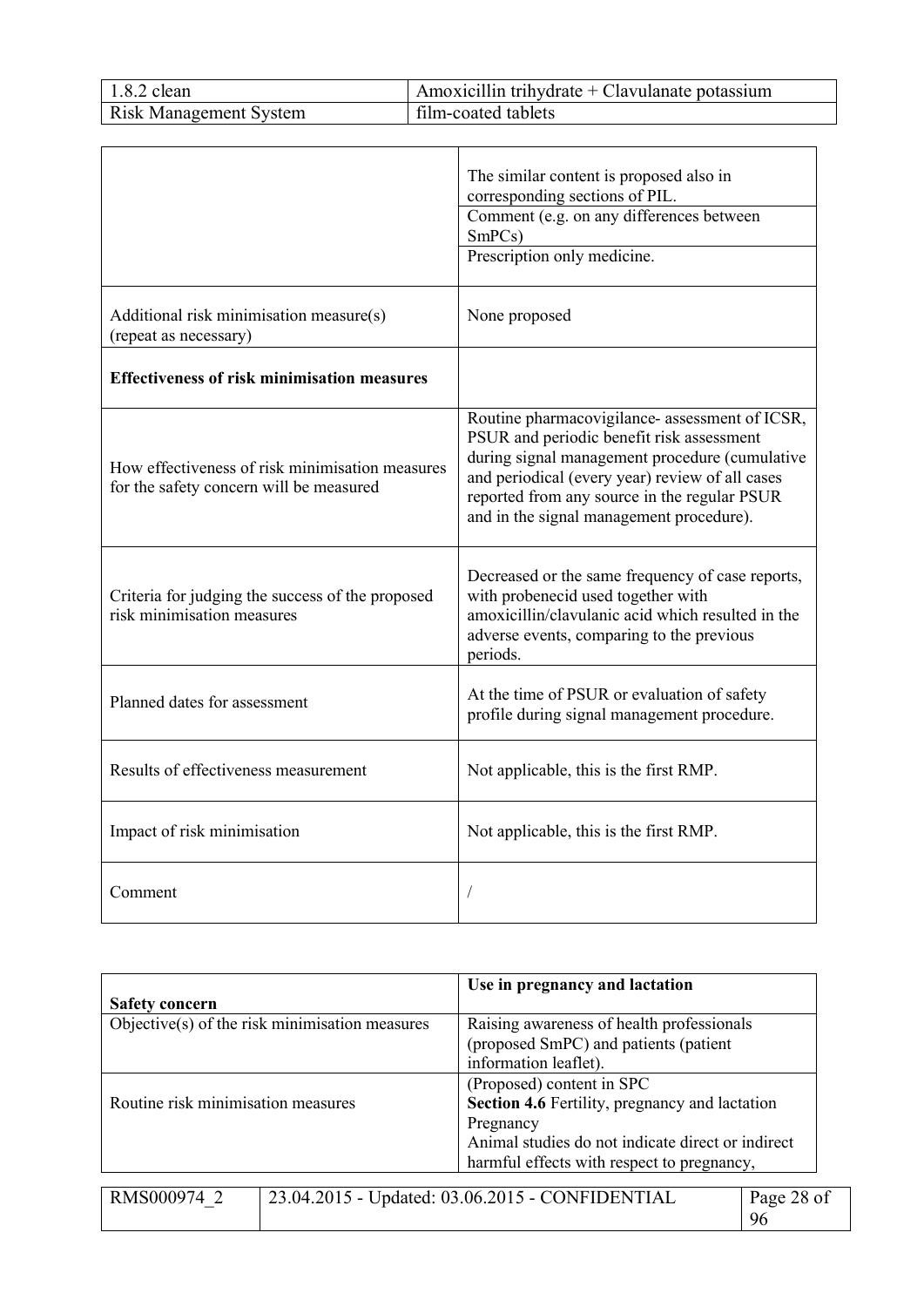| $1.8.2$ clean                                                                              | Amoxicillin trihydrate + Clavulanate potassium                                                                                                                                                                                                                                                                                                                                                                                                                                                                                                                                                                                            |  |  |
|--------------------------------------------------------------------------------------------|-------------------------------------------------------------------------------------------------------------------------------------------------------------------------------------------------------------------------------------------------------------------------------------------------------------------------------------------------------------------------------------------------------------------------------------------------------------------------------------------------------------------------------------------------------------------------------------------------------------------------------------------|--|--|
| <b>Risk Management System</b>                                                              | film-coated tablets                                                                                                                                                                                                                                                                                                                                                                                                                                                                                                                                                                                                                       |  |  |
|                                                                                            | embryonal/foetal development, parturition or<br>postnatal development (see section 5.3). Limited<br>data on the use of amoxicillin/clavulanic acid<br>during pregnancy in humans do not indicate an<br>increased risk of congenital malformations. In a<br>single study in women with preterm, premature<br>rupture of the foetal membrane it was reported<br>that prophylactic treatment with<br>amoxicillin/clavulanic acid may be associated<br>with an increased risk of necrotising enterocolitis<br>in neonates. Use should be avoided during<br>pregnancy, unless considered essential by the<br>physician.<br><b>Brestfeeding</b> |  |  |
|                                                                                            | Both substances are excreted into breast milk<br>(nothing is known of the effects of clavulanic<br>acid on the breast-fed infant). Consequently,<br>diarrhoea and fungus infection of the mucous<br>membranes are possible in the breast-fed infant,<br>so that breast-feeding might have to be<br>discontinued. Amoxicillin/clavulanic acid should<br>only be used during breast-feeding after<br>benefit/risk assessment by the physician in<br>charge.                                                                                                                                                                                 |  |  |
|                                                                                            | The similar content is proposed also in<br>corresponding sections of PIL.<br>Comment (e.g. on any differences between<br>SmPCs)                                                                                                                                                                                                                                                                                                                                                                                                                                                                                                           |  |  |
|                                                                                            | Prescription only medicine.                                                                                                                                                                                                                                                                                                                                                                                                                                                                                                                                                                                                               |  |  |
| Additional risk minimisation measure(s)<br>None proposed<br>(repeat as necessary)          |                                                                                                                                                                                                                                                                                                                                                                                                                                                                                                                                                                                                                                           |  |  |
| <b>Effectiveness of risk minimisation measures</b>                                         |                                                                                                                                                                                                                                                                                                                                                                                                                                                                                                                                                                                                                                           |  |  |
| How effectiveness of risk minimisation measures<br>for the safety concern will be measured | Routine pharmacovigilance- assessment of ICSR,<br>PSUR and periodic benefit risk assessment<br>during signal management procedure (cumulative<br>and periodical (every year) review of all cases<br>reported from any source in the regular PSUR<br>and in the signal management procedure).                                                                                                                                                                                                                                                                                                                                              |  |  |
| Criteria for judging the success of the proposed<br>risk minimisation measures             | The appearance of case reports regarding use in<br>pregnancy or during lactation.                                                                                                                                                                                                                                                                                                                                                                                                                                                                                                                                                         |  |  |
| Planned dates for assessment                                                               | At the time of PSUR or evaluation of safety                                                                                                                                                                                                                                                                                                                                                                                                                                                                                                                                                                                               |  |  |
| RMS000974 2                                                                                | 23.04.2015 - Updated: 03.06.2015 - CONFIDENTIAL<br>Page 29 of<br>96                                                                                                                                                                                                                                                                                                                                                                                                                                                                                                                                                                       |  |  |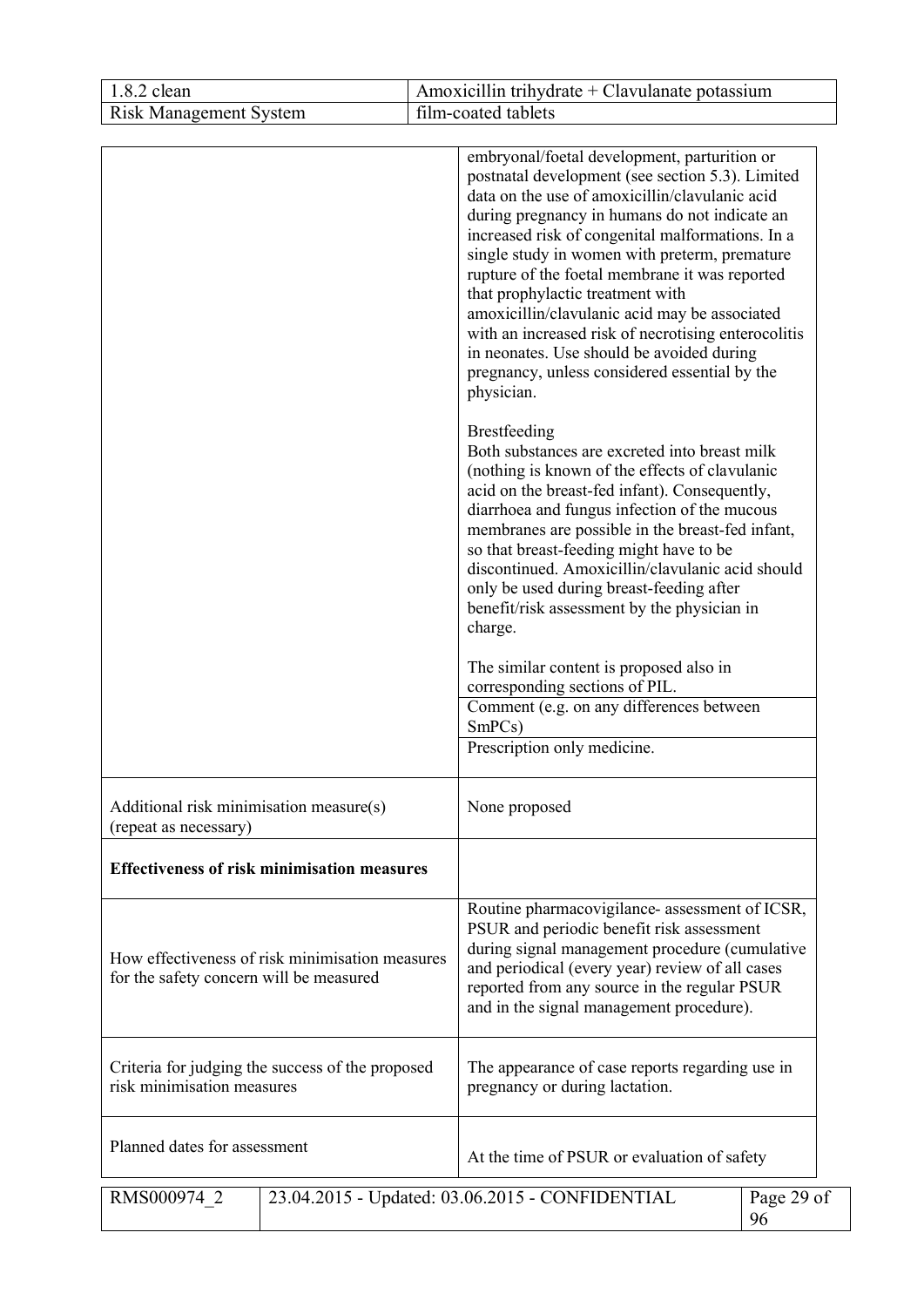| $1.8.2$ clean                 | Amoxicillin trihydrate + Clavulanate potassium |
|-------------------------------|------------------------------------------------|
| <b>Risk Management System</b> | film-coated tablets                            |

|                                      | profile during signal management procedure. |
|--------------------------------------|---------------------------------------------|
| Results of effectiveness measurement | Not applicable, this is the first RMP.      |
| Impact of risk minimisation          | Not applicable, this is the first RMP.      |
| Comment                              |                                             |

| <b>Safety concern</b>                                            | Dosage of 7:1 ration presentations in patients<br>with renal impairment with creatinine<br>clearance less than 30 ml/min                                                                                                                                                                                                                 |
|------------------------------------------------------------------|------------------------------------------------------------------------------------------------------------------------------------------------------------------------------------------------------------------------------------------------------------------------------------------------------------------------------------------|
| Objective(s) of the risk minimisation measures                   | Raising awareness of health professionals<br>(proposed SmPC) and patients (patient<br>information leaflet).                                                                                                                                                                                                                              |
| Routine risk minimisation measures                               | (Proposed) content in SPC<br>Section 4.2 Posology and method of<br>Administration<br>No clinical data are available for <invented<br>name&gt; 7:1 formulations regarding doses higher<br/>than 45 mg/6.4 mg per kg per day in children<br/>under 2 years.<br/>There are no clinical data for <invented name=""></invented></invented<br> |
|                                                                  | 7:1 formulations for patients under 2 months of<br>age. Dosing recommendations in this population<br>therefore cannot be made.                                                                                                                                                                                                           |
|                                                                  | In patients with creatinine clearance less than 30<br>ml/min, the use of <invented name=""><br/>presentations with an amoxicillin to clavulanic<br/>acid ratio of 7:1 is not recommended, as no<br/>recommendations for dose adjustments are<br/>available.</invented>                                                                   |
|                                                                  | The similar content is proposed also in<br>corresponding sections of PIL.<br>Comment (e.g. on any differences between                                                                                                                                                                                                                    |
|                                                                  | SmPCs)<br>Prescription only medicine.                                                                                                                                                                                                                                                                                                    |
| Additional risk minimisation measure(s)<br>(repeat as necessary) | None proposed                                                                                                                                                                                                                                                                                                                            |

| RMS000974 2 | 23.04.2015 - Updated: 03.06.2015 - CONFIDENTIAL | Page 30 of |
|-------------|-------------------------------------------------|------------|
|             |                                                 | 96         |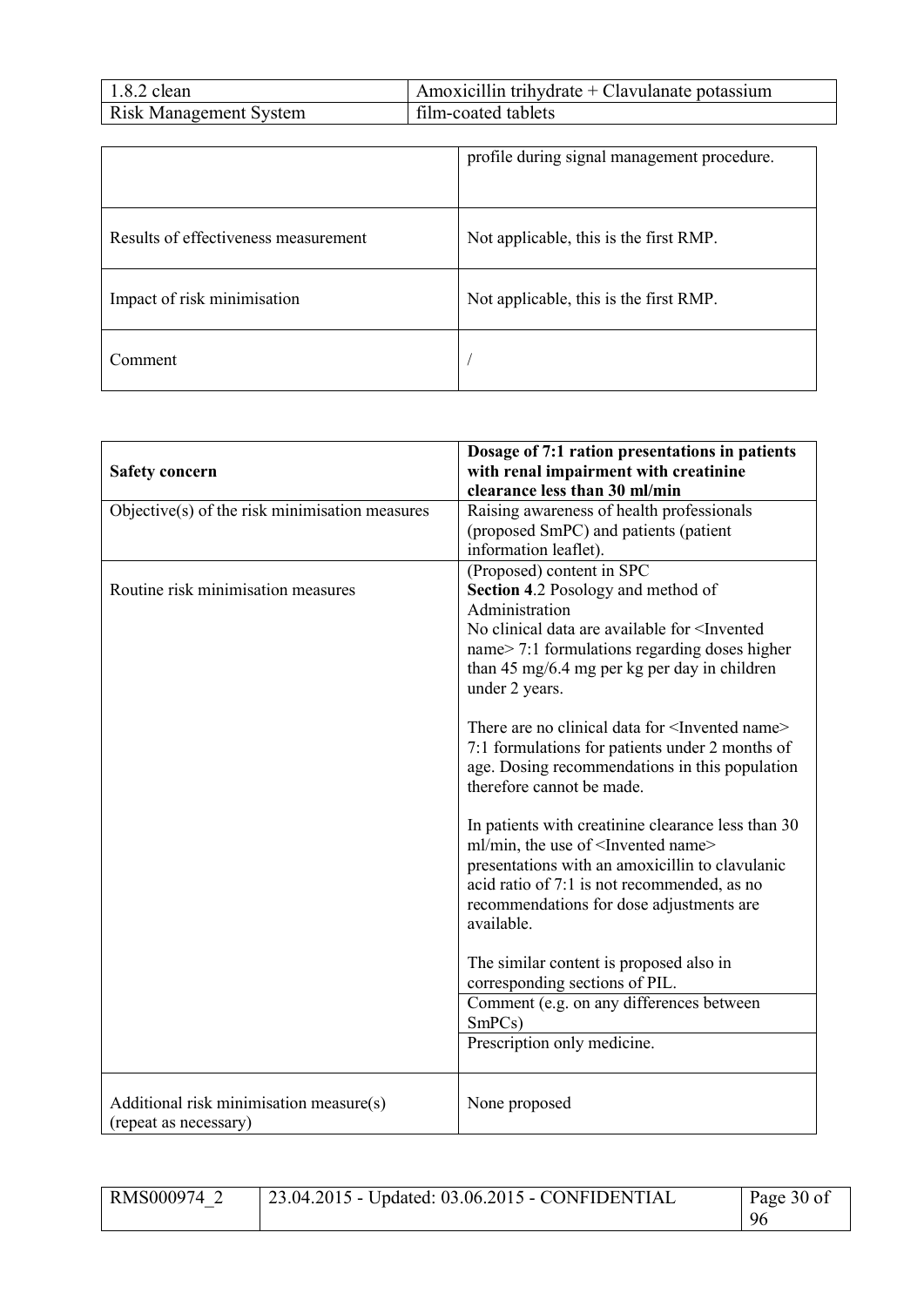| $1.8.2$ clean                 | Amoxicillin trihydrate + Clavulanate potassium |
|-------------------------------|------------------------------------------------|
| <b>Risk Management System</b> | film-coated tablets                            |

| <b>Effectiveness of risk minimisation measures</b>                                         |                                                                                                                                                                                                                                                                                              |
|--------------------------------------------------------------------------------------------|----------------------------------------------------------------------------------------------------------------------------------------------------------------------------------------------------------------------------------------------------------------------------------------------|
|                                                                                            |                                                                                                                                                                                                                                                                                              |
|                                                                                            |                                                                                                                                                                                                                                                                                              |
| How effectiveness of risk minimisation measures<br>for the safety concern will be measured | Routine pharmacovigilance- assessment of ICSR,<br>PSUR and periodic benefit risk assessment<br>during signal management procedure (cumulative<br>and periodical (every year) review of all cases<br>reported from any source in the regular PSUR<br>and in the signal management procedure). |
| Criteria for judging the success of the proposed<br>risk minimisation measures             | The appearance of case reports with ADRs<br>regarding use of 7:1 formulations in doses higher<br>than 45 mg/6.4 mg per kg per day in children<br>under 2 years.                                                                                                                              |
|                                                                                            | The appearance of case reports with ADRs<br>regarding use of 7:1 formulations in children<br>under 2 months of age.                                                                                                                                                                          |
|                                                                                            | The appearance of case reports with ADRs<br>regarding use of 7:1 ration presentations in<br>patients with renal impairment with creatinine<br>clearance less than 30 ml/min.                                                                                                                 |
| Planned dates for assessment                                                               | At the time of PSUR or evaluation of safety<br>profile during signal management procedure.                                                                                                                                                                                                   |
| Results of effectiveness measurement                                                       | Not applicable, this is the first RMP.                                                                                                                                                                                                                                                       |
| Impact of risk minimisation                                                                | Not applicable, this is the first RMP.                                                                                                                                                                                                                                                       |
| Comment                                                                                    |                                                                                                                                                                                                                                                                                              |

#### **V.2 Risk minimisation measure failure (if applicable)**

Not applicable. This is the first RMP.

#### **V.3 Summary table of risk minimisation measures**

| <b>Safety concern</b>                                                                                                 |                                                 | Routine risk minimisation<br>measures | <b>Additional risk</b><br>minimisation measures |                  |
|-----------------------------------------------------------------------------------------------------------------------|-------------------------------------------------|---------------------------------------|-------------------------------------------------|------------------|
| (Proposed) content in SPC<br>Antibiotic associated colitis<br>Section 4.4 Special warnings and<br>precautions for use |                                                 | None proposed                         |                                                 |                  |
| RMS000974 2                                                                                                           | 23.04.2015 - Updated: 03.06.2015 - CONFIDENTIAL |                                       |                                                 | Page 31 of<br>96 |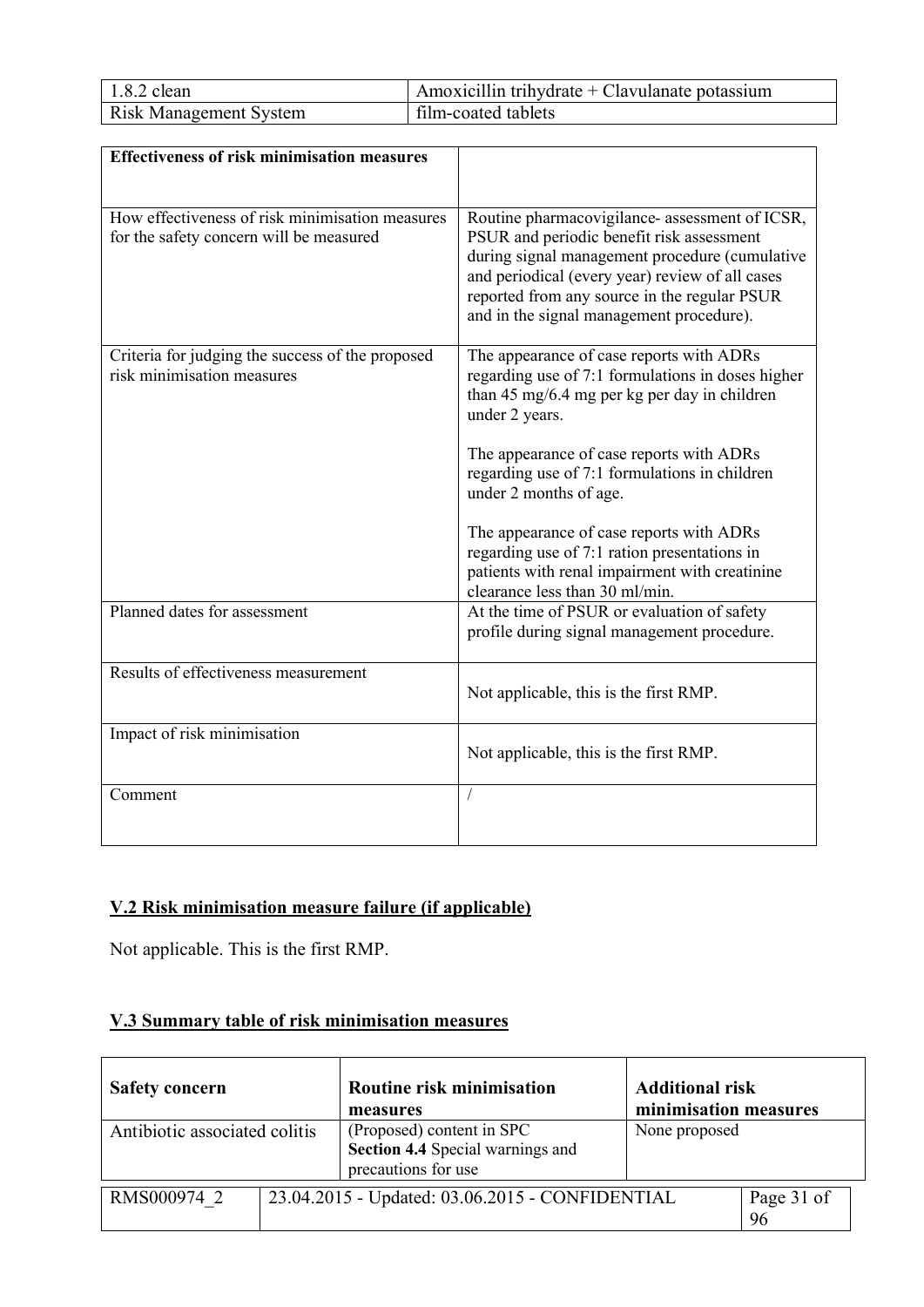| 1.8.2 clean                                 |                                                                                      | Amoxicillin trihydrate $+$ Clavulanate potassium                                                                                                                                                                                                                                                                                                                                                                                                                                                                                                                                                                                                                                                                                                                                                                                                                                                                                                                                                                                                                                                                                                                                                                                                                                                                                                                                                                |               |                  |
|---------------------------------------------|--------------------------------------------------------------------------------------|-----------------------------------------------------------------------------------------------------------------------------------------------------------------------------------------------------------------------------------------------------------------------------------------------------------------------------------------------------------------------------------------------------------------------------------------------------------------------------------------------------------------------------------------------------------------------------------------------------------------------------------------------------------------------------------------------------------------------------------------------------------------------------------------------------------------------------------------------------------------------------------------------------------------------------------------------------------------------------------------------------------------------------------------------------------------------------------------------------------------------------------------------------------------------------------------------------------------------------------------------------------------------------------------------------------------------------------------------------------------------------------------------------------------|---------------|------------------|
| <b>Risk Management System</b>               |                                                                                      | film-coated tablets                                                                                                                                                                                                                                                                                                                                                                                                                                                                                                                                                                                                                                                                                                                                                                                                                                                                                                                                                                                                                                                                                                                                                                                                                                                                                                                                                                                             |               |                  |
| Renal impairment and risk of<br>convulsions | this situation.<br>(4.4)<br>Administration<br>amoxicillin.<br>precautions<br>for use | Antibiotic-associated colitis has been<br>reported with nearly all antibacterial<br>agents including amoxicillin and may<br>range in severity from mild to life<br>threatening (see section 4.8).<br>Therefore, it is important to consider<br>this diagnosis in patients who present<br>with diarrhoea during or subsequent to<br>the administration of any antibiotics.<br>Should antibiotic-associated colitis<br>occur, <invented name=""> should<br/>immediately be discontinued, a<br/>physician be consulted and an<br/>appropriate therapy initiated. Anti-<br/>peristaltic drugs are contra-indicated in<br/>Section 4.8. Undesirable effects<br/>Listed as: Antibiotic-associated colitis<br/>(Including pseudomembranous colitis<br/>and haemorrhagic colitis (see section<br/>The similar content is proposed also in<br/>corresponding sections of PIL.<br/>Prescription only medicine.<br/>(Proposed) content in SPC<br/>Section 4.2 Posology and method of<br/>Dose adjustments are based on the<br/>maximum recommended level of<br/>No dose adjustment is required in<br/>patients with creatinine clearance<br/>(CrCl) greater than 30 ml/min.<br/><b>Section 4.4 Special warnings and</b><br/>Convulsions may occur in patients<br/>with impaired renal function or in<br/>those receiving high doses<br/><b>Section 4.8 Undesirable effects</b><br/><b>Listed as Convulsions</b></invented> | None proposed |                  |
|                                             |                                                                                      | <b>Section 4.9 Overdose</b><br>Convulsions may occur in patients<br>with impaired renal function or in<br>those receiving high doses.<br>The similar content is proposed also in<br>corresponding sections of PIL.                                                                                                                                                                                                                                                                                                                                                                                                                                                                                                                                                                                                                                                                                                                                                                                                                                                                                                                                                                                                                                                                                                                                                                                              |               |                  |
| RMS000974 2                                 |                                                                                      | 23.04.2015 - Updated: 03.06.2015 - CONFIDENTIAL                                                                                                                                                                                                                                                                                                                                                                                                                                                                                                                                                                                                                                                                                                                                                                                                                                                                                                                                                                                                                                                                                                                                                                                                                                                                                                                                                                 |               | Page 32 of<br>96 |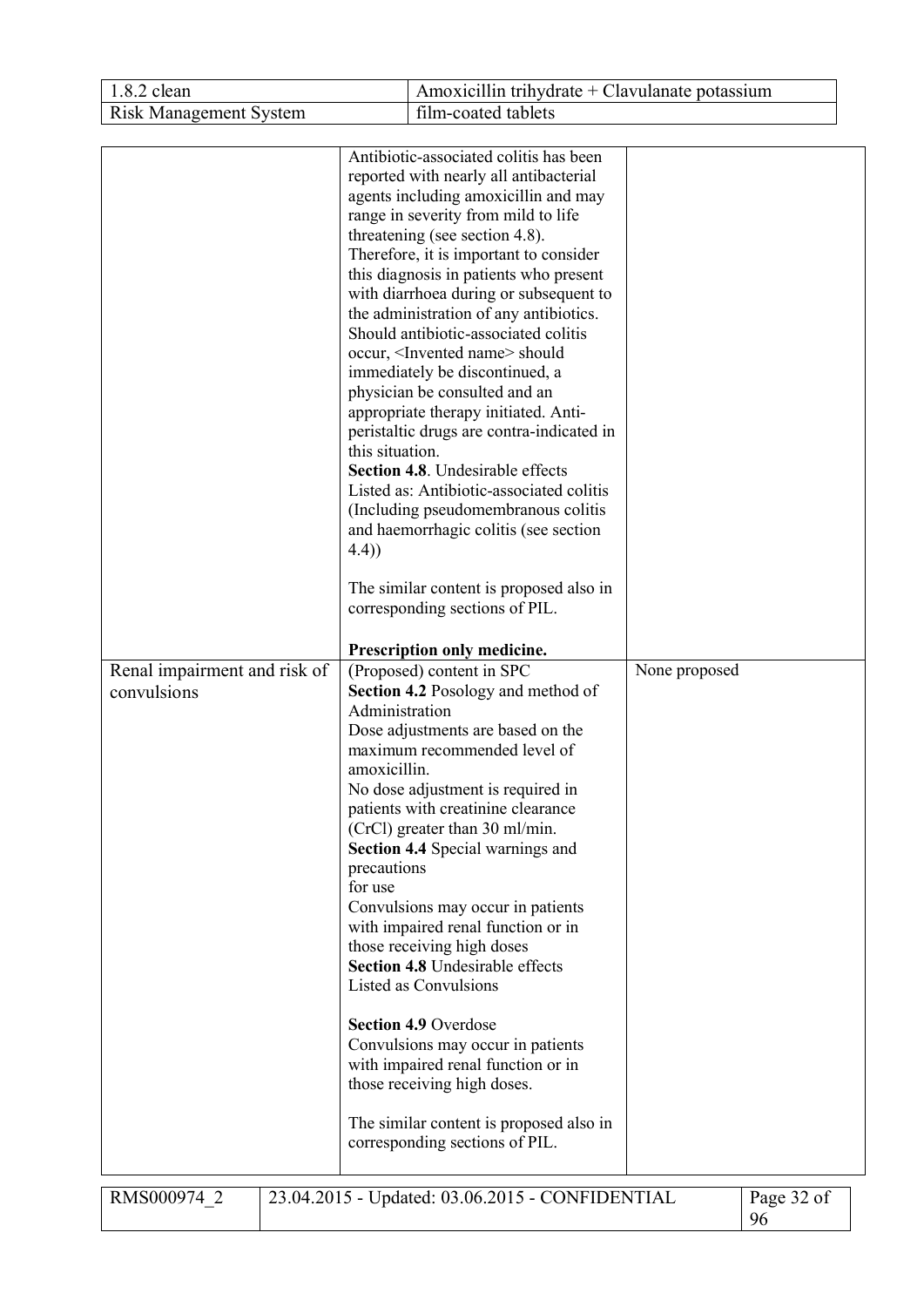| $1.8.2$ clean                 | Amoxicillin trihydrate + Clavulanate potassium |
|-------------------------------|------------------------------------------------|
| <b>Risk Management System</b> | film-coated tablets                            |

|                             | Prescription only medicine.                          |               |
|-----------------------------|------------------------------------------------------|---------------|
| Interaction with oral       | Proposed) content in SPC                             | None proposed |
| anticoagulants              | <b>Section 4.4 Special warnings and</b>              |               |
|                             | precautions                                          |               |
|                             | for use                                              |               |
|                             | Prolongation of prothrombin time has                 |               |
|                             | been reported rarely in patients                     |               |
|                             | receiving amoxicillin/clavulanic acid.               |               |
|                             | Appropriate monitoring should be                     |               |
|                             | undertaken when anticoagulants are                   |               |
|                             | prescribed concomitantly. Adjustments                |               |
|                             | in the dose of oral anticoagulants may               |               |
|                             | be necessary to maintain the desired                 |               |
|                             | level of anticoagulation (see section                |               |
|                             | 4.5 and 4.8).                                        |               |
|                             | Section 4.5 Interaction with other                   |               |
|                             | medicinal products and other<br>forms of interaction |               |
|                             | Oral anticoagulants and penicillin                   |               |
|                             | antibiotics have been widely used in                 |               |
|                             | practice without reports of interaction.             |               |
|                             | However, in the literature there are                 |               |
|                             | cases of increased international                     |               |
|                             | normalised ratio in patients maintained              |               |
|                             | on acenocoumarol or warfarin and                     |               |
|                             | prescribed a course of amoxicillin. If               |               |
|                             | co-administration is necessary, the                  |               |
|                             | prothrombin time or international                    |               |
|                             | normalised ratio should be carefully                 |               |
|                             | monitored with the addition or                       |               |
|                             | withdrawal of amoxicillin. Moreover,                 |               |
|                             | adjustments in the dose of oral                      |               |
|                             | anticoagulants may be necessary (see                 |               |
|                             | sections 4.4 and 4.8).                               |               |
|                             | <b>Section 4.8 Undesirable effects</b>               |               |
|                             | Listed as Prolongation of bleeding time              |               |
|                             | and prothrombin time                                 |               |
|                             |                                                      |               |
|                             |                                                      |               |
|                             | The similar content is proposed also in              |               |
|                             | corresponding sections of PIL.                       |               |
|                             |                                                      |               |
|                             | Prescription only medicine.                          |               |
| Patients with reduced urine | (Proposed) content in SPC                            | None proposed |
| output                      | Section 4.4 Special warnings and                     |               |
|                             | precautions                                          |               |
|                             | for use                                              |               |
|                             | In patients with reduced urine                       |               |
|                             | output, crystalluria has been                        |               |
|                             | observed very rarely,                                |               |
|                             | predominantly with parenteral                        |               |

| RMS000974 | 23.04.2015 - Updated: 03.06.2015 - CONFIDENTIAL | Page 33 of |
|-----------|-------------------------------------------------|------------|
|           |                                                 | 96         |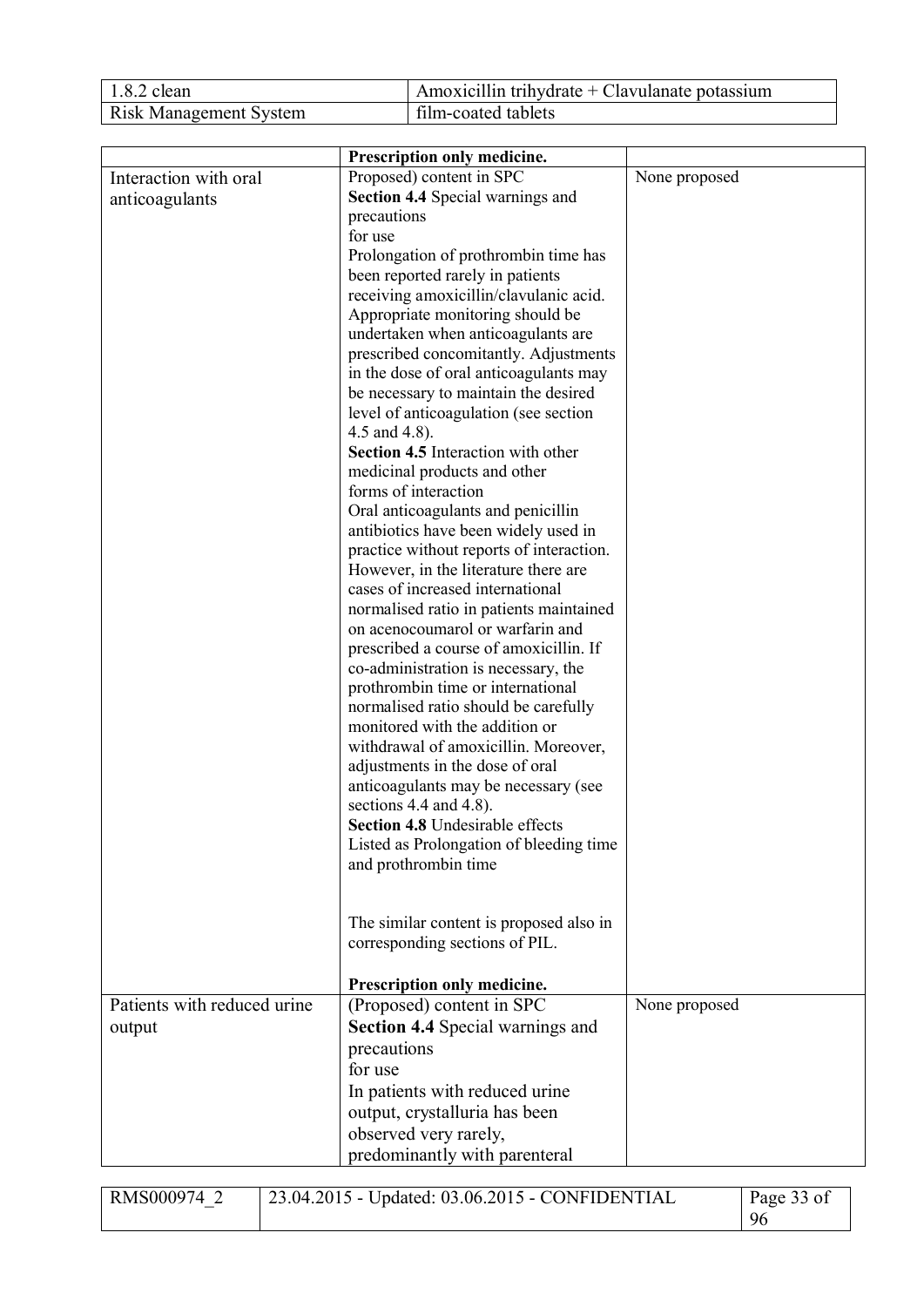| 1.8.2 clean                                | Amoxicillin trihydrate + Clavulanate potassium                                                                                                                                                                                                                                                                                                                                                                                                                                                                                                                                                                                                                                                                                                                                                                                                                                                                                                                                                                                                                                                                                                                                                                                                                                                                                                                                                                                                                                                                                                                                                |               |
|--------------------------------------------|-----------------------------------------------------------------------------------------------------------------------------------------------------------------------------------------------------------------------------------------------------------------------------------------------------------------------------------------------------------------------------------------------------------------------------------------------------------------------------------------------------------------------------------------------------------------------------------------------------------------------------------------------------------------------------------------------------------------------------------------------------------------------------------------------------------------------------------------------------------------------------------------------------------------------------------------------------------------------------------------------------------------------------------------------------------------------------------------------------------------------------------------------------------------------------------------------------------------------------------------------------------------------------------------------------------------------------------------------------------------------------------------------------------------------------------------------------------------------------------------------------------------------------------------------------------------------------------------------|---------------|
| <b>Risk Management System</b>              | film-coated tablets                                                                                                                                                                                                                                                                                                                                                                                                                                                                                                                                                                                                                                                                                                                                                                                                                                                                                                                                                                                                                                                                                                                                                                                                                                                                                                                                                                                                                                                                                                                                                                           |               |
|                                            |                                                                                                                                                                                                                                                                                                                                                                                                                                                                                                                                                                                                                                                                                                                                                                                                                                                                                                                                                                                                                                                                                                                                                                                                                                                                                                                                                                                                                                                                                                                                                                                               |               |
| False positivity of laboratory<br>findings | therapy. During the administration<br>of high doses of amoxicillin, it is<br>advisable to maintain adequate fluid<br>intake and urinary output in order to<br>reduce the possibility of amoxicillin<br>crystalluria. In patients with bladder<br>catheters, a regular check of<br>patency should be maintained (see<br>section 4.9).<br><b>Section 4.8 Undesirable effects</b><br>Listed as Crystalluria<br><b>Section 4.9 Overdose</b><br>Amoxicillin crystalluria, in some<br>cases leading to renal failure, has<br>been observed (see section 4.4).<br>The similar content is proposed also<br>in corresponding sections of PIL.<br>Prescription only medicine.<br>(Proposed) content in SPC<br><b>Section 4.4 Special warnings and</b><br>precautions<br>for use<br>During treatment with amoxicillin,<br>enzymatic glucose oxidase methods<br>should be used whenever testing for<br>the presence of glucose in urine<br>because false positive results may<br>occur with non-enzymatic methods.<br>The presence of clavulanic acid in<br><invented name=""> may cause a non-<br/>specific binding of IgG and albumin by<br/>red cell membranes leading to a false<br/>positive Coombs test.<br/>There have been reports of positive test<br/>results using the Bio-Rad Laboratories<br/>Platelia Aspergillus EIA test in patients<br/>receiving amoxicillin/clavulanic acid<br/>who were subsequently found to be<br/>free of Aspergillus infection. Cross-<br/>reactions with non-Aspergillus<br/>polysaccharides and polyfuranoses<br/>with Bio-Rad Laboratories Platelia</invented> | None proposed |
|                                            | Aspergillus EIA test have been<br>reported. Therefore, positive test                                                                                                                                                                                                                                                                                                                                                                                                                                                                                                                                                                                                                                                                                                                                                                                                                                                                                                                                                                                                                                                                                                                                                                                                                                                                                                                                                                                                                                                                                                                          |               |

| RMS000974 | 23.04.2015 - Updated: 03.06.2015 - CONFIDENTIAL | Page 34 of |
|-----------|-------------------------------------------------|------------|
|           |                                                 | 96         |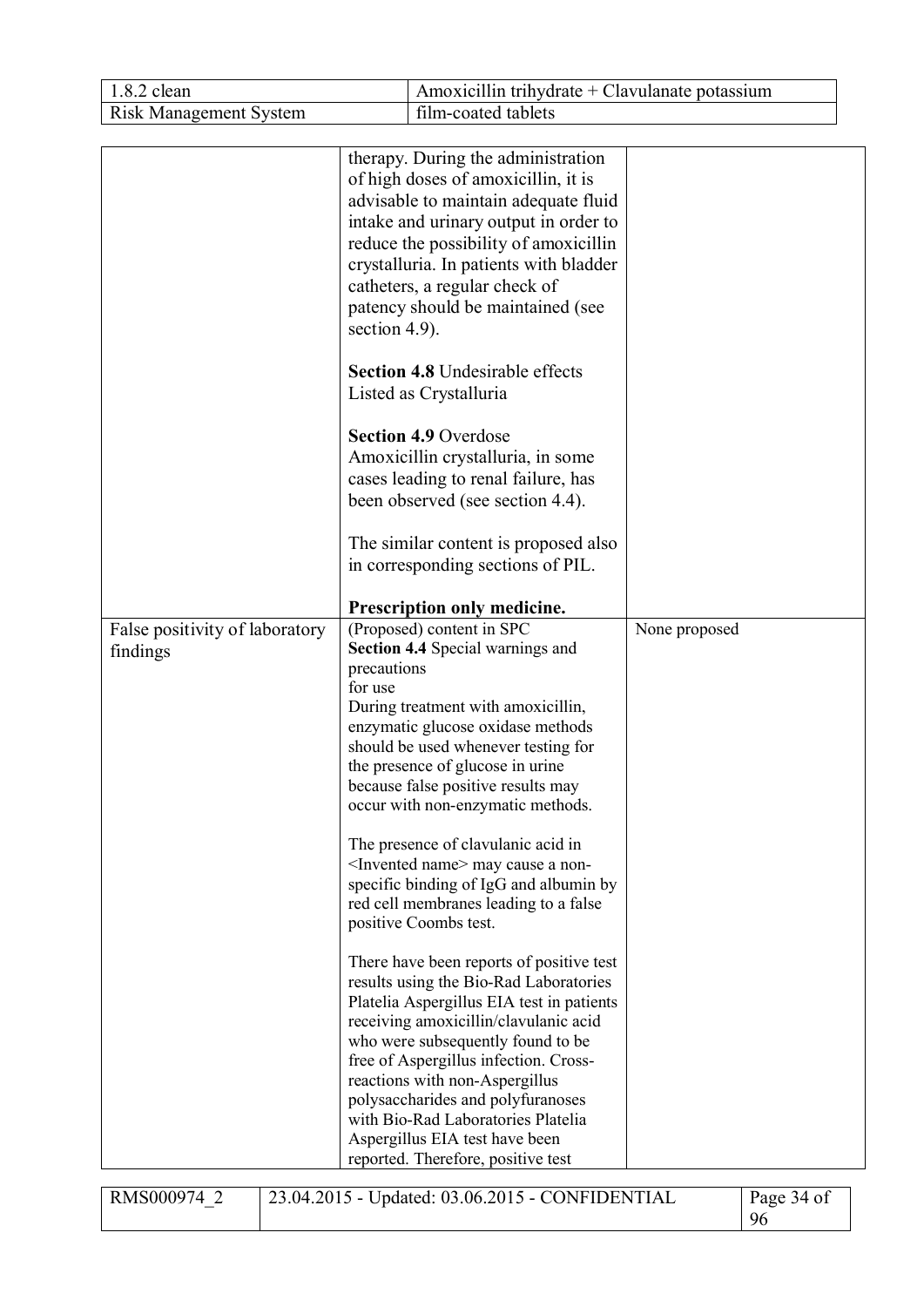| 1.8.2 clean                                                                                                                                                                                  |                        | Amoxicillin trihydrate + Clavulanate potassium                                                                                                                                                                                                                                                                                                                                                                                                                                                                                                                                                                                                     |                  |  |
|----------------------------------------------------------------------------------------------------------------------------------------------------------------------------------------------|------------------------|----------------------------------------------------------------------------------------------------------------------------------------------------------------------------------------------------------------------------------------------------------------------------------------------------------------------------------------------------------------------------------------------------------------------------------------------------------------------------------------------------------------------------------------------------------------------------------------------------------------------------------------------------|------------------|--|
| <b>Risk Management System</b>                                                                                                                                                                |                        | film-coated tablets                                                                                                                                                                                                                                                                                                                                                                                                                                                                                                                                                                                                                                |                  |  |
| Serious allergic skin<br>reactions (including acute<br>precautions<br>generalised exanthemous<br>for use<br>pustulosis - AGEP)                                                               |                        | results in patients receiving<br>amoxicillin/clavulanic acid should be<br>interpreted cautiously and confirmed<br>by other diagnostic methods.<br>The similar content is proposed also in<br>corresponding sections of PIL.<br>Prescription only medicine.<br>(Proposed) content in SPC<br><b>Section 4.4 Special warnings and</b>                                                                                                                                                                                                                                                                                                                 | None proposed    |  |
|                                                                                                                                                                                              |                        | The occurrence at the treatment<br>initiation of a feverish generalised<br>erythema associated with pustula may<br>be a symptom of acute generalised<br>exanthemous pustulosis (AGEP) (see<br>Section 4.8). This reaction requires<br><invented name=""> discontinuation and<br/>contra-indicates any subsequent<br/>administration of amoxicillin.<br/>Section 4.8 Undesirable effects<br/>Listed as Stevens-Johnson syndrome<br/>Toxic epidermal necrolysis<br/>Bullous exfoliative-dermatitis<br/>Acute generalised exanthemous<br/>pustulosis (AGEP)<br/>The similar content is proposed also in<br/>corresponding sections of PIL.</invented> |                  |  |
| Hypersensitivity reaction to<br>any penicillins and history of<br>sever immediate<br>hypersensitivity reaction to<br>another beta-lactam agent<br>(cephalosporin, carbapenem,<br>monobactam) | precautions<br>for use | Prescription only medicine.<br>Proposed) content in SPC<br><b>Section 4.3 Contraindications</b><br>History of a severe immediate<br>hypersensitivity reaction (e.g.<br>anaphylaxis) to another beta-lactam<br>agent (e.g. a cephalosporin,<br>carbapenem or monobactam).<br><b>Section 4.4 Special warnings and</b><br>Before initiating therapy with<br>amoxicillin/clavulanic acid, careful<br>enquiry should be made concerning<br>previous hypersensitivity reactions to<br>penicillins, cephalosporins or other                                                                                                                               | None proposed    |  |
| RMS000974 2                                                                                                                                                                                  |                        | beta-lactam agents (see sections 4.3)<br>23.04.2015 - Updated: 03.06.2015 - CONFIDENTIAL                                                                                                                                                                                                                                                                                                                                                                                                                                                                                                                                                           | Page 35 of<br>96 |  |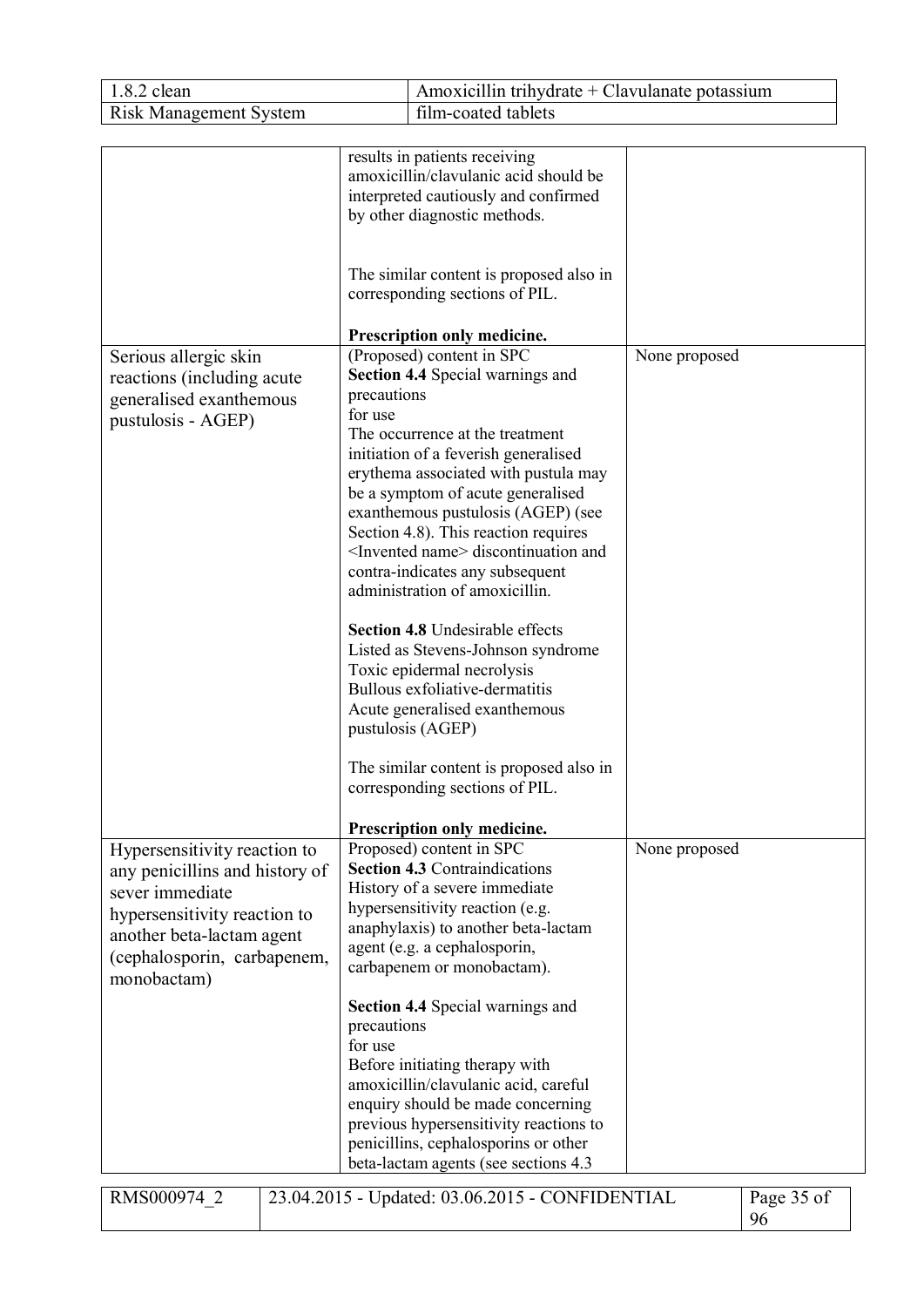| 1.8.2 clean                                                                  |                  | Amoxicillin trihydrate + Clavulanate potassium                               |               |  |  |
|------------------------------------------------------------------------------|------------------|------------------------------------------------------------------------------|---------------|--|--|
| <b>Risk Management System</b>                                                |                  | film-coated tablets                                                          |               |  |  |
|                                                                              |                  |                                                                              |               |  |  |
|                                                                              | and 4.8).        |                                                                              |               |  |  |
|                                                                              |                  | <b>Section 4.8 Undesirable effects</b>                                       |               |  |  |
|                                                                              |                  | Listed as Angioneurotic oedema,                                              |               |  |  |
|                                                                              |                  | Anaphylaxis, Serum sickness-like                                             |               |  |  |
|                                                                              |                  | syndrome, Hypersensitivity vasculitis                                        |               |  |  |
|                                                                              |                  | The similar content is proposed also in                                      |               |  |  |
|                                                                              |                  | corresponding sections of PIL.                                               |               |  |  |
|                                                                              |                  | Prescription only medicine.                                                  |               |  |  |
| Hepatic impairment and                                                       |                  | (Proposed) content in SPC                                                    | None proposed |  |  |
| history of hepatic impairment                                                |                  | <b>Section 4.2 Posology and method of</b>                                    |               |  |  |
| due to amoxicillin/clavulanic                                                | administration   |                                                                              |               |  |  |
| acid                                                                         |                  | Patients with hepatic impairment                                             |               |  |  |
|                                                                              |                  | Dose with caution and monitor hepatic                                        |               |  |  |
|                                                                              |                  | function at regular intervals (see                                           |               |  |  |
|                                                                              |                  | sections 4.3 and 4.4) Section 4.3                                            |               |  |  |
|                                                                              |                  | Contraindications                                                            |               |  |  |
|                                                                              |                  | History of jaundice/hepatic impairment                                       |               |  |  |
|                                                                              |                  | due to amoxicillin/clavulanic acid (see                                      |               |  |  |
|                                                                              | section $4.8$ ). |                                                                              |               |  |  |
|                                                                              | precautions      | <b>Section 4.4 Special warnings and</b>                                      |               |  |  |
|                                                                              | for use          |                                                                              |               |  |  |
|                                                                              |                  | Amoxicillin/clavulanic acid should be                                        |               |  |  |
|                                                                              |                  | used with caution in patients with                                           |               |  |  |
|                                                                              |                  | evidence of hepatic impairment (see                                          |               |  |  |
|                                                                              |                  | sections 4.2, 4.3 and 4.8).                                                  |               |  |  |
|                                                                              |                  | Hepatic events have been reported                                            |               |  |  |
|                                                                              |                  | predominantly in males and elderly                                           |               |  |  |
|                                                                              |                  | patients and may be associated with                                          |               |  |  |
|                                                                              |                  | prolonged treatment. These events                                            |               |  |  |
|                                                                              |                  | have been very rarely reported in                                            |               |  |  |
|                                                                              |                  | children. In all populations, signs and                                      |               |  |  |
|                                                                              |                  | symptoms usually occur during or                                             |               |  |  |
|                                                                              |                  | shortly after treatment but in some                                          |               |  |  |
|                                                                              |                  | cases may not become apparent until                                          |               |  |  |
|                                                                              |                  | several weeks after treatment has                                            |               |  |  |
|                                                                              |                  | ceased. These are usually reversible.<br>Hepatic events may be severe and in |               |  |  |
|                                                                              |                  | extremely rare circumstances, deaths                                         |               |  |  |
|                                                                              |                  | have been reported. These have almost                                        |               |  |  |
|                                                                              |                  | always occurred in patients with                                             |               |  |  |
|                                                                              |                  | serious underlying disease or taking                                         |               |  |  |
|                                                                              |                  | concomitant medications known to                                             |               |  |  |
|                                                                              |                  | have the potential for hepatic effects                                       |               |  |  |
|                                                                              |                  | (see section 4.8).                                                           |               |  |  |
|                                                                              |                  | Periodic assessment of organ system                                          |               |  |  |
|                                                                              |                  | functions, including renal, hepatic and                                      |               |  |  |
| haematopoietic function is advisable                                         |                  |                                                                              |               |  |  |
| 23.04.2015 - Updated: 03.06.2015 - CONFIDENTIAL<br>RMS000974 2<br>Page 36 of |                  |                                                                              |               |  |  |
|                                                                              |                  |                                                                              | 96            |  |  |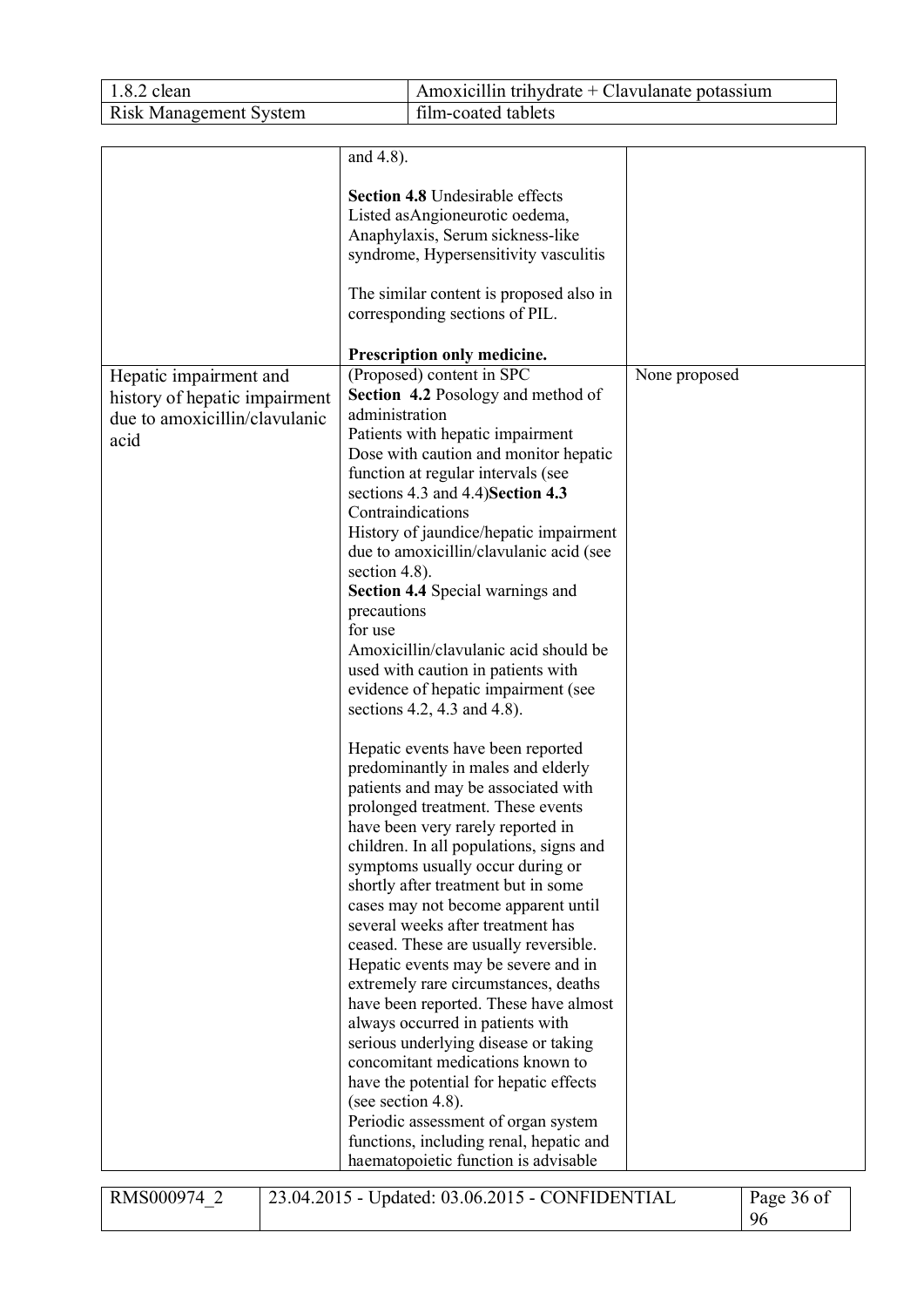| 1.8.2 clean                                                                      |                                                           | Amoxicillin trihydrate $+$ Clavulanate potassium                                                                                                                                                                                                                                                                                                                                                                       |               |                  |
|----------------------------------------------------------------------------------|-----------------------------------------------------------|------------------------------------------------------------------------------------------------------------------------------------------------------------------------------------------------------------------------------------------------------------------------------------------------------------------------------------------------------------------------------------------------------------------------|---------------|------------------|
| <b>Risk Management System</b>                                                    |                                                           | film-coated tablets                                                                                                                                                                                                                                                                                                                                                                                                    |               |                  |
|                                                                                  |                                                           |                                                                                                                                                                                                                                                                                                                                                                                                                        |               |                  |
|                                                                                  |                                                           | during prolonged therapy.<br>Section 4.8 Undesirable effects<br>Listed as: Rises in AST and/or ALT5,<br>Hepatitis, Cholestatic jaundice<br>The similar content is proposed also in<br>corresponding sections of PIL.<br>Prescription only medicine.                                                                                                                                                                    |               |                  |
| Haematological ADRs<br>(leucopenia, agranulocytosis)                             | precautions<br>for use<br>agranulocytosis                 | (Proposed) content in SPC<br><b>Section 4.4 Special warnings and</b><br>Periodic assessment of organ system<br>functions, including renal, hepatic and<br>haematopoietic function is advisable<br>during prolonged therapy.<br>Section 4.8 Undesirable effects<br>Listed as: reversible leucopenia<br>(including neutropenia), reversible<br>The similar content is proposed also in<br>corresponding sections of PIL. | None proposed |                  |
| Occurrence of a morbilliform                                                     |                                                           | Prescription only medicine.<br>(Proposed) content in SPC<br>Section 4.4 Special warnings and                                                                                                                                                                                                                                                                                                                           |               |                  |
| rash if<br>Amoxicillin/clavulanic acid<br>is used in infectious<br>mononucleosis | precautions<br>for use<br>amoxicillin.<br>Listed as rash. | Amoxicillin/clavulanic acid should be<br>avoided if infectious mononucleosis is<br>suspected since the occurrence of a<br>morbilliform rash has been associated<br>with this condition following the use of<br><b>Section 4.8 Undesirable effects</b><br>The similar content is proposed also in<br>corresponding sections of PIL.<br>Prescription only medicine.                                                      |               |                  |
| Overgrowth of non-                                                               |                                                           | (Proposed) content in SPC                                                                                                                                                                                                                                                                                                                                                                                              | None proposed |                  |
| susceptible organisms and<br>antibiotic resistence -<br>prolonged use            | precautions<br>for use<br>organisms.                      | <b>Section 4.4 Special warnings and</b><br>Prolonged use may occasionally result<br>in overgrowth of non-susceptible<br><b>Section 4.8 Undesirable effects</b><br>Listed as: Overgrowth of non-<br>susceptible organisms                                                                                                                                                                                               |               |                  |
| RMS000974 2                                                                      |                                                           | 23.04.2015 - Updated: 03.06.2015 - CONFIDENTIAL                                                                                                                                                                                                                                                                                                                                                                        |               | Page 37 of<br>96 |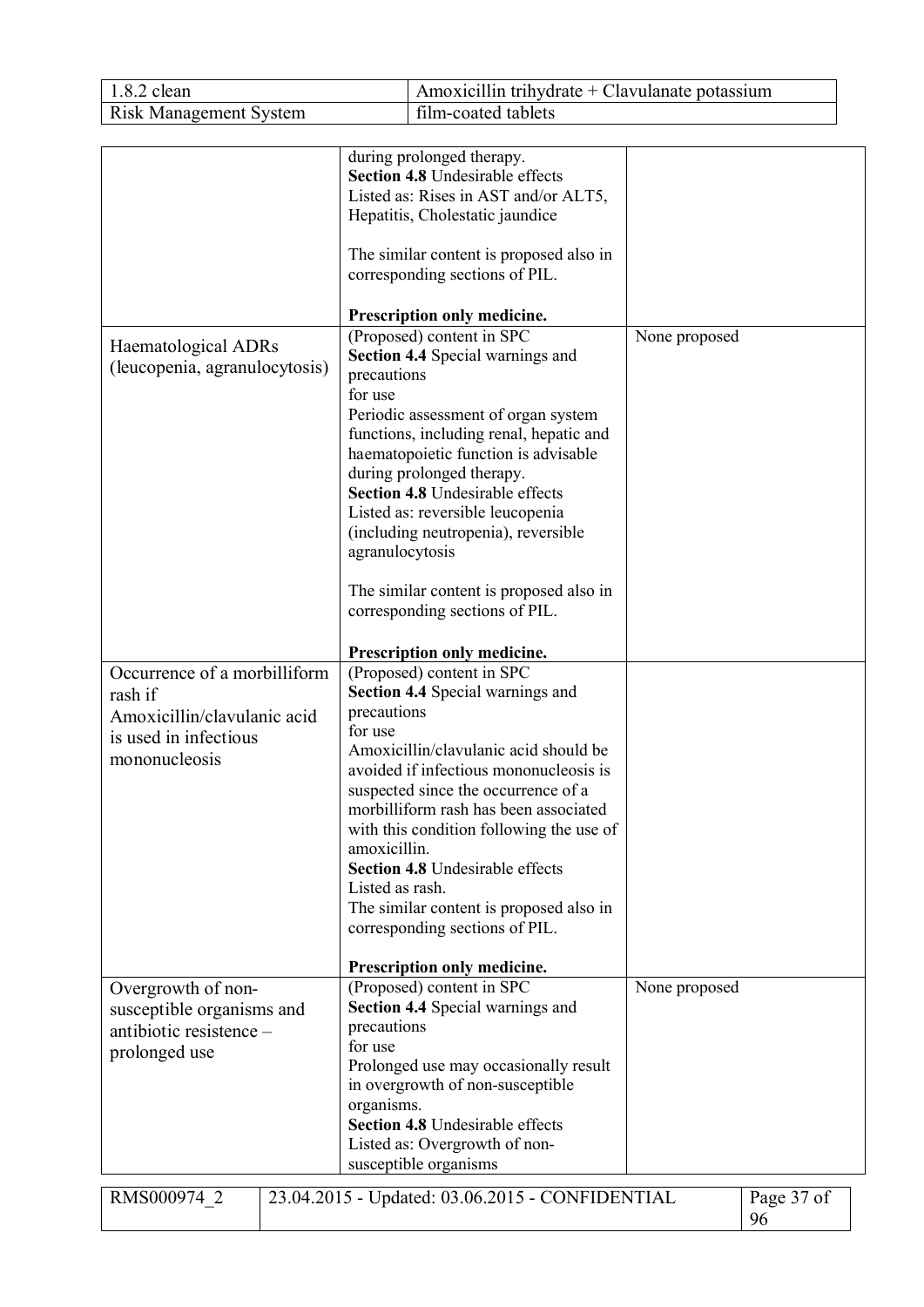| $1.8.2$ clean                 | Amoxicillin trihydrate + Clavulanate potassium |
|-------------------------------|------------------------------------------------|
| <b>Risk Management System</b> | film-coated tablets                            |

|                      |  | The similar content is proposed also in                                     |               |            |
|----------------------|--|-----------------------------------------------------------------------------|---------------|------------|
|                      |  | corresponding sections of PIL.                                              |               |            |
|                      |  | Prescription only medicine.                                                 |               |            |
| Concomitant use with |  | (Proposed) content in SPC                                                   | None proposed |            |
| allopurinol          |  | <b>Section 4.4 Special warnings and</b>                                     |               |            |
|                      |  | precautions                                                                 |               |            |
|                      |  | for use                                                                     |               |            |
|                      |  | Concomitant use of allopurinol                                              |               |            |
|                      |  | during treatment with amoxicillin                                           |               |            |
|                      |  | can increase the likelihood of                                              |               |            |
|                      |  | allergic skin reactions.                                                    |               |            |
|                      |  | The similar content is proposed also                                        |               |            |
|                      |  | in corresponding sections of PIL.                                           |               |            |
|                      |  | Prescription only medicine.                                                 |               |            |
| Concomitant use with |  | (Proposed) content in SPC                                                   | None proposed |            |
| methotrexate         |  | Section 4.5 Interaction with other                                          |               |            |
|                      |  | medicinal products and other forms of                                       |               |            |
|                      |  | interaction                                                                 |               |            |
|                      |  | Penicillins may reduce the excretion of<br>methotrexate causing a potential |               |            |
|                      |  | increase in toxicity.                                                       |               |            |
|                      |  | The similar content is proposed also in                                     |               |            |
|                      |  | corresponding sections of PIL.                                              |               |            |
|                      |  |                                                                             |               |            |
| Concomitant use with |  | Prescription only medicine.<br>(Proposed) content in SPC                    | None proposed |            |
| probenecid           |  | Section 4.5 Interaction with other                                          |               |            |
|                      |  | medicinal products and other forms of                                       |               |            |
|                      |  | interaction                                                                 |               |            |
|                      |  | Concomitant use of probenecid is not                                        |               |            |
|                      |  | recommended. Probenecid decreases                                           |               |            |
|                      |  | the renal tubular secretion of<br>amoxicillin. Concomitant use of           |               |            |
|                      |  | probenecid may result in increased and                                      |               |            |
|                      |  | prolonged blood levels of amoxicillin                                       |               |            |
|                      |  | but not of clavulanic acid.                                                 |               |            |
|                      |  | Section 5.2 Pharmacokinetic properties                                      |               |            |
|                      |  | Concomitant use of probenecid delays                                        |               |            |
|                      |  | amoxicillin excretion but does not                                          |               |            |
|                      |  | delay renal excretion of clavulanic acid                                    |               |            |
|                      |  | (see section 4.5).                                                          |               |            |
|                      |  | The similar content is proposed also in                                     |               |            |
|                      |  | corresponding sections of PIL.                                              |               |            |
|                      |  | Prescription only medicine.                                                 |               |            |
| Use in pregnancy and |  | (Proposed) content in SPC                                                   | None proposed |            |
| RMS000974 2          |  | 23.04.2015 - Updated: 03.06.2015 - CONFIDENTIAL                             |               | Page 38 of |
|                      |  |                                                                             |               | 96         |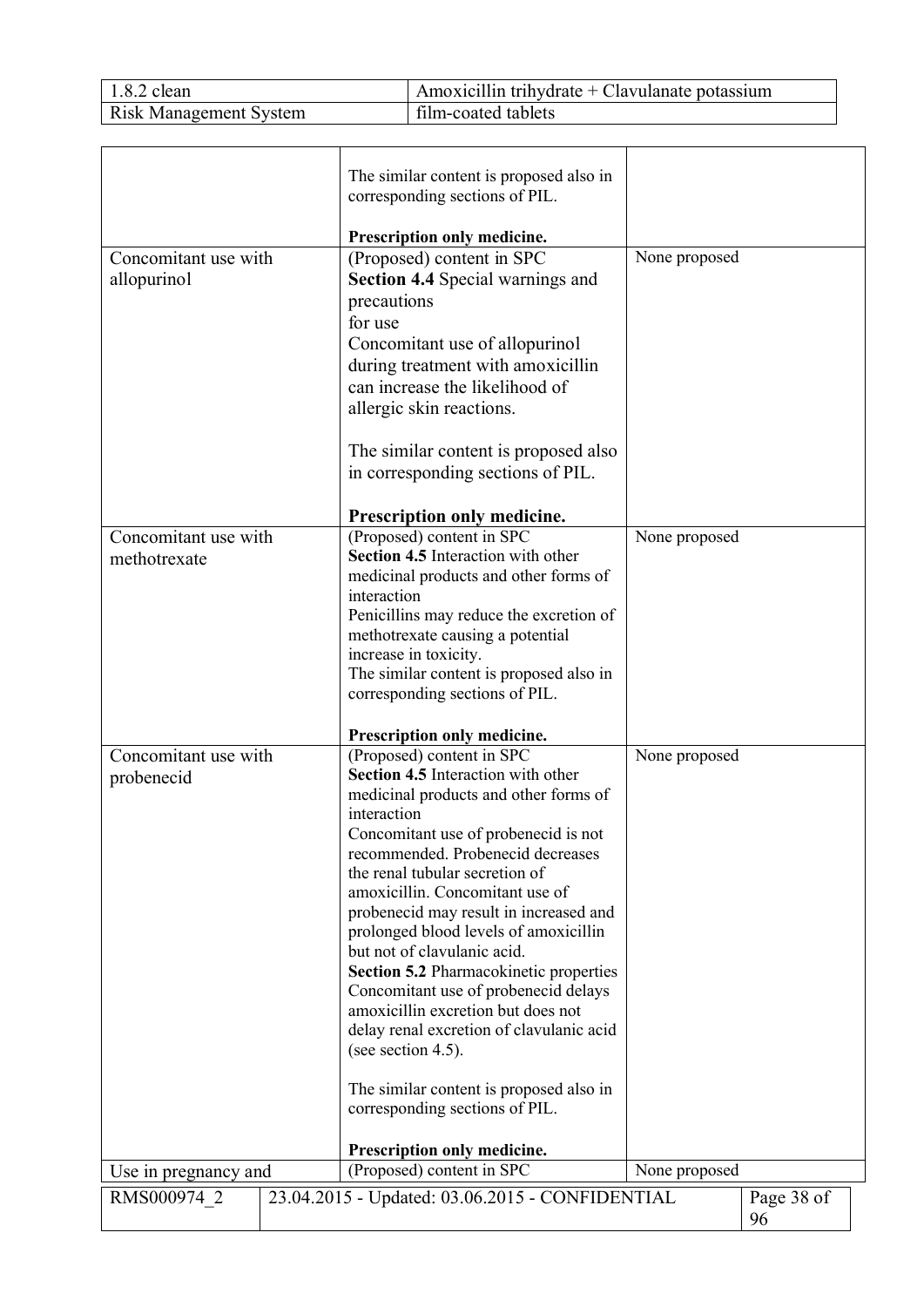| 1.8.2 clean                    |  |                     | Amoxicillin trihydrate $+$ Clavulanate potassium                                  |               |            |
|--------------------------------|--|---------------------|-----------------------------------------------------------------------------------|---------------|------------|
| <b>Risk Management System</b>  |  | film-coated tablets |                                                                                   |               |            |
|                                |  |                     |                                                                                   |               |            |
| lactation                      |  |                     | <b>Section 4.6 Fertility, pregnancy and</b>                                       |               |            |
|                                |  | lactation           |                                                                                   |               |            |
|                                |  | Pregnancy           |                                                                                   |               |            |
|                                |  |                     | Animal studies do not indicate direct or                                          |               |            |
|                                |  |                     | indirect harmful effects with respect to                                          |               |            |
|                                |  |                     | pregnancy, embryonal/foetal                                                       |               |            |
|                                |  |                     | development, parturition or postnatal                                             |               |            |
|                                |  |                     | development (see section 5.3). Limited<br>data on the use of                      |               |            |
|                                |  |                     | amoxicillin/clavulanic acid during                                                |               |            |
|                                |  |                     | pregnancy in humans do not indicate                                               |               |            |
|                                |  |                     | an increased risk of congenital                                                   |               |            |
|                                |  |                     | malformations. In a single study in                                               |               |            |
|                                |  |                     | women with preterm, premature                                                     |               |            |
|                                |  |                     | rupture of the foetal membrane it was                                             |               |            |
|                                |  |                     | reported that prophylactic treatment                                              |               |            |
|                                |  |                     | with amoxicillin/clavulanic acid may                                              |               |            |
|                                |  |                     | be associated with an increased risk of                                           |               |            |
|                                |  |                     | necrotising enterocolitis in neonates.<br>Use should be avoided during            |               |            |
|                                |  |                     | pregnancy, unless considered essential                                            |               |            |
|                                |  | by the physician.   |                                                                                   |               |            |
|                                |  |                     |                                                                                   |               |            |
|                                |  | <b>Brestfeeding</b> |                                                                                   |               |            |
|                                |  |                     | Both substances are excreted into                                                 |               |            |
|                                |  |                     | breast milk (nothing is known of the<br>effects of clavulanic acid on the breast- |               |            |
|                                |  |                     | fed infant). Consequently, diarrhoea                                              |               |            |
|                                |  |                     | and fungus infection of the mucous                                                |               |            |
|                                |  |                     | membranes are possible in the breast-                                             |               |            |
|                                |  |                     | fed infant, so that breast-feeding might                                          |               |            |
|                                |  |                     | have to be discontinued.                                                          |               |            |
|                                |  |                     | Amoxicillin/clavulanic acid should                                                |               |            |
|                                |  |                     | only be used during breast-feeding                                                |               |            |
|                                |  |                     | after benefit/risk assessment by the                                              |               |            |
|                                |  |                     | physician in charge.                                                              |               |            |
|                                |  |                     | The similar content is proposed also in                                           |               |            |
|                                |  |                     | corresponding sections of PIL.                                                    |               |            |
|                                |  |                     |                                                                                   |               |            |
|                                |  |                     | Prescription only medicine.                                                       |               |            |
| Dosage of 7:1 ration           |  |                     | (Proposed) content in SPC<br><b>Section 4.2 Posology and method of</b>            | None proposed |            |
| presentations in patients with |  | Administration      |                                                                                   |               |            |
| renal impairment with          |  |                     | No clinical data are available for                                                |               |            |
| creatinine clearance less than |  |                     | <invented name=""> 7:1 formulations</invented>                                    |               |            |
| 30 ml/min                      |  |                     | regarding doses higher than 45 mg/6.4                                             |               |            |
|                                |  |                     | mg per kg per day in children under 2                                             |               |            |
|                                |  | years.              |                                                                                   |               |            |
|                                |  |                     |                                                                                   |               |            |
|                                |  |                     | There are no clinical data for                                                    |               |            |
|                                |  |                     | $\leq$ Invented name $\geq$ 7:1 formulations for                                  |               |            |
| RMS000974 2                    |  |                     | 23.04.2015 - Updated: 03.06.2015 - CONFIDENTIAL                                   |               | Page 39 of |
|                                |  |                     |                                                                                   |               | 96         |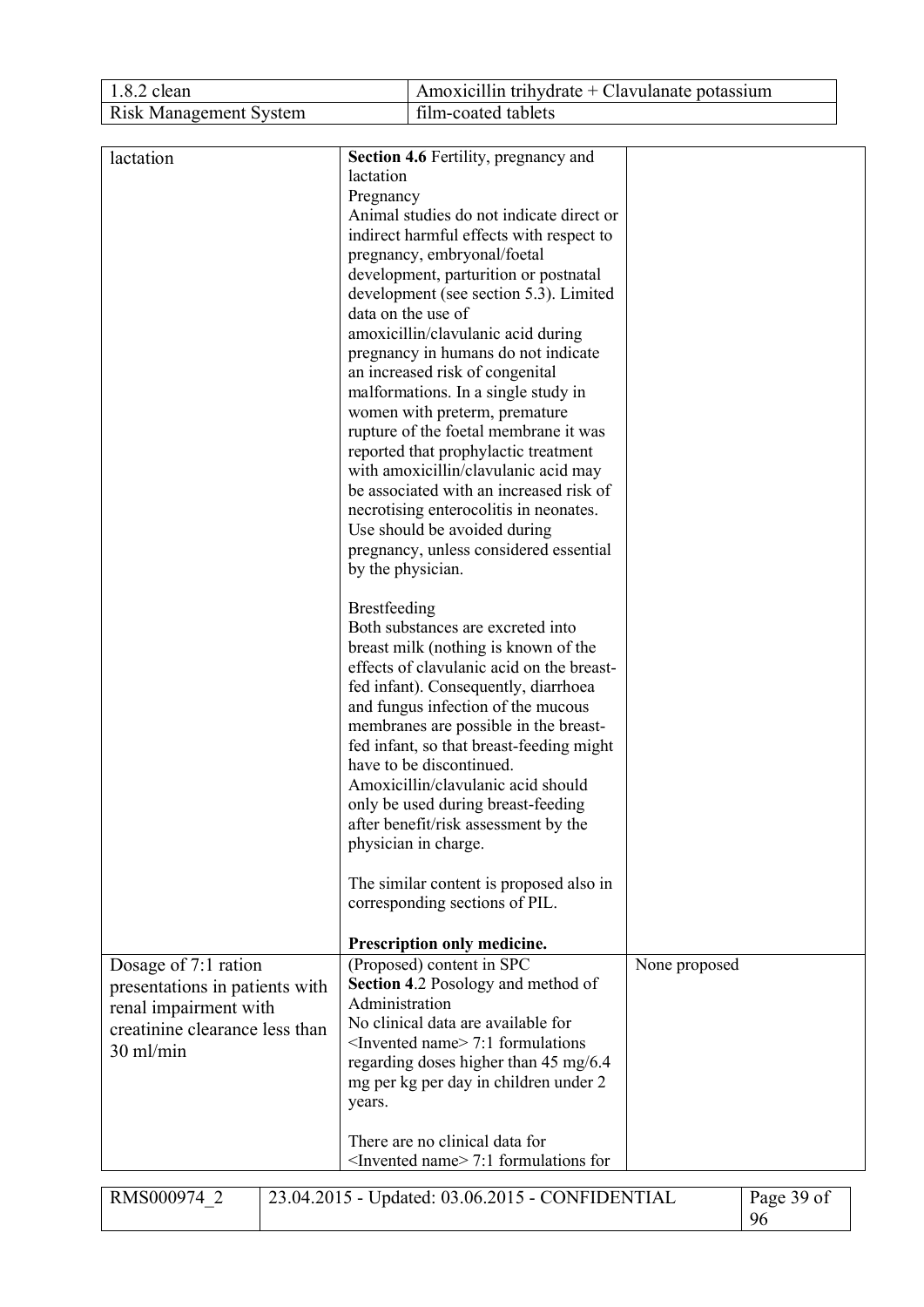| 1.8.2 clean                   | Amoxicillin trihydrate + Clavulanate potassium                                                                                                                                                                                                                            |
|-------------------------------|---------------------------------------------------------------------------------------------------------------------------------------------------------------------------------------------------------------------------------------------------------------------------|
| <b>Risk Management System</b> | film-coated tablets                                                                                                                                                                                                                                                       |
|                               |                                                                                                                                                                                                                                                                           |
|                               | patients under 2 months of age. Dosing                                                                                                                                                                                                                                    |
|                               | recommendations in this population                                                                                                                                                                                                                                        |
|                               | therefore cannot be made.                                                                                                                                                                                                                                                 |
|                               | In patients with creatinine clearance<br>less than 30 ml/min, the use of<br><invented name=""> presentations with an<br/>amoxicillin to clavulanic acid ratio of<br/>7:1 is not recommended, as no<br/>recommendations for dose adjustments<br/>are available.</invented> |
|                               | The similar content is proposed also in<br>corresponding sections of PIL.                                                                                                                                                                                                 |
|                               | <b>Prescription only medicine.</b>                                                                                                                                                                                                                                        |

| <b>RMS000974</b> | 23.04.2015 - Updated: 03.06.2015 - CONFIDENTIAL | Page 40 of |
|------------------|-------------------------------------------------|------------|
|                  |                                                 |            |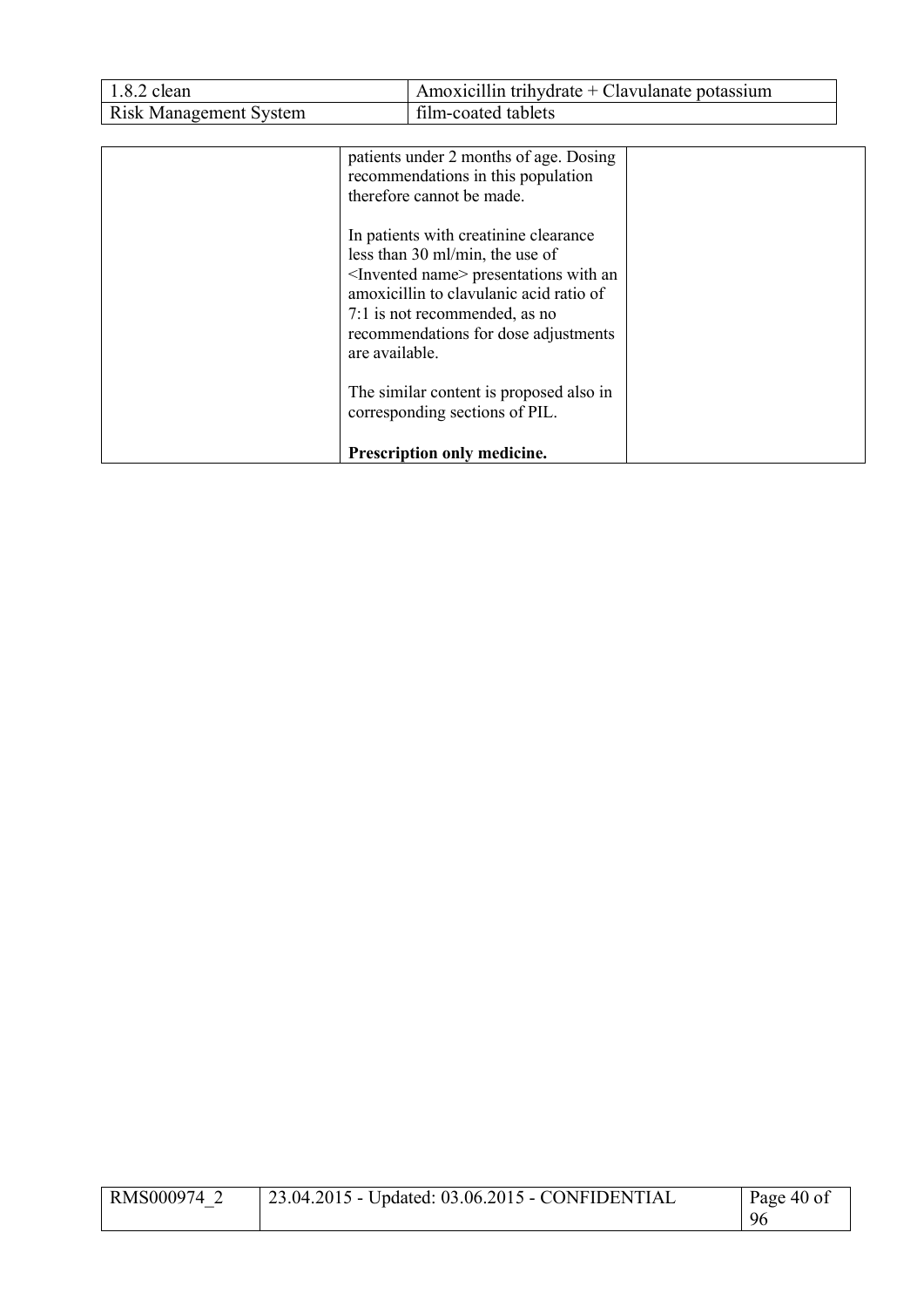| $1.8.2$ clean                 | $\mu$ Amoxicillin trihydrate + Clavulanate potassium |
|-------------------------------|------------------------------------------------------|
| <b>Risk Management System</b> | film-coated tablets                                  |

# **Part VI: Summary of activities in the risk management plan by product**

# **VI.1 Elements for summary tables in the EPAR**

# *VI.1.1 Summary tables of Safety concerns*

| <b>Important identified risks:</b> | Antibiotic associated colitis                                                                                                                                                     |
|------------------------------------|-----------------------------------------------------------------------------------------------------------------------------------------------------------------------------------|
|                                    | Renal impairment and risk of convulsion                                                                                                                                           |
|                                    | Interaction with oral anticoagulants                                                                                                                                              |
|                                    | Patient with reduced urine output                                                                                                                                                 |
|                                    | False positivity of laboratory findings                                                                                                                                           |
|                                    | Serious allergic skin reactions (including acute generalised<br>exanthemous pustulosis - AGEP)                                                                                    |
|                                    | Hypersensitivity reaction to any penicillins and history of<br>sever immediate hypersensitivity reaction to another beta-<br>lactam agent (cephalosporin, carbapenem, monobactam) |
|                                    | Hepatic impairment and history of hepatic impairment due<br>to amoxicillin/clavulanic acid                                                                                        |
|                                    | Haematological ADRs (leucopenia, agranulocytosis)                                                                                                                                 |
|                                    | Occurrence of a morbilliform rash if Amoxicillin/clavulanic<br>acid is used in infectious mononucleosis                                                                           |
| <b>Important potential risks:</b>  | Overgrowth of non-susceptible organisms and antibiotic<br>resistance - prolonged use                                                                                              |
|                                    | Concomitant use with allopurinol                                                                                                                                                  |
|                                    | Concomitant use with methotrexate                                                                                                                                                 |
|                                    | Concomitant use with probenecid                                                                                                                                                   |
| <b>Missing information:</b>        | Use in pregnancy and lactation                                                                                                                                                    |
|                                    | Dosage of 7:1 ration presentations in patients with renal<br>impairment with creatinine clearance less than 30ml/min                                                              |

| RMS000974 2 | 23.04.2015 - Updated: 03.06.2015 - CONFIDENTIAL | Page 41 of |
|-------------|-------------------------------------------------|------------|
|             |                                                 | 96         |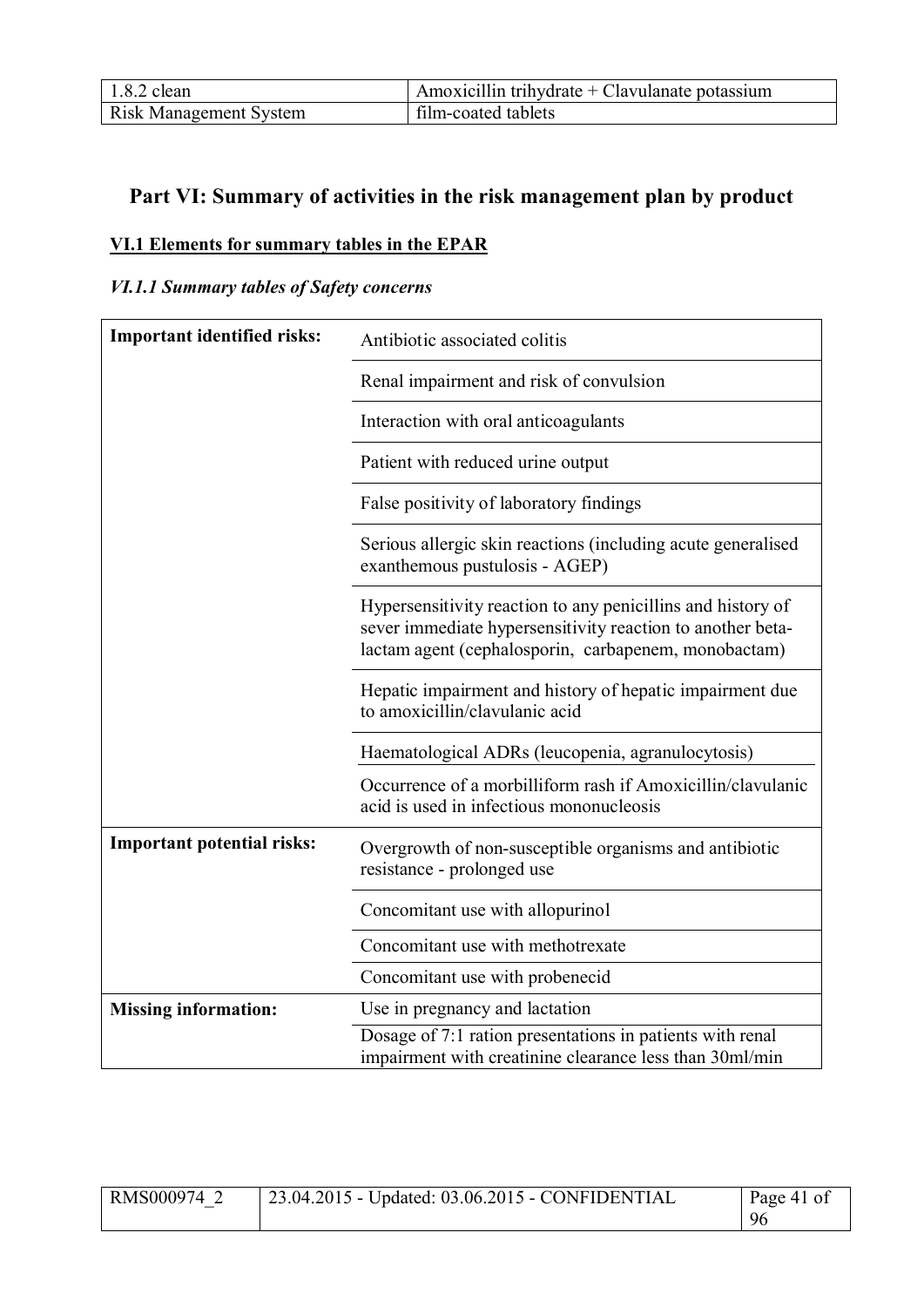| $1.8.2$ clean                 | $\mu$ Amoxicillin trihydrate + Clavulanate potassium |
|-------------------------------|------------------------------------------------------|
| <b>Risk Management System</b> | film-coated tablets                                  |

# *VI.1.2 Table of on-going and planned studies in the Post-authorisation Pharmacovigilance Development Plan*

Not applicable.

# *VI.1.3 Summary of Post authorization efficacy development plan*

Not applicable.

# *VI.1.4 Summary table of risk minimization measures*

| <b>Safety concern</b>                       | <b>Routine risk minimisation</b><br>measures                                                                                                                                                                                                                                                              | <b>Additional risk minimisation</b><br>measures |
|---------------------------------------------|-----------------------------------------------------------------------------------------------------------------------------------------------------------------------------------------------------------------------------------------------------------------------------------------------------------|-------------------------------------------------|
| Antibiotic associated colitis               | (Proposed) content in SPC<br>4.4 Special warnings and<br>precautions<br>for use<br>4.8 Undesirable effects<br>The similar content is proposed<br>also in corresponding sections<br>of PIL.<br>Prescription only medicine.                                                                                 | None proposed                                   |
| Renal impairment and risk of<br>convulsions | (Proposed) content in SPC<br>4.2 Posology and method of<br>administration<br>4.4 Special warnings and<br>precautions<br>for use<br>4.8 Undesirable effects<br>The similar content is proposed<br>also in corresponding sections<br>of PIL.<br>Prescription only medicine.                                 | None proposed                                   |
| Interaction with oral<br>anticoagulants     | (Proposed) content in SPC<br>4.3 Contraindications<br>4.4 Special warnings and<br>precautions<br>for use<br>4.5 Interaction with other<br>medicinal products and other<br>forms of interaction<br>4.8 Undesirable effects<br>The similar content is proposed<br>also in corresponding sections<br>of PIL. | None proposed                                   |
| RMS000974 2                                 | 23.04.2015 - Updated: 03.06.2015 - CONFIDENTIAL                                                                                                                                                                                                                                                           | Page 42 of<br>96                                |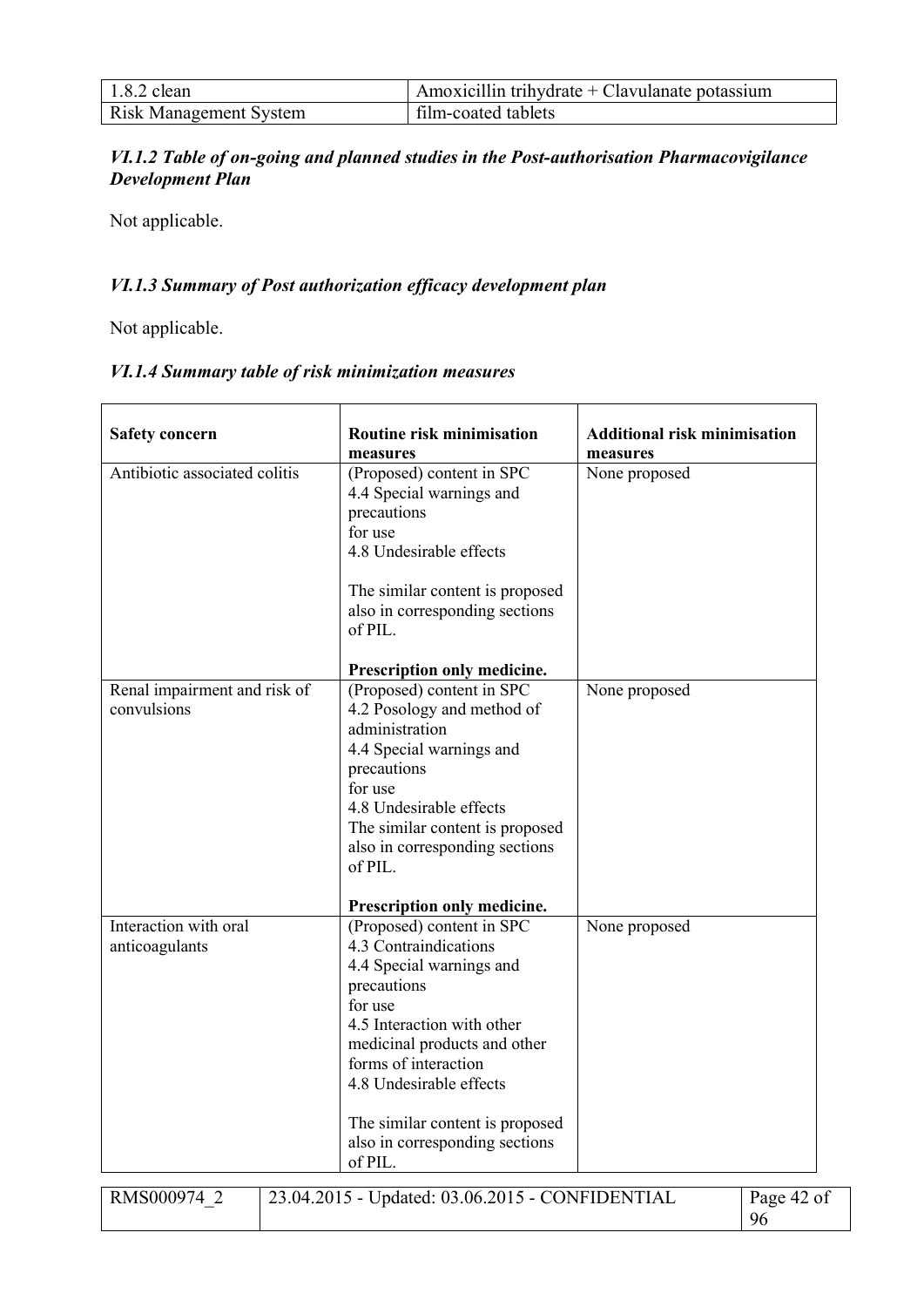| $1.8.2$ clean                 | Amoxicillin trihydrate + Clavulanate potassium |
|-------------------------------|------------------------------------------------|
| <b>Risk Management System</b> | film-coated tablets                            |

|                                                                                                                                                                                           | Prescription only medicine.                                                                                                                                                                                                                              |               |                  |
|-------------------------------------------------------------------------------------------------------------------------------------------------------------------------------------------|----------------------------------------------------------------------------------------------------------------------------------------------------------------------------------------------------------------------------------------------------------|---------------|------------------|
| Patients with reduced urine<br>output                                                                                                                                                     | (Proposed) content in SPC<br>4.4 Special warnings and<br>precautions for use<br>4.8 Undesirable effects<br>4.9 Overdose<br>The similar content is proposed<br>also in corresponding sections<br>of PIL.                                                  | None proposed |                  |
| False positivity of laboratory                                                                                                                                                            | Prescription only medicine.<br>(Proposed) content in SPC                                                                                                                                                                                                 | None proposed |                  |
| findings                                                                                                                                                                                  | 4.4 Special warnings and<br>precautions for use<br>The similar content is proposed<br>also in corresponding sections<br>of PIL.                                                                                                                          |               |                  |
|                                                                                                                                                                                           | Prescription only medicine.                                                                                                                                                                                                                              |               |                  |
| Serious allergic skin reactions<br>(including acute generalised<br>exanthemous pustulosis -<br>AGEP)                                                                                      | (Proposed) content in SPC<br>4.4 Special warnings and<br>precautions<br>for use<br>4.8 Undesirable effects<br>The similar content is proposed<br>also in corresponding sections<br>of PIL.                                                               | None proposed |                  |
|                                                                                                                                                                                           | Prescription only medicine.                                                                                                                                                                                                                              |               |                  |
| Hypersensitivity reaction to any<br>penicillins and history of sever<br>immediate hypersensitivity<br>reaction to another beta-lactam<br>agent (cephalosporin,<br>carbapenem, monobactam) | (Proposed) content in SPC<br>4.3 Contraindications<br>4.4 Special warnings and<br>precautions<br>for use<br>4.8 Undesirable effects<br>The similar content is proposed<br>also in corresponding sections<br>of PIL.                                      | None proposed |                  |
|                                                                                                                                                                                           | Prescription only medicine.                                                                                                                                                                                                                              |               |                  |
| Hepatic impairment and history<br>of hepatic impairment due to<br>amoxicillin/clavulanic acid                                                                                             | (Proposed) content in SPC<br>4.2 Posology and method of<br>administration<br>4.3 Contraindications<br>4.4 Special warnings and<br>precautions<br>for use<br>4.8 Undesirable effects<br>The similar content is proposed<br>also in corresponding sections | None proposed |                  |
| RMS000974 2                                                                                                                                                                               | 23.04.2015 - Updated: 03.06.2015 - CONFIDENTIAL                                                                                                                                                                                                          |               | Page 43 of<br>96 |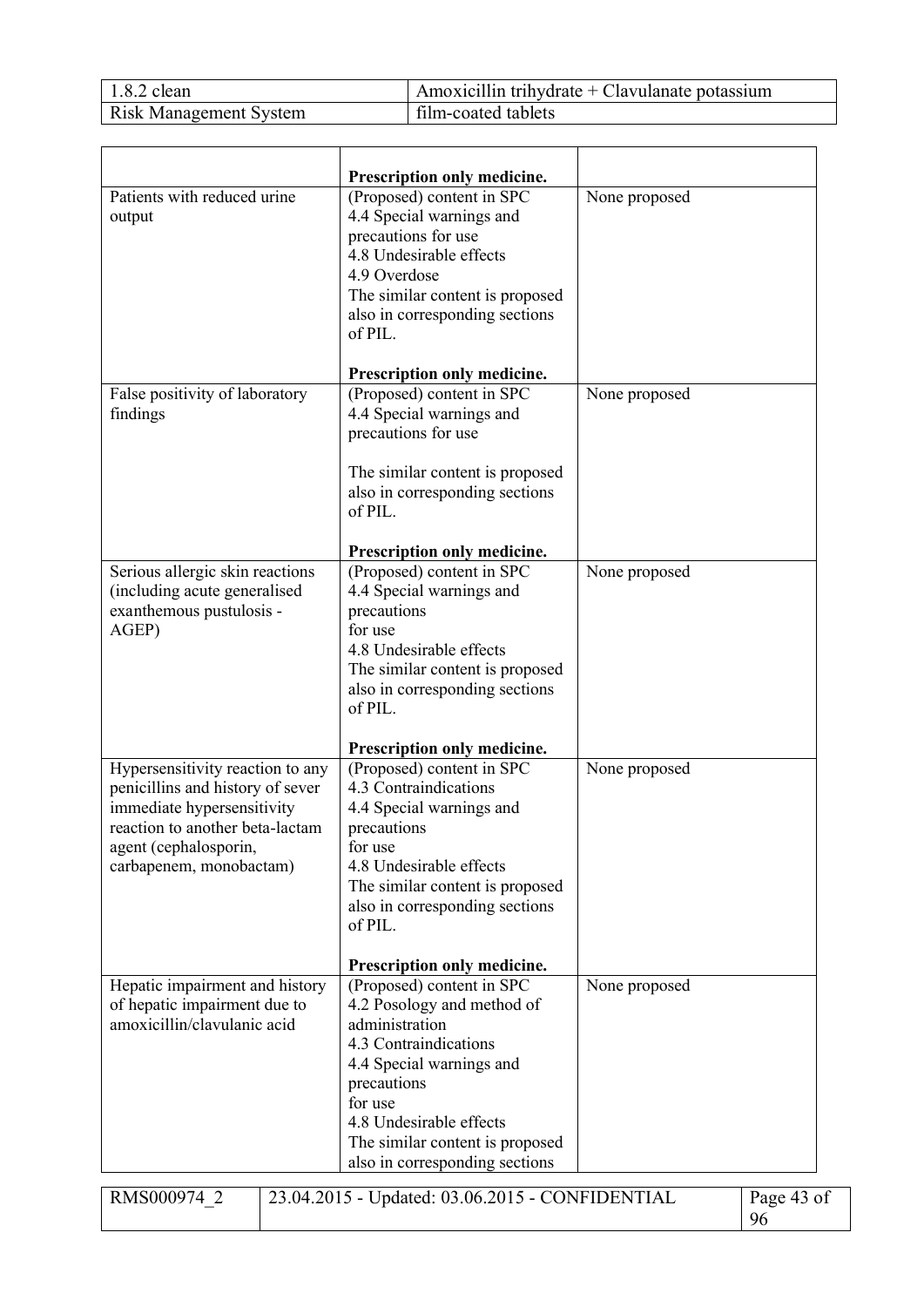| $1.8.2$ clean                 | Amoxicillin trihydrate + Clavulanate potassium |
|-------------------------------|------------------------------------------------|
| <b>Risk Management System</b> | film-coated tablets                            |

|                                | of PIL.                                                       |               |
|--------------------------------|---------------------------------------------------------------|---------------|
|                                |                                                               |               |
| Haematological ADRs            | Prescription only medicine.<br>(Proposed) content in SPC      | None proposed |
| (leucopenia, agranulocytosis)  | 4.4 Special warnings and                                      |               |
|                                | precautions                                                   |               |
|                                | for use                                                       |               |
|                                | Section 4.8 Undesirable effects                               |               |
|                                | The similar content is proposed                               |               |
|                                | also in corresponding sections                                |               |
|                                | of PIL.                                                       |               |
|                                | Prescription only medicine.                                   |               |
| Occurrence of a morbilliform   | (Proposed) content in SPC                                     |               |
| rash if Amoxicillin/clavulanic | 4.4 Special warnings and                                      |               |
| acid is used in infectious     | precautions                                                   |               |
| mononucleosis                  | for use                                                       |               |
|                                | Section 4.8 Undesirable effects.                              |               |
|                                | The similar content is proposed                               |               |
|                                | also in corresponding sections<br>of PIL.                     |               |
|                                |                                                               |               |
|                                | Prescription only medicine.                                   |               |
| Overgrowth of non-susceptible  | (Proposed) content in SPC                                     | None proposed |
| organisms and antibiotic       | 4.4 Special warnings and                                      |               |
| resistence – prolonged use     | precautions                                                   |               |
|                                | for use<br>4.8 Undesirable effects                            |               |
|                                | The similar content is proposed                               |               |
|                                | also in corresponding sections                                |               |
|                                | of PIL.                                                       |               |
|                                |                                                               |               |
|                                | Prescription only medicine.                                   |               |
| Concomitant use with           | (Proposed) content in SPC                                     | None proposed |
| allopurinol                    | 4.2 Posology and method of<br>administration                  |               |
|                                | 4.4 Special warnings and                                      |               |
|                                | precautions                                                   |               |
|                                | for use                                                       |               |
|                                |                                                               |               |
|                                | The similar content is proposed                               |               |
|                                | also in corresponding sections<br>of PIL.                     |               |
|                                |                                                               |               |
|                                | Prescription only medicine.                                   |               |
| Concomitant use with           | (Proposed) content in SPC                                     | None proposed |
| methotrexate                   | 4.5 Interaction with other                                    |               |
|                                | medicinal products and other                                  |               |
|                                | forms of interaction The similar                              |               |
|                                | content is proposed also in<br>corresponding sections of PIL. |               |
|                                |                                                               |               |
|                                |                                                               |               |

| RMS000974 | $\frac{1}{23.04.2015}$ - Updated: 03.06.2015 - CONFIDENTIAL | Page 44 of |
|-----------|-------------------------------------------------------------|------------|
|           |                                                             |            |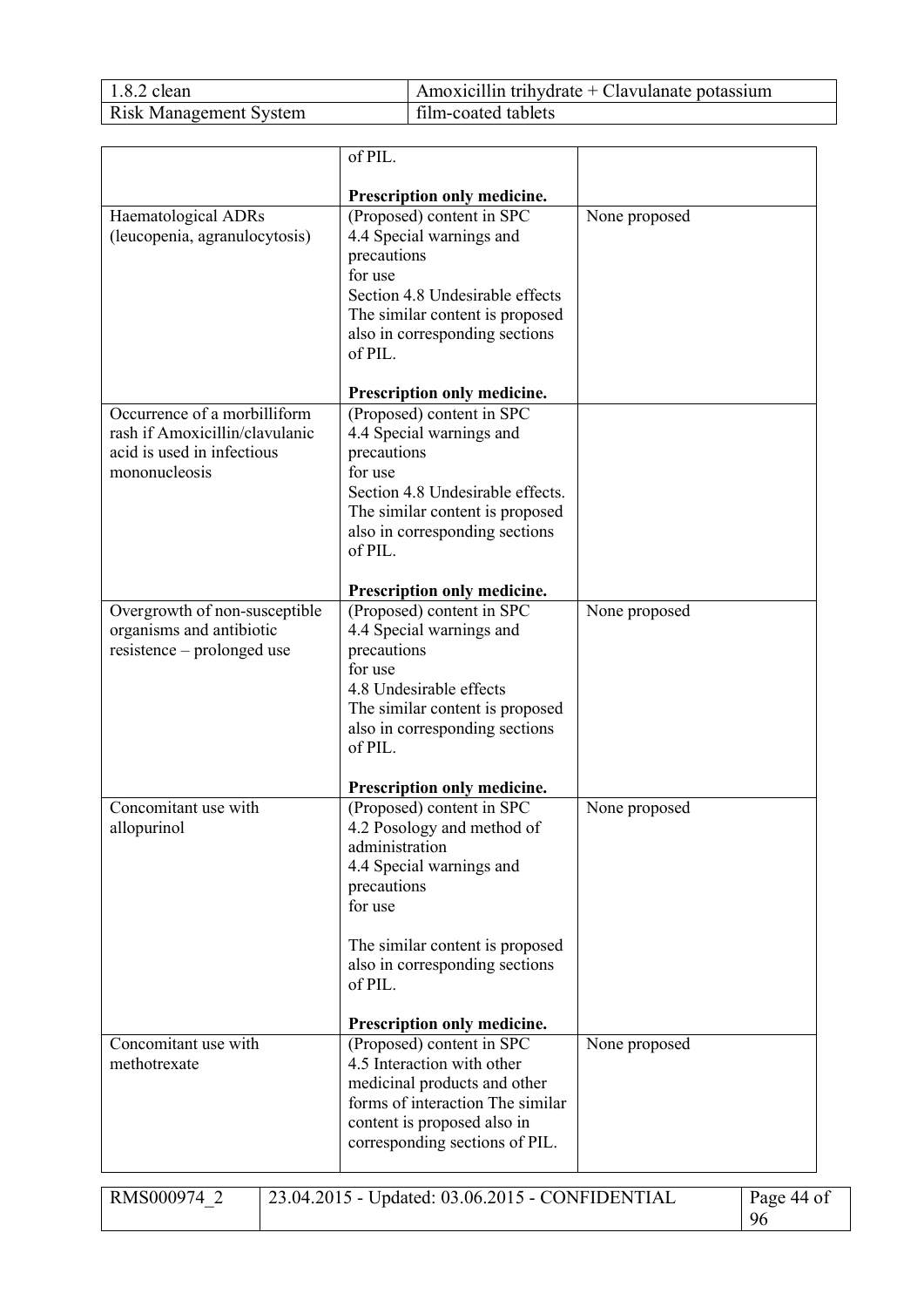| $1.8.2$ clean                 | Amoxicillin trihydrate + Clavulanate potassium |
|-------------------------------|------------------------------------------------|
| <b>Risk Management System</b> | film-coated tablets                            |

|                                                                                                                                | Prescription only medicine.                                                                                                                                                                                                                                      |               |
|--------------------------------------------------------------------------------------------------------------------------------|------------------------------------------------------------------------------------------------------------------------------------------------------------------------------------------------------------------------------------------------------------------|---------------|
| Concomitant use with<br>probenecid                                                                                             | (Proposed) content in SPC<br>4.5 Interaction with other<br>medicinal products and other<br>forms of interaction<br>5.2 Pharmacokinetic properties<br>The similar content is proposed<br>also in corresponding sections<br>of PIL.<br>Prescription only medicine. | None proposed |
| Use in pregnancy and lactation                                                                                                 | (Proposed) content in SPC<br>4.6 Fertility, pregnancy and<br>lactation<br>5.3 Preclinical safety data<br>The similar content is proposed<br>also in corresponding sections<br>of PIL.<br>Prescription only medicine.                                             | None proposed |
| Dosage of 7:1 ration<br>presentations in patients with<br>renal impairment with<br>creatinine clearance less than 30<br>ml/min | (Proposed) content in SPC<br>4.2 Posology and method of<br>administration<br>The similar content is proposed<br>also in corresponding sections<br>of PIL.<br>Prescription only medicine.                                                                         | None proposed |

# **VI.2 Elements for a public summary**

# *VI.2.1 Overview of disease epidemiology*

# **Sinus infection (Acute bacterial sinusitis)**

Sinus infection (upper respiratory infection) is short-lived infection of the sinuses, air-filled passageways in the bones around the nose and eyes. Viruses cause most such infections. Viral illness can be complicated with bacterial infection. Approximately 0.5 % to 2% of viral sinusitis results in subsequent sinusitis caused by bacteria<sup>1,2</sup>.

# **Middle ear infection (Acute otitis media)**

Short-lived infection of the ear (Acute otitis media) is very common in childhood. Middle ear inflammation often begins when infections that cause sore throats, colds or other respiratory problems spread to the middle ear. It is the most common condition warranting medical therapy in children less than five years of age. Three out of four children will have at least one ear infection by their third birthday. Adults can also get ear infections, but they are less common. Viruses or bacteria can cause the inflammation. If bacteria are the cause, antibiotics should help.

| RMS000974 2 | 23.04.2015 - Updated: 03.06.2015 - CONFIDENTIAL | Page 45 of |
|-------------|-------------------------------------------------|------------|
|             |                                                 | 96         |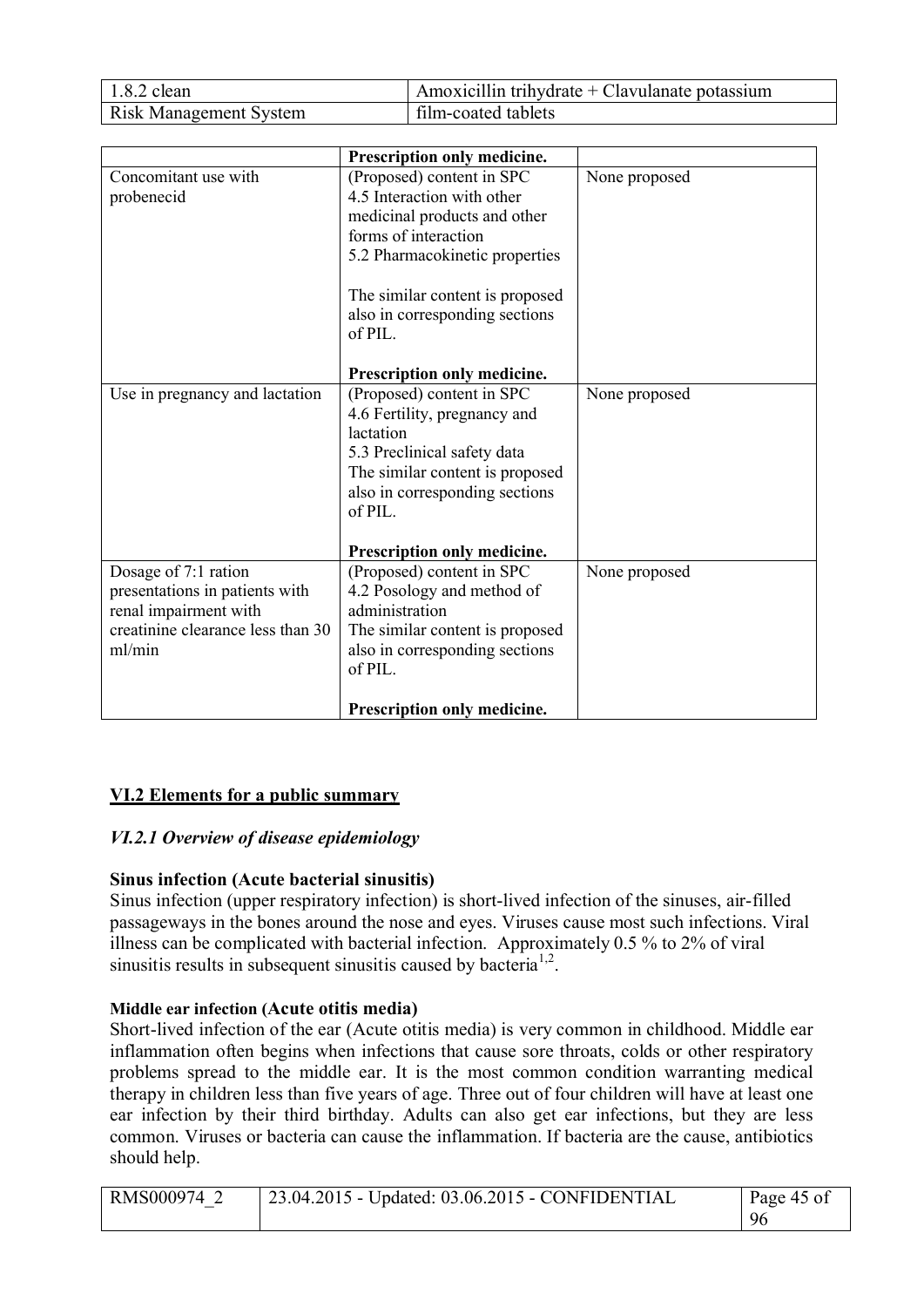| $1.8.2$ clean                 | $\mu$ Amoxicillin trihydrate + Clavulanate potassium |
|-------------------------------|------------------------------------------------------|
| <b>Risk Management System</b> | film-coated tablets                                  |

# **Lower respiratory tract infection (Acute exacerbations of chronic bronchitis and Community acquired pneumonia)**

These infections are bacterial worsening of chronic (long lasting) bronchitis and bacterial pneumonia. The first one is inflammation of the airways that carry air to lungs. It causes a cough that often brings up mucus, as well as shortness of breath, wheezing, and chest tightness. Chronic bronchitis is seen in 3.4% to 22.0% of adults. This wide range of prevalence estimates may be due to varying definition<sup>3</sup>.

Pneumonia is an infection in one or both of the lungs. People most at risk are older than 65 or younger than 2 years of age, or already have health problems. Community-acquired pneumonia (an infection of the lungs that is caught outside of hospital) is a common disease, with an annual incidence of 5 to 11 cases per thousand adults<sup>4</sup>.

# **Urinary tract infections (Cystitis and pyelonephritis)**

Cystitis is an urinary bladder inflammation. It is most commonly caused by a bacterial infection. In women, urinary tract infections are the most common form of bacterial infection with 10% developing urinary tract infections yearly. Urinary tract infections occur four times more frequently in females than males. Recurrences are common, with nearly half of people getting a second infection within a year.

A predisposition for bladder infections may run in families. Other risk factors include diabetes, being uncircumcised, and having a large prostate.

Pyelonephritis (a kidney infection) is a severe bacterial infection that affects upper part of the urinary tract. Pyelonephritis occurs between 20–30 times less frequently than cystitis.

# **Skin and soft tissue infections including dental infections**

Skin infections are folliculitis (folliculitis is inflammation of one or more hair follicles. It can occur anywhere on the skin), cellulitis (inflammation of the deeper layers of the skin), erysipelas (inflammation of the upper layers of the skin). The bacteria enter the body when one get an injury such as a bruise, burn, surgical cut, animal bites or wound. The epidemiology is less completely defined and may differ from those in industrialized countries and in developing countries.

# **Bone and joint infections, in particular osteomyelitis**

Like other parts of the body, bones and joints can get infected. The infections are usually bacterial, but can also be fungal. They may spread to the bone or joint from nearby skin or muscles, from another part of the body through the bloodstream or by direct contamination if you have broken a bone so severely that part of it is sticking out through your skin. Direct contamination can also occur during surgeries to replace joints or repair fractures. In children, osteomyelitis most commonly affects the long bones of the legs and upper arm, while adults are more likely to develop osteomyelitis in the bones that make up the spine (vertebrae). People who have diabetes may develop osteomyelitis in their feet if they have foot ulcers. You may also be at risk if you are having hemodialysis.

# *VI.2.2 Summary of treatment benefits*

| RMS000974 2 | $\vert$ 23.04.2015 - Updated: 03.06.2015 - CONFIDENTIAL | Page 46 of |
|-------------|---------------------------------------------------------|------------|
|             |                                                         | 96         |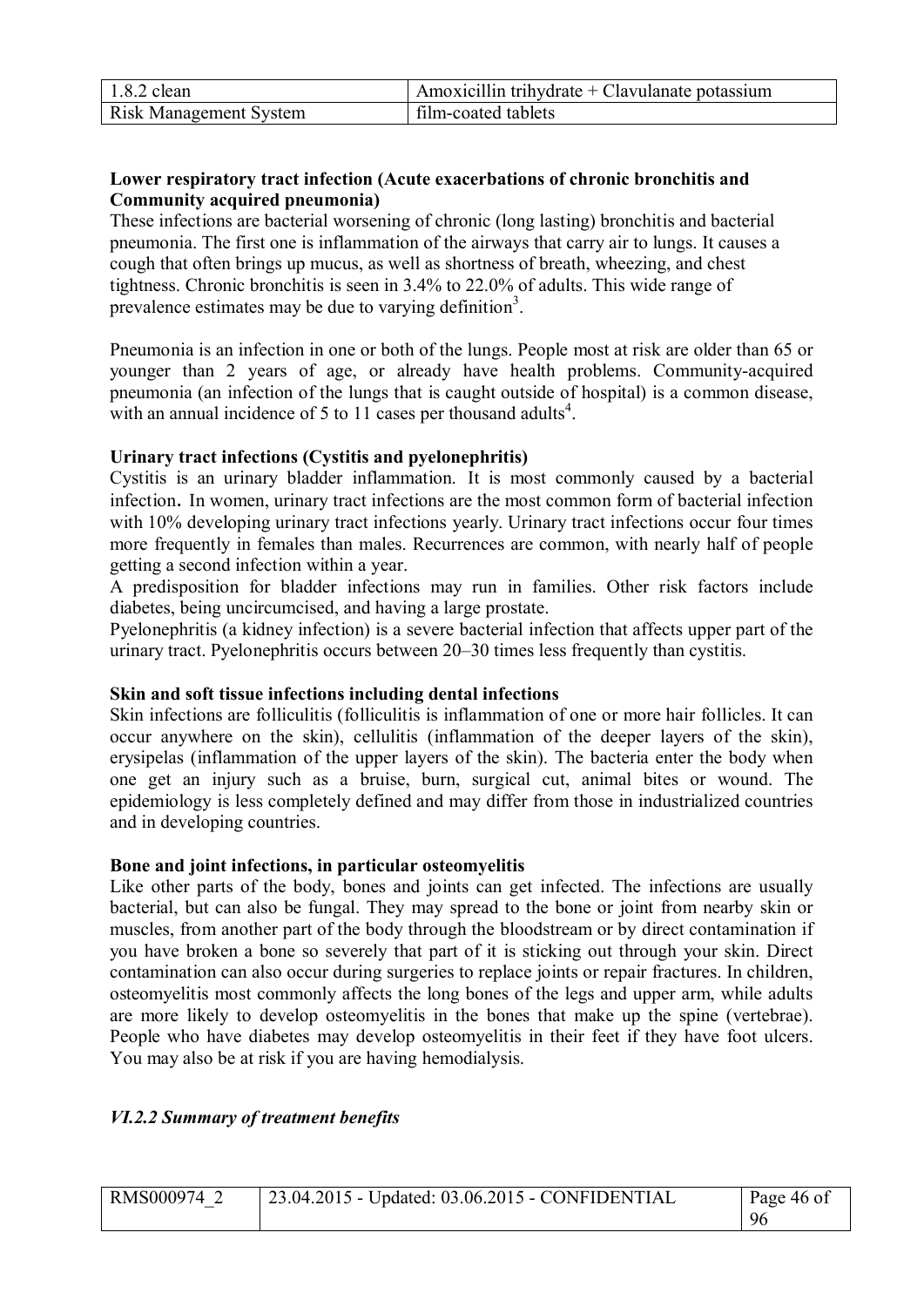| $1.8.2$ clean                 | $\mu$ Amoxicillin trihydrate + Clavulanate potassium |
|-------------------------------|------------------------------------------------------|
| <b>Risk Management System</b> | film-coated tablets                                  |

The combination of amoxicillin and clavulanic acid is used to treat certain infections caused by bacteria, including dental infections, infections of the ears, lungs, sinus, skin, bones, joints and urinary tract. Amoxicillin is in a class of medications called penicillin-like antibiotics. It works by stopping the growth of bacteria. Clavulanic acid is in a class of medications called beta-lactamase inhibitors. It works by preventing bacteria from destroying amoxicillin. Antibiotics will not work for colds, flu, or other viral infections. Amoxicillin/clavulanic acid is available as 500 mg/125 mg film-coated tablet, 875 mg/125 mg and 400 mg/57 mg/5 ml powder for oral suspension. The medicine can only be obtained with a prescription.

Prescribers should consider official guidance on the use of antibacterial agents and local levels of resistance (resistance of a bacteria to an antibiotic that was originally effective for treatment of infections caused by it) to antibiotics. The combination of amoxicillin and clavulanic acid is prescribed when doctor presumed that causative bacteria could be resistant to amoxicillin alone or there is a possibility that the infection is caused by several different bacteria.

Amoxicillin/clavulanic acid was as effective as the comparator antibiotics (in many studies) for upper respiratory tract infections (~90 %), lower respiratory tract infections, urinary tract, skin and soft tissue infections. The main measure of effectiveness was the proportion of patients who were cured at the end of treatment as determined by a reduction in symptoms and reduction of bacteria<sup>5</sup>.

# *VI.2.3 Unknowns relating to treatment benefits*

The substance levofloxacinhas been used for many years. Many studies have been performed and a lot of data have been obtained from the patients treated with this drug. The safety of levofloxacin is essentially comparable to that of standard therapies for patients receiving the currently registered dosage and for whom contraindications and precautions of use (as in the product label) are taken into account.

The substance amoxicillin/clavulanic acid has been used for many years to successfully treat different infections. Many studies have been performed and a lot of data have been obtained from the patients treated with this drug. The patients with special conditions, such as liver disease, allergic reactions, an inflammation of the gut associated with diarrhea are considered to be well evaluated.

Data on the use of this medicine during pregnancy in humans is limited. Therefore use of this medicine should be avoided during pregnancy, unless considered essential by the physician.

Both substances are excreted into breast milk. Consequently, diarrhoea and fungal infections are possible in the breast-fed infant. Therefore use of this medicine should be avoided during breastfeeding, unless considered essential by the physician.

In patients with stage 4 kidney disease (creatinine clearance less than 30 ml/min), the use of this medicine is not recommended, as no recommendations for dose adjustments are available.

| <b>Risk</b>               | What is known                                                       | Preventability |
|---------------------------|---------------------------------------------------------------------|----------------|
| Inflammation of the large | Antibiotic-associated colitis is an If you or your child experience |                |
| intestine associated with | inflammation of the intestines that inflammation of the large       |                |
| the use of antibiotics    | sometimes occurs following antibiotic intestine, causing watery     |                |
|                           |                                                                     |                |

# *VI.2.4 Summary of safety concerns*

| RMS000974 | 23.04.2015 - Updated: 03.06.2015 - CONFIDENTIAL | Page 47 of<br>9ŕ |
|-----------|-------------------------------------------------|------------------|
|           |                                                 |                  |

**Important identified risks**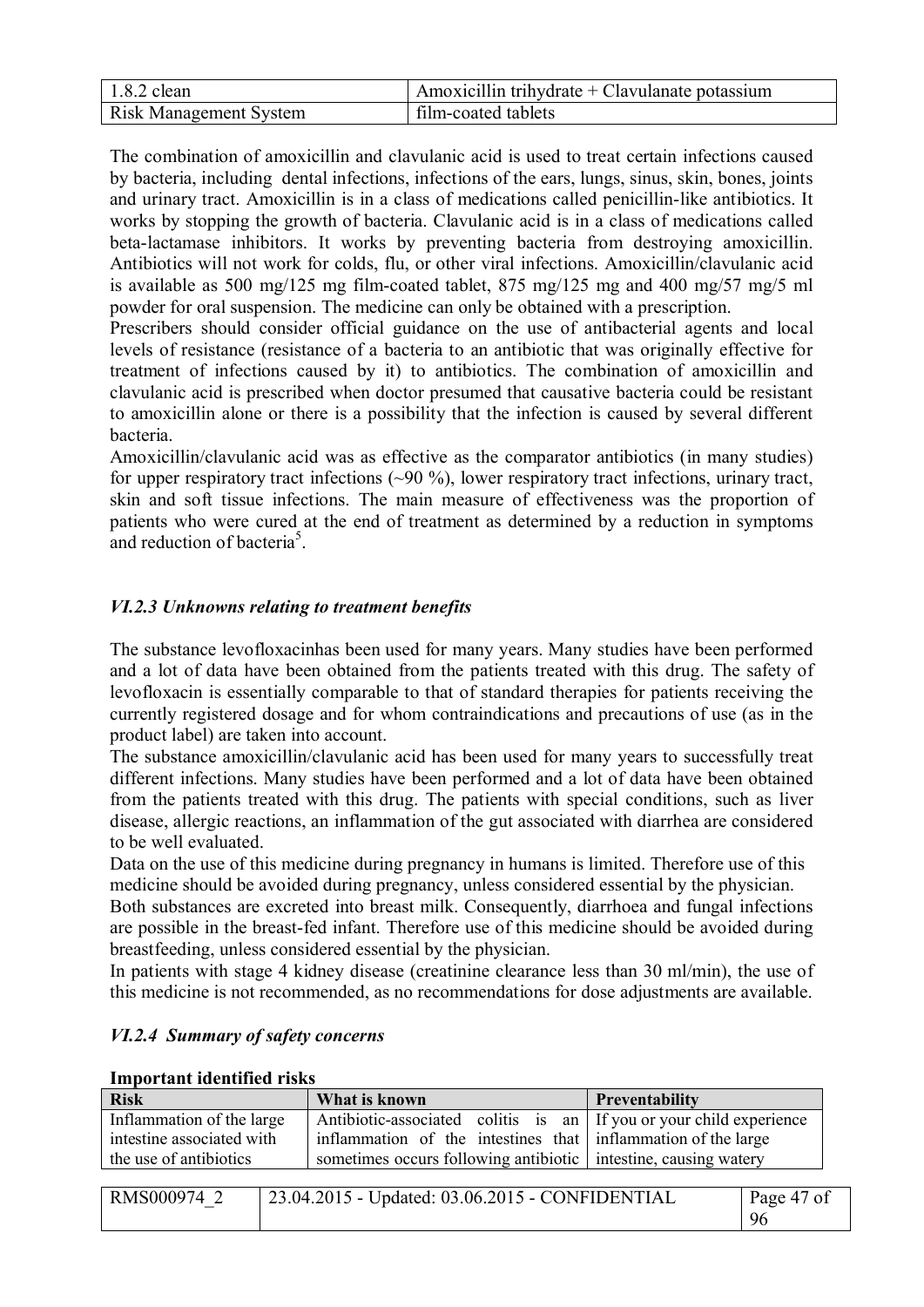| $1.8.2$ clean                 | $\Delta$ Amoxicillin trihydrate + Clavulanate potassium |
|-------------------------------|---------------------------------------------------------|
| <b>Risk Management System</b> | film-coated tablets                                     |

| (medications to treat)<br>infections caused by<br>bacteria)<br>(Antibiotic associated<br>colitis)                                           | treatment and is caused by toxins<br>the<br>produced<br>by<br>bacterium<br>Clostridium difficile. When most of<br>the other intestinal bacteria have been<br>killed, Clostridium difficile grows<br>rapidly and releases toxins<br>that<br>damage the intestinal wall.<br>The<br>disease and symptoms are caused by<br>these toxins, not by the bacterium<br>of antibiotic-<br>itself.<br>Symptoms<br>associated colitis usually begin four to<br>ten days after antibiotic treatment has<br>begun. The early signs and symptoms<br>this<br>disease<br>include lower<br>of<br>abdominal cramps, an increased need<br>to pass stool, and watery diarrhea. As<br>the disease progresses, the patient<br>may experience a general ill feeling,<br>fatigue, abdominal pain, and fever. If<br>the disease proceeds to a more severe<br>form<br>(pseudomembranous<br>enterocolitis), the patient may also<br>experience nausea, vomiting, large<br>amounts of watery diarrhea, and a<br>very high fever (104-105°F/40- | diarrhoea usually with blood<br>and mucus, stomach pain<br>and/or fever you or your child<br>need to stop taking the<br>medicine and contact a doctor<br>immediately so that an<br>appropriate therapy can be<br>initiated.                                                                                                     |
|---------------------------------------------------------------------------------------------------------------------------------------------|------------------------------------------------------------------------------------------------------------------------------------------------------------------------------------------------------------------------------------------------------------------------------------------------------------------------------------------------------------------------------------------------------------------------------------------------------------------------------------------------------------------------------------------------------------------------------------------------------------------------------------------------------------------------------------------------------------------------------------------------------------------------------------------------------------------------------------------------------------------------------------------------------------------------------------------------------------------------------------------------------------------|---------------------------------------------------------------------------------------------------------------------------------------------------------------------------------------------------------------------------------------------------------------------------------------------------------------------------------|
| Kidney problems and the<br>risk of convulsions (Renal<br>impairment and risk of<br>convulsion)                                              | $40.5^{\circ}$ C).<br>This medicine is excreted mostly by<br>the kidney. The kidneys are a vital<br>organ because they remove waste<br>products from the blood. Kidney<br>problems (Renal impairment) may be<br>the result of a variety of diseases. A<br>lessening of the kidney function leads<br>to buildup of these waste products and<br>can lead to kidney failure if left<br>unchecked. Also, in patients with<br>reduced urine output the formation of<br>crystals in the urine (crystalluria) has<br>been observed and this too can lead to<br>renal failure. As the toxins continue to<br>build-up in the body, convulsions can<br>occur. Additionally, convulsions can<br>occur also in people taking high doses<br>of this medicine.                                                                                                                                                                                                                                                                 | If you or your child has kidney<br>problems the dose might be<br>changed. A different strength<br>or a different medicine may be<br>chosen by your doctor. Your<br>doctor might be monitoring<br>you or your child for crystals in<br>urine.<br>Contact a doctor immediately if<br>you or your child experience<br>convulsions. |
| Interaction with medicines<br>that you take orally to help<br>stop blood clots from<br>forming<br>(Interaction with oral<br>anticoagulants) | Medicines that you take orally to help<br>stop blood clots from forming (Oral<br>anticoagulants) and penicillin<br>antibiotics (such as the medicine you<br>have been prescribed) have been<br>widely used in practice without<br>reports of interaction. However, in the<br>literature cases of slower blood clot                                                                                                                                                                                                                                                                                                                                                                                                                                                                                                                                                                                                                                                                                               | Tell your doctor or pharmacist<br>if you or your child are taking,<br>have recently taken or might<br>take medicines that help stop<br>blood clots from forming as<br>extra blood tests may be<br>needed and adjustments of the<br>dose of oral anticoagulants may                                                              |

| <b>RMS000974 2</b> | 23.04.2015 - Updated: 03.06.2015 - CONFIDENTIAL | Page 48 of |
|--------------------|-------------------------------------------------|------------|
|                    |                                                 | 96         |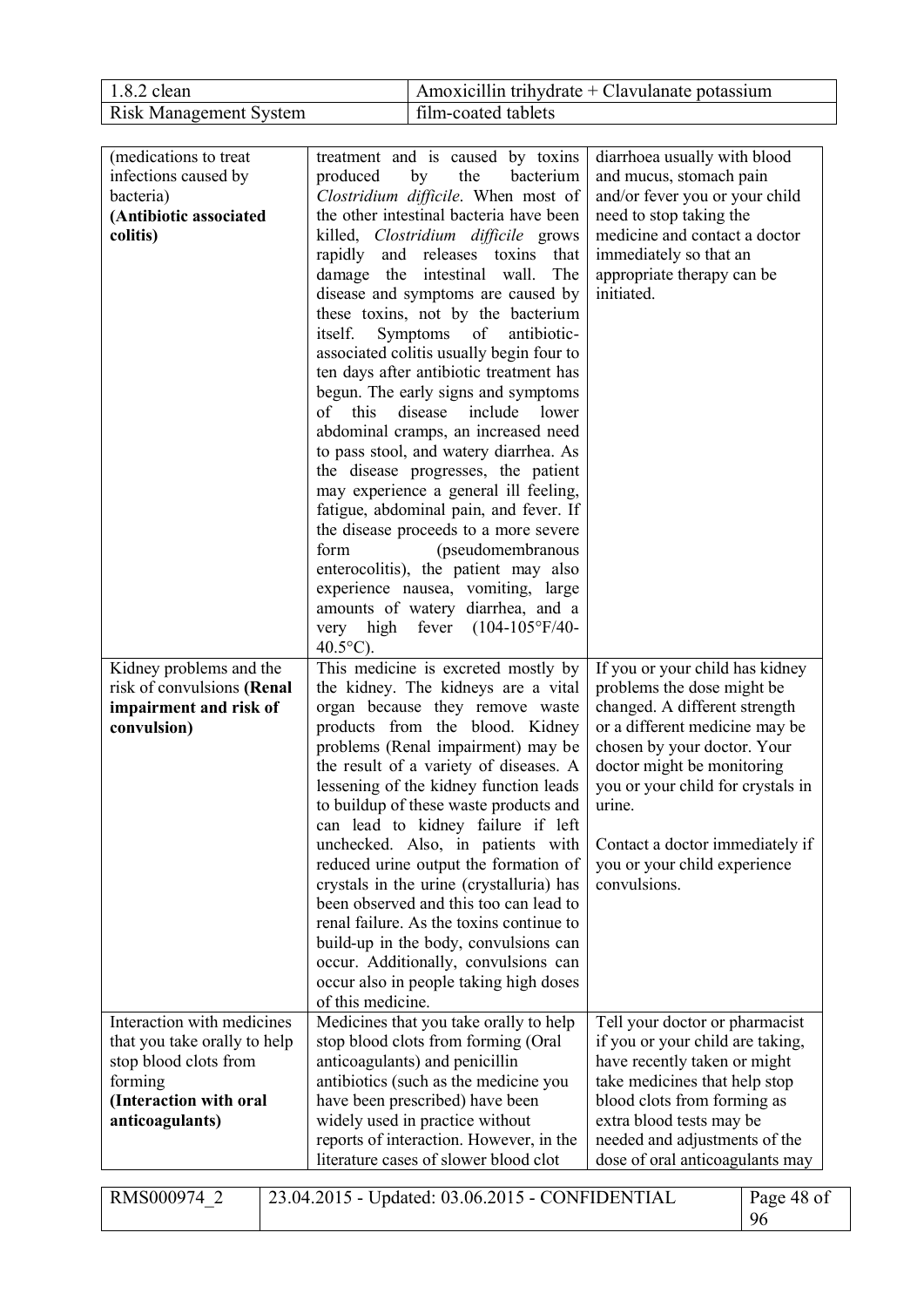| $1.8.2$ clean                 | Amoxicillin trihydrate + Clavulanate potassium |
|-------------------------------|------------------------------------------------|
| <b>Risk Management System</b> | film-coated tablets                            |

|                                                                                                      | formation (increased international<br>normalised ratio) have been found. If<br>you need to take both kinds of<br>medicine together, the markers used<br>to determine the clotting tendency of<br>blood (prothrombin time or<br>international normalised ratio) should<br>be carefully monitored to see if<br>adjustments of the dose of oral<br>anticoagulants may be necessary.                                                                                                                                                                                                                                                                    | be necessary.<br>Contact a doctor immediately if<br>you notice that your or your<br>child's blood takes longer to<br>clot.                                                                                                                                                                                                                                                                                                                     |            |
|------------------------------------------------------------------------------------------------------|-----------------------------------------------------------------------------------------------------------------------------------------------------------------------------------------------------------------------------------------------------------------------------------------------------------------------------------------------------------------------------------------------------------------------------------------------------------------------------------------------------------------------------------------------------------------------------------------------------------------------------------------------------|------------------------------------------------------------------------------------------------------------------------------------------------------------------------------------------------------------------------------------------------------------------------------------------------------------------------------------------------------------------------------------------------------------------------------------------------|------------|
| Patients who are not<br>passing water regularly<br>(Patients with reduced<br>urine output)           | In patients who are not passing water<br>regularly, formation of crystals in the<br>urine (crystalluria) has been observed<br>very rarely, predominantly when this<br>medicine is given by injection. When<br>high doses of this medicine are given,<br>it is advisable that you drink enough<br>so that you are passing urine<br>regularly. This helps reduce the<br>possibility of formation of crystals in<br>the urine (amoxicillin crystalluria). In<br>patients with bladder catheters, a<br>regular check of patency should be<br>maintained.                                                                                                | Talk to your doctor or<br>pharmacist before taking this<br>medicine if you are not passing<br>water regularly.<br>When high doses of this<br>medicine are given, it is<br>important that you drink<br>enough in order to reduce the<br>possibility of formation of<br>crystals in the urine caused by<br>the medicine (amoxicillin<br>crystalluria). If you have a<br>bladder catheter, a regular<br>check of patency should be<br>maintained. |            |
| Faulty laboratory test<br>results<br>(False positivity of<br>laboratory findings)                    | During treatment with this medicine<br>your laboratory test results may<br>indicate the presence of glucose in<br>urine.<br>The presence of this medicine may<br>falsely indicate that you have an<br>immune-mediated disease with<br>antibodies against red blood cells<br>(false positive Coombs test).<br>Also, when using this medicine you<br>may falsely test positive for a fungal<br>infection (Aspergillus infection).<br>Enzymatic glucose oxidase methods<br>should be used whenever testing for<br>the presence of glucose in urine and<br>other test results (Coombs, test for<br>aspergillosis) need to be interpreted<br>cautiously. | If you or your child is having<br>blood tests (such as red blood<br>cell status tests or liver function<br>tests) or urine tests (for<br>glucose), let the doctor or nurse<br>know that you or your child is<br>taking this medicine. This is<br>because this medicine can<br>affect the results of these types<br>of tests.                                                                                                                   |            |
| Serious allergic skin<br>reactions (including acute<br>generalised exanthemous<br>pustulosis - AGEP) | Allergic skin reactions have been<br>reported to occur with this medicine:<br>Skin rash, itchiness, and hives<br>(Urticaria) are uncommon skin<br>reactions that may affect up to 1 in<br>100 people.<br>Erythema multiforme is a rare skin<br>condition which looks like small                                                                                                                                                                                                                                                                                                                                                                     | If you notice a skin rash, which<br>may blister, and looks like<br>small targets (central dark spots<br>surrounded by a paler area,<br>with a dark ring around the<br>edge – erythema multiforme),<br>you need to contact a doctor<br>urgently.                                                                                                                                                                                                |            |
| RMS000974 2<br>23.04.2015 - Updated: 03.06.2015 - CONFIDENTIAL<br>96                                 |                                                                                                                                                                                                                                                                                                                                                                                                                                                                                                                                                                                                                                                     |                                                                                                                                                                                                                                                                                                                                                                                                                                                | Page 49 of |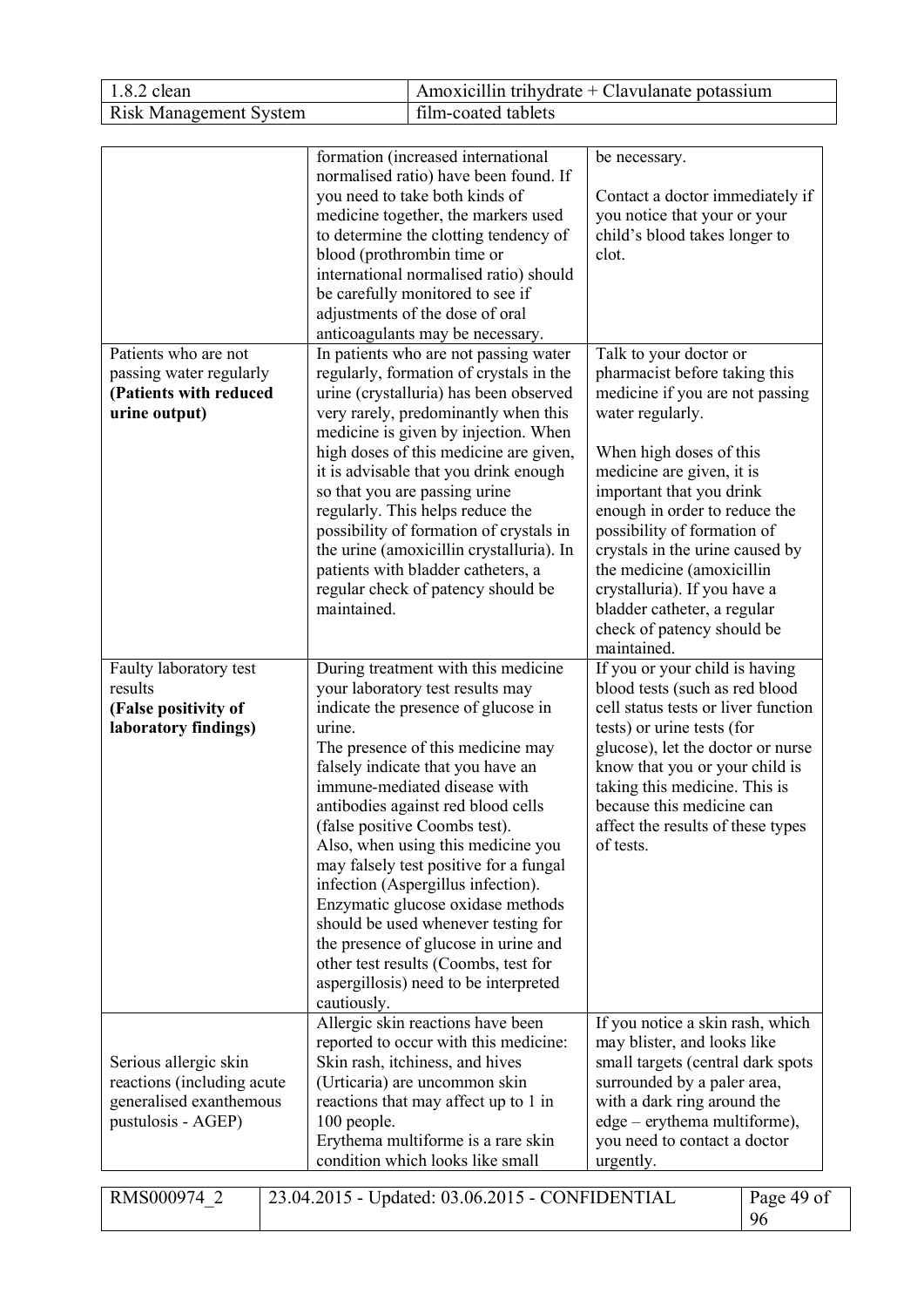| $1.8.2$ clean                 | Amoxicillin trihydrate + Clavulanate potassium |
|-------------------------------|------------------------------------------------|
| <b>Risk Management System</b> | film-coated tablets                            |

|                                                                                                                                                                                                                                                                                                                                                | targets (central dark spots surrounded<br>by a paler area, with a dark ring<br>around the edge), that may affect up<br>to 1 in $1,000$ people, while the<br>frequency of the life-threatening skin<br>conditions Stevens-Johnson<br>syndrome, which looks like a<br>widespread rash with blisters and<br>peeling skin, particularly around the<br>mouth, nose, eyes and genitals and the<br>even more severe form, Toxic<br>epidermal necrolysis, causing<br>extensive peeling of the skin (more<br>than 30% of the body surface),<br>Bullous exfoliative-dermatitis, a<br>widespread red skin rash with small<br>pus-containing blisters, and acute<br>generalised exanthemous pustulosis<br>(AGEP), a red, scaly rash with bumps<br>under the skin and blisters, are not<br>known. | Other serious skin reactions<br>are:<br>- a widespread rash with<br>blisters and peeling skin,<br>particularly around the mouth,<br>nose, eyes and genitals<br>(Stevens-Johnson syndrome),<br>and a more severe form,<br>causing extensive peeling of<br>the skin (more than 30% of the<br>body surface – toxic epidermal<br>necrolysis)<br>- widespread red skin rash with<br>small pus-containing blisters<br>(bullous exfoliative dermatitis)<br>- a red, scaly rash with bumps<br>under the skin and blisters<br>(exanthemous pustulosis)<br>- acute generalised<br>exanthemous pustulosis<br>(AGEP), a red, scaly rash with<br>bumps under the skin and<br>blisters. |
|------------------------------------------------------------------------------------------------------------------------------------------------------------------------------------------------------------------------------------------------------------------------------------------------------------------------------------------------|--------------------------------------------------------------------------------------------------------------------------------------------------------------------------------------------------------------------------------------------------------------------------------------------------------------------------------------------------------------------------------------------------------------------------------------------------------------------------------------------------------------------------------------------------------------------------------------------------------------------------------------------------------------------------------------------------------------------------------------------------------------------------------------|---------------------------------------------------------------------------------------------------------------------------------------------------------------------------------------------------------------------------------------------------------------------------------------------------------------------------------------------------------------------------------------------------------------------------------------------------------------------------------------------------------------------------------------------------------------------------------------------------------------------------------------------------------------------------|
|                                                                                                                                                                                                                                                                                                                                                |                                                                                                                                                                                                                                                                                                                                                                                                                                                                                                                                                                                                                                                                                                                                                                                      | These reactions require the<br>discontinuation of the medicine<br>and contra-indicates any<br>subsequent administration of<br>amoxicillin, its active<br>ingredient.                                                                                                                                                                                                                                                                                                                                                                                                                                                                                                      |
| Hypersensitivity to any<br>antibiotic of this class or a<br>past severe immediate<br>hypersensitivity reaction to<br>a similar class of<br>antibiotics<br>(Hypersensitivity reaction<br>to any penicillins and<br>history of sever<br>immediate<br>hypersensitivity reaction<br>to another beta-lactam<br>agent (cephalosporin,<br>carbapenem, | Hypersensitivity reaction refers to<br>excessive, undesirable (damaging,<br>discomfort-producing and sometimes<br>fatal) reactions produced by the<br>normal immune system.<br>The combination of the two active<br>ingredients of this medicine,<br>amoxicillin and clavulanate, is a<br>commonly used antibiotic which is<br>active against many bacterial<br>organisms that cause different<br>infections. The combination consists<br>of amoxicillin which belongs to the                                                                                                                                                                                                                                                                                                        | Before initiating therapy with<br>this medicine<br>(amoxicillin/clavulanic acid),<br>careful inquiry should be made<br>regarding previous<br>hypersensitivity reactions to<br>other antibiotics of the same or<br>similar classes (penicillins,<br>cephalosporins, carbapenems<br>or monobactams).<br>If an allergic reaction occurs,<br>the medicine should be<br>discontinued and appropriate<br>therapy instituted.                                                                                                                                                                                                                                                    |
| monobactam)<br>$D$ MC $000074$ 2                                                                                                                                                                                                                                                                                                               | antibiotic class of penicillin, and<br>clavulanate, which inhibits beta<br>lactamase, the main bacterial enzyme<br>responsible for penicillin resistance.<br>A penicillin allergy is an allergic<br>reaction that occurs when the body's<br>23.04.2015 Undeted: 03.06.2015 CONFIDENTIAL                                                                                                                                                                                                                                                                                                                                                                                                                                                                                              | Do not take the medicine<br>- if you are allergic<br>(hypersensitive) to amoxicillin,<br>clavulanic acid, penicillin or<br>any of the other ingredients of<br>this medicine;<br>$D_{0.005}$ 50 of                                                                                                                                                                                                                                                                                                                                                                                                                                                                         |

| RMS000974 2 | 23.04.2015 - Updated: 03.06.2015 - CONFIDENTIAL | Page 50 of |
|-------------|-------------------------------------------------|------------|
|-------------|-------------------------------------------------|------------|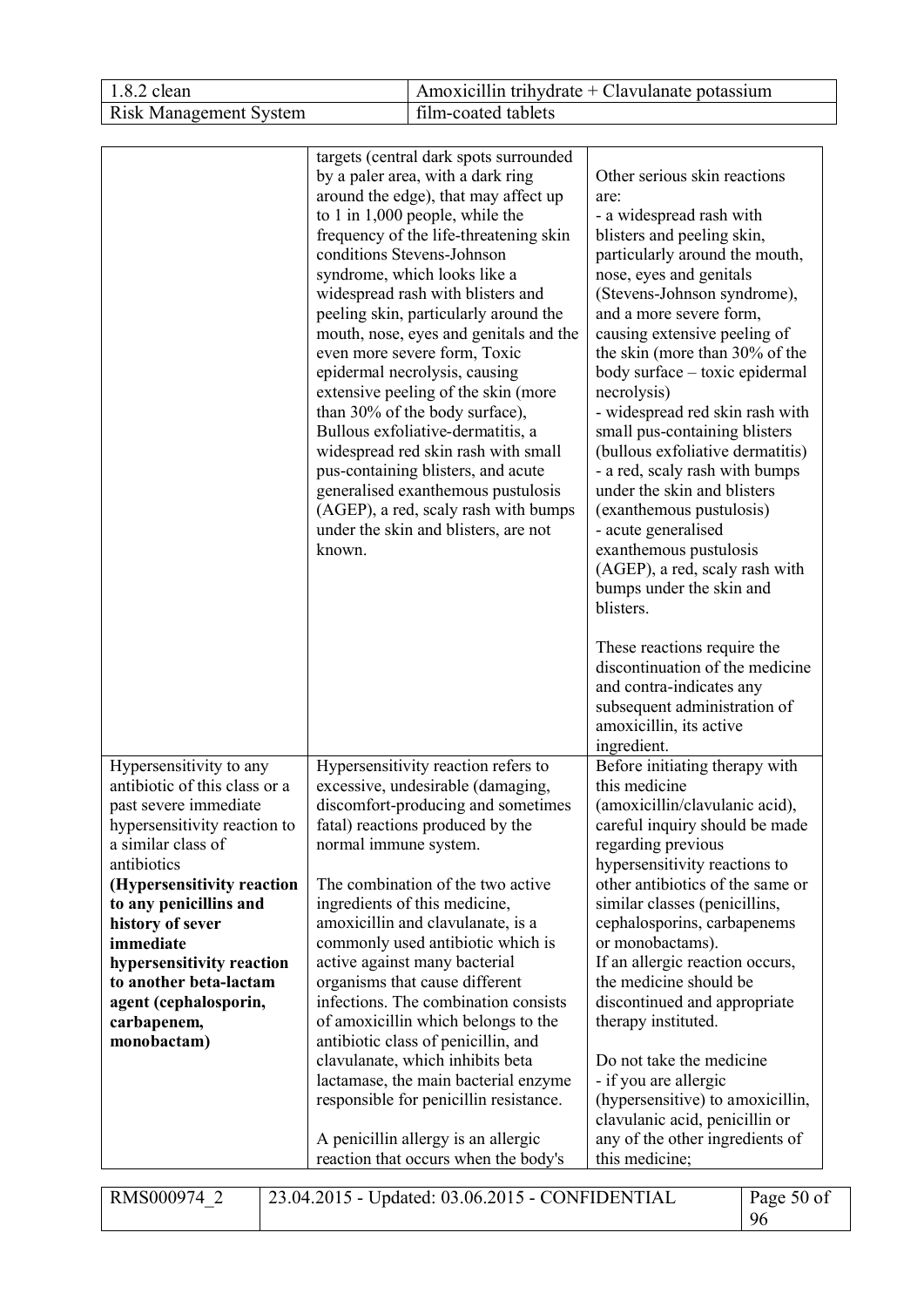| $1.8.2$ clean                 | Amoxicillin trihydrate + Clavulanate potassium |
|-------------------------------|------------------------------------------------|
| <b>Risk Management System</b> | film-coated tablets                            |

| Liver problems or liver<br>problems in the past due to<br>this antibiotic | immune system overreacts to<br>penicillin and related antibiotics.<br>Common allergic reactions to<br>penicillin include rashes, hives, itchy<br>eyes, and swollen lips, tongue, or<br>face. In rare cases, an allergy to<br>penicillin can cause a serious allergic<br>reaction that is rapid in onset and may<br>cause death (anaphylactic reaction).<br>Symptoms include difficulty<br>breathing, hives, wheezing, dizziness,<br>loss of consciousness, rapid or weak<br>pulse, skin turning blue, diarrhea,<br>nausea, and vomiting.<br>Penicillin antibiotics are the most<br>common cause of drug allergies, with<br>about 10 in 100 people reporting an<br>allergy. Mild to moderate allergic<br>reactions to penicillins may affect up<br>to 5 in 100 people. Some people who<br>are allergic to penicillin are also<br>allergic to other closely related<br>antibiotics, including cephalosporins,<br>carbapenems and monobactams.<br>These reactions are more likely to<br>occur in individuals with a history of<br>penicillin hypersensitivity and/or a<br>history of sensitivity to multiple<br>allergens. Before initiating therapy<br>with amoxicillin/clavulanic acid,<br>careful inquiry should be made<br>regarding previous hypersensitivity<br>reactions to penicillins,<br>cephalosporins, carbapenems or<br>monobactams. If an allergic reaction<br>occurs, amoxicillin/clavulanic acid<br>should be discontinued and<br>appropriate therapy instituted.<br>Liver disease is any disturbance of<br>liver function that causes illness. The | - if you have ever had a severe<br>allergic (hypersensitive)<br>reaction to any other antibiotic.<br>This can include a skin rash or<br>swelling of the face or neck.<br>Allergic reactions that can be<br>caused by this medicine:<br>- skin rash<br>- inflammation of blood vessels<br>( <i>vasculitis</i> ) which may be<br>visible as red or purple raised<br>spots on the skin, but can affect<br>other parts of the body<br>- fever, joint pain, swollen<br>glands in the neck, armpit or<br>groin<br>- swelling, sometimes of the<br>face or mouth (angioedema),<br>causing difficulty in breathing<br>- collapse.<br>Allergic reactions can<br>sometimes occur delayed.<br>Contact a doctor immediately if<br>you get any of these symptoms.<br>Stop taking the medicine.<br>Do not take this medicine if<br>you have ever had liver |                  |
|---------------------------------------------------------------------------|------------------------------------------------------------------------------------------------------------------------------------------------------------------------------------------------------------------------------------------------------------------------------------------------------------------------------------------------------------------------------------------------------------------------------------------------------------------------------------------------------------------------------------------------------------------------------------------------------------------------------------------------------------------------------------------------------------------------------------------------------------------------------------------------------------------------------------------------------------------------------------------------------------------------------------------------------------------------------------------------------------------------------------------------------------------------------------------------------------------------------------------------------------------------------------------------------------------------------------------------------------------------------------------------------------------------------------------------------------------------------------------------------------------------------------------------------------------------------------------------------------------------------------------------------------------|----------------------------------------------------------------------------------------------------------------------------------------------------------------------------------------------------------------------------------------------------------------------------------------------------------------------------------------------------------------------------------------------------------------------------------------------------------------------------------------------------------------------------------------------------------------------------------------------------------------------------------------------------------------------------------------------------------------------------------------------------------------------------------------------------------------------------------------------|------------------|
|                                                                           | liver is responsible for many critical<br>functions within the body and should                                                                                                                                                                                                                                                                                                                                                                                                                                                                                                                                                                                                                                                                                                                                                                                                                                                                                                                                                                                                                                                                                                                                                                                                                                                                                                                                                                                                                                                                                   | problems or jaundice                                                                                                                                                                                                                                                                                                                                                                                                                                                                                                                                                                                                                                                                                                                                                                                                                         |                  |
| (amoxicillin/clavulanic<br>acid)                                          | it become diseased or injured, the loss                                                                                                                                                                                                                                                                                                                                                                                                                                                                                                                                                                                                                                                                                                                                                                                                                                                                                                                                                                                                                                                                                                                                                                                                                                                                                                                                                                                                                                                                                                                          | (yellowing of the skin) when<br>taking an antibiotic.                                                                                                                                                                                                                                                                                                                                                                                                                                                                                                                                                                                                                                                                                                                                                                                        |                  |
| (Hepatic impairment and                                                   | of those functions can cause                                                                                                                                                                                                                                                                                                                                                                                                                                                                                                                                                                                                                                                                                                                                                                                                                                                                                                                                                                                                                                                                                                                                                                                                                                                                                                                                                                                                                                                                                                                                     |                                                                                                                                                                                                                                                                                                                                                                                                                                                                                                                                                                                                                                                                                                                                                                                                                                              |                  |
| history of hepatic                                                        | significant damage to the body.                                                                                                                                                                                                                                                                                                                                                                                                                                                                                                                                                                                                                                                                                                                                                                                                                                                                                                                                                                                                                                                                                                                                                                                                                                                                                                                                                                                                                                                                                                                                  | Talk to your doctor or                                                                                                                                                                                                                                                                                                                                                                                                                                                                                                                                                                                                                                                                                                                                                                                                                       |                  |
| impairment due to                                                         |                                                                                                                                                                                                                                                                                                                                                                                                                                                                                                                                                                                                                                                                                                                                                                                                                                                                                                                                                                                                                                                                                                                                                                                                                                                                                                                                                                                                                                                                                                                                                                  | pharmacist before taking this                                                                                                                                                                                                                                                                                                                                                                                                                                                                                                                                                                                                                                                                                                                                                                                                                |                  |
| amoxicillin/clavulanic                                                    | The medicine you are taking                                                                                                                                                                                                                                                                                                                                                                                                                                                                                                                                                                                                                                                                                                                                                                                                                                                                                                                                                                                                                                                                                                                                                                                                                                                                                                                                                                                                                                                                                                                                      | medicine if you are being                                                                                                                                                                                                                                                                                                                                                                                                                                                                                                                                                                                                                                                                                                                                                                                                                    |                  |
| acid)                                                                     | (Amoxicillin/clavulanate) is currently<br>the most common cause of clinically                                                                                                                                                                                                                                                                                                                                                                                                                                                                                                                                                                                                                                                                                                                                                                                                                                                                                                                                                                                                                                                                                                                                                                                                                                                                                                                                                                                                                                                                                    | treated for liver problems.                                                                                                                                                                                                                                                                                                                                                                                                                                                                                                                                                                                                                                                                                                                                                                                                                  |                  |
|                                                                           | apparent, drug induced acute liver                                                                                                                                                                                                                                                                                                                                                                                                                                                                                                                                                                                                                                                                                                                                                                                                                                                                                                                                                                                                                                                                                                                                                                                                                                                                                                                                                                                                                                                                                                                               | If you have liver problems you                                                                                                                                                                                                                                                                                                                                                                                                                                                                                                                                                                                                                                                                                                                                                                                                               |                  |
| RMS000974 2                                                               | 23.04.2015 - Updated: 03.06.2015 - CONFIDENTIAL                                                                                                                                                                                                                                                                                                                                                                                                                                                                                                                                                                                                                                                                                                                                                                                                                                                                                                                                                                                                                                                                                                                                                                                                                                                                                                                                                                                                                                                                                                                  |                                                                                                                                                                                                                                                                                                                                                                                                                                                                                                                                                                                                                                                                                                                                                                                                                                              | Page 51 of<br>96 |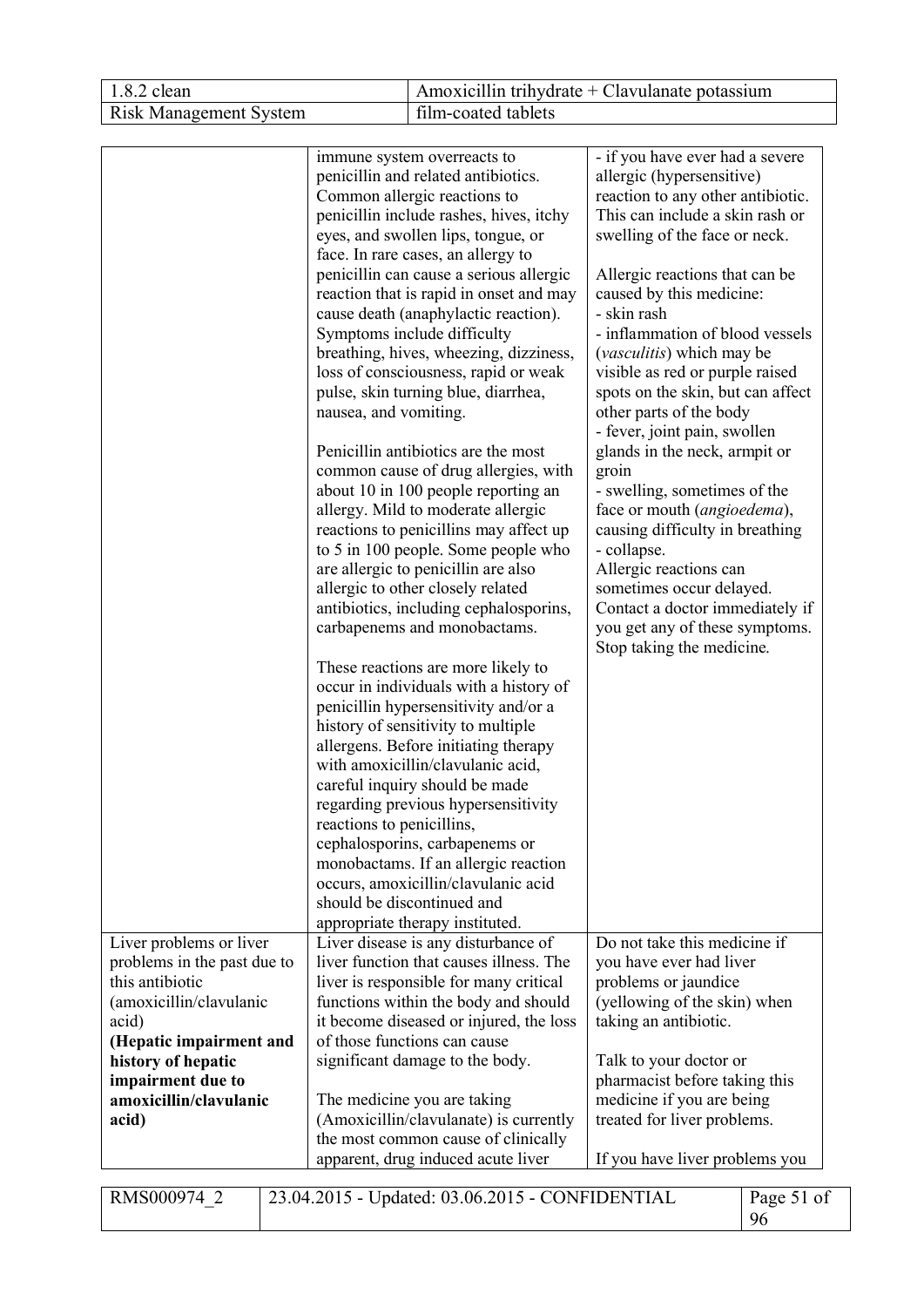| 1.8.2 clean                                                                                                                                                                                                                                                                                                            |                                         | Amoxicillin trihydrate + Clavulanate potassium                                                                                                                                                                                                                                                                                                                                                                                                                                                                                                                                                                                                                                                                                                                                                                                                                                                                                                                                        |                                                                                                                                                                                                                                                                                                                                                                                                                                                                     |  |  |
|------------------------------------------------------------------------------------------------------------------------------------------------------------------------------------------------------------------------------------------------------------------------------------------------------------------------|-----------------------------------------|---------------------------------------------------------------------------------------------------------------------------------------------------------------------------------------------------------------------------------------------------------------------------------------------------------------------------------------------------------------------------------------------------------------------------------------------------------------------------------------------------------------------------------------------------------------------------------------------------------------------------------------------------------------------------------------------------------------------------------------------------------------------------------------------------------------------------------------------------------------------------------------------------------------------------------------------------------------------------------------|---------------------------------------------------------------------------------------------------------------------------------------------------------------------------------------------------------------------------------------------------------------------------------------------------------------------------------------------------------------------------------------------------------------------------------------------------------------------|--|--|
| <b>Risk Management System</b>                                                                                                                                                                                                                                                                                          |                                         | film-coated tablets                                                                                                                                                                                                                                                                                                                                                                                                                                                                                                                                                                                                                                                                                                                                                                                                                                                                                                                                                                   |                                                                                                                                                                                                                                                                                                                                                                                                                                                                     |  |  |
|                                                                                                                                                                                                                                                                                                                        |                                         |                                                                                                                                                                                                                                                                                                                                                                                                                                                                                                                                                                                                                                                                                                                                                                                                                                                                                                                                                                                       |                                                                                                                                                                                                                                                                                                                                                                                                                                                                     |  |  |
| component.                                                                                                                                                                                                                                                                                                             |                                         | problems (injury/inflammation of the<br>liver and jaundice (yellowing of the<br>skin)) both in the United States and<br>Europe. Liver problems are usually<br>reversible; however, deaths have been<br>reported. Amoxicillin is associated<br>with a very low rate of mild liver<br>problems when used alone. When<br>amoxicillin is combined with the<br>clavulanic acid, the estimated risk of<br>liver problems increases from 3 to 17<br>people out of 100.000 people who<br>have been prescribed this medication<br>presumably due to the clavulanate<br>Men over the age of 50 appear to be<br>at increased risk of liver problems as<br>are patients who receive prolonged or<br>repeated courses of treatment. A<br>delayed liver injury pattern has<br>typically been reported with this<br>medication that usually has a benign<br>course and resolves within 2 months.<br>Liver function should be monitored at<br>regular intervals in patients with<br>hepatic problems. | may have more frequent blood<br>tests to check how your liver is<br>working. Increase in some<br>substances (enzymes) produced<br>by the liver may show up in<br>your blood tests.<br>Contact a doctor immediately if<br>you get any of these symptoms:<br>- inflammation of the liver<br>(hepatitis);<br>- jaundice (yellowing of the<br>skin and whites of the eyes),<br>caused by increases in the<br>blood of bilirubin (a substance<br>produced in the liver). |  |  |
| Severe reduction in the<br>number of white blood<br>cells (leucopenia,<br>agranulocytosis)                                                                                                                                                                                                                             | are usually reversible on<br>reaction). | Agranulocytosis is a rare condition<br>that occurs when the bone marrow<br>does not make enough neutrophils,<br>the white blood cells needed to fight<br>infections. Agranulocytosis can turn<br>minor infections into serious ones.<br>Amoxicillin/clavulanic acid can cause<br>this adverse reaction. These reactions<br>discontinuation of therapy and are<br>believed to be hypersensitivity<br>phenomena (some kind of alergic                                                                                                                                                                                                                                                                                                                                                                                                                                                                                                                                                   | Periodic assessment of number<br>of blood cells is advisable<br>during prolonged therapy.                                                                                                                                                                                                                                                                                                                                                                           |  |  |
| Occurrence of a<br>morbilliform rash if<br>Amoxicillin/clavulanic<br>amoxicillin.<br>acid is used in infectious<br>mononucleosis (Infectious<br>mononucleosis - glandular<br>fever, is an infection<br>caused by the Epstein-Barr<br>virus. The virus spreads<br>through saliva, which is<br>why it's sometimes called |                                         | Certain type of rash (morbilliform<br>rash) may appear, if the patient has<br>mononucleosis while taking                                                                                                                                                                                                                                                                                                                                                                                                                                                                                                                                                                                                                                                                                                                                                                                                                                                                              | Amoxicillin/clavulanic acid<br>should be avoided if infectious<br>mononucleosis is suspected.                                                                                                                                                                                                                                                                                                                                                                       |  |  |

| RMS000974 2 | $\vert$ 23.04.2015 - Updated: 03.06.2015 - CONFIDENTIAL | Page 52 of |
|-------------|---------------------------------------------------------|------------|
|             |                                                         |            |

"kissing disease")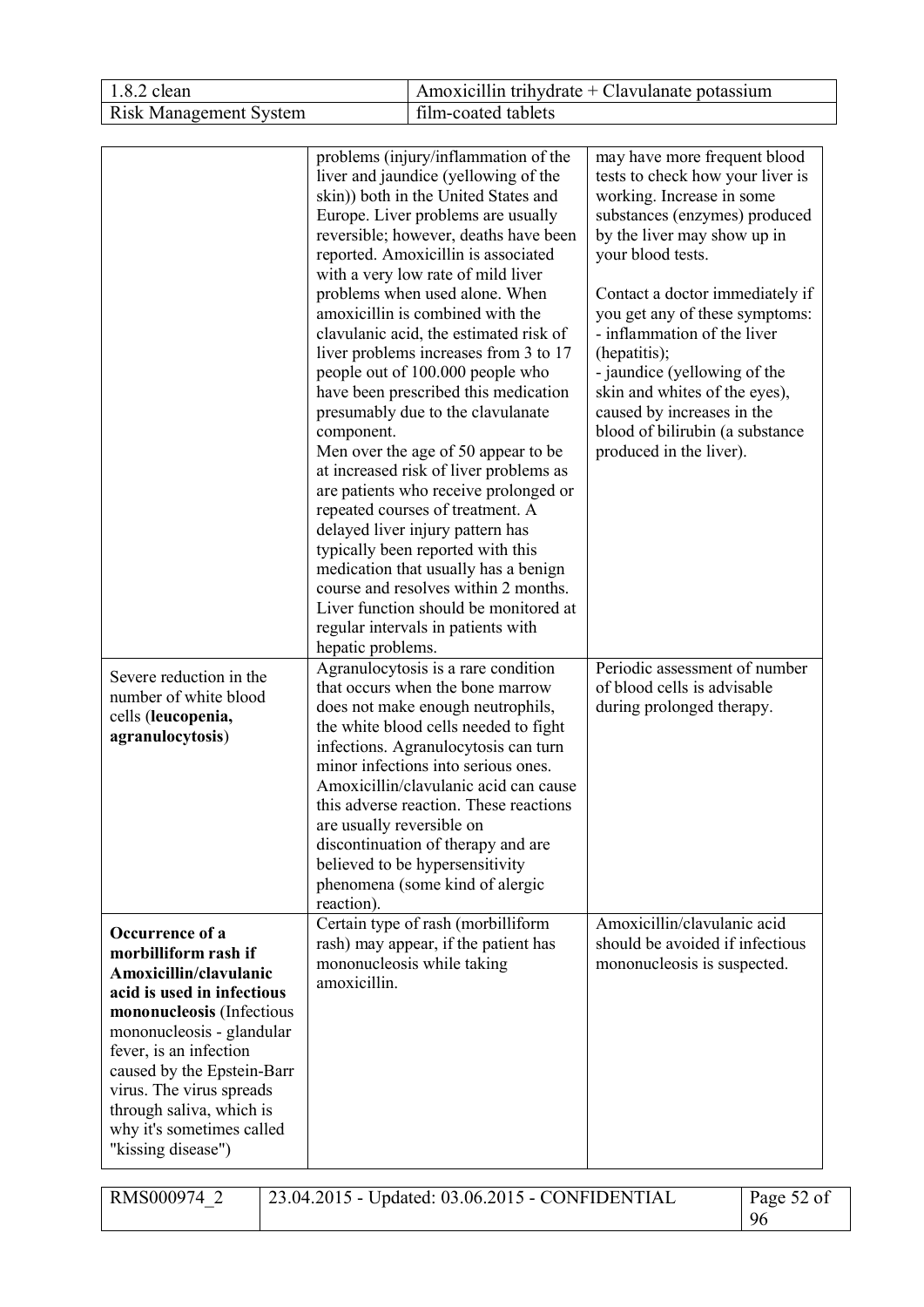| $1.8.2$ clean                 | Amoxicillin trihydrate + Clavulanate potassium |
|-------------------------------|------------------------------------------------|
| <b>Risk Management System</b> | film-coated tablets                            |

# **Important potential risks:**

| <b>Risk</b>                    | What is known (Including reason why it is considered a          |  |  |  |
|--------------------------------|-----------------------------------------------------------------|--|--|--|
|                                | potential risk)                                                 |  |  |  |
| Increases in number of         | Sometimes an infection caused by bacteria does not respond      |  |  |  |
| bacteria, that do not respond  | to a course of an antibiotic. One of the commonest reasons      |  |  |  |
| to this antibiotic – prolonged | for this to occur is because the bacteria causing the infection |  |  |  |
| use                            | are resistant to the antibiotic that is being taken. This means |  |  |  |
| (Overgrowth of non-            | that they can survive and even multiply despite the             |  |  |  |
| susceptible organisms and      | antibiotic. Bacteria can become resistant to antibiotics for    |  |  |  |
| antibiotic resistence -        | many reasons. Using antibiotics carefully can help to reduce    |  |  |  |
| prolonged use)                 | the chance of bacteria becoming resistant to them. You need     |  |  |  |
|                                | every dose to help fight the infection. If some bacteria        |  |  |  |
|                                | survive they can cause the infection to come back.              |  |  |  |
| Concomitant use with           | If you are taking allopurinol (used for gout) with this         |  |  |  |
| allopurinol, a medicine used   | medicine, it may be more likely that you'll have an allergic    |  |  |  |
| for gout                       | skin reaction.                                                  |  |  |  |
| (Concomitant use with          |                                                                 |  |  |  |
| allopurinol)                   |                                                                 |  |  |  |
| Concomitant use with           | Certain antibiotics such as the medicine you are taking         |  |  |  |
| methotrexate, a medicine       | (Penicillins) may reduce the excretion of methotrexate (a       |  |  |  |
| used to treat cancer or        | medicine used to treat cancer or rheumatic diseases), causing   |  |  |  |
| rheumatic diseases             | a potential increase in methotrexate toxicity. This medicine    |  |  |  |
| (Concomitant use with          | can affect how methotrexate (a medicine used to treat cancer    |  |  |  |
| methotrexate)                  | or rheumatic diseases) works.                                   |  |  |  |
| Concomitant use with           | Concomitant use of probenecid (used for gout) is not            |  |  |  |
| probenecid, a medicine used    | recommended. Probenecid decreases the excretion of this         |  |  |  |
| for gout                       | medicine in urine. Therefore, concomitant use of probenecid     |  |  |  |
| (Concomitant use with          | may result in increased and prolonged blood levels of this      |  |  |  |
| probenecid)                    | medicine.                                                       |  |  |  |
|                                | If you are taking probenecid (used for gout), your doctor       |  |  |  |
|                                | may decide to adjust the dose of this medicine.                 |  |  |  |

# **Missing information**

| <b>Risk</b>          |           | What is known                                                  |  |  |
|----------------------|-----------|----------------------------------------------------------------|--|--|
| Use in pregnancy and | Pregnancy |                                                                |  |  |
| lactation            |           | Animal studies do not indicate any harmful effects with this   |  |  |
|                      |           | medicine. Data on the use of this medicine during pregnancy    |  |  |
|                      |           | in humans is limited; however, it does not indicate an         |  |  |
|                      |           | increased risk of congenital malformations. In a single study  |  |  |
|                      |           | in women giving birth prematurely this medicine was            |  |  |
|                      |           | associated with an increased risk of necrotising enterocolitis |  |  |
|                      |           | in neonates, a condition when tissue in the small or large     |  |  |
|                      |           | intestine is injured or begins to die off, which is considered |  |  |
|                      |           | to be the most common and serious intestinal disease among     |  |  |
|                      |           | preemies. Therefore use of this medicine should be avoided     |  |  |
|                      |           | during pregnancy, unless considered essential by the           |  |  |
| RMS000974 2          |           | Page 53 of<br>23.04.2015 - Updated: 03.06.2015 - CONFIDENTIAL  |  |  |
|                      | 96        |                                                                |  |  |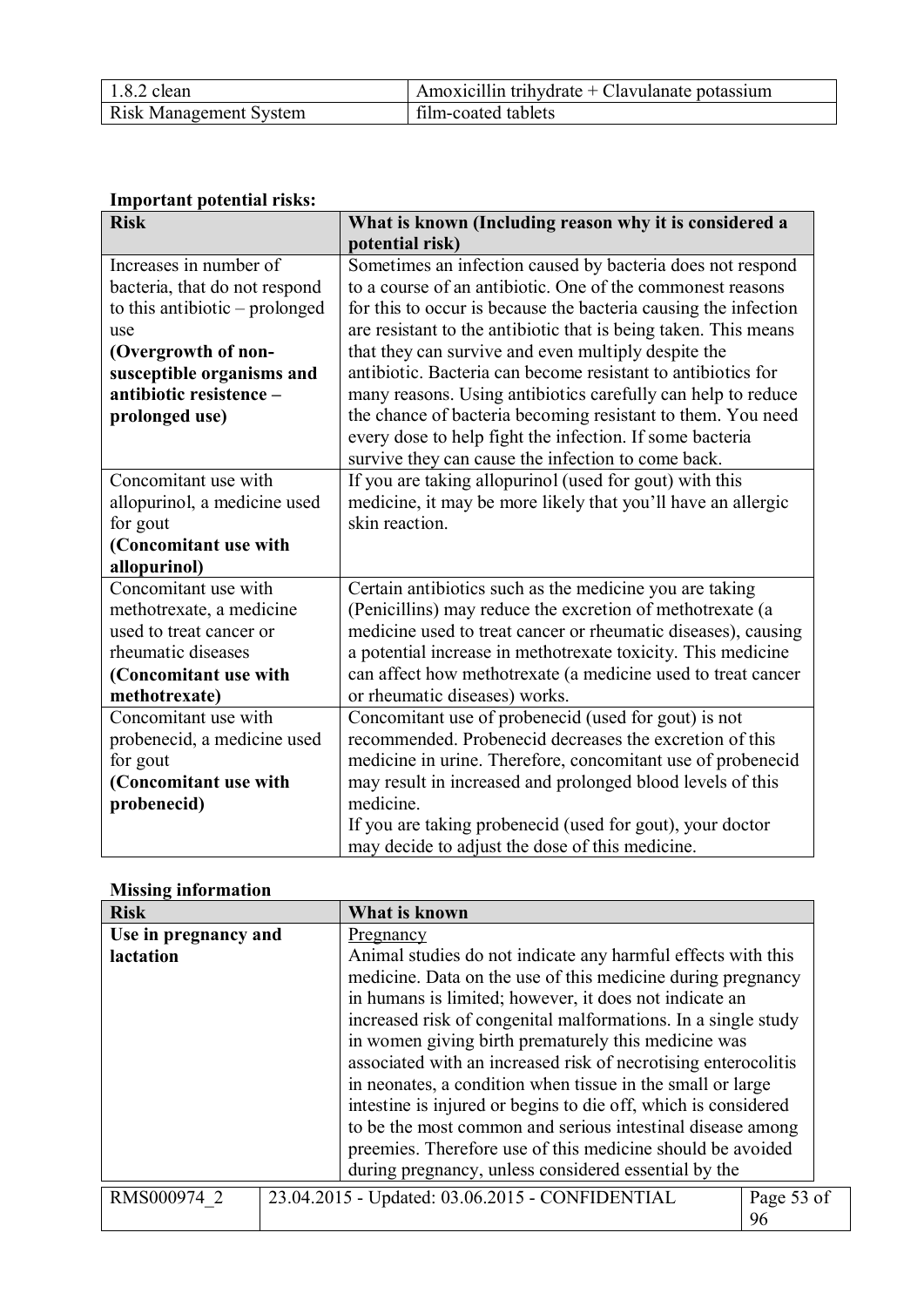| $1.8.2$ clean                 | Amoxicillin trihydrate + Clavulanate potassium |
|-------------------------------|------------------------------------------------|
| <b>Risk Management System</b> | film-coated tablets                            |

|                              | physician.                                                                                                                                                                                                                                                                                                                                         |
|------------------------------|----------------------------------------------------------------------------------------------------------------------------------------------------------------------------------------------------------------------------------------------------------------------------------------------------------------------------------------------------|
|                              | <b>Breastfeeding</b><br>Both substances are excreted into breast milk. Consequently,<br>diarrhoea and fungal infections are possible in the breast-fed<br>infant, so that breast-feeding might have to be discontinued.<br>Therefore use of this medicine should be avoided during<br>breastfeeding, unless considered essential by the physician. |
| Dosage of this medicine in   | In patients with stage 4 kidney disease (creatinine clearance)                                                                                                                                                                                                                                                                                     |
| patients with stage 4 kidney | less than 30 ml/min), the use of this medicine is not                                                                                                                                                                                                                                                                                              |
| disease                      | recommended, as no recommendations for dose adjustments                                                                                                                                                                                                                                                                                            |
| (Dosage of 7:1 ration        | are available.                                                                                                                                                                                                                                                                                                                                     |
| presentations in patients    |                                                                                                                                                                                                                                                                                                                                                    |
| with renal impairment with   |                                                                                                                                                                                                                                                                                                                                                    |
| creatinine clearance less    |                                                                                                                                                                                                                                                                                                                                                    |
| than $30$ ml/min)            |                                                                                                                                                                                                                                                                                                                                                    |

# *VI.2.5 Summary of risk minimisation measures by safety concern*

All medicines have a Summary of Product Characteristics (SmPC) which provides physicians, pharmacists and other health care professionals with details on how to use the medicine, the risks and recommendations for minimising them. An abbreviated version of this in lay language is provided in the form of the package leaflet (PL). The measures in these documents are known as routine risk minimisation measures.

The Summary of Product Characteristics and the Package leaflet for this product can be found at the national agency's internet page.

This medicine has no additional risk minimisation measures

# *VI.2.6 Planned post authorisation development plan (if applicable)*

Not applicable. No postauthorisation studies are planned.

### *VI.2.7 Summary of changes to the Risk Management Plan over time* Not applicable, this is the first Risk management plan.

# **Part VII- Annexes**

# **ANNEX 1 EudraVigilance**

**Not applicable**

**ANNEX 2 Current or proposed SmPC/PIL**

| RMS000974 2 | $\vert$ 23.04.2015 - Updated: 03.06.2015 - CONFIDENTIAL<br>Page 54 of |    |
|-------------|-----------------------------------------------------------------------|----|
|             |                                                                       | 96 |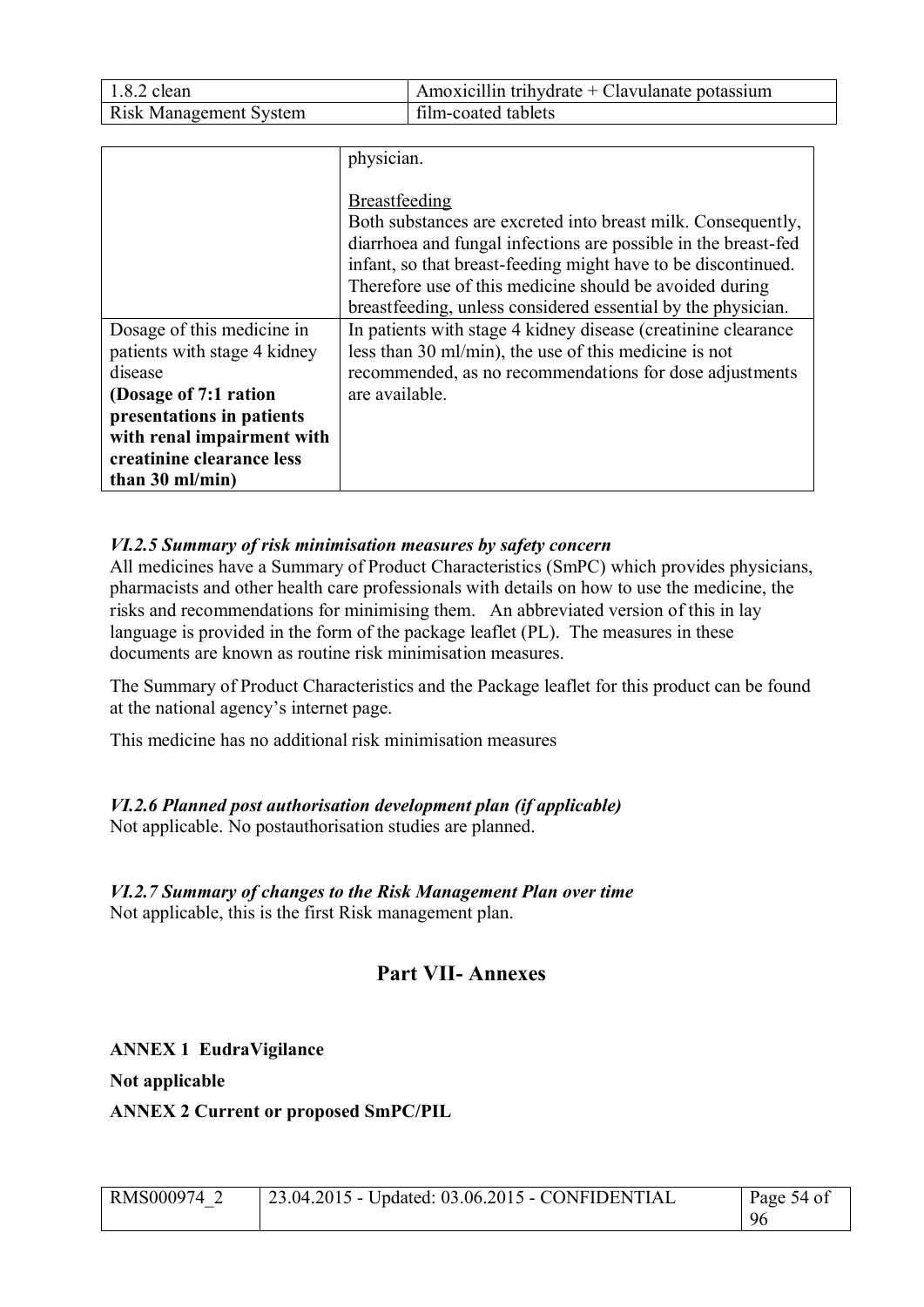| $1.8.2$ clean                 | $\vert$ Amoxicillin trihydrate + Clavulanate potassium |
|-------------------------------|--------------------------------------------------------|
| <b>Risk Management System</b> | film-coated tablets                                    |

# **1. NAME OF THE MEDICINAL PRODUCT**

<Invented name> 500 mg/125 mg film-coated tablets <Invented name> 875 mg/125 mg film-coated tablets

# **2. QUALITATIVE AND QUANTITATIVE COMPOSITION**

<Invented name> 500 mg/125 mg film-coated tablets

Each film-coated tablet contains 500 mg amoxicillin (as amoxicillin trihydrate) and 125 mg of clavulanic acid (as potassium clavulanate).

<Invented name> 875 mg/125 mg film-coated tablets Each film-coated tablet contains 875 mg amoxicillin as (amoxicillin trihydrate) and 125 mg of clavulanic acid (as potassium clavulanate).

For the full list of excipients, see section 6.1.

# **3. PHARMACEUTICAL FORM**

Film-coated tablet (tablet)

500 mg/125 mg: White coloured capsule shaped film coated tablet debossed with "I 06" on one side and plain on other side, tablet length:  $19.40 \pm 0.10$  mm. 875 mg/125 mg: White coloured capsule shaped film coated tablet debossed with "I 07" on one side and plain on other side, tablet length:  $21.70 \pm 0.10$ mm.

# **4. CLINICAL PARTICULARS**

# **4.1 Therapeutic indications**

<Invented name> is indicated for the treatment of the following infections in adults and children (see sections 4.2, 4.4 and 5.1):

- Acute bacterial sinusitis (adequately diagnosed)
- Acute otitis media
- Acute exacerbations of chronic bronchitis (adequately diagnosed)
- Community acquired pneumonia
- **Cystitis**
- Pyelonephritis
- Skin and soft tissue infections in particular cellulitis, animal bites, severe dental abscess with spreading cellulitis.
- Bone and joint infections, in particular osteomyelitis.

Consideration should be given to official guidance on the appropriate use of antibacterial agents.

#### **4.2 Posology and method of administration**

# Posology

| RMS000974 2 | $\mid$ 23.04.2015 - Updated: 03.06.2015 - CONFIDENTIAL | $\vert$ Page 55 of |
|-------------|--------------------------------------------------------|--------------------|
|             |                                                        | -96                |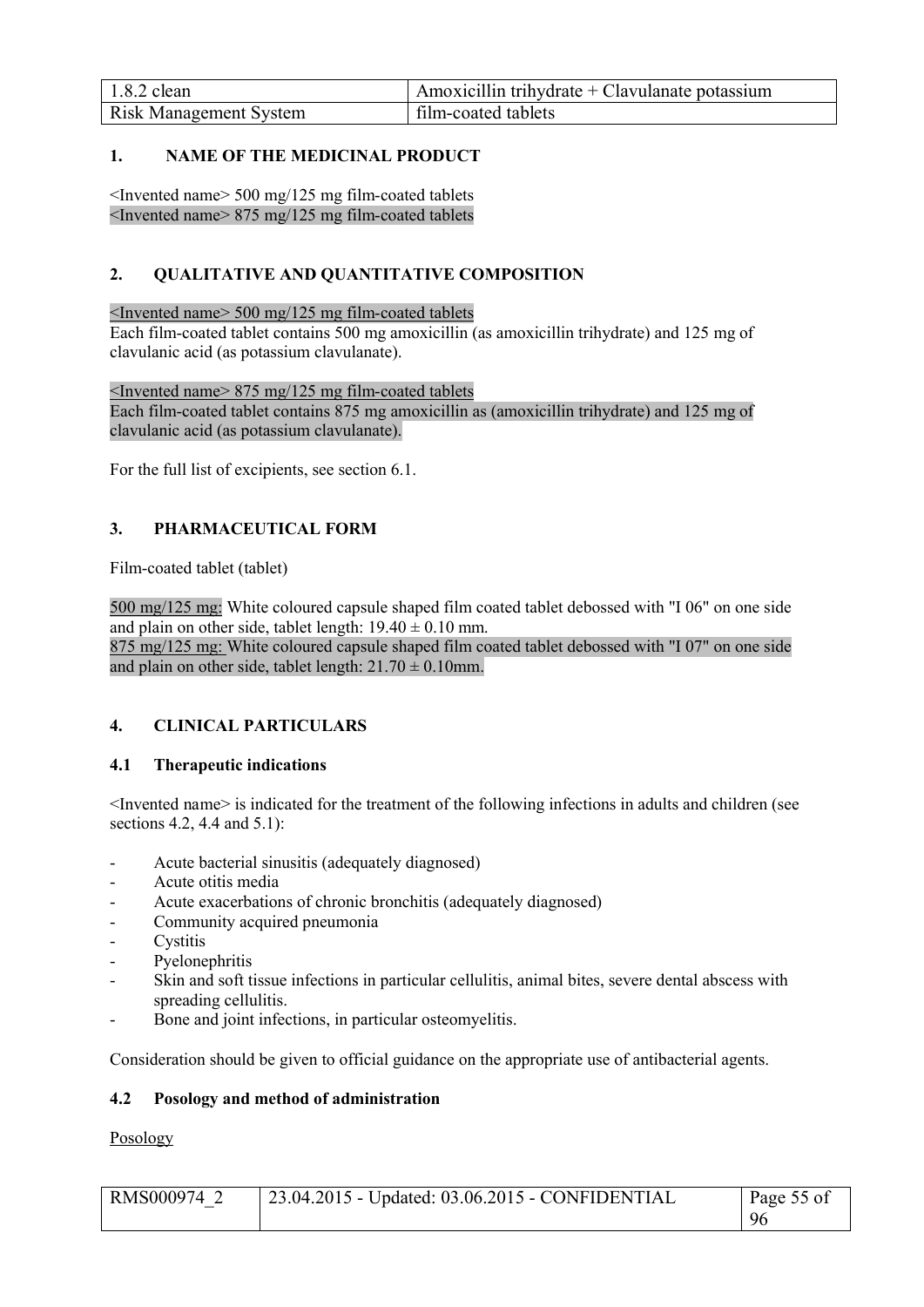| $1.8.2$ clean                 | Amoxicillin trihydrate $+$ Clavulanate potassium |
|-------------------------------|--------------------------------------------------|
| <b>Risk Management System</b> | film-coated tablets                              |

Doses are expressed throughout in terms of amoxicillin/clavulanic acid content except when doses are stated in terms of an individual component.

The dose of <Invented name> that is selected to treat an individual infection should take into account:

- The expected pathogens and their likely susceptibility to antibacterial agents (see section 4.4)
- The severity and the site of the infection
- The age, weight and renal function of the patient as shown below.

The use of alternative presentations of  $\leq$ Invented name $\geq$  (e.g. those that provide higher doses of amoxicillin and/or different ratios of amoxicillin to clavulanic acid) should be considered as necessary (see sections 4.4 and 5.1).

# Dosages for 500 mg/125 mg amoxicillin/clavulanic acid

For adults and children  $\geq 40$  kg, this formulation of  $\leq$  Invented name $\geq$  provides a total daily dose of 1500 mg amoxicillin/375 mg clavulanic acid, when administered as recommended below. For children  $\leq$  40 kg, this formulation of  $\leq$ Invented name> provides a maximum daily dose of 2400 mg amoxicillin/600 mg clavulanic acid, when administered as recommended below.

# Dosages for 875 mg/125 mg amoxicillin/clavulanic acid

For adults and children  $\geq 40$  kg, this formulation of <Invented name> provides a total daily dose of 1750 mg amoxicillin/ 250 mg clavulanic acid with twice daily dosing and 2625 mg amoxicillin/375 mg clavulanic acid with three times daily dosing, when administered as recommended below. For children < 40 kg, this formulation of <Invented name> provides a maximum daily dose of 1000-2800 mg amoxicillin/143-400 mg clavulanic acid, when administered as recommended below.

If it is considered that a higher daily dose of amoxicillin is required, it is recommended that another preparation of amoxicillin/clavulanic acid is selected in order to avoid administration of unnecessarily high daily doses of clavulanic acid (see sections 4.4 and 5.1).

The duration of therapy should be determined by the response of the patient. Some infections (e.g. osteomyelitis) require longer periods of treatment. Treatment should not be extended beyond 14 days without review (see section 4.4 regarding prolonged therapy).

Adults and children  $\geq$  40 kg

Recommended doses for 500 mg/125 mg amoxicillin/clavulanic acid:

one 500 mg/125 mg dose taken three times a day;

Recommended doses for 875 mg/125 mg amoxicillin/clavulanic acid

- standard dose: (for all indications) 875 mg/125 mg two times a day;
- higher dose (particularly for infections such as otitis media, sinusitis, lower respiratory tract infections and urinary tract infections): 875 mg/125 mg three times a day.

*Paediatric population* Children  $< 40$  kg

Children may be treated with <Invented name> tablets and suspensions.

Recommended doses for 500 mg/125 mg amoxicillin/clavulanic acid:

- 20 mg/5 mg/kg/day to 60 mg/15 mg/kg/day given in three divided doses.

As the tablets cannot be divided children weighing less than 25 kg must not be treated with <Invented name> tablets. Children aged 6 years and below should preferably be treated with <Invented name> suspension.

| RMS000974 2 | 23.04.2015 - Updated: 03.06.2015 - CONFIDENTIAL |    |
|-------------|-------------------------------------------------|----|
|             |                                                 | 96 |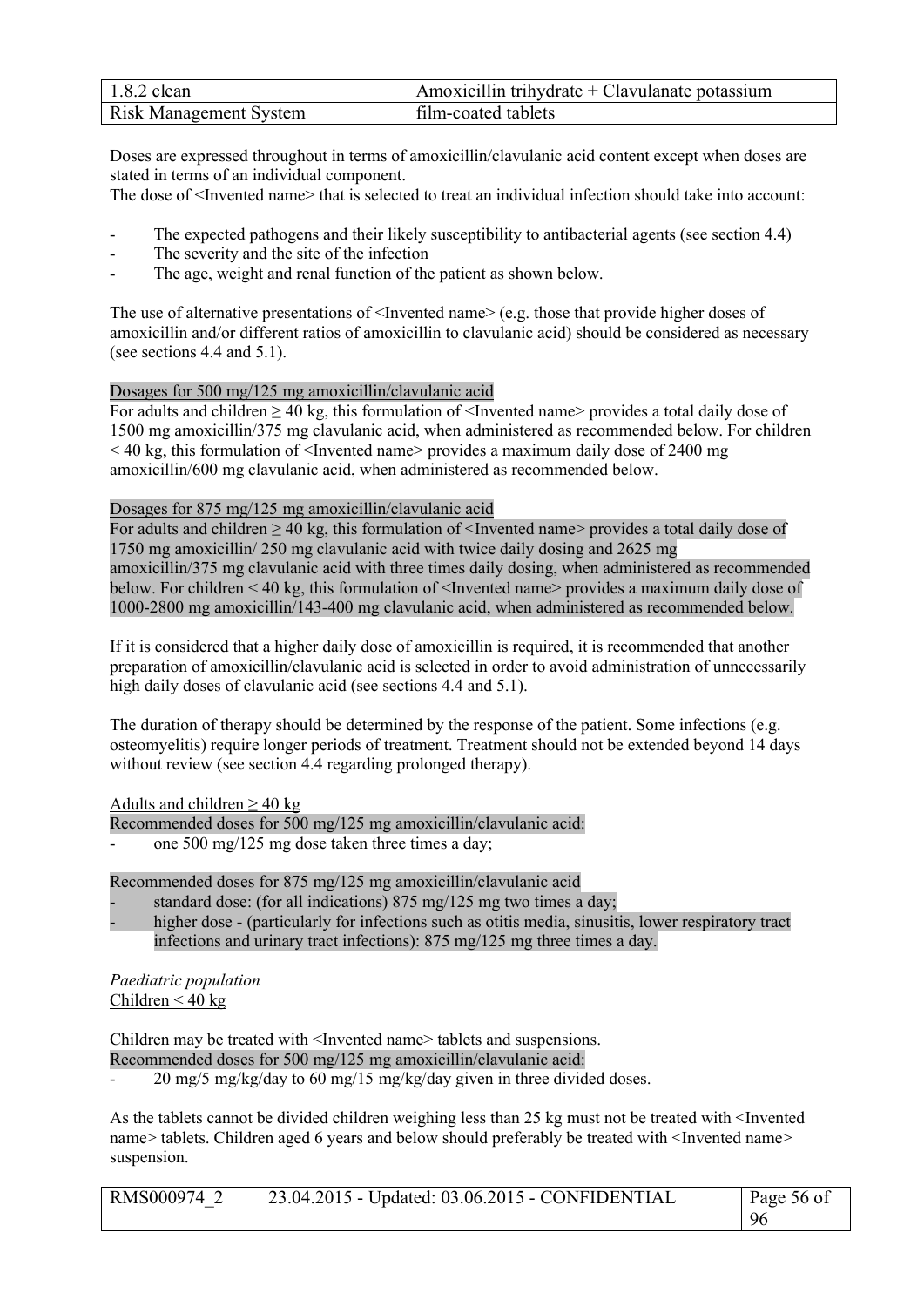| $1.8.2$ clean                 | Amoxicillin trihydrate + Clavulanate potassium |
|-------------------------------|------------------------------------------------|
| <b>Risk Management System</b> | film-coated tablets                            |

The table below presents the received dose (mg/kg body weight) in children weighing 25 kg to 40 kg upon administering a single 500/125 mg tablet.

| Body weight [kg]                                                                     | 40   | 35   | 30   | 25   | Single dose recommended<br>[mg/kg body weight] (see<br>above) |
|--------------------------------------------------------------------------------------|------|------|------|------|---------------------------------------------------------------|
| Amoxicillin $[mg/kg]$<br>body weight] per single<br>dose (1 film-coated<br>tablet)   | 12.5 | 14.3 | 16.7 | 20.0 | $6.67 - 20$                                                   |
| Clavulanic acid [mg/kg]<br>body weight] per single<br>dose (1 film-coated<br>tablet) | 3.1  | 3.6  | 4.2  | 5.0  | $167 - 5$                                                     |

Children aged 6 years and below or weighing less than 25 kg should preferably be treated with <Invented name> suspension.

No clinical data are available on doses of  $\leq$ Invented name $\geq$  4:1 formulations higher than 40 mg/10 mg/kg per day in children under 2 years.

Recommended doses for 875 mg/125 mg amoxicillin/clavulanic acid

- 25 mg/3.6 mg/kg/day to 45 mg/6.4 mg/kg/day given as two divided doses;
- up to 70 mg/10 mg/kg/day given as two divided doses may be considered for some infections (such as otitis media, sinusitis and lower respiratory tract infections).

No clinical data are available for <Invented name> 7:1 formulations regarding doses higher than 45 mg/6.4 mg per kg per day in children under 2 years

There are no clinical data for <Invented name> 7:1 formulations for patients under 2 months of age. Dosing recommendations in this population therefore cannot be made.

Elderly patients

No dose adjustment is considered necessary.

Patients with renal impairment

#### 500 mg/125 mg film-coated tablets

Dose adjustments are based on the maximum recommended level of amoxicillin. No dose adjustment is required in patients with creatinine clearance (CrCl) greater than 30 ml/min.

| <i>Tranto and children</i> $\leq$ 70 $\kappa$ |                                                                        |
|-----------------------------------------------|------------------------------------------------------------------------|
| $CrCl: 10-30$ ml/min                          | 500 mg/125 mg twice daily                                              |
| $CrCl < 10$ ml/min                            | $500 \text{ mg}/125 \text{ mg}$ once daily                             |
| Haemodialysis                                 | 500 mg/125 mg every 24 hours, plus 500 mg/125 mg during dialysis,      |
|                                               | to be repeated at the end of dialysis (as serum concentrations of both |
|                                               | amoxicillin and clavulanic acid are decreased)                         |

*Adults and children* ≥ *40 kg*

| Children $\leq 40$ kg |  |  |  |
|-----------------------|--|--|--|
|-----------------------|--|--|--|

| $CrCl: 10-30$ ml/min | 15 mg/3.75 mg/kg twice daily (maximum 500 mg/125 mg twice<br>daily). |                  |
|----------------------|----------------------------------------------------------------------|------------------|
| RMS000974 2          | 23.04.2015 - Updated: 03.06.2015 - CONFIDENTIAL                      | Page 57 of<br>96 |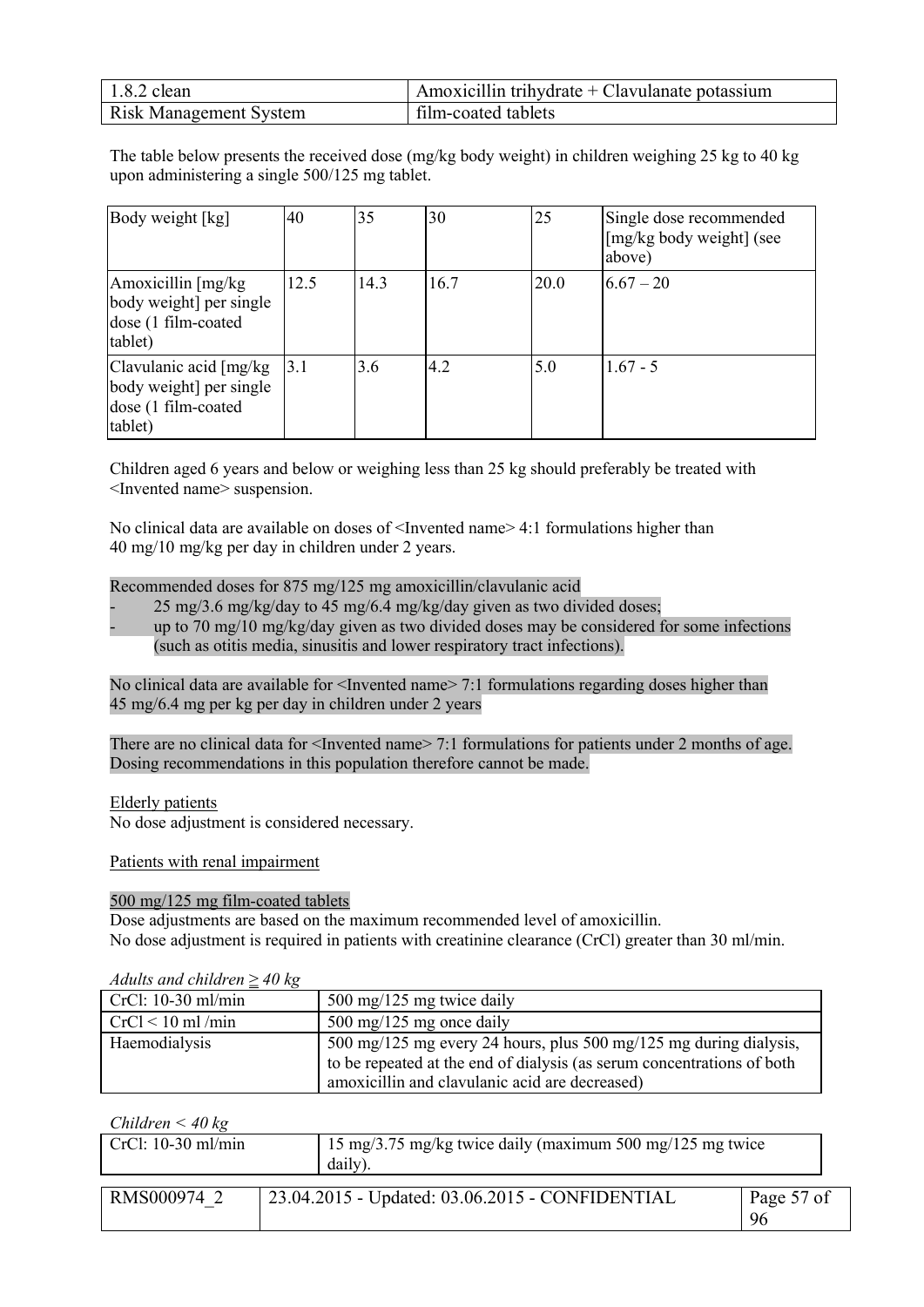| $1.8.2$ clean                 | Amoxicillin trihydrate + Clavulanate potassium |
|-------------------------------|------------------------------------------------|
| <b>Risk Management System</b> | film-coated tablets                            |

| $CrCl < 10$ ml/min | 15 mg/3.75 mg/kg as a single daily dose (maximum 500 mg/125 mg).     |
|--------------------|----------------------------------------------------------------------|
| Haemodialysis      | 15 mg/3.75 mg/kg per day once daily.                                 |
|                    | Prior to haemodialysis 15 mg/3.75 mg/kg. In order to restore         |
|                    | circulating drug levels, 15 mg/3.75 mg per kg should be administered |
|                    | after haemodialysis.                                                 |

### 875 mg/125 mg film-coated tablets

No dose adjustment is required in patients with creatinine clearance (CrCl) greater than 30 ml/min. In patients with creatinine clearance less than 30 ml/min, the use of  $\leq$  Invented name $\geq$  presentations with an amoxicillin to clavulanic acid ratio of 7:1 is not recommended, as no recommendations for dose adjustments are available.

Patients with hepatic impairment

Dose with caution and monitor hepatic function at regular intervals (see sections 4.3 and 4.4).

Method of administration

<Invented name> is for oral use.

Administer at the start of a meal to minimise potential gastrointestinal intolerance.

#### **4.3 Contraindications**

Hypersensitivity to the active substances or to any of the excipients listed in section 6.1.

History of a severe immediate hypersensitivity reaction (e.g. anaphylaxis) to another beta-lactam agent (e.g. a cephalosporin, carbapenem or monobactam).

History of jaundice/hepatic impairment due to amoxicillin/clavulanic acid (see section 4.8).

# **4.4 Special warnings and precautions for use**

Before initiating therapy with amoxicillin/clavulanic acid, careful enquiry should be made concerning previous hypersensitivity reactions to penicillins, cephalosporins or other beta-lactam agents (see sections  $4.\overline{3}$  and  $4.\overline{8}$ ).

Serious and occasionally fatal hypersensitivity (anaphylactoid) reactions have been reported in patients on penicillin therapy. These reactions are more likely to occur in individuals with a history of penicillin hypersensitivity and in atopic individuals. If an allergic reaction occurs, amoxicillin/clavulanic acid therapy must be discontinued and appropriate alternative therapy instituted.

In the case that an infection is proven to be due to an amoxicillin-susceptible organisms(s) then consideration should be given to switching from amoxicillin/clavulanic acid to amoxicillin in accordance with official guidance.

This presentation of  $\leq$ Invented name $\geq$  is not suitable for use when there is a high risk that the presumptive pathogens have resistance to beta-lactam agents that is not mediated by beta-lactamases susceptible to inhibition by clavulanic acid. This presentation should not be used to treat penicillinresistant *S. pneumoniae*.

Convulsions may occur in patients with impaired renal function or in those receiving high doses (see 4.8).

| RMS000974 2 | $\vert$ 23.04.2015 - Updated: 03.06.2015 - CONFIDENTIAL | Page 58 of |
|-------------|---------------------------------------------------------|------------|
|             |                                                         | 96         |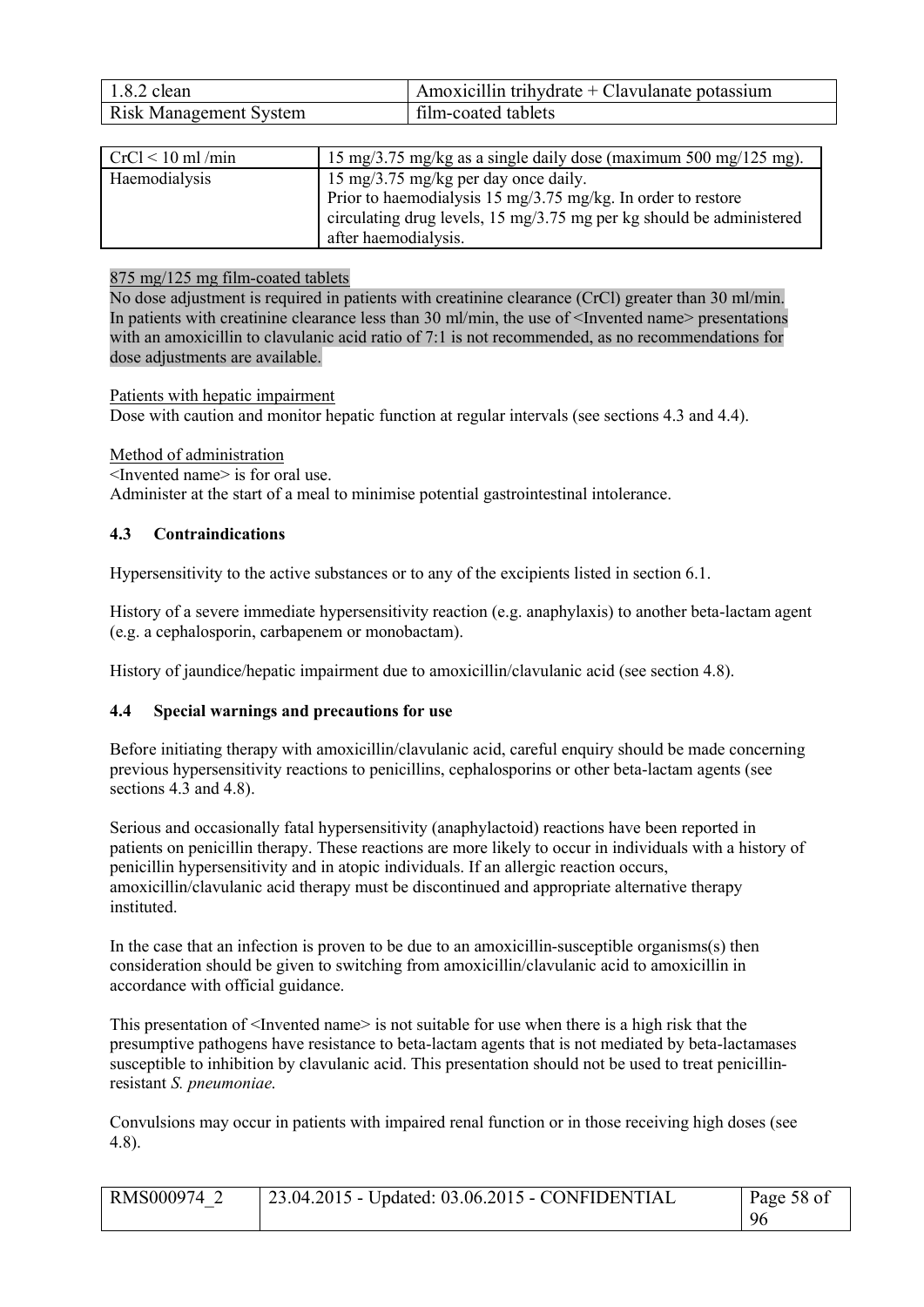| $1.8.2$ clean                 | Amoxicillin trihydrate $+$ Clavulanate potassium |
|-------------------------------|--------------------------------------------------|
| <b>Risk Management System</b> | film-coated tablets                              |

Amoxicillin/clavulanic acid should be avoided if infectious mononucleosis is suspected since the occurrence of a morbilliform rash has been associated with this condition following the use of amoxicillin.

Concomitant use of allopurinol during treatment with amoxicillin can increase the likelihood of allergic skin reactions.

Prolonged use may occasionally result in overgrowth of non-susceptible organisms.

The occurrence at the treatment initiation of a feverish generalised erythema associated with pustula may be a symptom of acute generalised exanthemous pustulosis (AGEP) (see Section 4.8). This reaction requires <Invented name> discontinuation and contra-indicates any subsequent administration of amoxicillin.

Amoxicillin/clavulanic acid should be used with caution in patients with evidence of hepatic impairment (see sections 4.2, 4.3 and 4.8).

Hepatic events have been reported predominantly in males and elderly patients and may be associated with prolonged treatment. These events have been very rarely reported in children. In all populations, signs and symptoms usually occur during or shortly after treatment but in some cases may not become apparent until several weeks after treatment has ceased. These are usually reversible. Hepatic events may be severe and in extremely rare circumstances, deaths have been reported. These have almost always occurred in patients with serious underlying disease or taking concomitant medications known to have the potential for hepatic effects (see section 4.8).

Antibiotic-associated colitis has been reported with nearly all antibacterial agents including amoxicillin and may range in severity from mild to life threatening (see section 4.8). Therefore, it is important to consider this diagnosis in patients who present with diarrhoea during or subsequent to the administration of any antibiotics. Should antibiotic-associated colitis occur, <Invented name> should immediately be discontinued, a physician be consulted and an appropriate therapy initiated. Antiperistaltic drugs are contra-indicated in this situation.

Periodic assessment of organ system functions, including renal, hepatic and haematopoietic function is advisable during prolonged therapy.

Prolongation of prothrombin time has been reported rarely in patients receiving amoxicillin/clavulanic acid. Appropriate monitoring should be undertaken when anticoagulants are prescribed concomitantly. Adjustments in the dose of oral anticoagulants may be necessary to maintain the desired level of anticoagulation (see section 4.5 and 4.8).

In patients with renal impairment, the dose should be adjusted according to the degree of impairment (see section 4.2).

In patients with reduced urine output, crystalluria has been observed very rarely, predominantly with parenteral therapy. During the administration of high doses of amoxicillin, it is advisable to maintain adequate fluid intake and urinary output in order to reduce the possibility of amoxicillin crystalluria. In patients with bladder catheters, a regular check of patency should be maintained (see section 4.9).

During treatment with amoxicillin, enzymatic glucose oxidase methods should be used whenever testing for the presence of glucose in urine because false positive results may occur with nonenzymatic methods.

| RMS000974 2 | $\vert$ 23.04.2015 - Updated: 03.06.2015 - CONFIDENTIAL | Page 59 of |
|-------------|---------------------------------------------------------|------------|
|             |                                                         | -96        |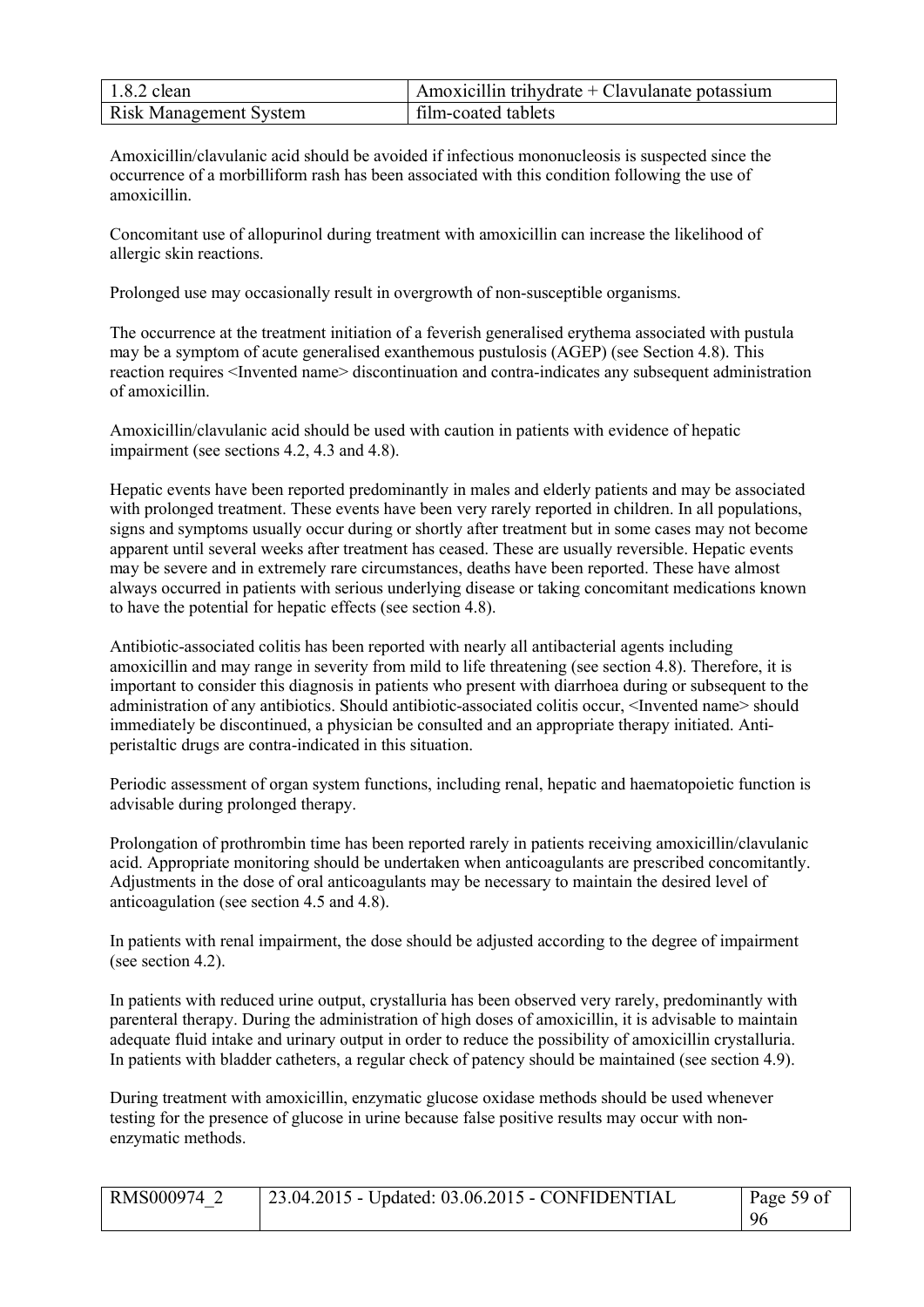| $1.8.2$ clean                 | Amoxicillin trihydrate $+$ Clavulanate potassium |
|-------------------------------|--------------------------------------------------|
| <b>Risk Management System</b> | film-coated tablets                              |

The presence of clavulanic acid in  $\leq$  Invented name> may cause a non-specific binding of IgG and albumin by red cell membranes leading to a false positive Coombs test.

There have been reports of positive test results using the Bio-Rad Laboratories Platelia *Aspergillus*  EIA test in patients receiving amoxicillin/clavulanic acid who were subsequently found to be free of *Aspergillus* infection. Cross-reactions with non-*Aspergillu*s polysaccharides and polyfuranoses with Bio-Rad Laboratories Platelia *Aspergillus* EIA test have been reported. Therefore, positive test results in patients receiving amoxicillin/clavulanic acid should be interpreted cautiously and confirmed by other diagnostic methods.

#### **4.5 Interaction with other medicinal products and other forms of interaction**

#### Oral anticoagulants

Oral anticoagulants and penicillin antibiotics have been widely used in practice without reports of interaction. However, in the literature there are cases of increased international normalised ratio in patients maintained on acenocoumarol or warfarin and prescribed a course of amoxicillin. If coadministration is necessary, the prothrombin time or international normalised ratio should be carefully monitored with the addition or withdrawal of amoxicillin. Moreover, adjustments in the dose of oral anticoagulants may be necessary (see sections 4.4 and 4.8).

#### Methotrexate

Penicillins may reduce the excretion of methotrexate causing a potential increase in toxicity.

#### Probenecid

Concomitant use of probenecid is not recommended. Probenecid decreases the renal tubular secretion of amoxicillin. Concomitant use of probenecid may result in increased and prolonged blood levels of amoxicillin but not of clavulanic acid.

#### Mycophenolate mofetil

In patients receiving mycophenolate mofetil, reduction in pre-dose concentration of the active metabolite mycophenolic acid (MPA) of approximately 50% has been reported following commencement of oral amoxicillin plus clavulanic acid. The change in pre-dose level may not accurately represent changes in overall MPA exposure. Therefore, a change in the dose of mycophenolate mofetil should not normally be necessary in the absence of clinical evidence of graft dysfunction. However, close clinical monitoring should be performed during the combination and shortly after antibiotic treatment.

# **4.6 Fertility, pregnancy and lactation**

#### Pregnancy

Animal studies do not indicate direct or indirect harmful effects with respect to pregnancy, embryonal/foetal development, parturition or postnatal development (see section 5.3). Limited data on the use of amoxicillin/clavulanic acid during pregnancy in humans do not indicate an increased risk of congenital malformations. In a single study in women with preterm, premature rupture of the foetal membrane it was reported that prophylactic treatment with amoxicillin/clavulanic acid may be associated with an increased risk of necrotising enterocolitis in neonates. Use should be avoided during pregnancy, unless considered essential by the physician.

# Breast-feeding

Both substances are excreted into breast milk (nothing is known of the effects of clavulanic acid on the breast-fed infant). Consequently, diarrhoea and fungus infection of the mucous membranes are possible in the breast-fed infant, so that breast-feeding might have to be discontinued.

| RMS000974 | $23.04.2015$ - Updated: $03.06.2015$ - CONFIDENTIAL | Page 60 of |
|-----------|-----------------------------------------------------|------------|
|           |                                                     | 96         |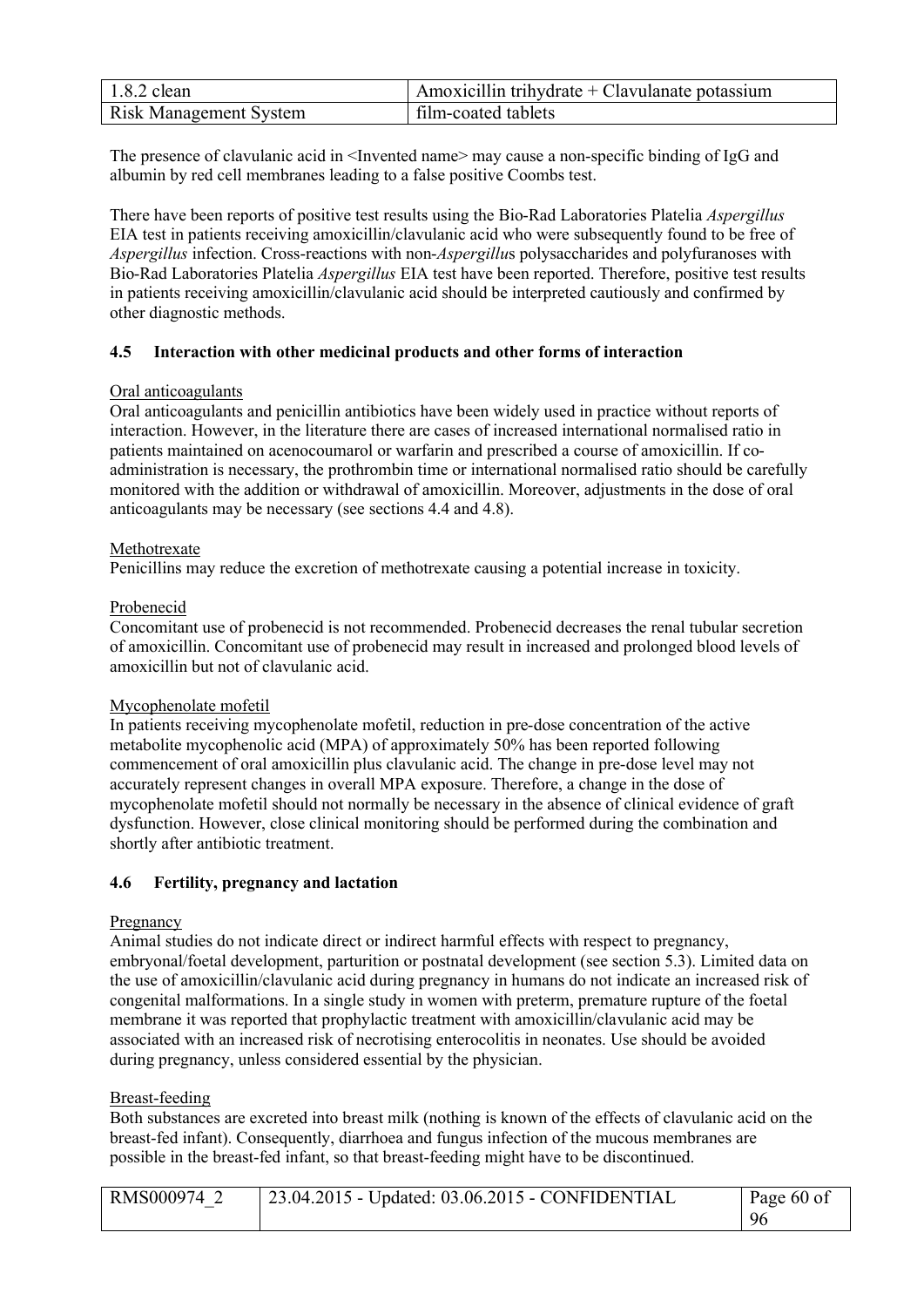| $1.8.2$ clean                 | $\Delta$ Amoxicillin trihydrate + Clavulanate potassium |
|-------------------------------|---------------------------------------------------------|
| <b>Risk Management System</b> | film-coated tablets                                     |

Amoxicillin/clavulanic acid should only be used during breast-feeding after benefit/risk assessment by the physician in charge.

### **4.7 Effects on ability to drive and use machines**

No studies on the effects on the ability to drive and use machines have been performed. However, undesirable effects may occur (e.g. allergic reactions, dizziness, convulsions), which may influence the ability to drive and use machines (see section 4.8).

### **4.8 Undesirable effects**

The most commonly reported adverse drug reactions (ADRs) are diarrhoea, nausea and vomiting. The ADRs derived from clinical studies and post-marketing surveillance with <Invented name>, sorted by MedDRA System Organ Class are listed below.

- Very common ( $\geq 1/10$ )
- Common ( $\geq 1/100$  to  $\leq 1/10$ )
- Uncommon ( $\geq 1/1,000$  to  $\leq 1/100$ )
- Rare ( $\geq 1/10,000$  to  $\leq 1/1,000$ )
- Very rare  $(< 1/10,000)$
- Not known (cannot be estimated from the available data)

| System organ class                    | <b>Adverse reactions</b>                                        |            |
|---------------------------------------|-----------------------------------------------------------------|------------|
| Infections and infestations           |                                                                 |            |
| Common                                | Mucocutaneous candidosis                                        |            |
| Not known                             | Overgrowth of non-susceptible organisms                         |            |
| Blood and lymphatic system disorders  |                                                                 |            |
| Rare                                  | Reversible leucopenia (including neutropenia)                   |            |
|                                       | Thrombocytopenia                                                |            |
| Not known                             | Reversible agranulocytosis                                      |            |
|                                       | Haemolytic anaemia                                              |            |
|                                       | Prolongation of bleeding time and prothrombin time <sup>1</sup> |            |
| Immune system disorders <sup>10</sup> |                                                                 |            |
| Not known                             | Angioneurotic oedema                                            |            |
|                                       | Anaphylaxis                                                     |            |
|                                       | Serum sickness-like syndrome                                    |            |
|                                       | Hypersensitivity vasculitis                                     |            |
| Nervous system disorders              |                                                                 |            |
| Uncommon                              | <b>Dizziness</b>                                                |            |
|                                       | Headache                                                        |            |
| Not known                             | Reversible hyperactivity                                        |            |
|                                       | Convulsions <sup>2</sup>                                        |            |
|                                       | Aseptic meningitis                                              |            |
| Gastrointestinal disorders            |                                                                 |            |
| Very common                           | Diarrhoea                                                       |            |
| Common                                | Nausea <sup>3</sup>                                             |            |
|                                       | Vomiting                                                        |            |
| Uncommon                              | Indigestion                                                     |            |
| Not known                             | Antibiotic-associated colitis <sup>4</sup>                      |            |
|                                       | Black hairy tongue                                              |            |
| RMS000974 2                           | 23.04.2015 - Updated: 03.06.2015 - CONFIDENTIAL                 | Page 61 of |
|                                       |                                                                 | 96         |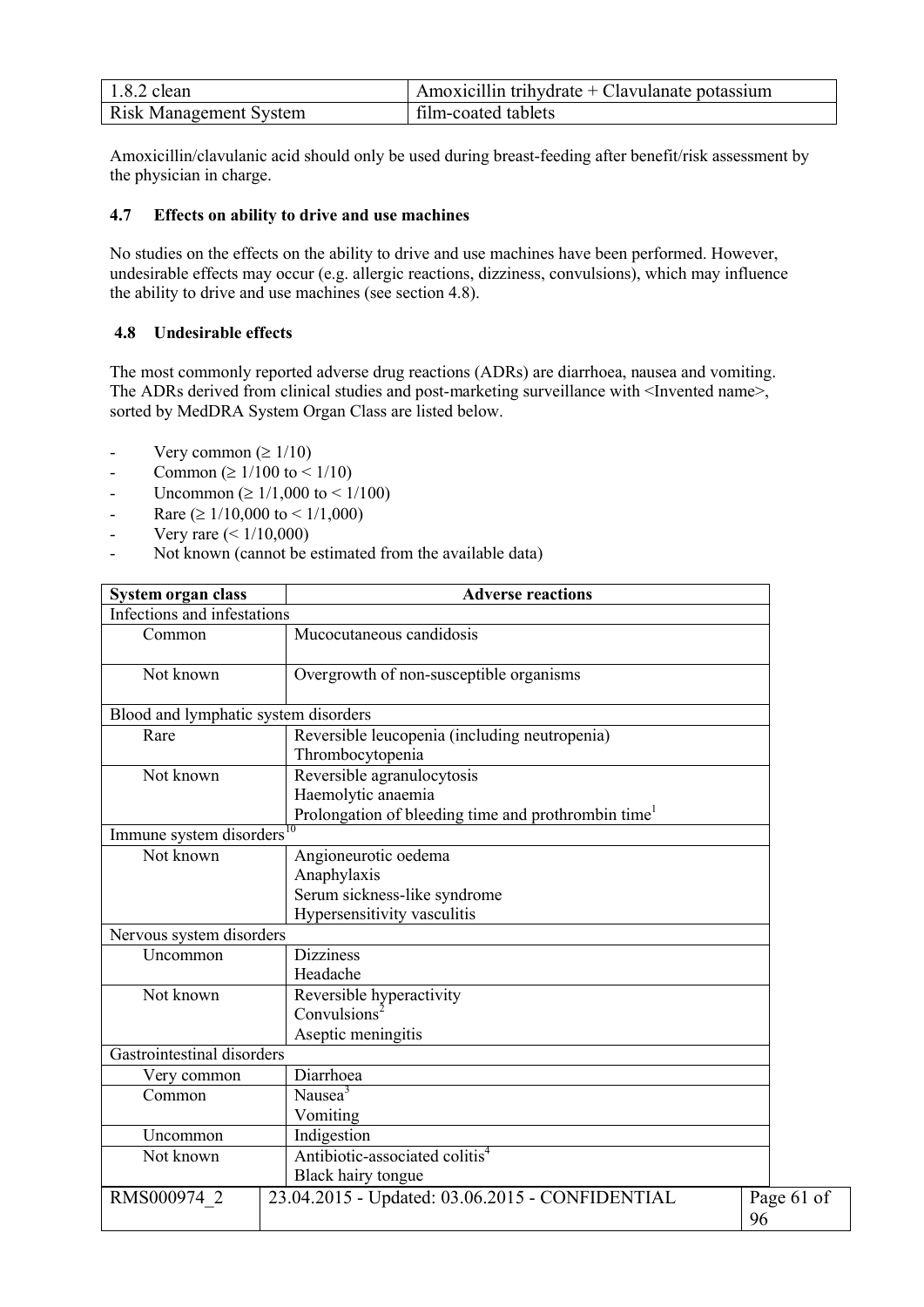| $1.8.2$ clean                 | $\Delta$ Amoxicillin trihydrate + Clavulanate potassium |
|-------------------------------|---------------------------------------------------------|
| <b>Risk Management System</b> | film-coated tablets                                     |

| System organ class                                  | <b>Adverse reactions</b>                                     |  |  |
|-----------------------------------------------------|--------------------------------------------------------------|--|--|
| Hepatobiliary disorders                             |                                                              |  |  |
| Uncommon                                            | Rises in AST and/or ALT5                                     |  |  |
| Not known                                           | $\overline{\text{He}}$ patitis <sup>6</sup>                  |  |  |
|                                                     | Cholestatic jaundice <sup>6</sup>                            |  |  |
| Skin and subcutaneous tissue disorders <sup>7</sup> |                                                              |  |  |
| Uncommon                                            | Skin rash                                                    |  |  |
|                                                     | Pruritus                                                     |  |  |
|                                                     | Urticaria                                                    |  |  |
| Rare                                                | Erythema multiforme                                          |  |  |
| Not known                                           | Stevens-Johnson syndrome                                     |  |  |
|                                                     | Toxic epidermal necrolysis                                   |  |  |
|                                                     | Bullous exfoliative-dermatitis                               |  |  |
|                                                     | Acute generalised exanthemous pustulosis (AGEP) <sup>9</sup> |  |  |
| Renal and urinary disorders                         |                                                              |  |  |
| Not known                                           | Interstitial nephritis                                       |  |  |
|                                                     | Crystalluria <sup>8</sup>                                    |  |  |
| See section 4.4                                     |                                                              |  |  |
| $2$ See section 4.4                                 |                                                              |  |  |

<sup>3</sup> Nausea is more often associated with higher oral doses. If gastrointestinal reactions are evident, they may be reduced by taking <Invented name> at the start of a meal.

<sup>4</sup> Including pseudomembranous colitis and haemorrhagic colitis (see section 4.4)

 $<sup>5</sup>$  A moderate rise in AST and/or ALT has been noted in patients treated with beta-lactam class</sup> antibiotics, but the significance of these findings is unknown.

<sup>6</sup> These events have been noted with other penicillins and cephalosporins (see section 4.4).

<sup>7</sup> If any hypersensitivity dermatitis reaction occurs, treatment should be discontinued (see section 4.4).

8 See section 4.9

<sup>9</sup> See section 4.3

 $10$  See section 4.4

# Reporting of suspected adverse reactions

Reporting suspected adverse reactions after authorisation of the medicinal product is important. It allows continued monitoring of the benefit/risk balance of the medicinal product. Healthcare professionals are asked to report any suspected adverse reactions via the national reporting system listed in Appendix V.

# **4.9 Overdose**

# Symptoms

Amoxicillin has been reported to precipitate in bladder catheters, predominantly after intravenous administration of large doses. A regular check of patency should be maintained (see section 4.4). Gastrointestinal symptoms and disturbance of the fluid and electrolyte balances may be evident. Amoxicillin crystalluria, in some cases leading to renal failure, has been observed (see section 4.4). Convulsions may occur in patients with impaired renal function or in those receiving high doses.

# Management

Gastrointestinal symptoms may be treated symptomatically, with attention to the water/electrolyte balance.

Amoxicillin/clavulanic acid can be removed from the circulation by haemodialysis.

| RMS000974 2 | $\vert$ 23.04.2015 - Updated: 03.06.2015 - CONFIDENTIAL | Page $62$ of |
|-------------|---------------------------------------------------------|--------------|
|             |                                                         | 96           |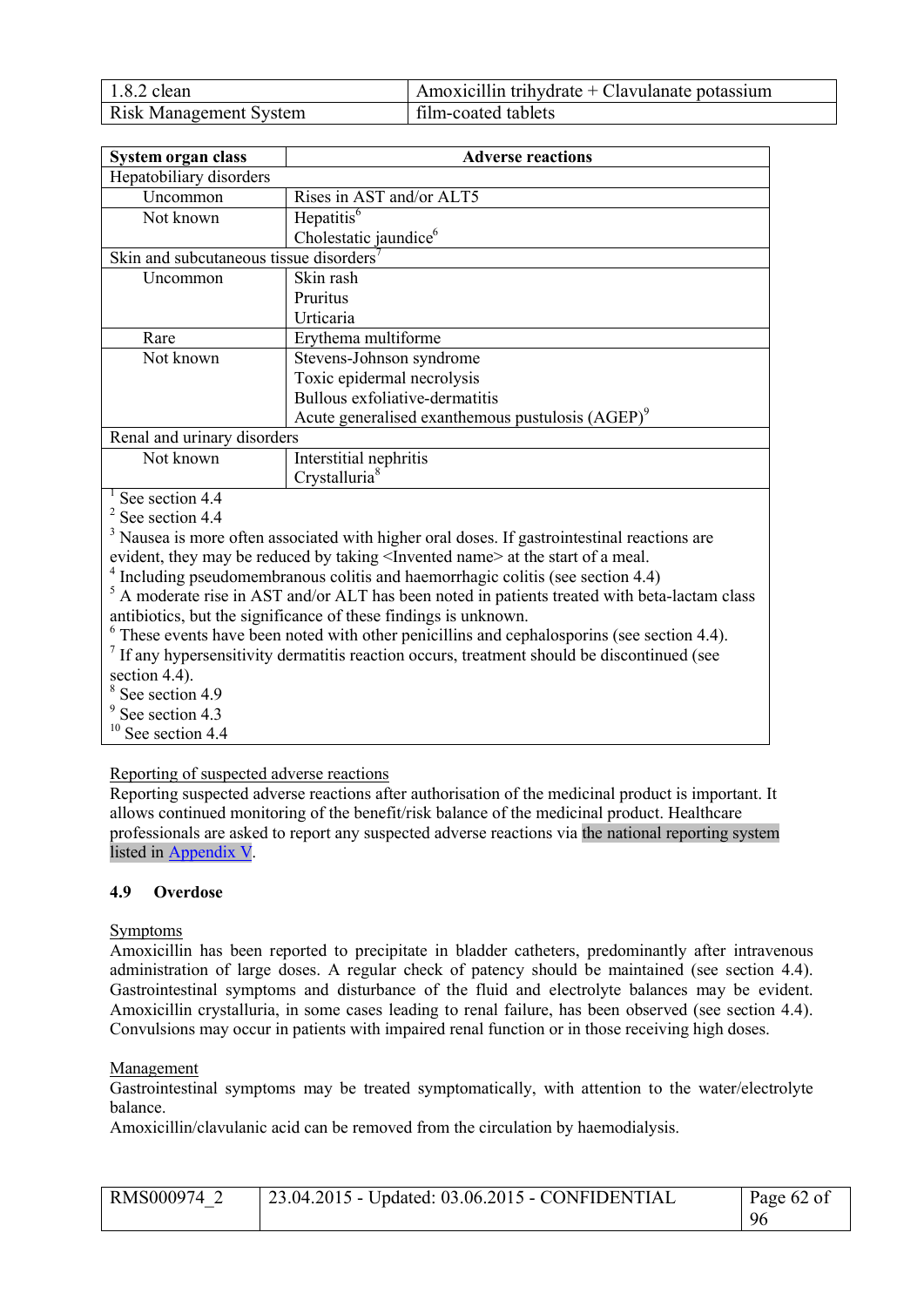| $1.8.2$ clean                 | $\mu$ Amoxicillin trihydrate + Clavulanate potassium |
|-------------------------------|------------------------------------------------------|
| <b>Risk Management System</b> | film-coated tablets                                  |

# **5. PHARMACOLOGICAL PROPERTIES**

# **5.1 Pharmacodynamic properties**

Pharmacotherapeutic group: Antibacterials for systemic use, Combinations of penicillins, incl. beta-lactamase inhibitors, ATC code: J01CR02.

#### Mechanism of action

Amoxicillin is a semisynthetic penicillin (beta-lactam antibiotic) that inhibits one or more enzymes (often referred to as penicillin-binding proteins, PBPs) in the biosynthetic pathway of bacterial peptidoglycan, which is an integral structural component of the bacterial cell wall. Inhibition of peptidoglycan synthesis leads to weakening of the cell wall, which is usually followed by cell lysis and death.

Amoxicillin is susceptible to degradation by beta-lactamases produced by resistant bacteria and therefore the spectrum of activity of amoxicillin alone does not include organisms which produce these enzymes.

Clavulanic acid is a beta-lactam structurally related to penicillins. It inactivates some beta-lactamase enzymes thereby preventing inactivation of amoxicillin. Clavulanic acid alone does not exert a clinically useful antibacterial effect.

#### Pharmacokinetic/pharmacodynamic relationship

The time above the minimum inhibitory concentration (T>MIC) is considered to be the major determinant of efficacy for amoxicillin.

#### Mechanisms of resistance

The two main mechanisms of resistance to amoxicillin/clavulanic acid are:

- Inactivation by those bacterial beta-lactamases that are not themselves inhibited by clavulanic acid, including class B, C and D.
- Alteration of PBPs, which reduce the affinity of the antibacterial agent for the target.

Impermeability of bacteria or efflux pump mechanisms may cause or contribute to bacterial resistance, particularly in Gram-negative bacteria.

#### **Breakpoints**

MIC breakpoints for amoxicillin/clavulanic acid are those of the European Committee on Antimicrobial Susceptibility Testing (EUCAST)

| Organism                              | Susceptibility Breakpoints $(\mu g/ml)$ |                                                 |            |  |
|---------------------------------------|-----------------------------------------|-------------------------------------------------|------------|--|
|                                       | Susceptible                             | Intermediate                                    | Resistant  |  |
|                                       |                                         |                                                 |            |  |
| Haemophilus influenzae                | $\leq$ 1                                |                                                 | >1         |  |
| Moraxella catarrhalis <sup>1</sup>    | $\leq$ 1                                |                                                 | >1         |  |
| Staphylococcus aureus                 | $\leq$ 2                                |                                                 | >2         |  |
| Coagulase-negative                    | $\leq 0.25$                             |                                                 | > 0.25     |  |
| staphylococci <sup>2</sup>            |                                         |                                                 |            |  |
| <i>Enterococcus</i>                   | $\leq$ 4                                | 8                                               | > 8        |  |
| Streptococcus A, B, C, $G^5$          | $\leq 0.25$                             |                                                 | > 0.25     |  |
| Streptococcus pneumoniae <sup>3</sup> | $\leq 0.5$                              | $1 - 2$                                         | >2         |  |
| Enterobacteriaceae <sup>1,4</sup>     |                                         |                                                 | > 8        |  |
| Gram-negative Anaerobes <sup>1</sup>  | $\leq$ 4                                | 8                                               | > 8        |  |
| Gram-positive Anaerobes <sup>1</sup>  | $\leq$ 4                                | 8                                               | > 8        |  |
| RMS000974 2                           |                                         | 23.04.2015 - Updated: 03.06.2015 - CONFIDENTIAL | Page 63 of |  |
|                                       |                                         |                                                 | 96         |  |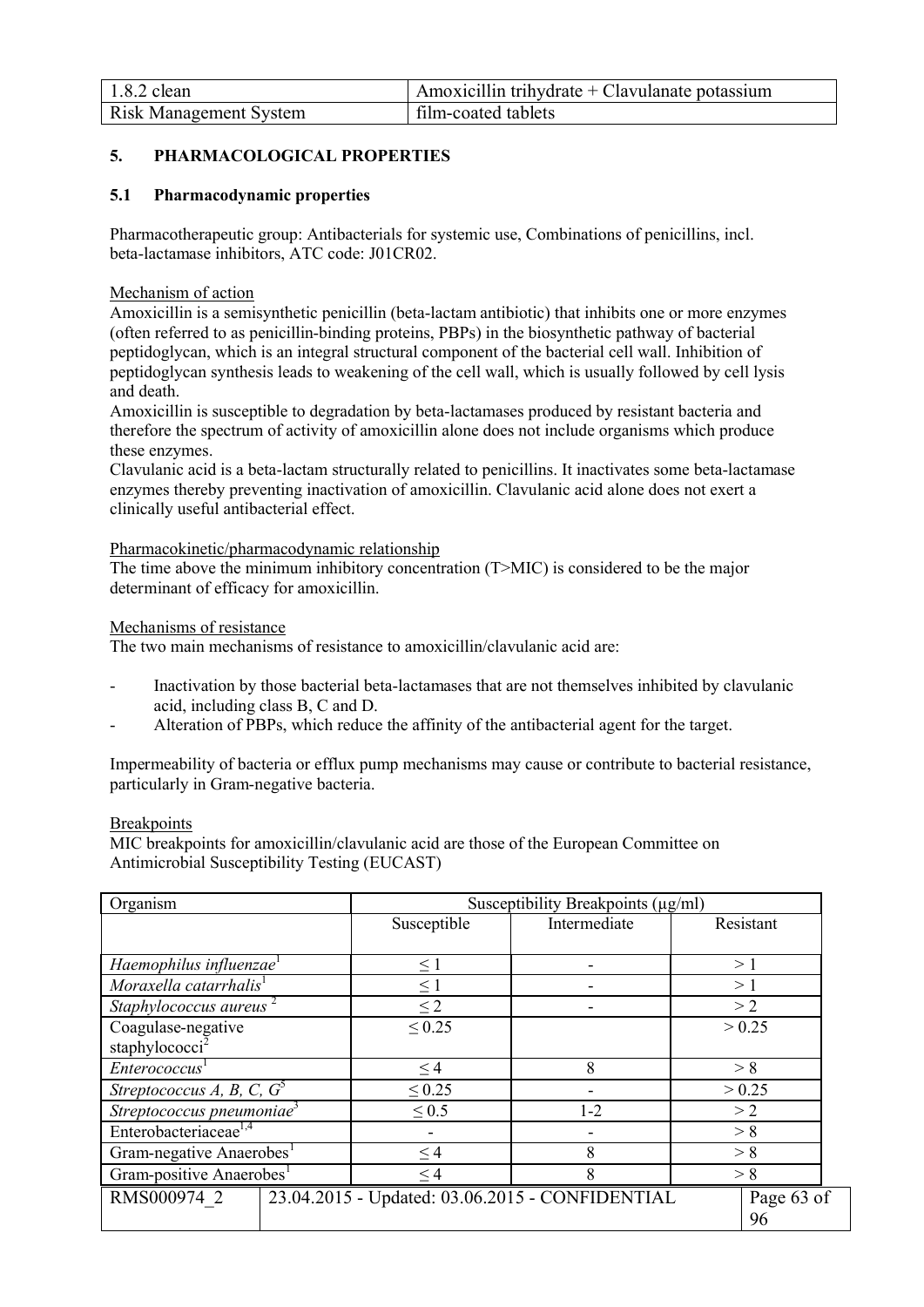| $1.8.2$ clean                 | Amoxicillin trihydrate + Clavulanate potassium |
|-------------------------------|------------------------------------------------|
| <b>Risk Management System</b> | film-coated tablets                            |

| Non-species related breakpoints <sup>1</sup>                                                      | $\leq$ 2                                                                                                      | 4-8 |  |  |  |
|---------------------------------------------------------------------------------------------------|---------------------------------------------------------------------------------------------------------------|-----|--|--|--|
|                                                                                                   | <sup>1</sup> The reported values are for Amoxicillin concentrations. For susceptibility testing purposes, the |     |  |  |  |
| concentration of Clavulanic acid is fixed at 2 mg/l.                                              |                                                                                                               |     |  |  |  |
| <sup>2</sup> The reported values are Oxacillin concentrations.                                    |                                                                                                               |     |  |  |  |
| <sup>3</sup> Breakpoint values in the table are based on Ampicillin breakpoints.                  |                                                                                                               |     |  |  |  |
| $4$ The resistant breakpoint of R>8 mg/l ensures that all isolates with resistance mechanisms are |                                                                                                               |     |  |  |  |
| reported resistant.                                                                               |                                                                                                               |     |  |  |  |
| <sup>5</sup> Breakpoint values in the table are based on Benzylpenicillin breakpoints.            |                                                                                                               |     |  |  |  |

The prevalence of resistance may vary geographically and with time for selected species, and local information on resistance is desirable, particularly when treating severe infections. As necessary, expert advice should be sought when the local prevalence of resistance is such that the utility of the agent in at least some types of infections is questionable.

| Commonly susceptible species                                  |
|---------------------------------------------------------------|
| <b>Aerobic Gram-positive micro-organisms</b>                  |
| Enterococcus faecalis                                         |
| Gardnerella vaginalis                                         |
| Staphylococcus aureus (methicillin-susceptible) £             |
| Streptococcus agalactiae                                      |
| Streptococcus pneumoniae <sup>1</sup>                         |
| Streptococcus pyogenes and other beta-haemolytic streptococci |
| Streptococcus viridans group                                  |
| Aerobic Gram-negative micro-organisms                         |
| Capnocytophaga spp.                                           |
| Eikenella corrodens                                           |
| Haemophilus influenzae <sup>2</sup>                           |
| Moraxella catarrhalis                                         |
| Pasteurella multocida                                         |
| Anaerobic micro-organisms                                     |
| <b>Bacteroides fragilis</b>                                   |
| Fusobacterium nucleatum                                       |
| Prevotella spp.                                               |
| Species for which acquired resistance may be a problem        |
| <b>Aerobic Gram-positive micro-organisms</b>                  |
| Enterococcus faecium \$                                       |
| Aerobic Gram-negative micro-organisms                         |
| Escherichia coli                                              |
| Klebsiella oxytoca                                            |
| Klebsiella pneumoniae                                         |
| Proteus mirabilis                                             |
| Proteus vulgaris                                              |
| Inherently resistant organisms                                |
| <b>Aerobic Gram-negative micro-organisms</b>                  |
| Acinetobacter sp.                                             |
| Citrobacter freundii                                          |
| Enterobacter sp.                                              |
| Legionella pneumophila                                        |
|                                                               |

| RMS000974 2 | 23.04.2015 - Updated: 03.06.2015 - CONFIDENTIAL | Page $64$ of |
|-------------|-------------------------------------------------|--------------|
|             |                                                 | 96           |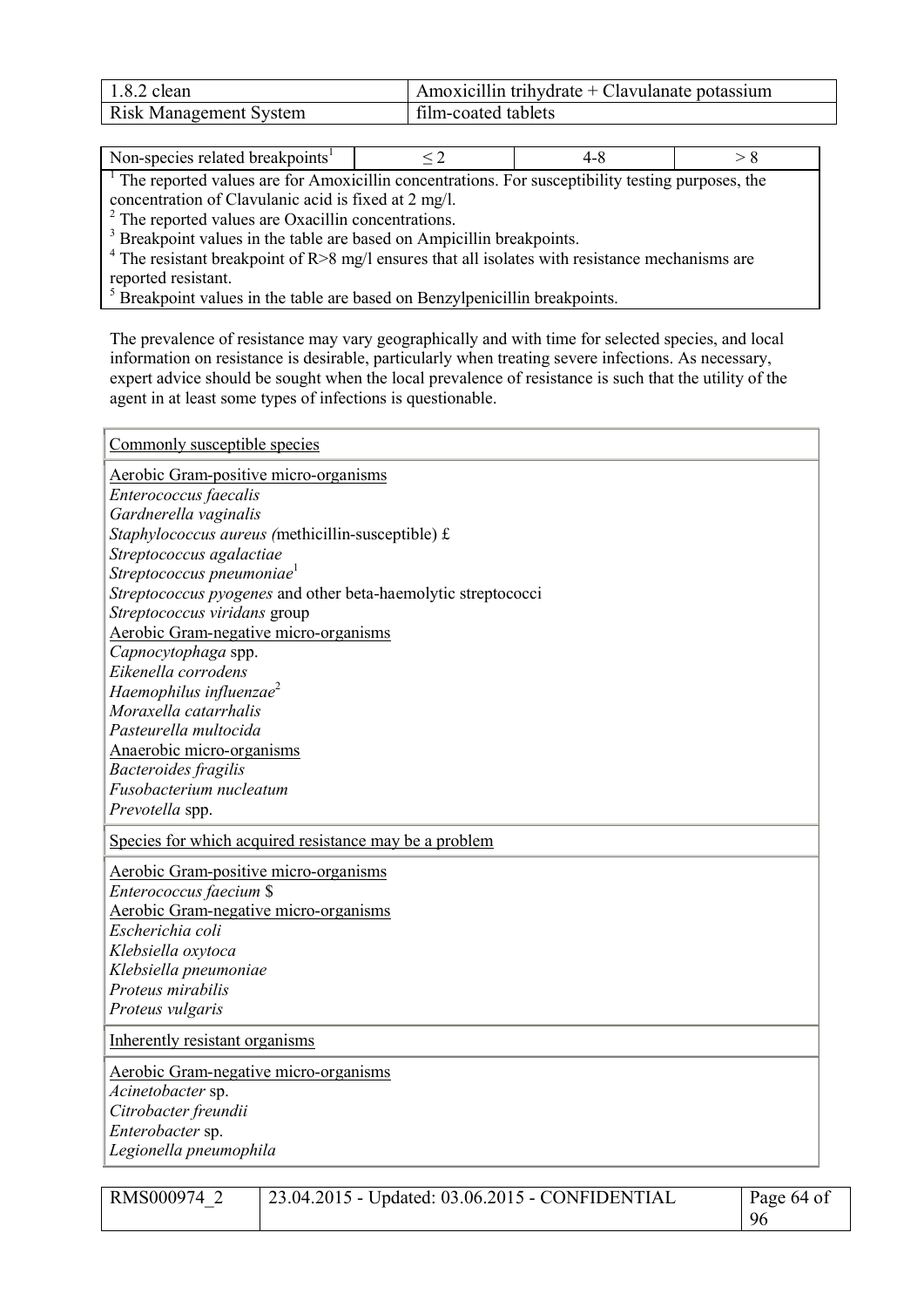| $1.8.2$ clean                 | Amoxicillin trihydrate + Clavulanate potassium |
|-------------------------------|------------------------------------------------|
| <b>Risk Management System</b> | film-coated tablets                            |

| Morganella morganii                                                                        |
|--------------------------------------------------------------------------------------------|
| Providencia spp.                                                                           |
| Pseudomonas sp.                                                                            |
| Serratia sp.                                                                               |
| Stenotrophomonas maltophilia                                                               |
| Other micro-organisms                                                                      |
| Chlamydophila pneumoniae                                                                   |
| Chlamydophila psittaci                                                                     |
| Coxiella burnetti                                                                          |
| Mycoplasma pneumoniae                                                                      |
| \$ Natural intermediate susceptibility in the absence of acquired mechanism of resistance. |

 $^t$  All methicillin-resistant staphylococci are resistant to amoxicillin/clavulanic acid

<sup>1</sup> Streptococcus pneumoniae that are resistant to penicillin should not be treated with this presentation of amoxicillin/clavulanic acid (see sections 4.2 and 4.4).

<sup>2</sup> Strains with decreased susceptibility have been reported in some countries in the EU with a frequency higher than 10%.

# **5.2 Pharmacokinetic properties**

# **Absorption**

Amoxicillin and clavulanic acid, are fully dissociated in aqueous solution at physiological pH. Both components are rapidly and well absorbed by the oral route of administration. Absorption of amoxicillin/clavulanic acid is optimised when taken at the start of a meal. Following oral administration, amoxicillin and clavulanic acid are approximately 70% bioavailable. The plasma profiles of both components are similar and the time to peak plasma concentration (Tmax) in each case is approximately one hour.

The pharmacokinetic results for a study, in which amoxicillin/clavulanic acid (500 mg/125 mg tablets three times daily) was administered in the fasting state to groups of healthy volunteers are presented below.

| Mean $(\pm SD)$ pharmacokinetic parameters  |      |                |                |                 |            |
|---------------------------------------------|------|----------------|----------------|-----------------|------------|
| Active substance(s)                         | Dose | $\rm{C_{max}}$ | *<br>$T_{max}$ | AUC $(0-24h)$   | T1/2       |
| administered                                | (mg) | $(\mu g/ml)$   | (h)            | $((\mu g.h/ml)$ | (h)        |
|                                             |      | Amoxicillin    |                |                 |            |
| AMX/CA                                      | 500  | 7.19           | 1.5            | 53.5            | 1.15       |
| $500/125$ mg                                |      | ± 2.26         | $(1.0-2.5)$    | ± 8.87          | $\pm 0.20$ |
| Clavulanic acid                             |      |                |                |                 |            |
| AMX/CA                                      | 125  | 2.40           | 1.5            | 15.72           | 0.98       |
| 500 mg/125 mg                               |      | $\pm$ 0.83     | $(1.0-2.0)$    | $±$ 3.86        | ± 0.12     |
| $AMX$ – amoxicillin, $CA$ – clavulanic acid |      |                |                |                 |            |
| * Median (range)                            |      |                |                |                 |            |

The pharmacokinetic results for a study, in which amoxicillin/clavulanic acid (875 mg/125 mg tablets given twice daily) was administered in the fasting state to groups of healthy volunteers are presented below.

Mean  $(\pm SD)$  pharmacokinetic parameters

RMS000974\_2 23.04.2015 - Updated: 03.06.2015 - CONFIDENTIAL Page 65 of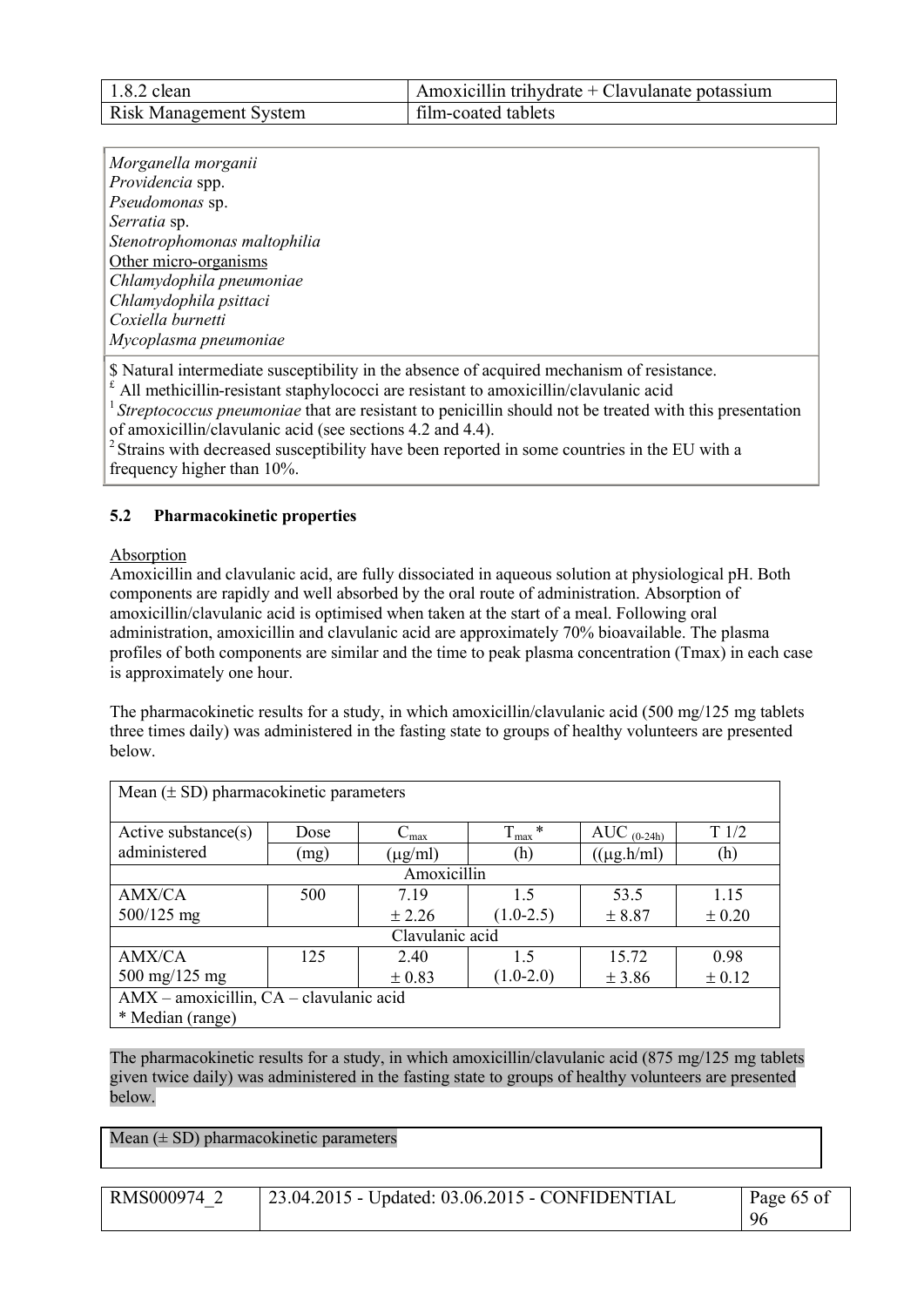| $1.8.2$ clean                 | Amoxicillin trihydrate + Clavulanate potassium |
|-------------------------------|------------------------------------------------|
| <b>Risk Management System</b> | film-coated tablets                            |

| Active substance(s)<br>administered     | Dose | Cmax         | Tmax *          | <b>AUC</b><br>$(0 -$<br>24h) | T1/2       |
|-----------------------------------------|------|--------------|-----------------|------------------------------|------------|
|                                         | (mg) | $(\mu g/ml)$ | (h)             | $((\mu g.h/ml)$              | (h)        |
|                                         |      | Amoxicillin  |                 |                              |            |
| <b>AMX/CA</b>                           | 875  | 11.64        | 1.50<br>$(1.0-$ | 53.52                        | 1.19       |
| $875 \text{ mg}/125 \text{ mg}$         |      | $\pm 2.78$   | (2.5)           | ± 12.31                      | $\pm 0.21$ |
| Clavulanic acid                         |      |              |                 |                              |            |
| <b>AMX/CA</b>                           | 125  | 2.18         | 1.25<br>$(1.0-$ | 10.16                        | 0.96       |
| $875 \text{ mg}/125 \text{ mg}$         |      | $\pm 0.99$   | 2.0)            | ± 3.04                       | $\pm 0.12$ |
| AMX - amoxicillin, CA - clavulanic acid |      |              |                 |                              |            |
| * Median (range)                        |      |              |                 |                              |            |

Amoxicillin and clavulanic acid serum concentrations achieved with amoxicillin/clavulanic acid are similar to those produced by the oral administration of equivalent doses of amoxicillin or clavulanic acid alone.

#### Distribution

About 25% of total plasma clavulanic acid and 18% of total plasma amoxicillin is bound to protein. The apparent volume of distribution is around 0.3-0.4 l/kg for amoxicillin and around 0.2 l/kg for clavulanic acid.

Following intravenous administration, both amoxicillin and clavulanic acid have been found in gall bladder, abdominal tissue, skin, fat, muscle tissues, synovial and peritoneal fluids, bile and pus. Amoxicillin does not adequately distribute into the cerebrospinal fluid.

From animal studies there is no evidence for significant tissue retention of drug-derived material for either component. Amoxicillin, like most penicillins, can be detected in breast milk. Trace quantities of clavulanic acid can also be detected in breast milk (see section 4.6).

Both amoxicillin and clavulanic acid have been shown to cross the placental barrier (see section 4.6).

#### Biotransformation

Amoxicillin is partly excreted in the urine as the inactive penicilloic acid in quantities equivalent to up to 10 to 25% of the initial dose. Clavulanic acid is extensively metabolized in man and eliminated in urine and faeces and as carbon dioxide in expired air.

#### Elimination

The major route of elimination for amoxicillin is via the kidney, whereas for clavulanic acid it is by both renal and non-renal mechanisms.

Amoxicillin/clavulanic acid has a mean elimination half-life of approximately one hour and a mean total clearance of approximately 25 l/h in healthy subjects. Approximately 60 to 70% of the amoxicillin and approximately 40 to 65% of the clavulanic acid are excreted unchanged in urine during the first 6 h after administration of single Amoxicillin/clavulanic acid 250 mg/125 mg or 500 mg/125 mg tablets. Various studies have found the urinary excretion to be 50-85% for amoxicillin and between 27-60% for clavulanic acid over a 24 hour period. In the case of clavulanic acid, the largest amount of drug is excreted during the first 2 hours after administration.

Concomitant use of probenecid delays amoxicillin excretion but does not delay renal excretion of clavulanic acid (see section 4.5).

| ×<br>۰. |
|---------|
|---------|

| RMS000974 2 | 23.04.2015 - Updated: 03.06.2015 - CONFIDENTIAL | Page 66 of |
|-------------|-------------------------------------------------|------------|
|             |                                                 | 96         |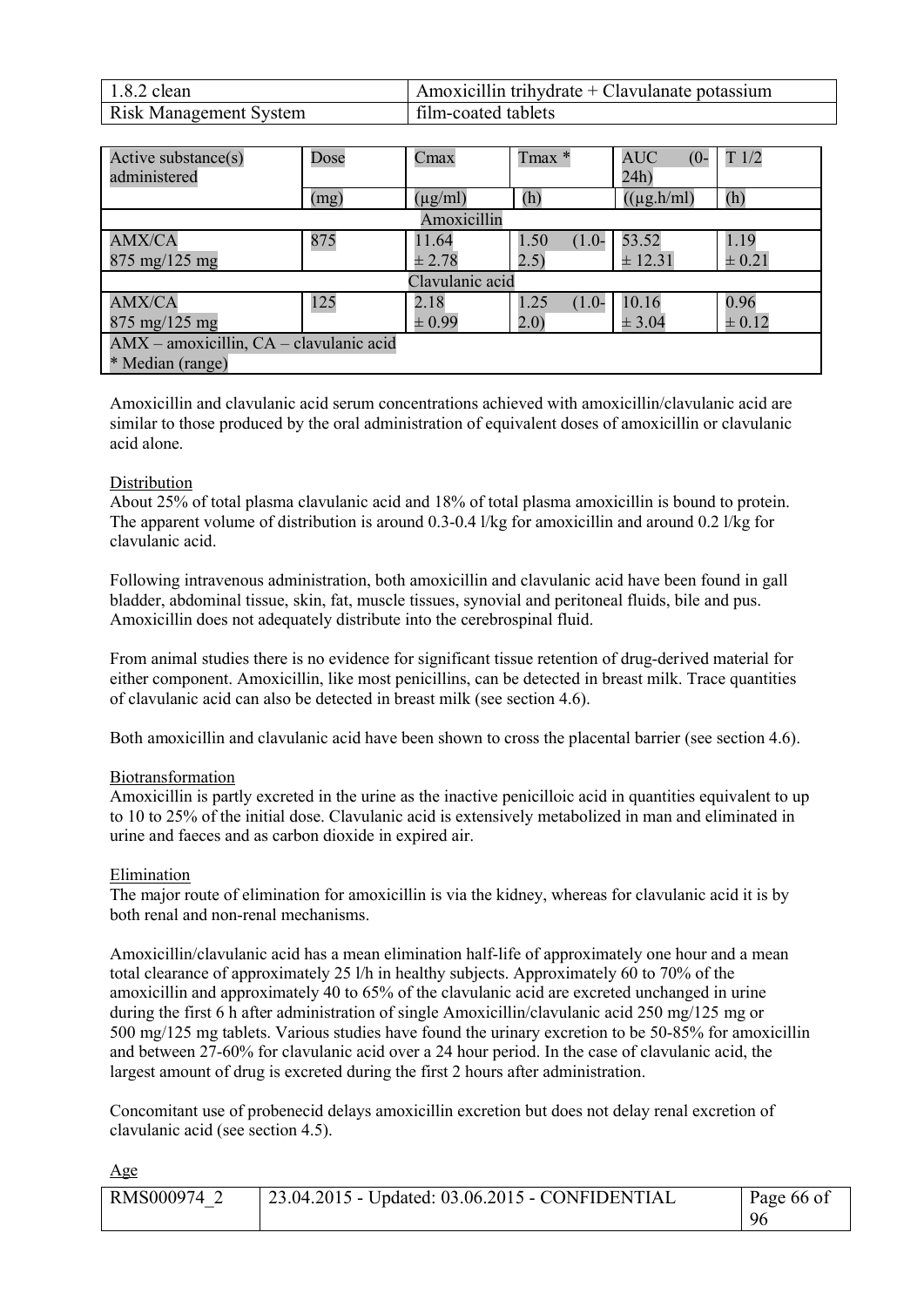| $1.8.2$ clean                 | Amoxicillin trihydrate $+$ Clavulanate potassium |
|-------------------------------|--------------------------------------------------|
| <b>Risk Management System</b> | film-coated tablets                              |

The elimination half-life of amoxicillin is similar for children aged around 3 months to 2 years and older children and adults. For very young children (including preterm newborns) in the first week of life the interval of administration should not exceed twice daily administration due to immaturity of the renal pathway of elimination. Because elderly patients are more likely to have decreased renal function, care should be taken in dose selection, and it may be useful to monitor renal function.

# Gender

Following oral administration of amoxicillin/clavulanic acid to healthy males and female subjects, gender has no significant impact on the pharmacokinetics of either amoxicillin or clavulanic acid.

# Renal impairment

The total serum clearance of amoxicillin/clavulanic acid decreases proportionately with decreasing renal function. The reduction in drug clearance is more pronounced for amoxicillin than for clavulanic acid, as a higher proportion of amoxicillin is excreted *via* the renal route. Doses in renal impairment must therefore prevent undue accumulation of amoxicillin while maintaining adequate levels of clavulanic acid (see section 4.2).

#### Hepatic impairment

Hepatically impaired patients should be dosed with caution and hepatic function monitored at regular intervals.

# **5.3 Preclinical safety data**

Non-clinical data reveal no special hazard for humans based on studies of safety pharmacology, genotoxicity and toxicity to reproduction.

Repeat dose toxicity studies performed in dogs with amoxicillin/clavulanic acid demonstrate gastric irritancy and vomiting, and discoloured tongue.

Carcinogenicity studies have not been conducted with <Invented name> or its components.

# **6. PHARMACEUTICAL PARTICULARS**

# **6.1 List of excipients**

- *Tablet core*  Cellulose, microcrystalline (E460) Sodium starch glycolate (type A) Silica, colloidal anhydrous (E551) Magnesium stearate (E470b) - *Film coating*  Titanium dioxide (E171) Hypromellose (E464) Macrogol 400

# **6.2 Incompatibilities**

Not applicable.

# **6.3 Shelf life**

3 years

| RMS000974 2 | 23.04.2015 - Updated: 03.06.2015 - CONFIDENTIAL | Page 67 of |
|-------------|-------------------------------------------------|------------|
|             |                                                 | 96         |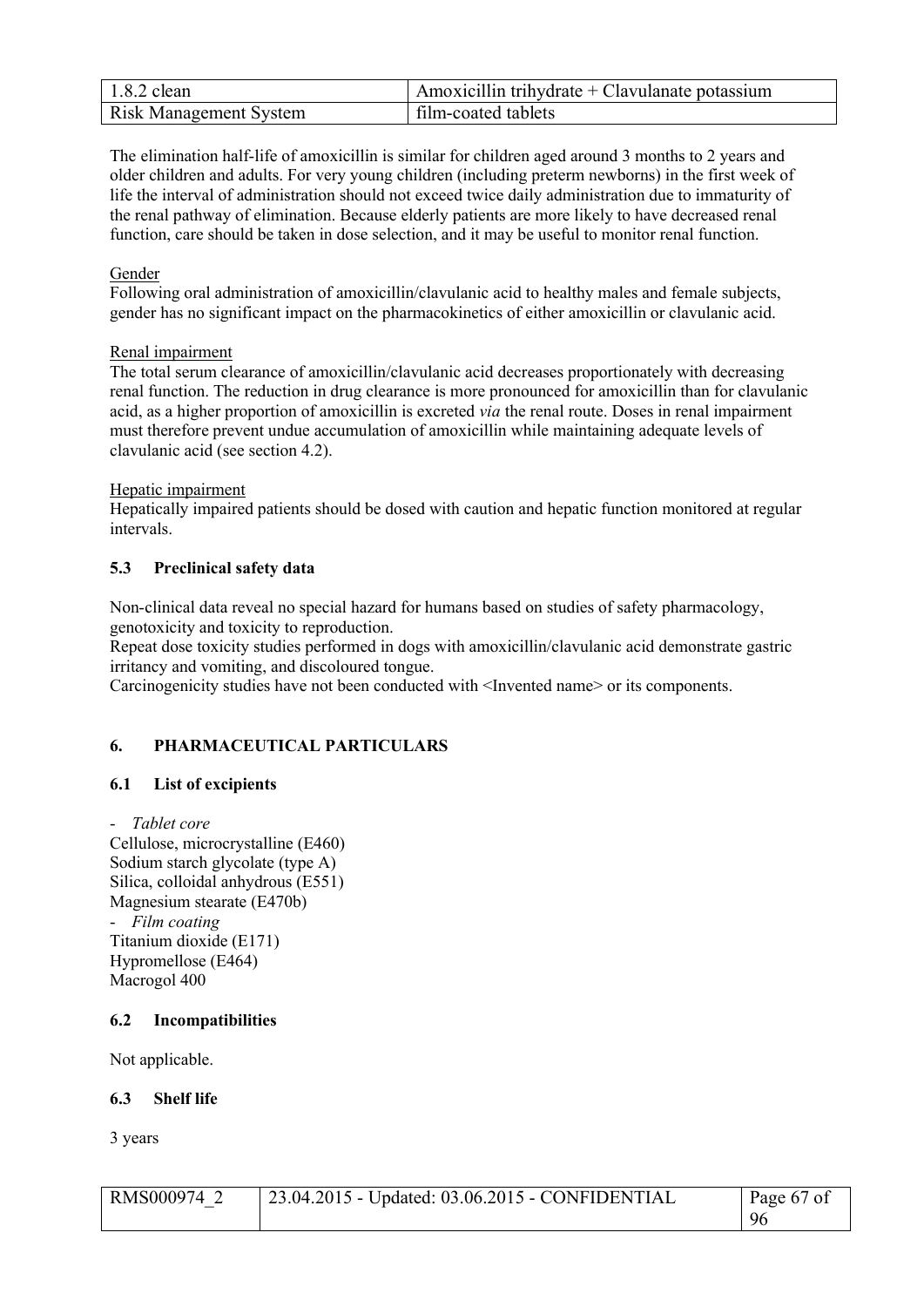| $1.8.2$ clean                 | Amoxicillin trihydrate + Clavulanate potassium |
|-------------------------------|------------------------------------------------|
| <b>Risk Management System</b> | film-coated tablets                            |

### **6.4 Special precautions for storage**

Do not store above 25°C.

# **6.5 Nature and contents of container**

Strip (Alu/Alu): 10, 12, 14, 16, 20, 21, 24, 30, 100 or 500 film-coated tablets, in a box.

Not all pack sizes may be marketed.

#### **6.6 Special precautions for disposal and other handling**

No special requirements for disposal.

Any unused medicinal product or waste material should be disposed of in accordance with local requirements.

# **7. MARKETING AUTHORISATION HOLDER**

KRKA, d.d., Novo mesto, Šmarješka cesta 6, 8501 Novo mesto, Slovenia

# **8. MARKETING AUTHORISATION NUMBER(S)**

[To be completed nationally]

# **9. DATE OF FIRST AUTHORISATION/RENEWAL OF THE AUTHORISATION**

Date of first authorisation: [To be completed nationally]

# **10. DATE OF REVISION OF THE TEXT**

[To be completed nationally]

| RMS000974 2 | 23.04.2015 - Updated: 03.06.2015 - CONFIDENTIAL | Page 68 of |
|-------------|-------------------------------------------------|------------|
|             |                                                 | 96         |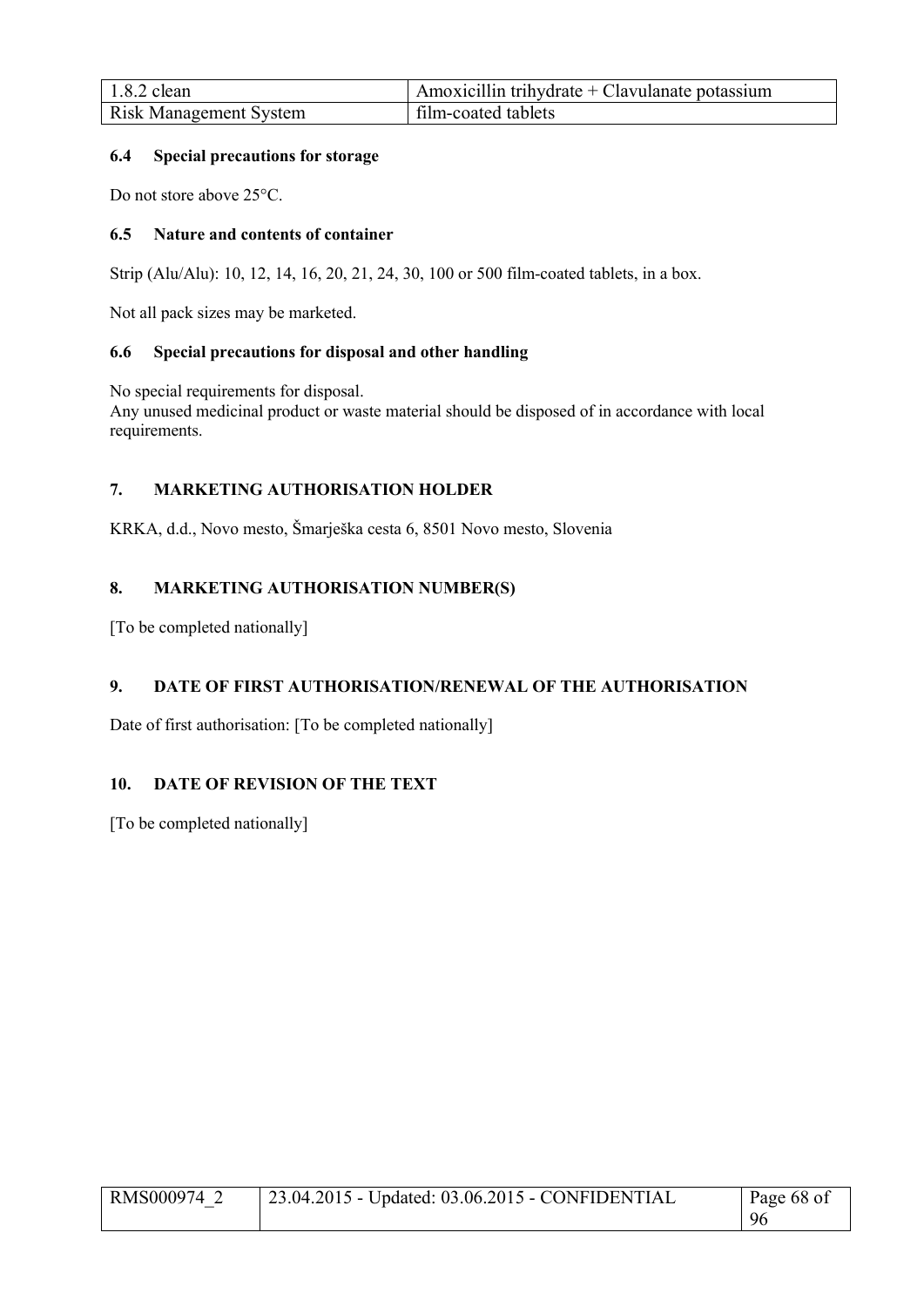| $1.8.2$ clean                 | Amoxicillin trihydrate + Clavulanate potassium |
|-------------------------------|------------------------------------------------|
| <b>Risk Management System</b> | film-coated tablets                            |

# **PACKAGE LEAFLET**

| RMS000974 2 | 23.04.2015 - Updated: 03.06.2015 - CONFIDENTIAL | Page 69 of |
|-------------|-------------------------------------------------|------------|
|             |                                                 | 96         |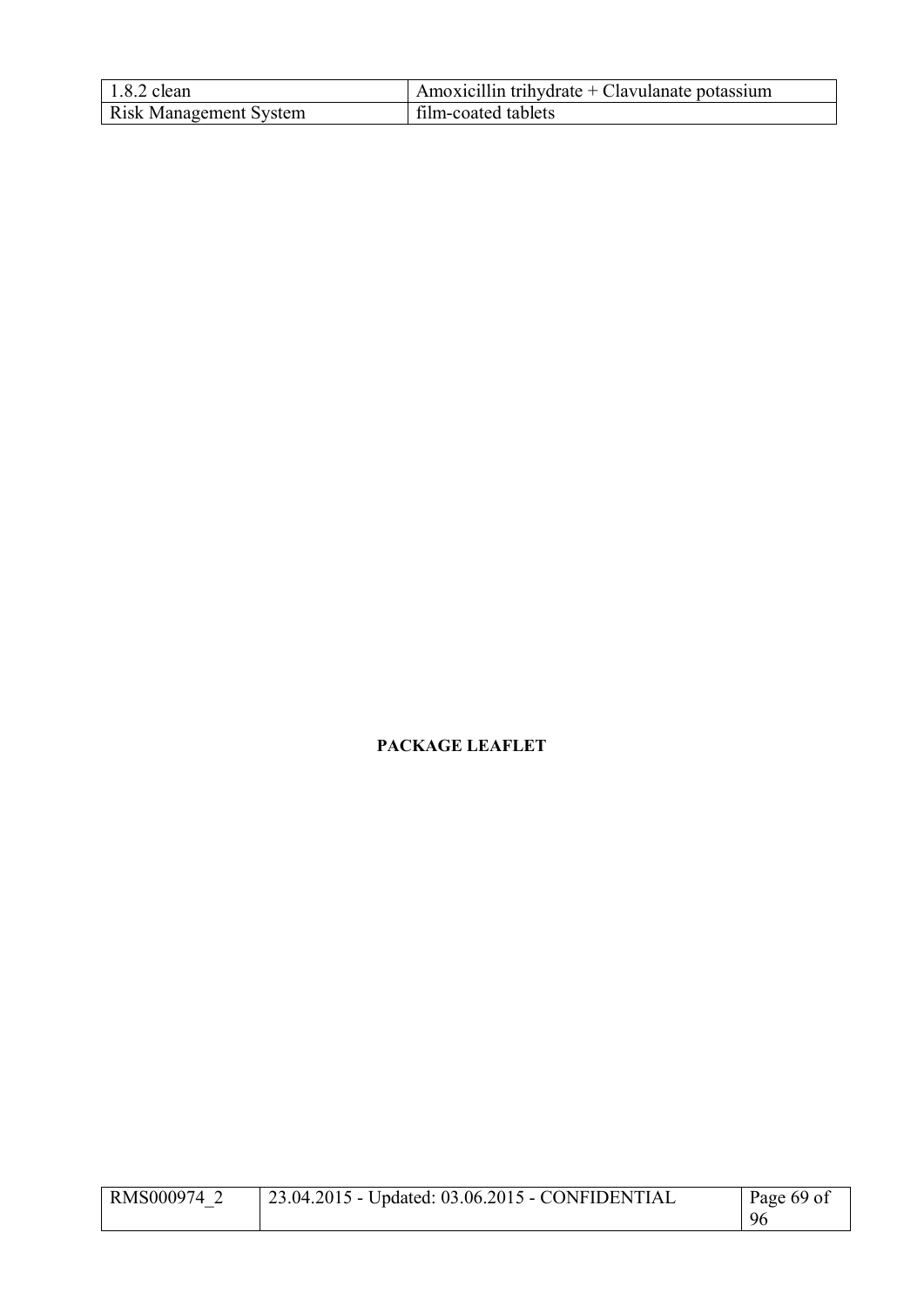| $1.8.2$ clean                 | $\mu$ Amoxicillin trihydrate + Clavulanate potassium |
|-------------------------------|------------------------------------------------------|
| <b>Risk Management System</b> | film-coated tablets                                  |

### **Package leaflet: Information for the patient**

#### **<Invented name> 500 mg/125 mg film-coated tablets <Invented name> 875 mg/125 mg film-coated tablets** Amoxicillin/Clavulanic acid

#### **Read all of this leaflet carefully before you start taking this medicine because it contains important information for you.**

- Keep this leaflet. You may need to read it again.
- If you have any further questions, ask your doctor or pharmacist.
- This medicine has been prescribed for you only. Do not pass it on to others. It may harm them, even if their signs of illness are the same as yours.
- If you get any side effects, talk to your doctor or pharmacist. This includes any possible side effects not listed in this leaflet. See section 4.

#### **What is in this leaflet**

- 1. What <Invented name> is and what it is used for
- 2. What you need to know before you take <Invented name>
- 3. How to take <Invented name>
- 4. Possible side effects
- 5. How to store <Invented name>
- 6. Contents of the pack and other information

#### **1. What <Invented name> is and what it is used for**

<Invented name> is an antibiotic and works by killing bacteria that cause infections. It contains two different active ingredients called amoxicillin and clavulanic acid. Amoxicillin belongs to a group of medicines called "penicillins" that can sometimes be stopped from working (made inactive). The other active component (clavulanic acid) stops this from happening.

<Invented name> is used in adults and children to treat the following infections:

- middle ear and sinus infections
- respiratory tract infections
- urinary tract infections
- skin and soft tissue infections including dental infections
- bone and joint infections.

#### **2. What you need to know before you take <Invented name>**

#### **Do not take <Invented name>:**

- if you are allergic to amoxicillin, clavulanic acid or any of the other ingredients of this medicine (listed in section 6),
- if you have ever had a severe allergic (hypersensitive) reaction to any other antibiotic. This can include a skin rash or swelling of the face or neck,
- if you have ever had liver problems or jaundice (yellowing of the skin) when taking an antibiotic.

**Do not take <Invented name> if any of the above apply to you or your child.** If you are not sure, talk to your doctor or pharmacist before taking <Invented name>.

| RMS000974 2 | 23.04.2015 - Updated: 03.06.2015 - CONFIDENTIAL | Page 70 of |
|-------------|-------------------------------------------------|------------|
|             |                                                 | 96         |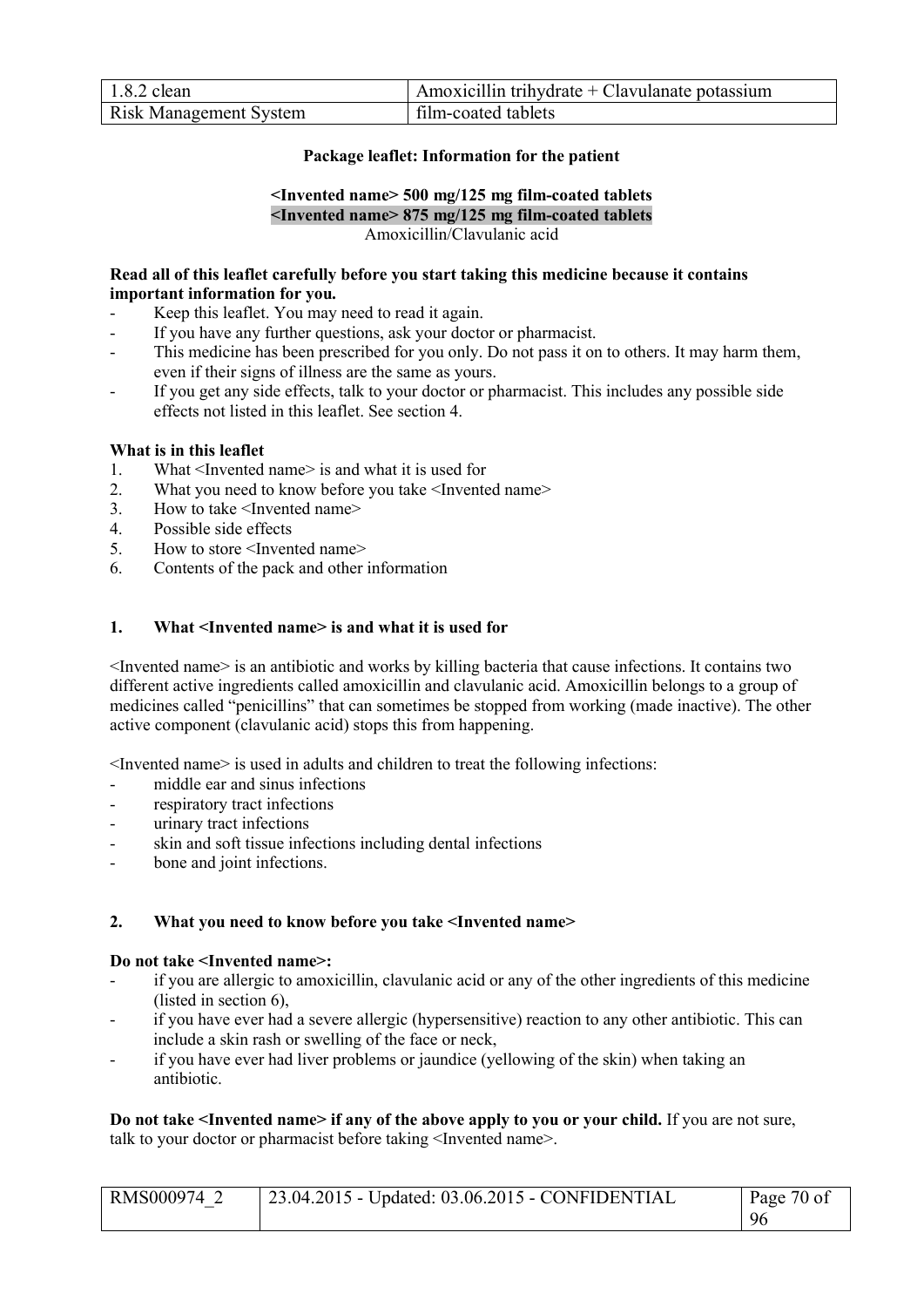| $1.8.2$ clean                 | Amoxicillin trihydrate $+$ Clavulanate potassium |
|-------------------------------|--------------------------------------------------|
| <b>Risk Management System</b> | film-coated tablets                              |

#### **Warnings and precautions**

Talk to your doctor or pharmacist before taking <Invented name> if you:

- have glandular fever
- are being treated for liver or kidney problems
- are not passing water regularly.

If you are not sure if any of the above apply to you, talk to your doctor or pharmacist before taking <Invented name>.

In some cases, your doctor may investigate the type of bacteria that is causing your or your child's infection. Depending on the results, you or your child may be given a different strength of <Invented name> or a different medicine.

#### **Conditions you need to look out for**

<Invented name> can make some existing conditions worse, or cause serious side effects. These include allergic reactions, convulsions (fits) and inflammation of the large intestine. You must look out for certain symptoms while you or your child is taking <Invented name>, to reduce the risk of any problems. See '*Conditions you need to look out for'* in **Section 4**.

#### **Blood and urine tests**

If you or your child is having blood tests (such as red blood cell status tests or liver function tests) or urine tests (for glucose), let the doctor or nurse know that you or your child is taking <Invented name>. This is because <Invented name> can affect the results of these types of tests.

#### **Other medicines and <Invented name>**

Tell your doctor or pharmacist if you or your child is taking, have recently taken or might take any other medicines.

If you are taking allopurinol (used for gout) with <Invented name>, it may be more likely that you'll have an allergic skin reaction.

If you are taking probenecid (used for gout), your doctor may decide to adjust your dose of <Invented name>.

If medicines to help stop blood clots (such as warfarin) are taken with <Invented name> then extra blood tests may be needed.

<Invented name> can affect how methotrexate (a medicine used to treat cancer or rheumatic diseases) works.

<Invented name> may affect how mycophenolate mofetil (a medicine used to prevent the rejection of transplanted organs) works.

#### **<Invented name> with food, drink**

Take <Invented name> at the start of a meal or slightly before and swallow the tablets whole with a glass of water.

#### **Pregnancy, breast-feeding and fertility**

If you are pregnant or breast-feeding, think you may be pregnant or are planning to have a baby, ask your doctor or pharmacist for advice before taking this medicine. Ask your doctor or pharmacist for advice before taking any medicine.

#### **Driving and using machines**

<Invented name> can have side effects and the symptoms may make you unfit to drive. Don't drive or operate machinery unless you are feeling well.

| RMS000974 2 | $\vert$ 23.04.2015 - Updated: 03.06.2015 - CONFIDENTIAL |     |
|-------------|---------------------------------------------------------|-----|
|             |                                                         | -96 |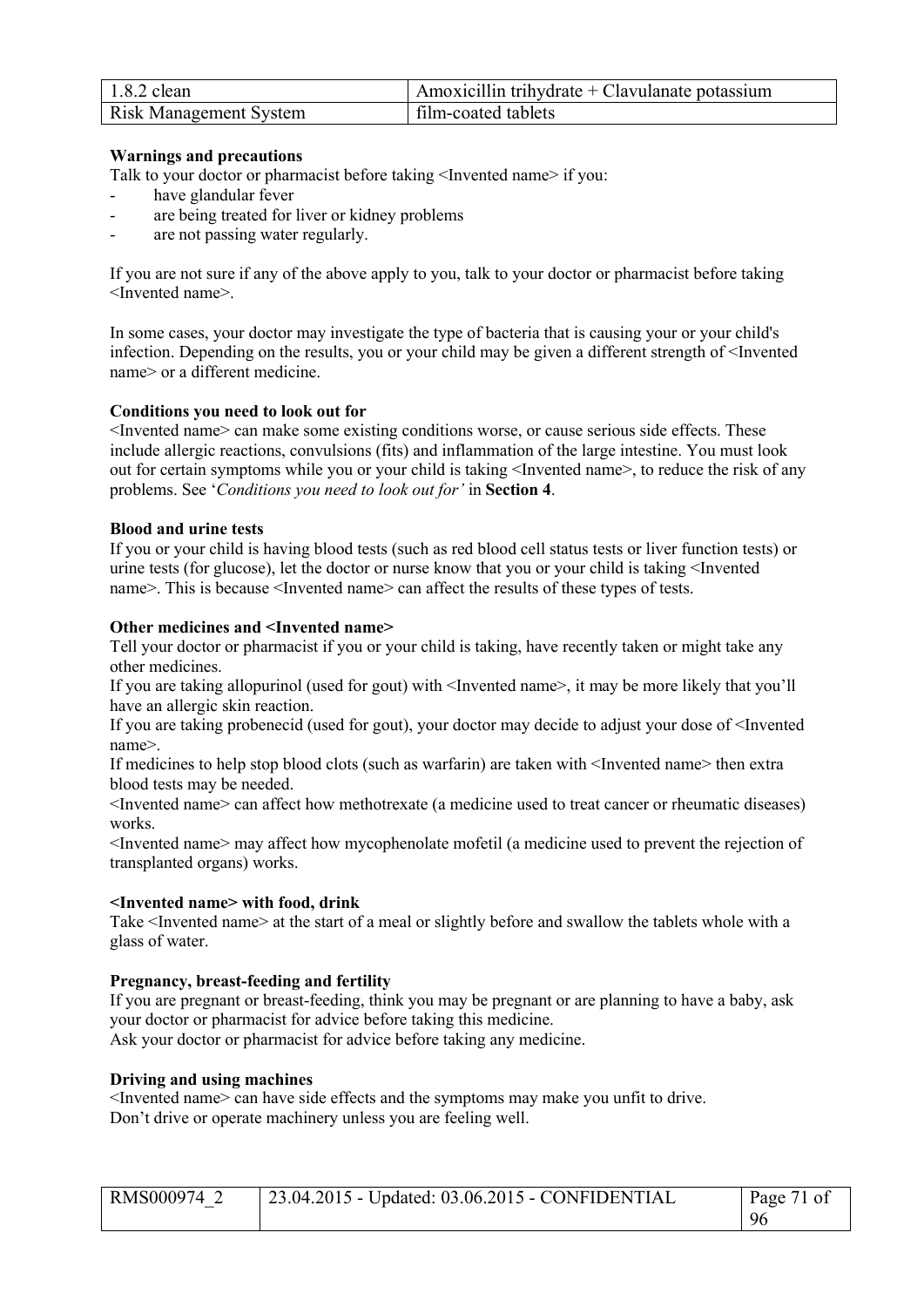| $1.8.2$ clean                 | Amoxicillin trihydrate $+$ Clavulanate potassium |
|-------------------------------|--------------------------------------------------|
| <b>Risk Management System</b> | film-coated tablets                              |

# **3. How to take <Invented name>**

Always take this medicine exactly as your doctor or pharmacist has told you. Check with your doctor or pharmacist if you are not sure.

#### **Adults and children weighing 40 kg and over**

500 mg/125 mg film-coated tablets

The usual dose is:

1 tablet three times a day

#### 875 mg/125 mg film-coated tablets

Usual dose  $-1$  tablet two times a day

Higher dose  $-1$  tablet three times a day

# **Use in children**

#### **Children weighing less than 40 kg**

Children aged 6 years or less should preferably be treated with amoxicillin/clavulanic acid oral suspension.

#### 500 mg/125 mg film-coated tablets

Ask your doctor or pharmacist for advice when giving <Invented name> tablets to children weighing less than 40 kg. The tablets are not suitable for children weighing less than 25 kg.

#### 875 mg/125 mg film-coated tablets

Ask your doctor or pharmacist for advice when giving <Invented name> tablets to children weighing less than 40 kg. The tablets are not suitable for children weighing less than 25 kg.

#### **Patients with kidney and liver problems**

- If you or your chlid has kidney problems the dose might be changed. A different strength or a different medicine may be chosen by your doctor.
- If you or your child has liver problems you may have more frequent blood tests to check how your liver is working.

#### **How to take <Invented name>**

- Swallow the tablets whole with a glass of water at the start of a meal or slightly before
- Space the doses evenly during the day, at least 4 hours apart. Do not take 2 doses in 1 hour.
- Do not take <Invented name> for more than 2 weeks. If you or your child still feels unwell you should go back to see the doctor.

#### **If you take more <Invented name> than you should**

If you take too much <Invented name>, signs might include an upset stomach (feeling sick, being sick or diarrhoea) or convulsions. Talk to your doctor as soon as possible. Take the medicine carton or bottle to show the doctor.

# **If you forget to <take> <Invented name>**

Do not take a double dose to make up for a forgotten dose. If you forget to take a dose, take it as soon as you remember. You should not take the next dose too soon, but wait about 4 hours before taking the next dose.

#### **If you stop taking <Invented name>**

Keep taking <Invented name> until the treatment is finished, even if you feel better. You need every dose to help fight the infection. If some bacteria survive they can cause the infection to come back.

| RMS000974 | $\frac{1}{23.04.2015}$ - Updated: 03.06.2015 - CONFIDENTIAL<br>Page 72 of |    |
|-----------|---------------------------------------------------------------------------|----|
|           |                                                                           | 96 |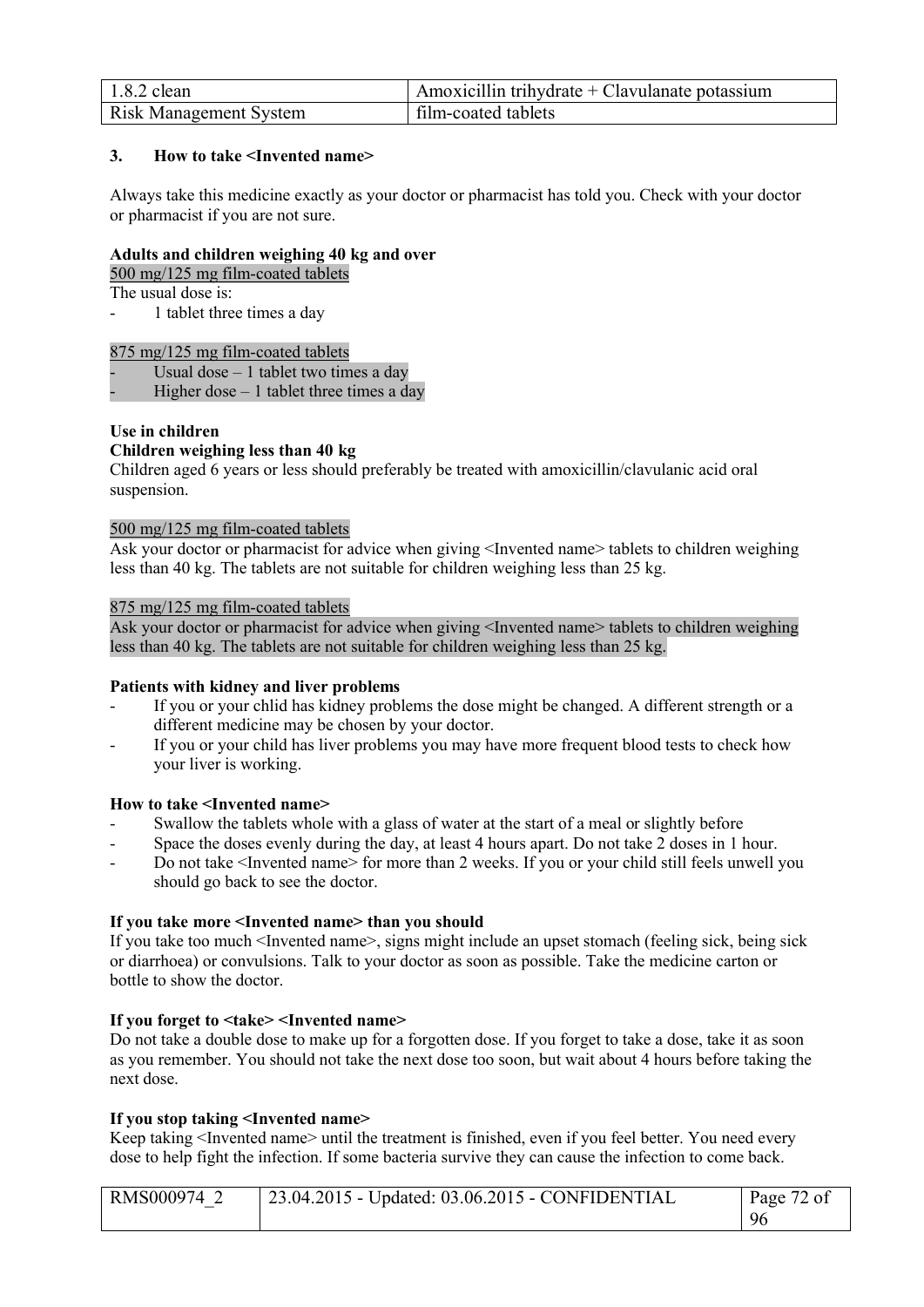| $1.8.2$ clean                 | Amoxicillin trihydrate + Clavulanate potassium |
|-------------------------------|------------------------------------------------|
| <b>Risk Management System</b> | film-coated tablets                            |

If you have any further questions on the use of this medicine, ask your doctor or pharmacist.

# **4. Possible side effects**

Like all medicines, this medicine can cause side effects, although not everybody gets them.

# **Conditions you need to look out for**

# **Allergic reactions:**

- skin rash
- inflammation of blood vessels (*vasculitis*) which may be visible as red or purple raised spots on the skin, but can affect other parts of the body
- fever, joint pain, swollen glands in the neck, armpit or groin
- swelling, sometimes of the face or mouth *(angioedema)*, causing difficulty in breathing
- collapse.

**Contact a doctor immediately** if you get any of these symptoms. **Stop taking <Invented name>.** 

# **Inflammation of large intestine**

Inflammation of the large intestine, causing watery diarrhoea usually with blood and mucus, stomach pain and/or fever.

**Contact your doctor as soon as possible** for advice if you get these symptoms.

### *Very common: may affect more than 1 in 10 people*

diarrhoea (in adults)

# *Common: may affect up to 1 in 10 people*

- thrush (*candida*  a yeast infection of the vagina, mouth or skin folds)
- feeling sick (nausea), especially when taking high doses

# If affected take <Invented name> before food

- vomiting
- diarrhoea (in children)

# *Uncommon: may affect up to 1 in 100 people*

- skin rash, itching
- raised itchy rash (hives)
- indigestion
- dizziness
- headache.

Uncommon side effects that may show up in your blood tests:

increase in some substances *(enzymes)* produced by the liver.

# *Rare: may affect up to 1 in 1,000 people*

skin rash, which may blister, and looks like small targets (central dark spots surrounded by a paler area, with a dark ring around the edge – *erythema multiforme*)

If you notice any of these symptoms contact a doctor urgently.

Rare side effects that may show up in your blood tests:

low number of cells involved in blood clotting.

| RMS000974 | $'$ 23.04.2015 - Updated: 03.06.2015 - CONFIDENTIAL | Page 73 of |
|-----------|-----------------------------------------------------|------------|
|           |                                                     |            |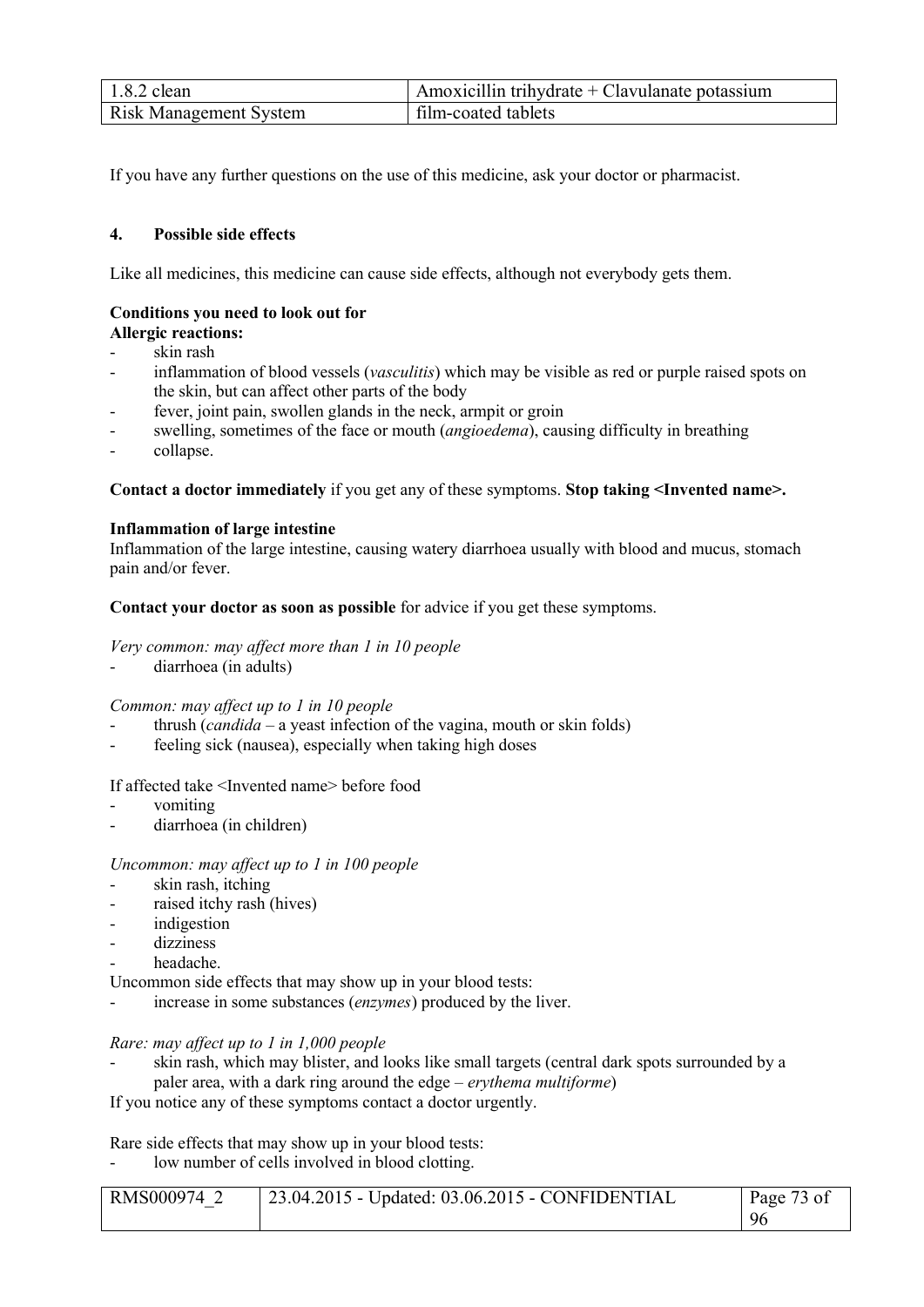| $1.8.2$ clean                 | Amoxicillin trihydrate + Clavulanate potassium |
|-------------------------------|------------------------------------------------|
| <b>Risk Management System</b> | film-coated tablets                            |

low number of white blood cells.

#### *Frequency not known: frequency cannot be estimated from the available data*

- Allergic reactions (see above)
- Inflammation of the large intestine (see above)
- Inflammation of the protective membrane surrounding the brain (aseptic meningitis)
- Serious skin reactions:
	- a widespread rash with blisters and peeling skin, particularly around the mouth, nose, eyes and genitals (*Stevens-Johnson syndrome*), and a more severe form, causing extensive peeling of the skin (more than 30% of the body surface – *toxic epidermal necrolysis*)
	- widespread red skin rash with small pus-containing blisters (*bullous exfoliative dermatitis*)
	- a red, scaly rash with bumps under the skin and blisters (*exanthemous pustulosis*).

# **Contact a doctor immediately if you get any of these symptoms.**

- inflammation of the liver (*hepatitis)*
- jaundice, caused by increases in the blood of bilirubin (a substance produced in the liver) which may make your skin and whites of the eyes appear yellow
- inflammation of tubes in the kidney
- blood takes longer to clot
- hyperactivity
- convulsions (in people taking high doses of <Invented name> or who have kidney problems) black tongue which looks hairy
- Side effects that may show up in your blood or urine tests:
- severe reduction in the number of white blood cells
- low number of red blood cells (*haemolytic anaemia*)
- crystals in urine.

# **Reporting of side effects**

If you get any side effects, talk to your doctor or pharmacist. This includes any possible side effects not listed in this leaflet. You can also report side effects directly via the national reporting system listed in Appendix V. By reporting side effects you can help provide more information on the safety of this medicine.

# **5. How to store <Invented name>**

Keep this medicine out of the sight and reach of children.

Do not use this medicine after the expiry date which is stated on the packaging after EXP. The expiry date refers to the last day of that month.

Do not store above 25°C.

Do not throw away any medicines via wastewater or household waste. Ask your pharmacist how to throw away medicines you no longer use. These measures will help protect the environment.

# **6. Contents of the pack and other information**

#### **What <Invented name> contains**

The active substances are amoxicillin and clavulanic acid. <Invented name> 500 mg/125 mg film-coated tablets Each film-coated tablet contains 500 mg amoxicillin (as amoxicillin trihydrate) and 125 mg of

| RMS000974 2 | 23.04.2015 - Updated: 03.06.2015 - CONFIDENTIAL | Page 74 of |
|-------------|-------------------------------------------------|------------|
|             |                                                 | -96        |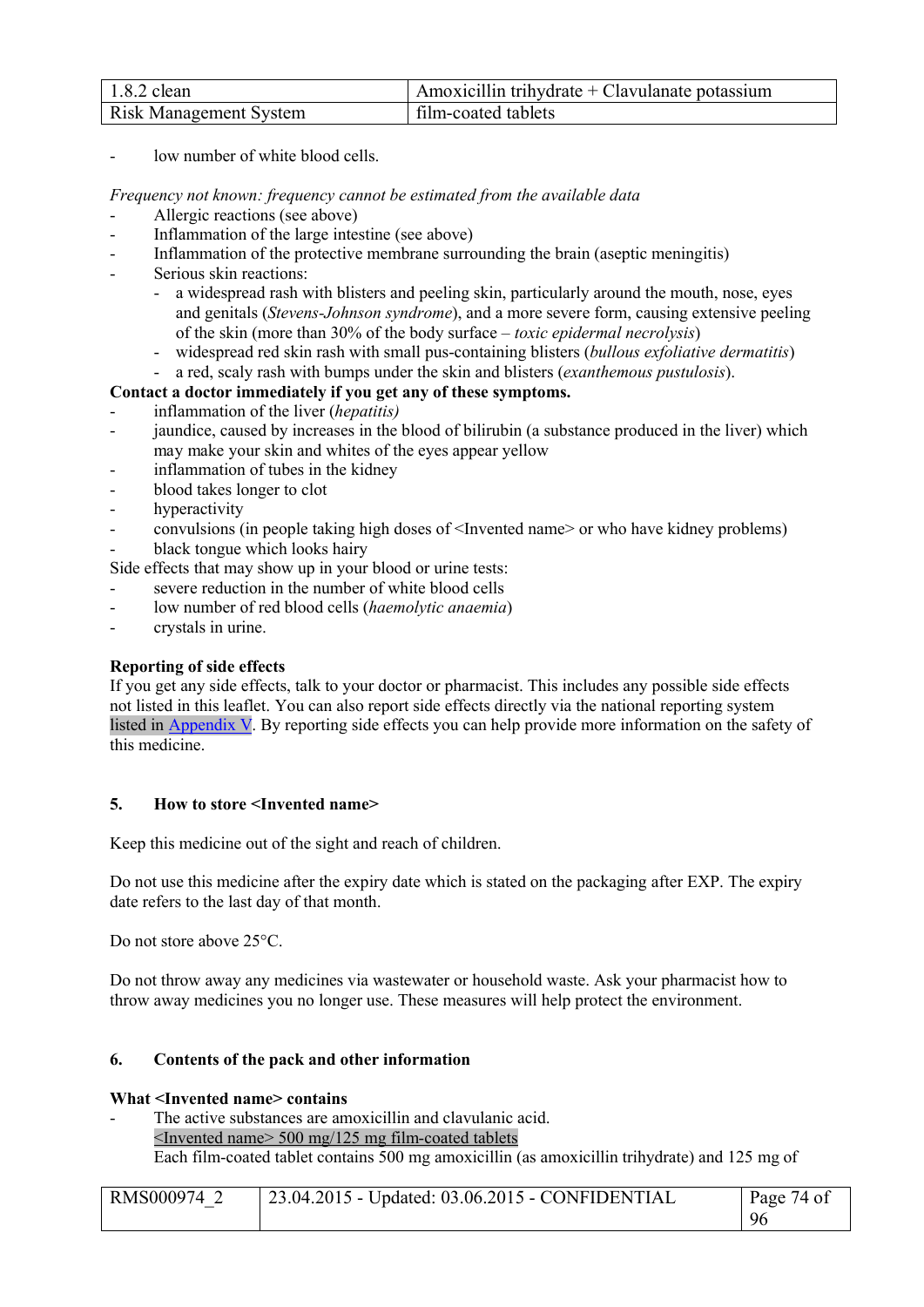| $1.8.2$ clean                 | Amoxicillin trihydrate + Clavulanate potassium |
|-------------------------------|------------------------------------------------|
| <b>Risk Management System</b> | film-coated tablets                            |

clavulanic acid (as potassium clavulanate).

<Invented name> 875 mg/125 mg film-coated tablets

Each film-coated tablet contains 875 mg amoxicillin as (amoxicillin trihydrate) and 125 mg of clavulanic acid (as potassium clavulanate).

The other ingredients (excipients) are microcrystalline cellulose (E460), sodium starch glycolate (type A), colloidal anhydrous silica (E551) and magnesium stearate (E470b) in the tablet core and titanium dioxide (E171), hypromellose (E464) and macrogol in the film coating.

### **What <Invented name> looks like and contents of the pack**

<Invented name> 500 mg/125 mg film-coated tablets

White coloured capsule shaped film coated tablet (tablet) debossed with "I 06" on one side and plain on other side, tablet length:  $19.40 \pm 0.10$  mm.

<Invented name> 875 mg/125 mg film-coated tablets

White coloured capsule shaped film coated tablet (tablet) debossed with "I 07" on one side and plain on other side, tablet length:  $21.70 \pm 0.10$ mm.

 $\leq$ Invented name> is available in boxes of 10, 12, 14, 16, 20, 21, 24, 30, 100 or 500 film-coated tablets in strips.

Not all pack sizes may be marketed.

### **Marketing Authorisation Holder**

KRKA, d.d., Novo mesto, Šmarješka cesta 6, 8501 Novo mesto, Slovenia

### **Manufacturer**

[To be completed nationally]

### **This medicinal product is authorised in the Member States of the EEA under the following names:**

| [To be completed nationally] |  |
|------------------------------|--|
|                              |  |
|                              |  |
|                              |  |

**This leaflet was last revised in** [To be completed nationally]

#### **Advice/medical education**

Antibiotics are used to treat infections caused by bacteria. They have no effect against infections caused by viruses.

Sometimes an infection caused by bacteria does not respond to a course of an antibiotic. One of the commonest reasons for this to occur is because the bacteria causing the infection are resistant to the antibiotic that is being taken. This means that they can survive and even multiply despite the antibiotic.

Bacteria can become resistant to antibiotics for many reasons. Using antibiotics carefully can help to reduce the chance of bacteria becoming resistant to them.

When your doctor prescribes a course of an antibiotic it is intended to treat only your current illness. Paying attention to the following advice will help prevent the emergence of resistant bacteria that

| RMS000974 | 23.04.2015 - Updated: 03.06.2015 - CONFIDENTIAL | Page 75 of |
|-----------|-------------------------------------------------|------------|
|           |                                                 | 96         |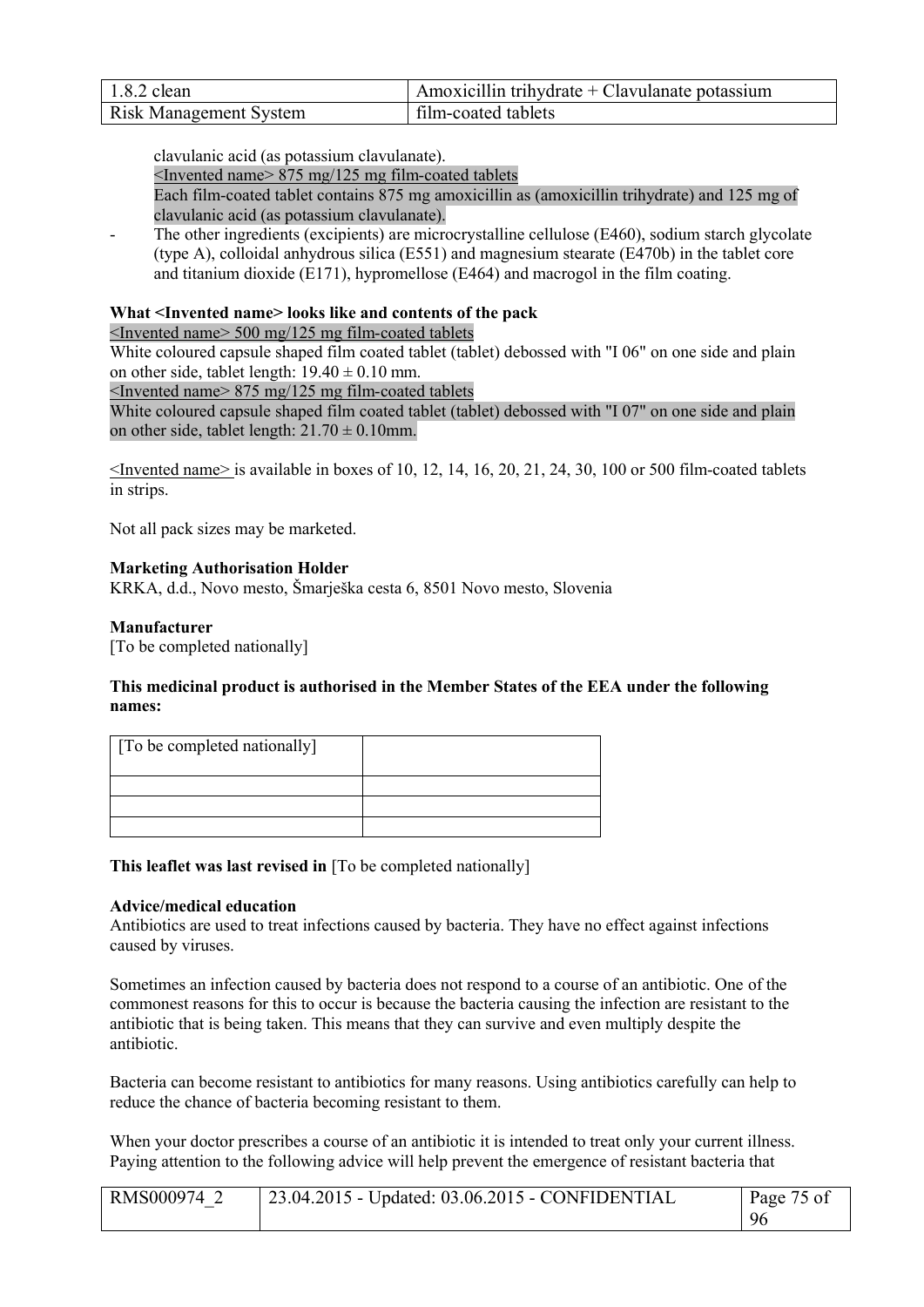| $1.8.2$ clean                 | $\mu$ Amoxicillin trihydrate + Clavulanate potassium |
|-------------------------------|------------------------------------------------------|
| <b>Risk Management System</b> | film-coated tablets                                  |

could stop the antibiotic working.

- 1. It is very important that you take the antibiotic at the right dose, at the right times and for the right number of days. Check with your doctor or pharmacist if you are not sure.
- 2. Do not take an antibiotic unless it has been prescribed specifically for you and only for the infection it was prescribed.
- 3. Do not take antibiotics that have been prescribed for other people even if they had an infection that was similar to yours.
- 4. Do not give antibiotics prescribed for you to other people.
- 5. If you have any antibiotic left over when you have taken the course as prescribed you should take the remainder to a pharmacy for appropriate disposal.

# **1. NAME OF THE MEDICINAL PRODUCT**

<Invented name> 400 mg/57 mg in 5 ml powder for oral suspension

# **2. QUALITATIVE AND QUANTITATIVE COMPOSITION**

5 ml of suspension contains 400 mg amoxicillin (as amoxicillin trihydrate) and 57 mg clavulanic acid (as potassium clavulanate).

1 ml of suspension contains 80 mg amoxicillin (as amoxicillin trihydrate) and 11.4 mg clavulanic acid (as potassium clavulanate).

Excipient(s) with known effect:

5 ml of suspension contains 12.5 mg aspartame (E951). 1 ml of suspension contains 2.5 mg aspartame (E951).

For the full list of excipients, see section 6.1.

# **3. PHARMACEUTICAL FORM**

Powder for oral suspension

White to off-white powder.

# **4. CLINICAL PARTICULARS**

# **4.1 Therapeutic indications**

<Invented name> is indicated for the treatment of the following infections in adults and children (see sections 4.2, 4.4 and 5.1):

- Acute bacterial sinusitis (adequately diagnosed)
- Acute otitis media
- Acute exacerbations of chronic bronchitis (adequately diagnosed)
- Community acquired pneumonia
- **Cystitis**
- Pyelonephritis

| RMS000974 2 | 23.04.2015 - Updated: 03.06.2015 - CONFIDENTIAL | Page 76 of |
|-------------|-------------------------------------------------|------------|
|             |                                                 | 96         |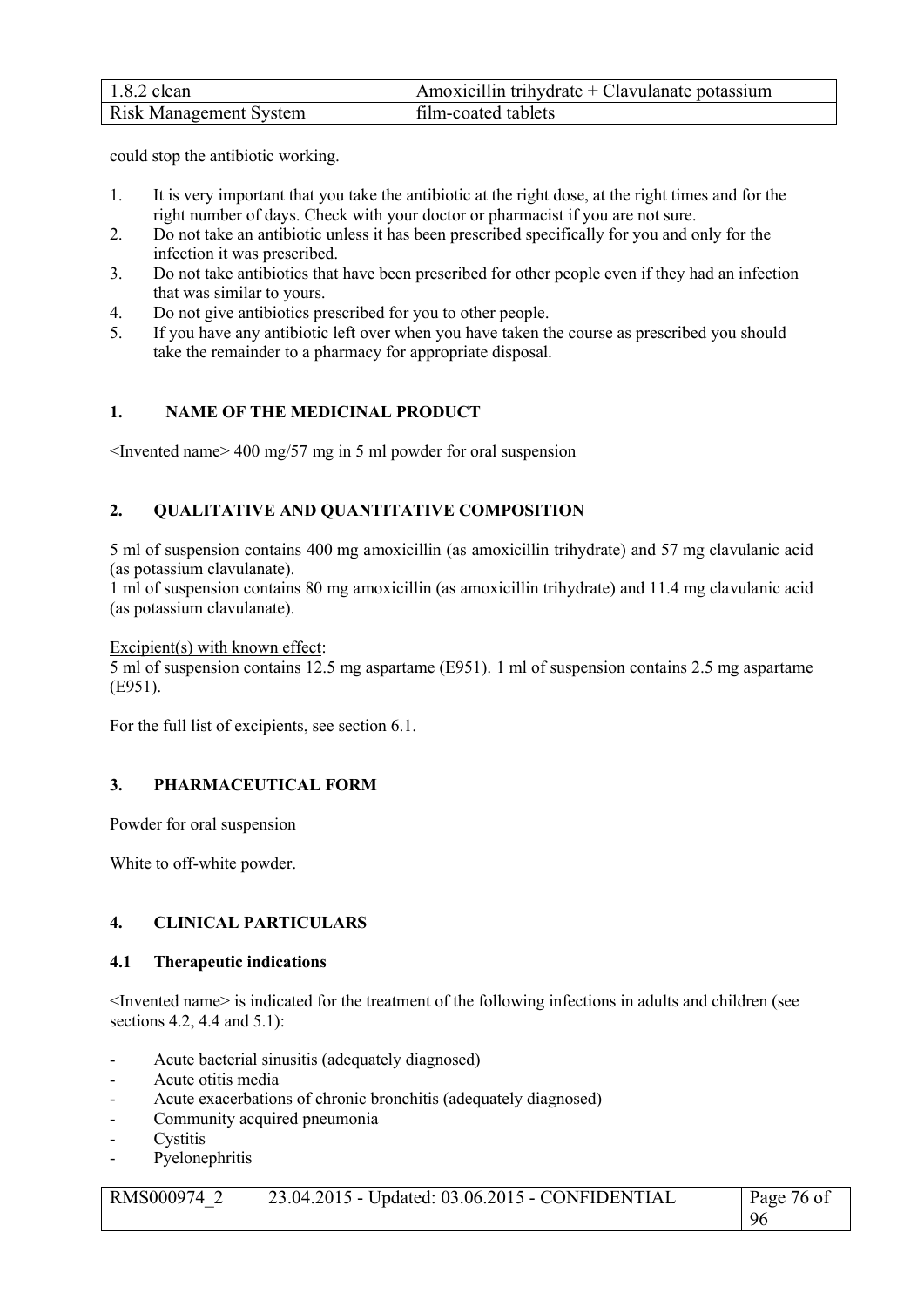| $1.8.2$ clean                 | Amoxicillin trihydrate $+$ Clavulanate potassium |
|-------------------------------|--------------------------------------------------|
| <b>Risk Management System</b> | film-coated tablets                              |

- Skin and soft tissue infections in particular cellulitis, animal bites, severe dental abscess with spreading cellulitis.
- Bone and joint infections, in particular osteomyelitis.

Consideration should be given to official guidance on the appropriate use of antibacterial agents.

# **4.2 Posology and method of administration**

# **Posology**

Doses are expressed throughout in terms of amoxicillin/clavulanic acid content except when doses are stated in terms of an individual component.

The dose of <Invented name> that is selected to treat an individual infection should take into account:

- The expected pathogens and their likely susceptibility to antibacterial agents (see section 4.4)
- The severity and the site of the infection
- The age, weight and renal function of the patient as shown below.

The use of alternative presentations of  $\leq$ Invented name $\geq$  (e.g. those that provide higher doses of amoxicillin and/or different ratios of amoxicillin to clavulanic acid) should be considered as necessary (see sections 4.4 and 5.1).

For children < 40 kg, this formulation of <Invented name> provides a maximum daily dose of 1000-2800 mg amoxicillin/143-400 mg clavulanic acid, when administered as recommended below.

If it is considered that a higher daily dose of amoxicillin is required, it is recommended that another preparation of amoxicillin/clavulanic acid is selected in order to avoid administration of unnecessarily high daily doses of clavulanic acid (see sections 4.4 and 5.1).

The duration of therapy should be determined by the response of the patient. Some infections (e.g. osteomyelitis) require longer periods of treatment. Treatment should not be extended beyond 14 days without review (see section 4.4 regarding prolonged therapy).

Children  $\geq$  40 kg should be treated with the adult formulations of  $\leq$  Invented name>.

### *Paediatric population* Children  $< 40$  kg

Children may be treated with <Invented name> tablets and suspensions. Recommended doses

- 25 mg/3.6 mg/kg/day to 45 mg/6.4 mg/kg/day given as two divided doses;
- up to 70 mg/10 mg/kg/day given as two divided doses may be considered for some infections (such as otitis media, sinusitis and lower respiratory tract infections).

No clinical data are available for <Invented name> 7:1 formulations regarding doses higher than 45 mg/6.4 mg per kg per day in children under 2 years

There are no clinical data for  $\leq$  Invented name $\geq$  7:1 formulations for patients under 2 months of age. Dosing recommendations in this population therefore cannot be made.

Elderly patients

No dose adjustment is considered necessary.

| RMS000974 | 23.04.2015 - Updated: 03.06.2015 - CONFIDENTIAL | Page 77 of |
|-----------|-------------------------------------------------|------------|
|           |                                                 | 96         |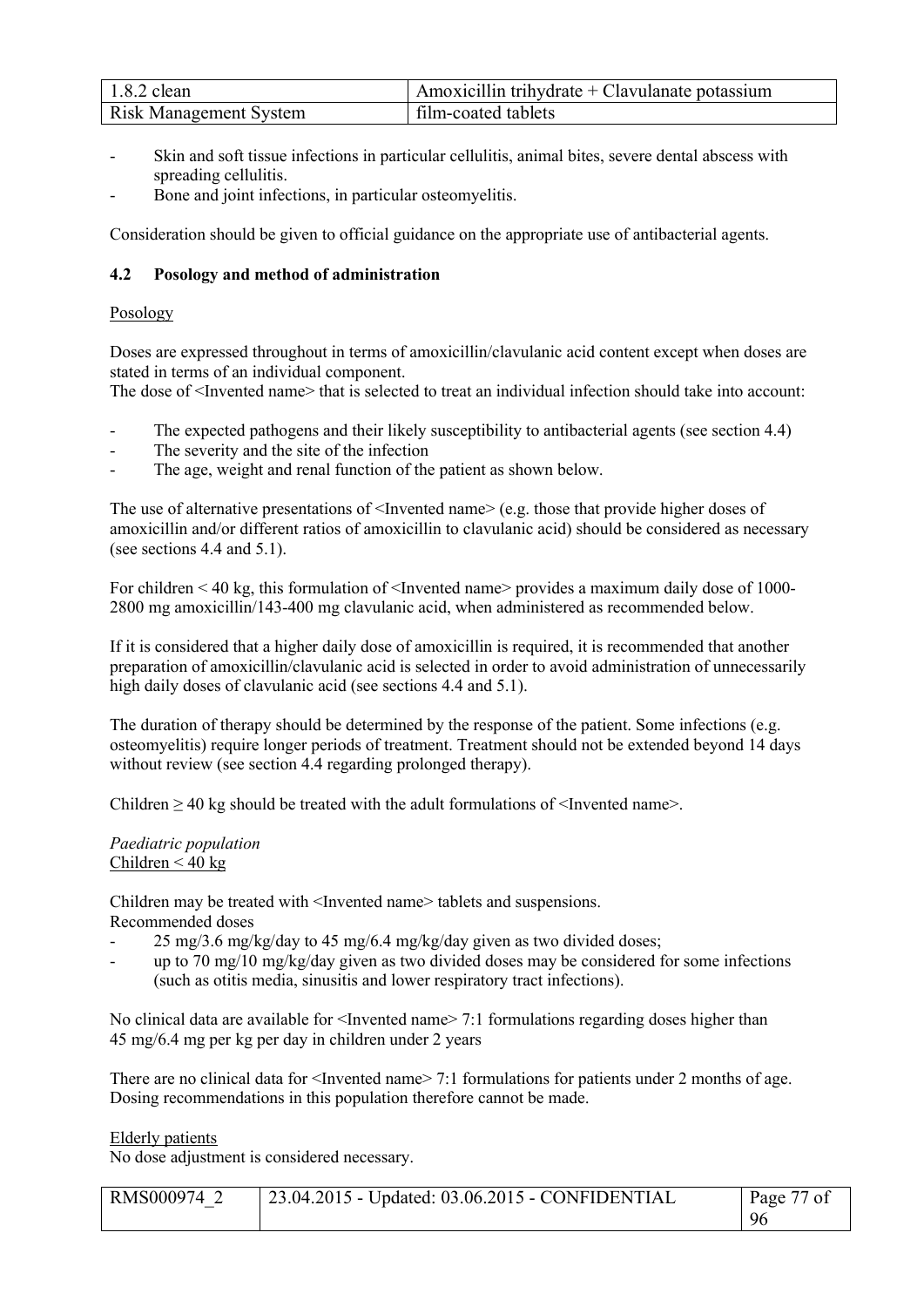| $1.8.2$ clean                 | Amoxicillin trihydrate + Clavulanate potassium |
|-------------------------------|------------------------------------------------|
| <b>Risk Management System</b> | film-coated tablets                            |

Patients with renal impairment

Dose adjustments are based on the maximum recommended level of amoxicillin. No dose adjustment is required in patients with creatinine clearance (CrCl) greater than 30 ml/min.

In patients with creatinine clearance less than 30 ml/min, the use of  $\leq$  Invented name> presentations with an amoxicillin to clavulanic acid ratio of 7:1 is not recommended, as no recommendations for dose adjustments are available.

Patients with hepatic impairment Dose with caution and monitor hepatic function at regular intervals (see sections 4.3 and 4.4).

Method of administration <Invented name> is for oral use. Administer at the start of a meal to minimise potential gastrointestinal intolerance.

For instructions on dilution of the medicinal product before administration, see section 6.6. The oral suspension is white to off-white with fruity aromatic odor.

# **4.3 Contraindications**

Hypersensitivity to the active substances or to any of the excipients listed in section 6.1.

History of a severe immediate hypersensitivity reaction (e.g. anaphylaxis) to another beta-lactam agent (e.g. a cephalosporin, carbapenem or monobactam).

History of jaundice/hepatic impairment due to amoxicillin/clavulanic acid (see section 4.8).

# **4.4 Special warnings and precautions for use**

Before initiating therapy with amoxicillin/clavulanic acid, careful enquiry should be made concerning previous hypersensitivity reactions to penicillins, cephalosporins or other beta-lactam agents (see sections 4.3 and 4.8).

Serious and occasionally fatal hypersensitivity (anaphylactoid) reactions have been reported in patients on penicillin therapy. These reactions are more likely to occur in individuals with a history of penicillin hypersensitivity and in atopic individuals. If an allergic reaction occurs, amoxicillin/clavulanic acid therapy must be discontinued and appropriate alternative therapy instituted.

In the case that an infection is proven to be due to an amoxicillin-susceptible organisms(s) then consideration should be given to switching from amoxicillin/clavulanic acid to amoxicillin in accordance with official guidance.

This presentation of  $\leq$ Invented name $\geq$  is not suitable for use when there is a high risk that the presumptive pathogens have resistance to beta-lactam agents that is not mediated by beta-lactamases susceptible to inhibition by clavulanic acid. This presentation should not be used to treat penicillinresistant *S. pneumoniae*.

Convulsions may occur in patients with impaired renal function or in those receiving high doses (see 4.8).

| RMS000974 2 | $\vert$ 23.04.2015 - Updated: 03.06.2015 - CONFIDENTIAL | Page 78 of |
|-------------|---------------------------------------------------------|------------|
|             |                                                         | -96        |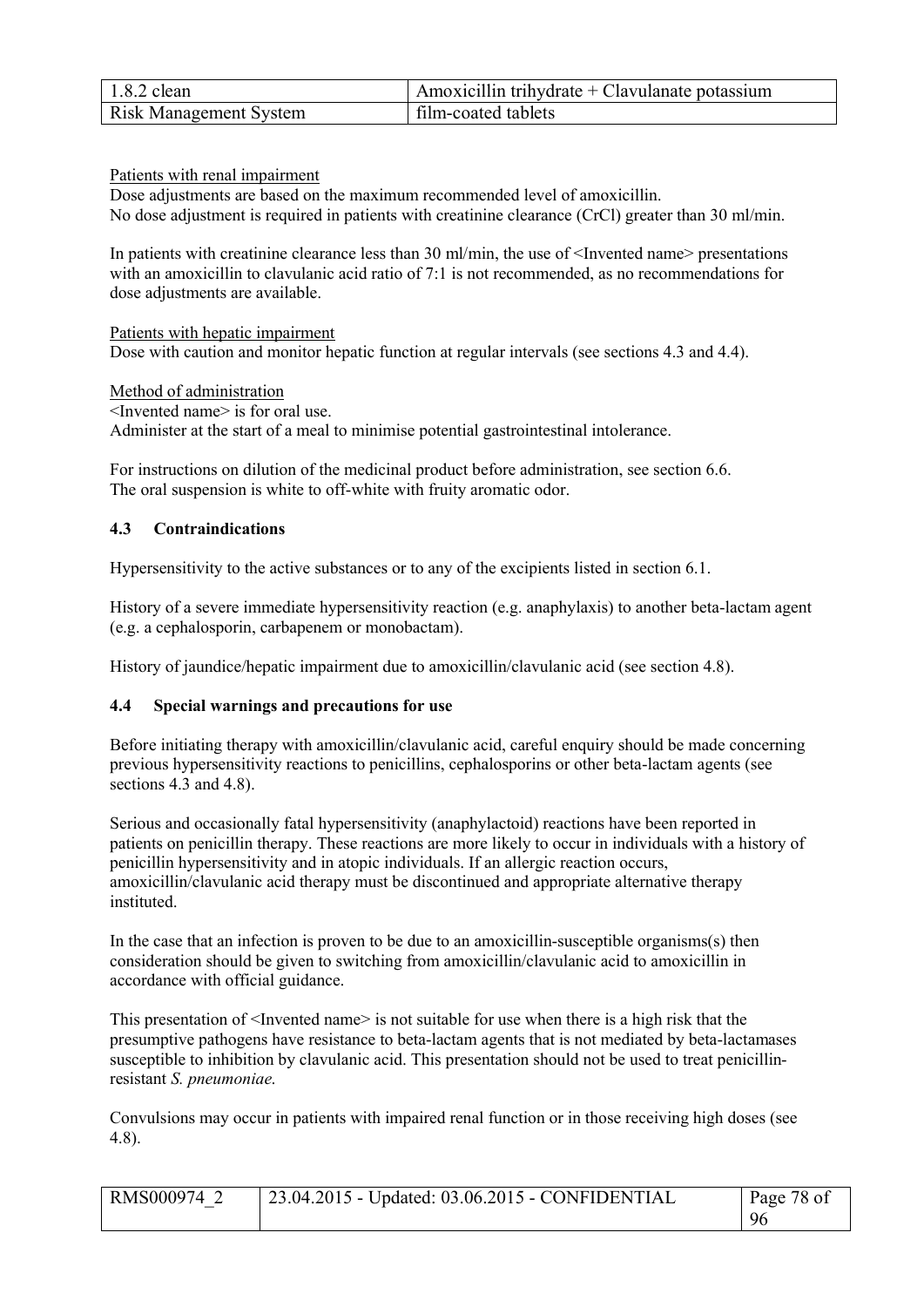| $1.8.2$ clean                 | Amoxicillin trihydrate + Clavulanate potassium |
|-------------------------------|------------------------------------------------|
| <b>Risk Management System</b> | film-coated tablets                            |

Amoxicillin/clavulanic acid should be avoided if infectious mononucleosis is suspected since the occurrence of a morbilliform rash has been associated with this condition following the use of amoxicillin.

Concomitant use of allopurinol during treatment with amoxicillin can increase the likelihood of allergic skin reactions.

Prolonged use may occasionally result in overgrowth of non-susceptible organisms.

The occurrence at the treatment initiation of a feverish generalised erythema associated with pustula may be a symptom of acute generalised exanthemous pustulosis (AGEP) (see Section 4.8). This reaction requires <Invented name> discontinuation and contra-indicates any subsequent administration of amoxicillin.

Amoxicillin/clavulanic acid should be used with caution in patients with evidence of hepatic impairment (see sections 4.2, 4.3 and 4.8).

Hepatic events have been reported predominantly in males and elderly patients and may be associated with prolonged treatment. These events have been very rarely reported in children. In all populations, signs and symptoms usually occur during or shortly after treatment but in some cases may not become apparent until several weeks after treatment has ceased. These are usually reversible. Hepatic events may be severe and in extremely rare circumstances, deaths have been reported. These have almost always occurred in patients with serious underlying disease or taking concomitant medications known to have the potential for hepatic effects (see section 4.8).

Antibiotic-associated colitis has been reported with nearly all antibacterial agents including amoxicillin and may range in severity from mild to life threatening (see section 4.8). Therefore, it is important to consider this diagnosis in patients who present with diarrhoea during or subsequent to the administration of any antibiotics. Should antibiotic-associated colitis occur, <Invented name> should immediately be discontinued, a physician be consulted and an appropriate therapy initiated. Antiperistaltic drugs are contra-indicated in this situation.

Periodic assessment of organ system functions, including renal, hepatic and haematopoietic function is advisable during prolonged therapy.

Prolongation of prothrombin time has been reported rarely in patients receiving amoxicillin/clavulanic acid. Appropriate monitoring should be undertaken when anticoagulants are prescribed concomitantly. Adjustments in the dose of oral anticoagulants may be necessary to maintain the desired level of anticoagulation (see section 4.5 and 4.8).

In patients with renal impairment, the dose should be adjusted according to the degree of impairment (see section 4.2).

In patients with reduced urine output, crystalluria has been observed very rarely, predominantly with parenteral therapy. During the administration of high doses of amoxicillin, it is advisable to maintain adequate fluid intake and urinary output in order to reduce the possibility of amoxicillin crystalluria. In patients with bladder catheters, a regular check of patency should be maintained (see section 4.9).

During treatment with amoxicillin, enzymatic glucose oxidase methods should be used whenever testing for the presence of glucose in urine because false positive results may occur with nonenzymatic methods.

| RMS000974 2 | $\vert$ 23.04.2015 - Updated: 03.06.2015 - CONFIDENTIAL | Page 79 of |
|-------------|---------------------------------------------------------|------------|
|             |                                                         | 96         |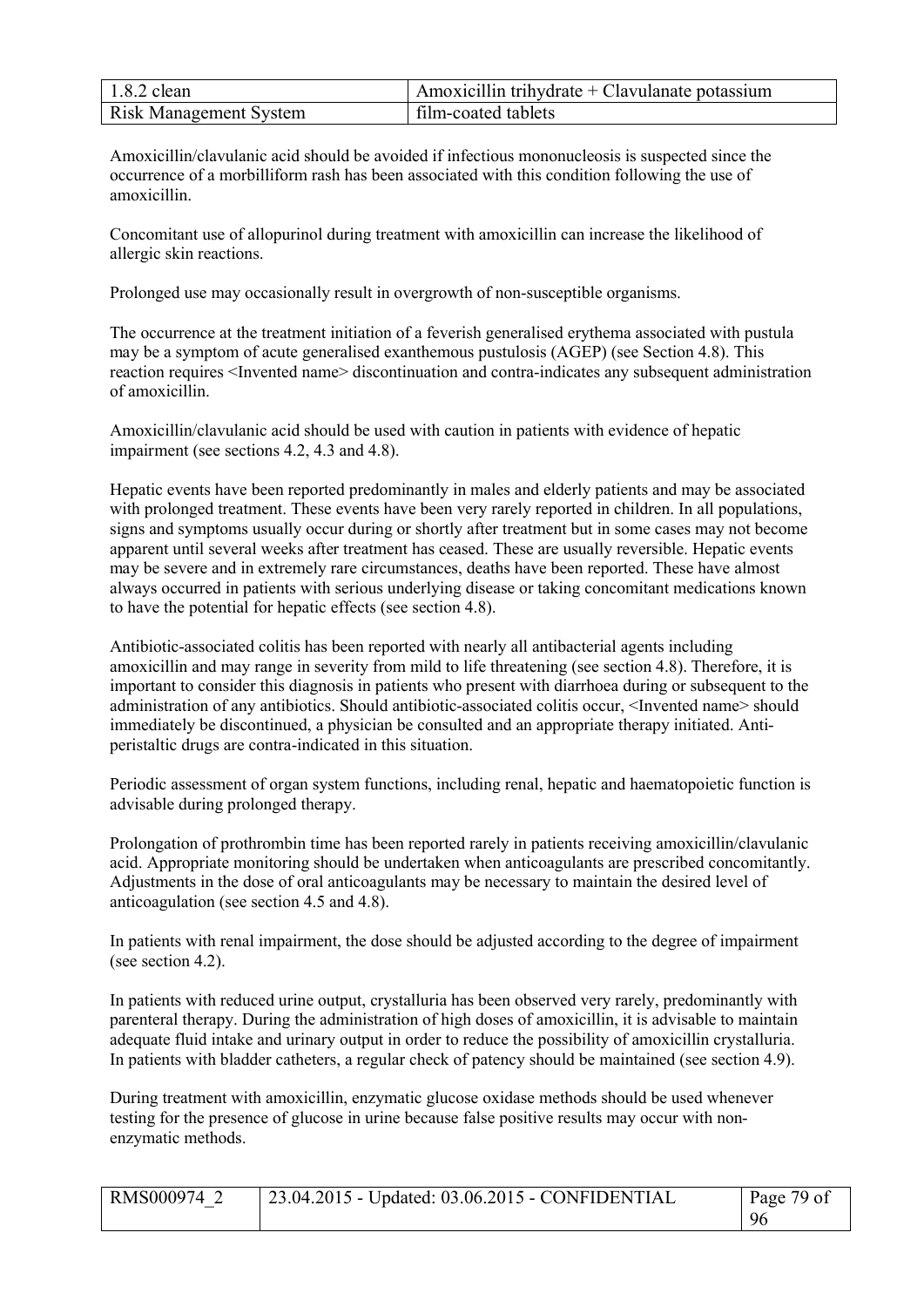| $1.8.2$ clean                 | Amoxicillin trihydrate $+$ Clavulanate potassium |
|-------------------------------|--------------------------------------------------|
| <b>Risk Management System</b> | film-coated tablets                              |

The presence of clavulanic acid in  $\leq$  Invented name> may cause a non-specific binding of IgG and albumin by red cell membranes leading to a false positive Coombs test.

There have been reports of positive test results using the Bio-Rad Laboratories Platelia *Aspergillus*  EIA test in patients receiving amoxicillin/clavulanic acid who were subsequently found to be free of *Aspergillus* infection. Cross-reactions with non-*Aspergillu*s polysaccharides and polyfuranoses with Bio-Rad Laboratories Platelia *Aspergillus* EIA test have been reported. Therefore, positive test results in patients receiving amoxicillin/clavulanic acid should be interpreted cautiously and confirmed by other diagnostic methods.

 $\leq$ Invented name> contains aspartame (E951). Aspartame contains a source of phenylalanine. May be harmful for people with phenylketonuria.

### **4.5 Interaction with other medicinal products and other forms of interaction**

### Oral anticoagulants

Oral anticoagulants and penicillin antibiotics have been widely used in practice without reports of interaction. However, in the literature there are cases of increased international normalised ratio in patients maintained on acenocoumarol or warfarin and prescribed a course of amoxicillin. If coadministration is necessary, the prothrombin time or international normalised ratio should be carefully monitored with the addition or withdrawal of amoxicillin. Moreover, adjustments in the dose of oral anticoagulants may be necessary (see sections 4.4 and 4.8).

### Methotrexate

Penicillins may reduce the excretion of methotrexate causing a potential increase in toxicity.

# Probenecid

Concomitant use of probenecid is not recommended. Probenecid decreases the renal tubular secretion of amoxicillin. Concomitant use of probenecid may result in increased and prolonged blood levels of amoxicillin but not of clavulanic acid.

# Mycophenolate mofetil

In patients receiving mycophenolate mofetil, reduction in pre-dose concentration of the active metabolite mycophenolic acid (MPA) of approximately 50% has been reported following commencement of oral amoxicillin plus clavulanic acid. The change in pre-dose level may not accurately represent changes in overall MPA exposure. Therefore, a change in the dose of mycophenolate mofetil should not normally be necessary in the absence of clinical evidence of graft dysfunction. However, close clinical monitoring should be performed during the combination and shortly after antibiotic treatment.

#### **4.6 Fertility, pregnancy and lactation**

#### Pregnancy

Animal studies do not indicate direct or indirect harmful effects with respect to pregnancy, embryonal/foetal development, parturition or postnatal development (see section 5.3). Limited data on the use of amoxicillin/clavulanic acid during pregnancy in humans do not indicate an increased risk of congenital malformations. In a single study in women with preterm, premature rupture of the foetal membrane it was reported that prophylactic treatment with amoxicillin/clavulanic acid may be associated with an increased risk of necrotising enterocolitis in neonates. Use should be avoided during pregnancy, unless considered essential by the physician.

#### Breast-feeding

| RMS000974 2 | 23.04.2015 - Updated: 03.06.2015 - CONFIDENTIAL | Page 80 of |
|-------------|-------------------------------------------------|------------|
|             |                                                 | -96        |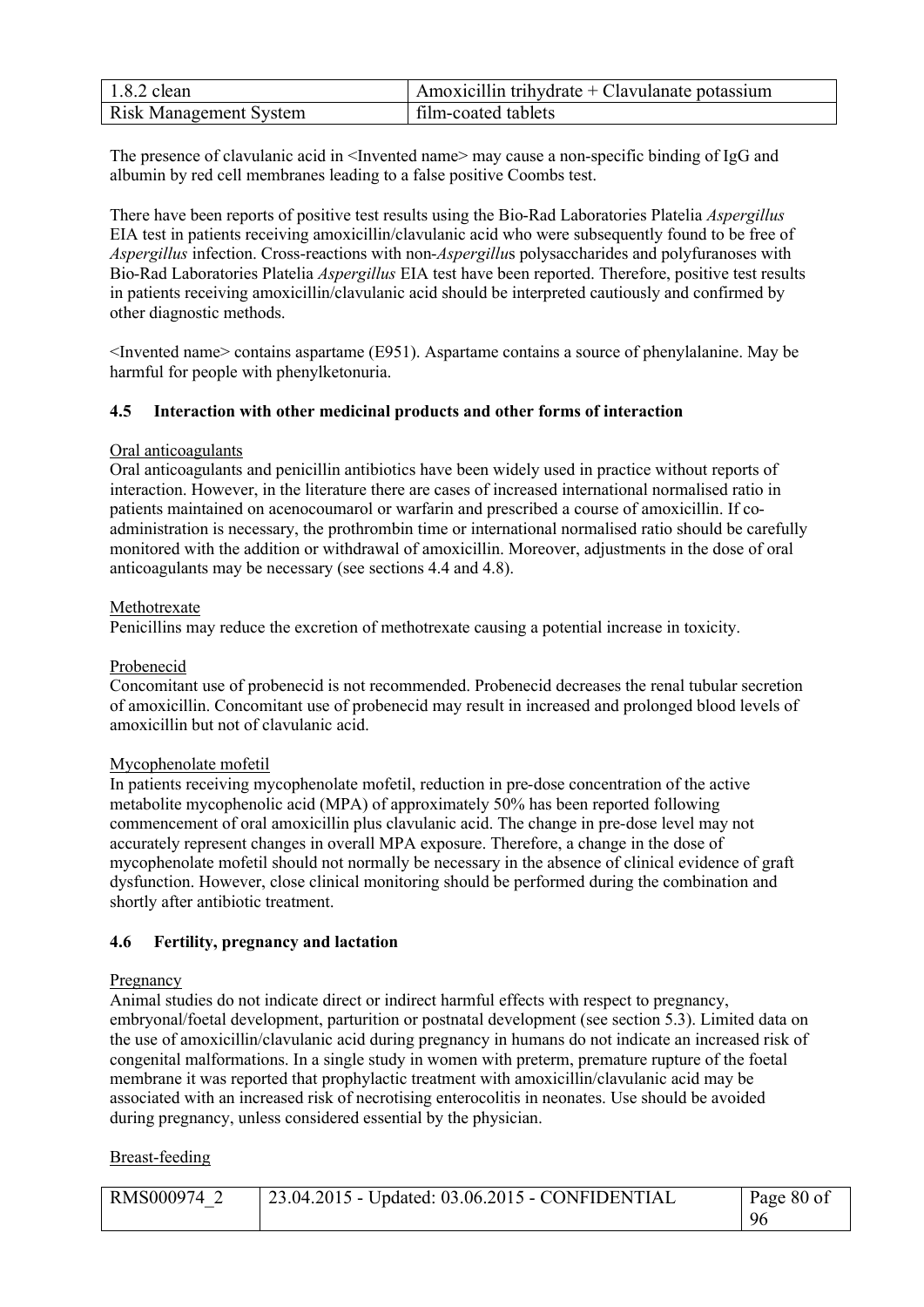| $1.8.2$ clean                 | Amoxicillin trihydrate + Clavulanate potassium |
|-------------------------------|------------------------------------------------|
| <b>Risk Management System</b> | film-coated tablets                            |

Both substances are excreted into breast milk (nothing is known of the effects of clavulanic acid on the breast-fed infant). Consequently, diarrhoea and fungus infection of the mucous membranes are possible in the breast-fed infant, so that breast-feeding might have to be discontinued. Amoxicillin/clavulanic acid should only be used during breast-feeding after benefit/risk assessment by the physician in charge.

# **4.7 Effects on ability to drive and use machines**

No studies on the effects on the ability to drive and use machines have been performed. However, undesirable effects may occur (e.g. allergic reactions, dizziness, convulsions), which may influence the ability to drive and use machines (see section 4.8).

### **4.8 Undesirable effects**

The most commonly reported adverse drug reactions (ADRs) are diarrhoea, nausea and vomiting. The ADRs derived from clinical studies and post-marketing surveillance with <Invented name>, sorted by MedDRA System Organ Class are listed below.

- Very common ( $\geq 1/10$ )
- Common ( $\geq 1/100$  to  $\leq 1/10$ )
- Uncommon ( $\geq 1/1,000$  to  $\leq 1/100$ )
- Rare ( $\geq 1/10,000$  to  $\leq 1/1,000$ )
- Very rare  $(< 1/10,000)$
- Not known (cannot be estimated from the available data)

| System organ class                   | <b>Adverse reactions</b>                                        |            |  |
|--------------------------------------|-----------------------------------------------------------------|------------|--|
| Infections and infestations          |                                                                 |            |  |
| Common                               | Mucocutaneous candidosis                                        |            |  |
| Not known                            | Overgrowth of non-susceptible organisms                         |            |  |
| Blood and lymphatic system disorders |                                                                 |            |  |
| Rare                                 | Reversible leucopenia (including neutropenia)                   |            |  |
|                                      | Thrombocytopenia                                                |            |  |
| Not known                            | Reversible agranulocytosis                                      |            |  |
|                                      | Haemolytic anaemia                                              |            |  |
|                                      | Prolongation of bleeding time and prothrombin time <sup>1</sup> |            |  |
| Immune system disorders              |                                                                 |            |  |
| Not known                            | Angioneurotic oedema                                            |            |  |
|                                      | Anaphylaxis                                                     |            |  |
|                                      | Serum sickness-like syndrome                                    |            |  |
|                                      | Hypersensitivity vasculitis                                     |            |  |
| Nervous system disorders             |                                                                 |            |  |
| Uncommon                             | <b>Dizziness</b>                                                |            |  |
|                                      | Headache                                                        |            |  |
| Not known                            | Reversible hyperactivity                                        |            |  |
|                                      | Convulsions <sup>2</sup>                                        |            |  |
| Aseptic meningitis                   |                                                                 |            |  |
| Gastrointestinal disorders           |                                                                 |            |  |
| Common                               | Diarrhoea                                                       |            |  |
| Nausea <sup>3</sup>                  |                                                                 |            |  |
|                                      | Vomiting                                                        |            |  |
| RMS000974 2                          | 23.04.2015 - Updated: 03.06.2015 - CONFIDENTIAL                 | Page 81 of |  |
|                                      |                                                                 | 96         |  |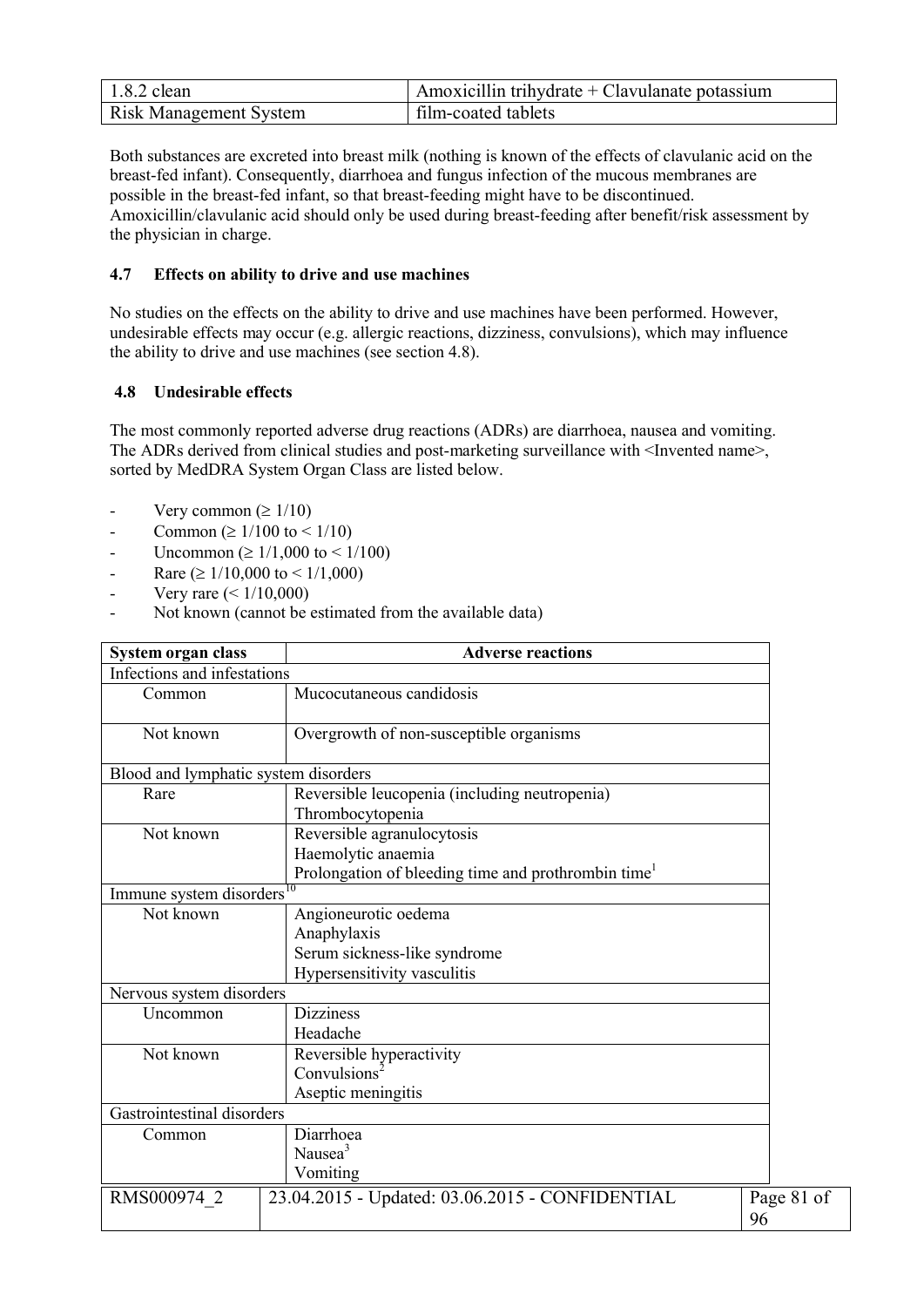| $1.8.2$ clean                 | Amoxicillin trihydrate $+$ Clavulanate potassium |
|-------------------------------|--------------------------------------------------|
| <b>Risk Management System</b> | film-coated tablets                              |

| System organ class                                           | <b>Adverse reactions</b>                   |  |  |
|--------------------------------------------------------------|--------------------------------------------|--|--|
| Uncommon                                                     | Indigestion                                |  |  |
| Not known                                                    | Antibiotic-associated colitis <sup>4</sup> |  |  |
|                                                              | Black hairy tongue                         |  |  |
|                                                              | Tooth discolouration <sup>11</sup>         |  |  |
| Hepatobiliary disorders                                      |                                            |  |  |
| Uncommon                                                     | Rises in AST and/or ALT5                   |  |  |
| Not known                                                    | Hepatitis <sup>6</sup>                     |  |  |
|                                                              | Cholestatic jaundice <sup>6</sup>          |  |  |
| Skin and subcutaneous tissue disorders                       |                                            |  |  |
| Uncommon                                                     | Skin rash                                  |  |  |
|                                                              | Pruritus                                   |  |  |
|                                                              | Urticaria                                  |  |  |
| Rare                                                         | Erythema multiforme                        |  |  |
| Not known                                                    | Stevens-Johnson syndrome                   |  |  |
|                                                              | Toxic epidermal necrolysis                 |  |  |
|                                                              | Bullous exfoliative-dermatitis             |  |  |
| Acute generalised exanthemous pustulosis (AGEP) <sup>9</sup> |                                            |  |  |
| Renal and urinary disorders                                  |                                            |  |  |
| Not known                                                    | Interstitial nephritis                     |  |  |
|                                                              | Crystalluria <sup>8</sup>                  |  |  |

 $1$  See section 4.4

 $2$  See section 4.4

<sup>3</sup> Nausea is more often associated with higher oral doses. If gastrointestinal reactions are evident, they may be reduced by taking  $\leq$  Invented name> at the start of a meal.

<sup>4</sup> Including pseudomembranous colitis and haemorrhagic colitis (see section 4.4)

<sup>5</sup> A moderate rise in AST and/or ALT has been noted in patients treated with beta-lactam class antibiotics, but the significance of these findings is unknown.

<sup>6</sup> These events have been noted with other penicillins and cephalosporins (see section 4.4).

<sup>7</sup> If any hypersensitivity dermatitis reaction occurs, treatment should be discontinued (see

section 4.4).

8 See section 4.9

<sup>9</sup> See section 4.3

 $10$  See section 4.4

<sup>11</sup> Superficial tooth discolouration has been reported very rarely in children. Good oral hygiene may help to prevent tooth discolouration as it can usually be removed by brushing.

# Reporting of suspected adverse reactions

Reporting suspected adverse reactions after authorisation of the medicinal product is important. It allows continued monitoring of the benefit/risk balance of the medicinal product. Healthcare professionals are asked to report any suspected adverse reactions via the national reporting system listed in Appendix V.

# **4.9 Overdose**

#### Symptoms

Amoxicillin has been reported to precipitate in bladder catheters, predominantly after intravenous administration of large doses. A regular check of patency should be maintained (see section 4.4). Gastrointestinal symptoms and disturbance of the fluid and electrolyte balances may be evident. Amoxicillin crystalluria, in some cases leading to renal failure, has been observed (see section 4.4). Convulsions may occur in patients with impaired renal function or in those receiving high doses.

| RMS000974 2 | $\vert$ 23.04.2015 - Updated: 03.06.2015 - CONFIDENTIAL | Page 82 of |
|-------------|---------------------------------------------------------|------------|
|             |                                                         | 96         |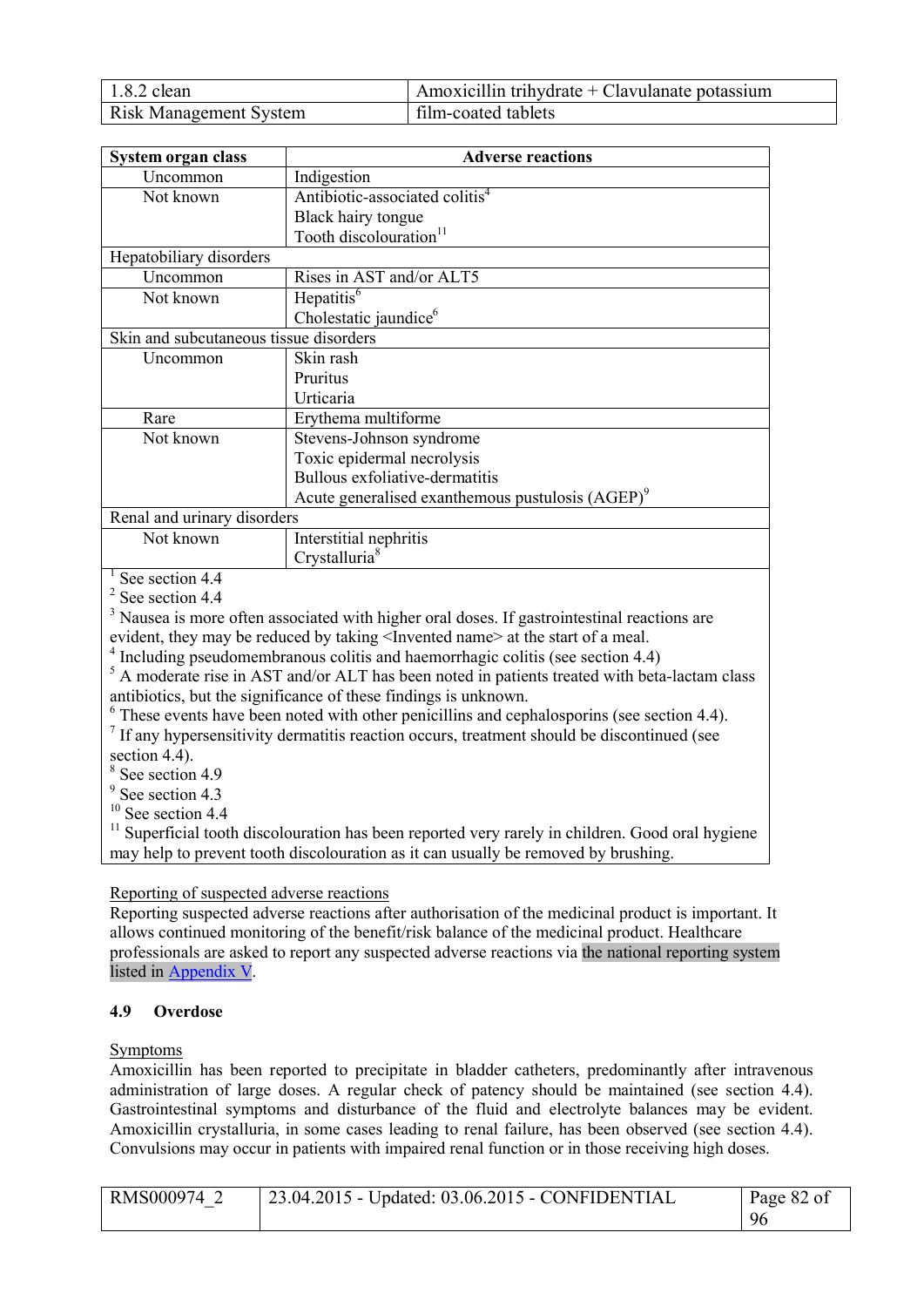| $1.8.2$ clean                 | Amoxicillin trihydrate + Clavulanate potassium |
|-------------------------------|------------------------------------------------|
| <b>Risk Management System</b> | film-coated tablets                            |

### Management

Gastrointestinal symptoms may be treated symptomatically, with attention to the water/electrolyte balance.

Amoxicillin/clavulanic acid can be removed from the circulation by haemodialysis.

# **5. PHARMACOLOGICAL PROPERTIES**

### **5.1 Pharmacodynamic properties**

Pharmacotherapeutic group: Antibacterials for systemic use, Combinations of penicillins, incl. beta-lactamase inhibitors, ATC code: J01CR02.

### Mechanism of action

Amoxicillin is a semisynthetic penicillin (beta-lactam antibiotic) that inhibits one or more enzymes (often referred to as penicillin-binding proteins, PBPs) in the biosynthetic pathway of bacterial peptidoglycan, which is an integral structural component of the bacterial cell wall. Inhibition of peptidoglycan synthesis leads to weakening of the cell wall, which is usually followed by cell lysis and death.

Amoxicillin is susceptible to degradation by beta-lactamases produced by resistant bacteria and therefore the spectrum of activity of amoxicillin alone does not include organisms which produce these enzymes.

Clavulanic acid is a beta-lactam structurally related to penicillins. It inactivates some beta-lactamase enzymes thereby preventing inactivation of amoxicillin. Clavulanic acid alone does not exert a clinically useful antibacterial effect.

Pharmacokinetic/pharmacodynamic relationship

The time above the minimum inhibitory concentration (T>MIC) is considered to be the major determinant of efficacy for amoxicillin.

Mechanisms of resistance

The two main mechanisms of resistance to amoxicillin/clavulanic acid are:

- Inactivation by those bacterial beta-lactamases that are not themselves inhibited by clavulanic acid, including class B, C and D.
- Alteration of PBPs, which reduce the affinity of the antibacterial agent for the target.

Impermeability of bacteria or efflux pump mechanisms may cause or contribute to bacterial resistance, particularly in Gram-negative bacteria.

#### Breakpoints

MIC breakpoints for amoxicillin/clavulanic acid are those of the European Committee on Antimicrobial Susceptibility Testing (EUCAST)

| Organism                                         | Susceptibility Breakpoints $(\mu g/ml)$         |              |                  |  |
|--------------------------------------------------|-------------------------------------------------|--------------|------------------|--|
|                                                  | Susceptible                                     | Intermediate | Resistant        |  |
| Haemophilus influenzae <sup>1</sup>              | $\leq 1$                                        |              | >1               |  |
| Moraxella catarrhalis <sup>1</sup>               |                                                 |              | >                |  |
| Staphylococcus aureus                            | $\leq$ 2                                        |              | > 2              |  |
| Coagulase-negative<br>staphylococci <sup>2</sup> | $\leq 0.25$                                     |              | > 0.25           |  |
| RMS000974 2                                      | 23.04.2015 - Updated: 03.06.2015 - CONFIDENTIAL |              | Page 83 of<br>96 |  |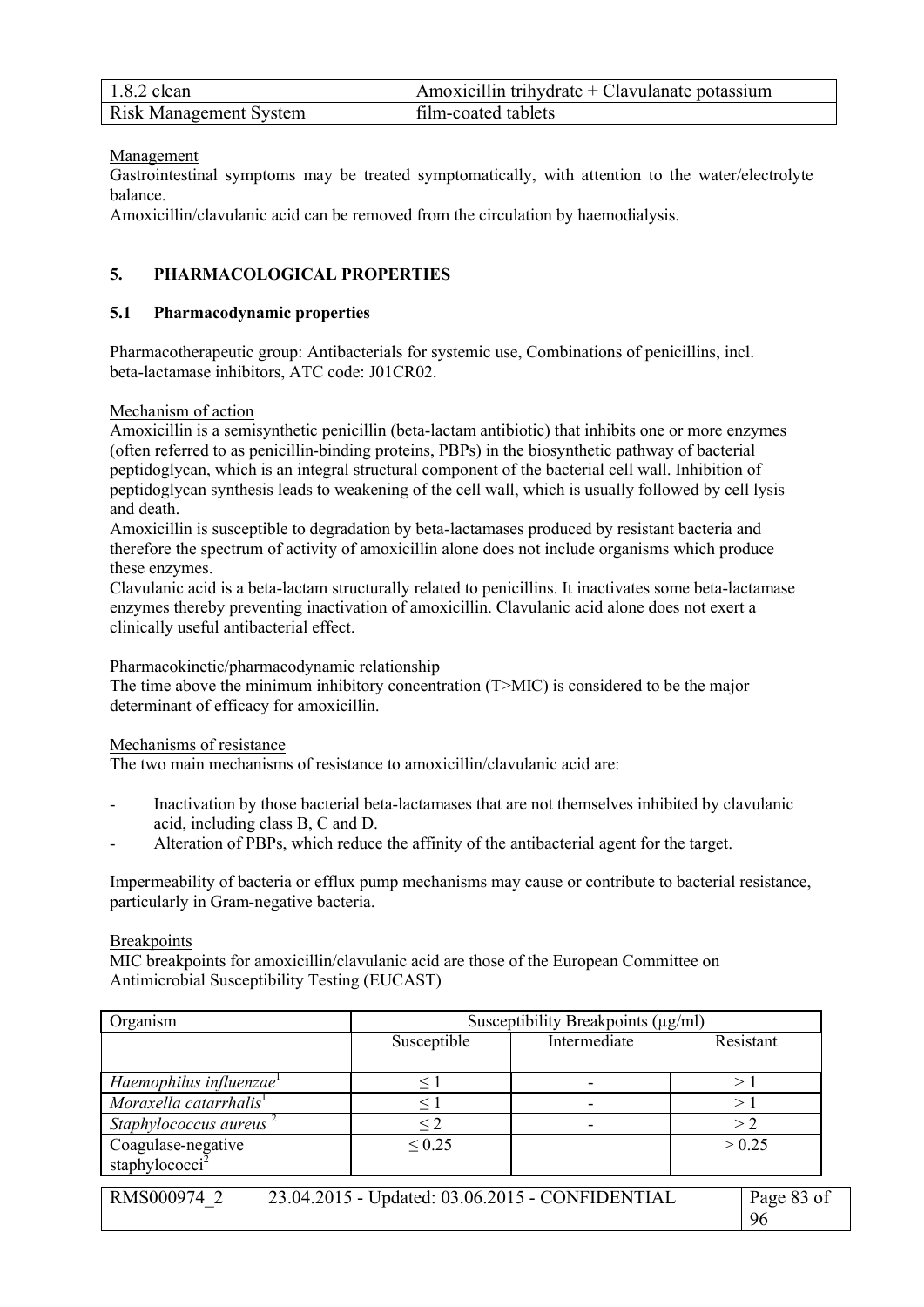| $1.8.2$ clean                 | Amoxicillin trihydrate + Clavulanate potassium |
|-------------------------------|------------------------------------------------|
| <b>Risk Management System</b> | film-coated tablets                            |

| Enterococcus <sup>1</sup>                    |             |        |
|----------------------------------------------|-------------|--------|
| Streptococcus A, B, C, $G^5$                 | $\leq 0.25$ | > 0.25 |
| Streptococcus pneumoniae <sup>3</sup>        | $\leq 0.5$  |        |
| Enterobacteriaceae <sup>1,4</sup>            |             |        |
| Gram-negative Anaerobes <sup>1</sup>         |             |        |
| Gram-positive Anaerobes <sup>1</sup>         |             |        |
| Non-species related breakpoints <sup>1</sup> |             |        |

<sup>1</sup> The reported values are for Amoxicillin concentrations. For susceptibility testing purposes, the concentration of Clavulanic acid is fixed at 2 mg/l.

<sup>2</sup> The reported values are Oxacillin concentrations.

<sup>3</sup> Breakpoint values in the table are based on Ampicillin breakpoints.

<sup>4</sup> The resistant breakpoint of R $>8$  mg/l ensures that all isolates with resistance mechanisms are reported resistant.

<sup>5</sup> Breakpoint values in the table are based on Benzylpenicillin breakpoints.

The prevalence of resistance may vary geographically and with time for selected species, and local information on resistance is desirable, particularly when treating severe infections. As necessary, expert advice should be sought when the local prevalence of resistance is such that the utility of the agent in at least some types of infections is questionable.

Commonly susceptible species

| <b>Aerobic Gram-positive micro-organisms</b> |                                                               |            |
|----------------------------------------------|---------------------------------------------------------------|------------|
| Enterococcus faecalis                        |                                                               |            |
| Gardnerella vaginalis                        |                                                               |            |
|                                              | Staphylococcus aureus (methicillin-susceptible)£              |            |
| Streptococcus agalactiae                     |                                                               |            |
| Streptococcus pneumoniae <sup>1</sup>        |                                                               |            |
|                                              | Streptococcus pyogenes and other beta-haemolytic streptococci |            |
| Streptococcus viridans group                 |                                                               |            |
| Aerobic Gram-negative micro-organisms        |                                                               |            |
| Capnocytophaga spp.                          |                                                               |            |
| Eikenella corrodens                          |                                                               |            |
| Haemophilus influenzae <sup>2</sup>          |                                                               |            |
| Moraxella catarrhalis                        |                                                               |            |
| Pasteurella multocida                        |                                                               |            |
| Anaerobic micro-organisms                    |                                                               |            |
| <b>Bacteroides fragilis</b>                  |                                                               |            |
| Fusobacterium nucleatum                      |                                                               |            |
| Prevotella spp.                              |                                                               |            |
|                                              | Species for which acquired resistance may be a problem        |            |
| <b>Aerobic Gram-positive micro-organisms</b> |                                                               |            |
| Enterococcus faecium \$                      |                                                               |            |
| Aerobic Gram-negative micro-organisms        |                                                               |            |
| Escherichia coli                             |                                                               |            |
| Klebsiella oxytoca                           |                                                               |            |
| Klebsiella pneumoniae                        |                                                               |            |
| Proteus mirabilis                            |                                                               |            |
| Proteus vulgaris                             |                                                               |            |
| Inherently resistant organisms               |                                                               |            |
| RMS000974 2                                  | 23.04.2015 - Updated: 03.06.2015 - CONFIDENTIAL               | Page 84 of |
|                                              |                                                               | 96         |
|                                              |                                                               |            |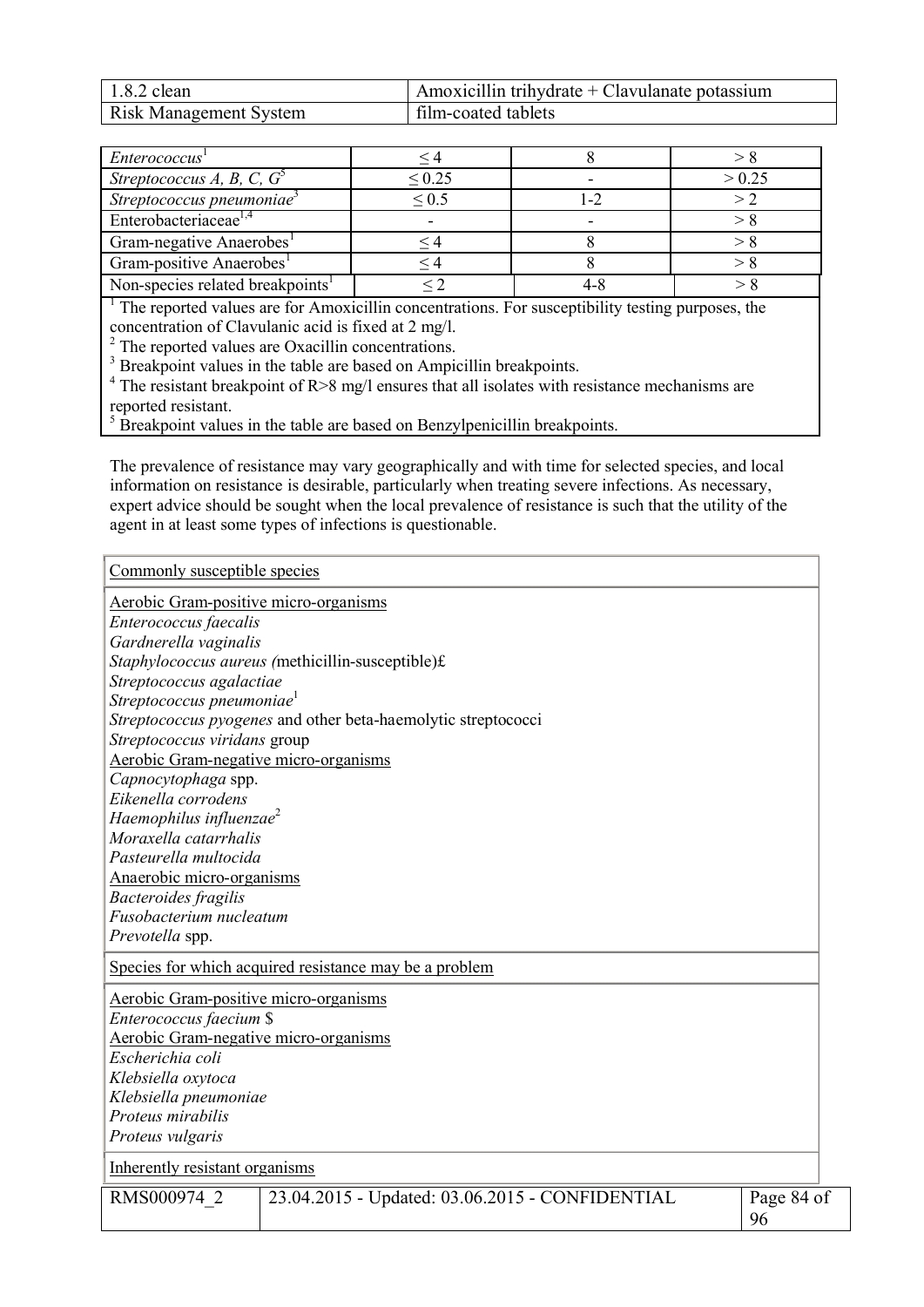| $1.8.2$ clean                 | Amoxicillin trihydrate + Clavulanate potassium |
|-------------------------------|------------------------------------------------|
| <b>Risk Management System</b> | film-coated tablets                            |

Aerobic Gram-negative micro-organisms *Acinetobacter* sp. *Citrobacter freundii Enterobacter* sp. *Legionella pneumophila Morganella morganii Providencia* spp. *Pseudomonas* sp. *Serratia* sp. *Stenotrophomonas maltophilia* Other micro-organisms *Chlamydophila pneumoniae Chlamydophila psittaci Coxiella burnetti Mycoplasma pneumoniae*

\$ Natural intermediate susceptibility in the absence of acquired mechanism of resistance.

 $\sum_{i=1}^{n}$  All methicillin-resistant staphylococci are resistant to amoxicillin/clavulanic acid

<sup>1</sup> Streptococcus pneumoniae that are resistant to penicillin should not be treated with this presentation of amoxicillin/clavulanic acid (see sections 4.2 and 4.4).

<sup>2</sup> Strains with decreased susceptibility have been reported in some countries in the EU with a frequency higher than 10%.

# **5.2 Pharmacokinetic properties**

#### Absorption

Amoxicillin and clavulanic acid, are fully dissociated in aqueous solution at physiological pH. Both components are rapidly and well absorbed by the oral route of administration. Absorption of amoxicillin/clavulanic acid is optimised when taken at the start of a meal. Following oral administration, amoxicillin and clavulanic acid are approximately 70% bioavailable. The plasma profiles of both components are similar and the time to peak plasma concentration (Tmax) in each case is approximately one hour.

The pharmacokinetic results for a study, in which amoxicillin/clavulanic acid (875 mg/125 mg tablets given twice daily) was administered in the fasting state to groups of healthy volunteers are presented below.

| Mean $(\pm SD)$ pharmacokinetic parameters |      |              |                 |                              |            |
|--------------------------------------------|------|--------------|-----------------|------------------------------|------------|
| Active substance(s)<br>administered        | Dose | Cmax         | Tmax *          | <b>AUC</b><br>$(0 -$<br>24h) | T1/2       |
|                                            | (mg) | $(\mu g/ml)$ | (h)             | $((\mu g.h/ml)$              | (h)        |
| Amoxicillin                                |      |              |                 |                              |            |
| <b>AMX/CA</b>                              | 875  | 11.64        | 1.50<br>$(1.0-$ | 53.52                        | 1.19       |
| $875 \text{ mg}/125 \text{ mg}$            |      | ± 2.78       | 2.5)            | ± 12.31                      | $\pm 0.21$ |
| Clavulanic acid                            |      |              |                 |                              |            |
| AMX/CA                                     | 125  | 2.18         | 1.25<br>$(1.0-$ | 10.16                        | 0.96       |
| 875 mg/125 mg                              |      | $\pm 0.99$   | 2.0)            | $\pm$ 3.04                   | $\pm 0.12$ |
| AMX - amoxicillin, CA - clavulanic acid    |      |              |                 |                              |            |
| * Median (range)                           |      |              |                 |                              |            |

| RMS000974 2 | $\frac{1}{23.04.2015}$ - Updated: 03.06.2015 - CONFIDENTIAL | Page 85 of |
|-------------|-------------------------------------------------------------|------------|
|             |                                                             | 96         |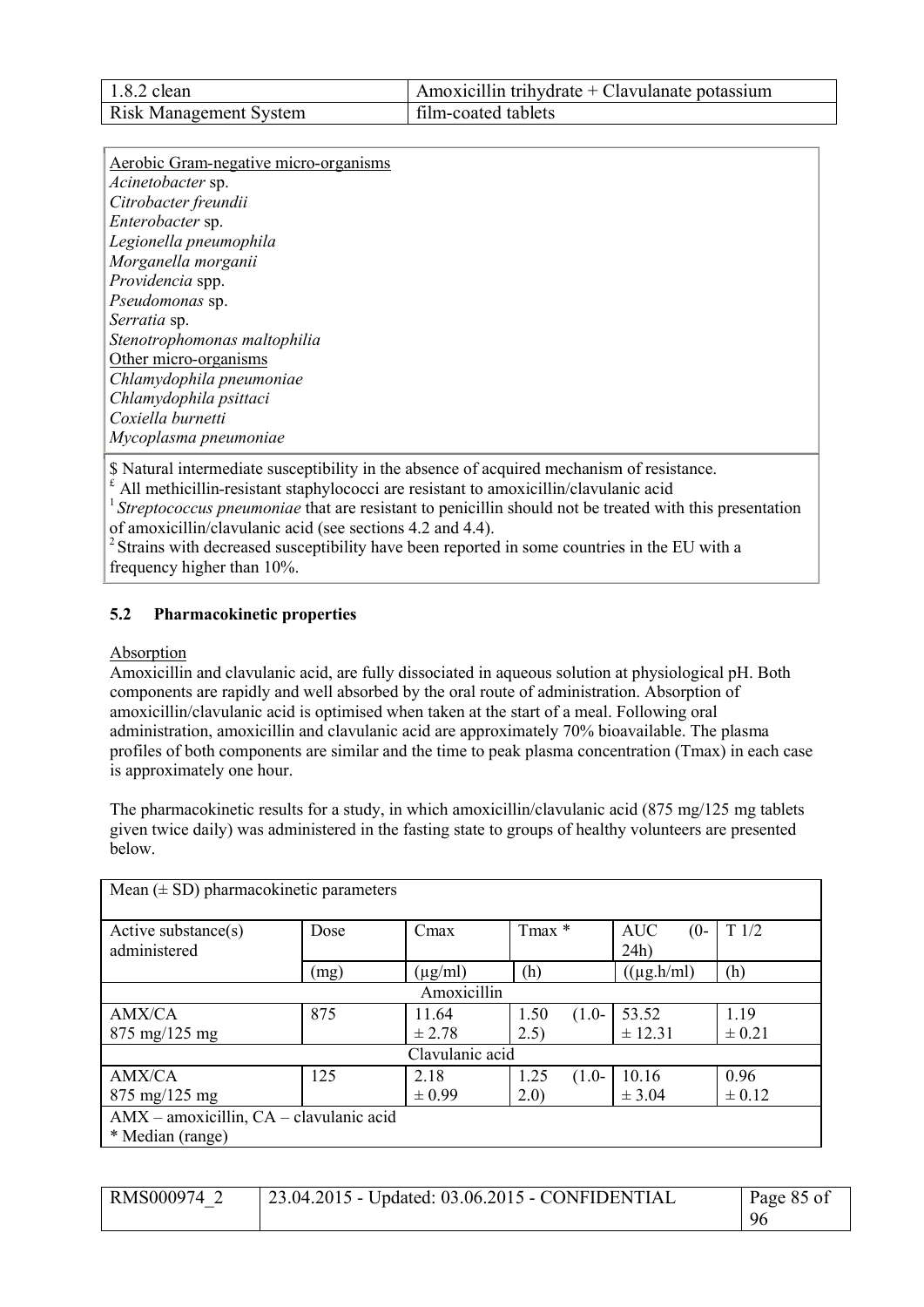| $1.8.2$ clean                 | Amoxicillin trihydrate + Clavulanate potassium |
|-------------------------------|------------------------------------------------|
| <b>Risk Management System</b> | film-coated tablets                            |

Amoxicillin and clavulanic acid serum concentrations achieved with amoxicillin/clavulanic acid are similar to those produced by the oral administration of equivalent doses of amoxicillin or clavulanic acid alone.

### **Distribution**

About 25% of total plasma clavulanic acid and 18% of total plasma amoxicillin is bound to protein. The apparent volume of distribution is around 0.3-0.4 l/kg for amoxicillin and around 0.2 l/kg for clavulanic acid.

Following intravenous administration, both amoxicillin and clavulanic acid have been found in gall bladder, abdominal tissue, skin, fat, muscle tissues, synovial and peritoneal fluids, bile and pus. Amoxicillin does not adequately distribute into the cerebrospinal fluid.

From animal studies there is no evidence for significant tissue retention of drug-derived material for either component. Amoxicillin, like most penicillins, can be detected in breast milk. Trace quantities of clavulanic acid can also be detected in breast milk (see section 4.6).

Both amoxicillin and clavulanic acid have been shown to cross the placental barrier (see section 4.6).

#### Biotransformation

Amoxicillin is partly excreted in the urine as the inactive penicilloic acid in quantities equivalent to up to 10 to 25% of the initial dose. Clavulanic acid is extensively metabolized in man and eliminated in urine and faeces and as carbon dioxide in expired air.

#### Elimination

The major route of elimination for amoxicillin is via the kidney, whereas for clavulanic acid it is by both renal and non-renal mechanisms.

Amoxicillin/clavulanic acid has a mean elimination half-life of approximately one hour and a mean total clearance of approximately 25 l/h in healthy subjects. Approximately 60 to 70% of the amoxicillin and approximately 40 to 65% of the clavulanic acid are excreted unchanged in urine during the first 6 h after administration of single <Invented name> 250 mg/125 mg or 500 mg/125 mg tablets. Various studies have found the urinary excretion to be 50-85% for amoxicillin and between 27-60% for clavulanic acid over a 24 hour period. In the case of clavulanic acid, the largest amount of drug is excreted during the first 2 hours after administration.

Concomitant use of probenecid delays amoxicillin excretion but does not delay renal excretion of clavulanic acid (see section 4.5).

#### Age

The elimination half-life of amoxicillin is similar for children aged around 3 months to 2 years and older children and adults. For very young children (including preterm newborns) in the first week of life the interval of administration should not exceed twice daily administration due to immaturity of the renal pathway of elimination. Because elderly patients are more likely to have decreased renal function, care should be taken in dose selection, and it may be useful to monitor renal function.

#### Gender

Following oral administration of amoxicillin/clavulanic acid to healthy males and female subjects, gender has no significant impact on the pharmacokinetics of either amoxicillin or clavulanic acid.

#### Renal impairment

The total serum clearance of amoxicillin/clavulanic acid decreases proportionately with decreasing

| RMS000974 2 | 23.04.2015 - Updated: 03.06.2015 - CONFIDENTIAL | Page 86 of |
|-------------|-------------------------------------------------|------------|
|             |                                                 | 96         |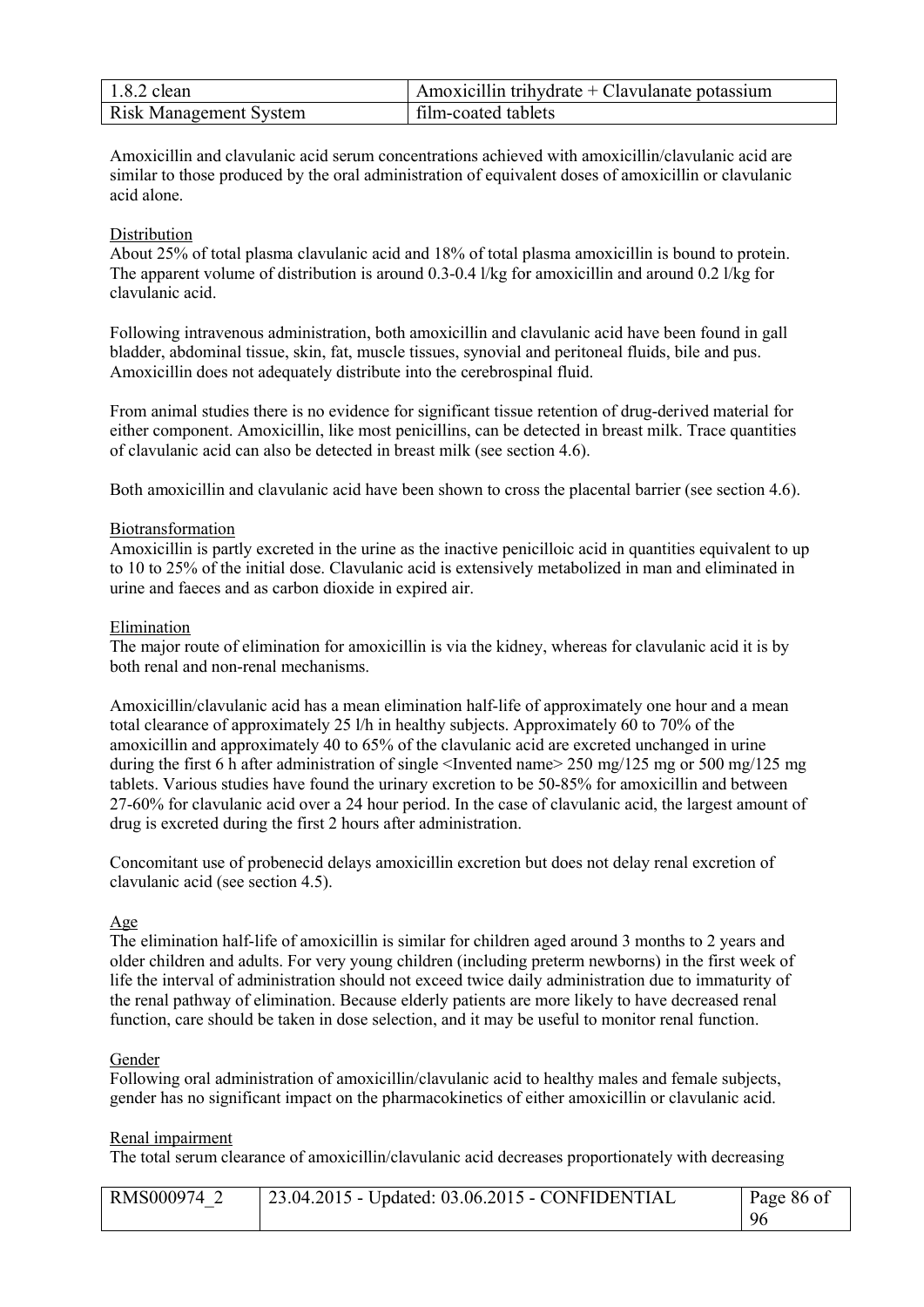| $1.8.2$ clean                 | Amoxicillin trihydrate + Clavulanate potassium |
|-------------------------------|------------------------------------------------|
| <b>Risk Management System</b> | film-coated tablets                            |

renal function. The reduction in drug clearance is more pronounced for amoxicillin than for clavulanic acid, as a higher proportion of amoxicillin is excreted *via* the renal route. Doses in renal impairment must therefore prevent undue accumulation of amoxicillin while maintaining adequate levels of clavulanic acid (see section 4.2).

Hepatic impairment

Hepatically impaired patients should be dosed with caution and hepatic function monitored at regular intervals.

# **5.3 Preclinical safety data**

Non-clinical data reveal no special hazard for humans based on studies of safety pharmacology, genotoxicity and toxicity to reproduction.

Repeat dose toxicity studies performed in dogs with amoxicillin/clavulanic acid demonstrate gastric irritancy and vomiting, and discoloured tongue.

Carcinogenicity studies have not been conducted with <Invented name> or its components.

# **6. PHARMACEUTICAL PARTICULARS**

# **6.1 List of excipients**

Silicon dioxide (E551) Silica, colloidal anhydrous (E551) Aspartame (E951) Succinic acid (E363) Xanthan gum (E415) Hypromellose (E464) Raspberry flavour Orange flavour Golden caramel

# **6.2 Incompatibilities**

Not applicable.

# **6.3 Shelf life**

*Before reconstitution:* 3 years *After reconstitution:* After reconstitution, the product should be used within 7 days. Store in a refrigerator  $(2^{\circ}C - 8^{\circ}C)$ .

### **6.4 Special precautions for storage**

Do not store above 25 °C. Store in the original package in order to protect from moisture. For storage conditions after reconstitution of the medicinal product, see section 6.3.

# **6.5 Nature and contents of container**

HDPE bottle with marking for level of reconstitution, polypropylene CRC cap: 6 g, 12 g, 14 g or 20 g of powder for reconstitution of 30 ml, 60 ml, 70 ml or 100 ml of oral suspension, respectively, in a

| RMS000974 | $\frac{1}{23.04.2015}$ - Updated: 03.06.2015 - CONFIDENTIAL | Page 87 of |
|-----------|-------------------------------------------------------------|------------|
|           |                                                             | 96         |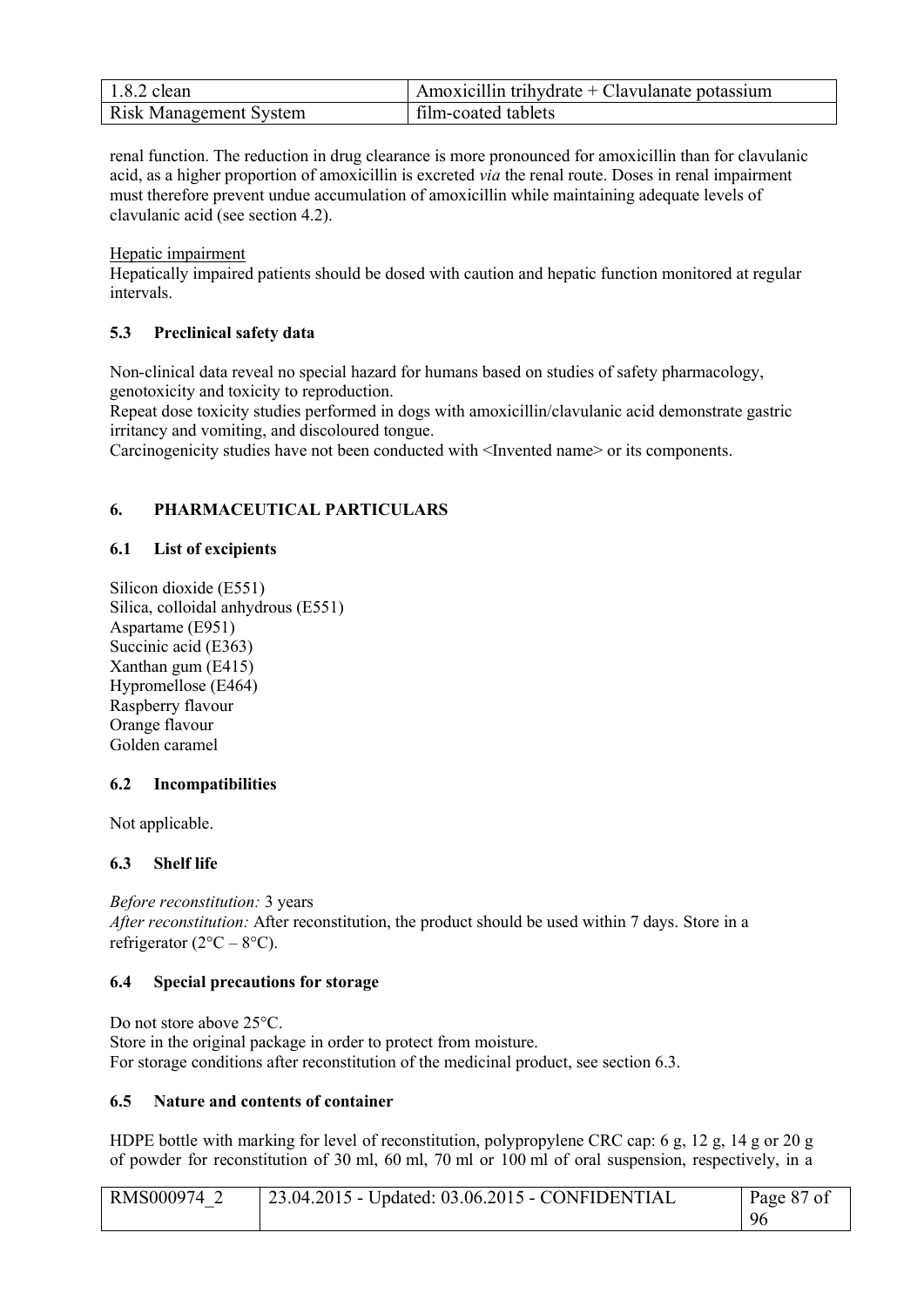| $1.8.2$ clean                 | $\Delta$ Amoxicillin trihydrate + Clavulanate potassium |
|-------------------------------|---------------------------------------------------------|
| <b>Risk Management System</b> | film-coated tablets                                     |

box. Packs are supplied with a 5 ml polystyrene oral syringe graduated from 0.5 ml to 5 ml in 0.5 ml increments.

Not all pack sizes may be marketed.

### **6.6 Special precautions for disposal and other handling**

Check cap seal is intact before using. Shake bottle to loosen powder. Fill the bottle with drinking water to just below the filling mark, close and shake well. After that add drinking water exactly to the filling mark and shake well again.

Shake the bottle every time before use. The oral suspension is white to off-white with fruity aromatic odor.

No special requirements for disposal.

Any unused medicinal product or waste material should be disposed of in accordance with local requirements.

# **7. MARKETING AUTHORISATION HOLDER**

KRKA, d.d., Novo mesto, Šmarješka cesta 6, 8501 Novo mesto, Slovenia

# **8. MARKETING AUTHORISATION NUMBER(S)**

[To be completed nationally]

# **9. DATE OF FIRST AUTHORISATION/RENEWAL OF THE AUTHORISATION**

Date of first authorisation: [To be completed nationally]

#### **10. DATE OF REVISION OF THE TEXT**

[To be completed nationally]

#### **Package leaflet: Information for the patient**

#### **<Invented name> 400 mg/57 mg in 5 ml powder for oral suspension** Amoxicillin/Clavulanic acid

#### **Read all of this leaflet carefully before you start taking this medicine because it contains important information for you.**

- Keep this leaflet. You may need to read it again.
- If you have any further questions, ask your doctor or pharmacist.
- This medicine has been prescribed for you only. Do not pass it on to others. It may harm them, even if their signs of illness are the same as yours.
- If you get any side effects, talk to your doctor or pharmacist. This includes any possible side

| RMS000974 2 | $\frac{1}{23.04.2015}$ - Updated: 03.06.2015 - CONFIDENTIAL | Page 88 of |
|-------------|-------------------------------------------------------------|------------|
|             |                                                             | 96         |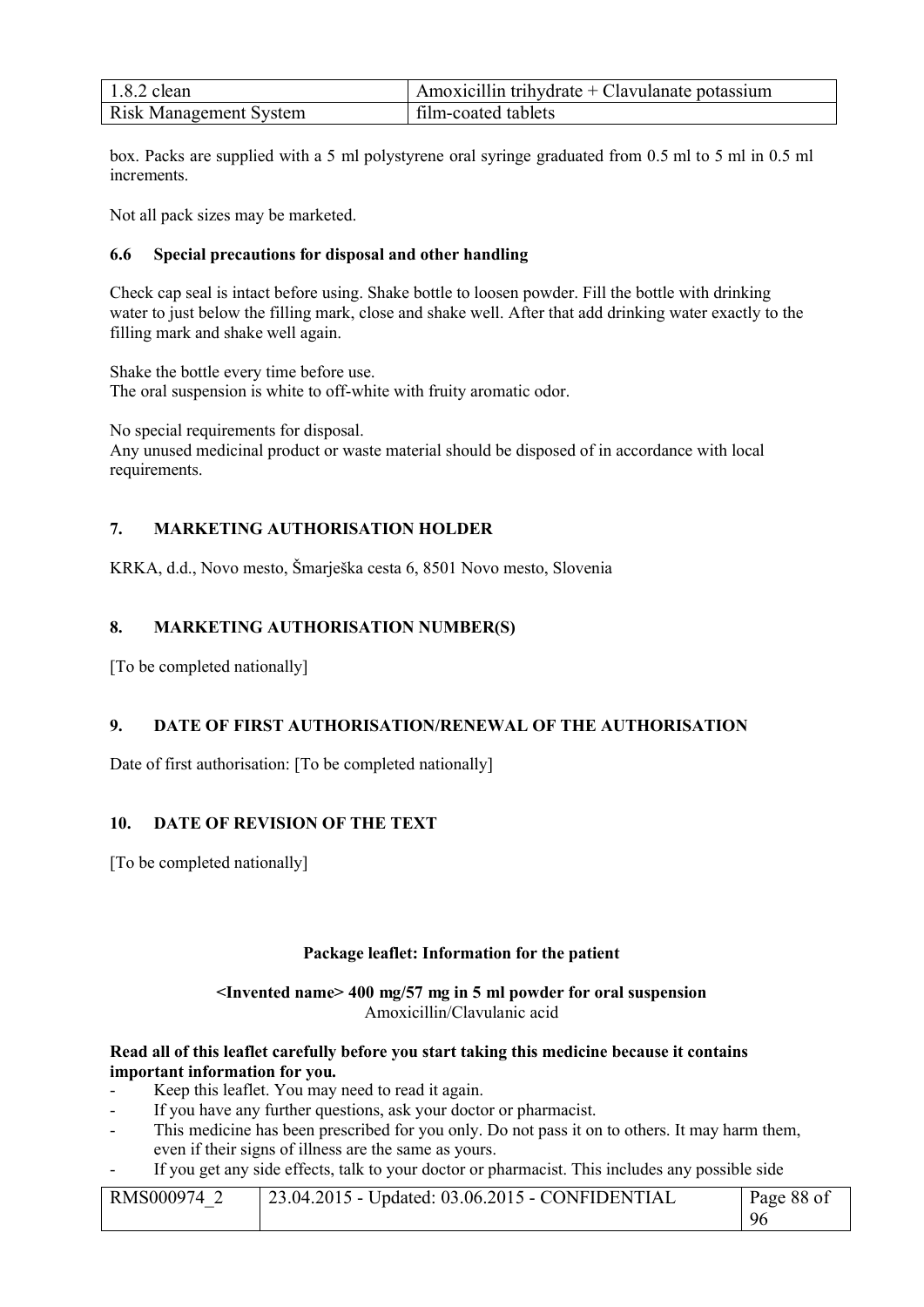| $1.8.2$ clean                 | $\alpha$ Amoxicillin trihydrate + Clavulanate potassium |
|-------------------------------|---------------------------------------------------------|
| <b>Risk Management System</b> | film-coated tablets                                     |

effects not listed in this leaflet. See section 4.

### **What is in this leaflet**

- 1. What <Invented name> is and what it is used for
- 2. What you need to know before you take <Invented name>
- 3. How to take <Invented name>
- 4. Possible side effects
- 5. How to store <Invented name>
- 6. Contents of the pack and other information

# **1. What <Invented name> is and what it is used for**

<Invented name> is an antibiotic and works by killing bacteria that cause infections. It contains two different active ingredients called amoxicillin and clavulanic acid. Amoxicillin belongs to a group of medicines called "penicillins" that can sometimes be stopped from working (made inactive). The other active component (clavulanic acid) stops this from happening.

<Invented name> is used in adults and children to treat the following infections:

- middle ear and sinus infections
- respiratory tract infections
- urinary tract infections
- skin and soft tissue infections including dental infections
- bone and joint infections.

# **2. What you need to know before you take <Invented name>**

#### **Do not take <Invented name>:**

- if you are allergic to amoxicillin, clavulanic acid or any of the other ingredients of this medicine (listed in section 6),
- if you have ever had a severe allergic (hypersensitive) reaction to any other antibiotic. This can include a skin rash or swelling of the face or neck,
- if you have ever had liver problems or jaundice (yellowing of the skin) when taking an antibiotic.

**Do not take <Invented name> if any of the above apply to you or your child.** If you are not sure, talk to your doctor or pharmacist before taking <Invented name>.

#### **Warnings and precautions**

Talk to your doctor or pharmacist before taking <Invented name> if you:

- have glandular fever
- are being treated for liver or kidney problems
- are not passing water regularly.

If you are not sure if any of the above apply to you, talk to your doctor or pharmacist before taking <Invented name>.

In some cases, your doctor may investigate the type of bacteria that is causing your or your child's infection. Depending on the results, you or your child may be given a different strength of <Invented name> or a different medicine.

| RMS000974 2 | $\vert$ 23.04.2015 - Updated: 03.06.2015 - CONFIDENTIAL | Page 89 of |
|-------------|---------------------------------------------------------|------------|
|             |                                                         | 96         |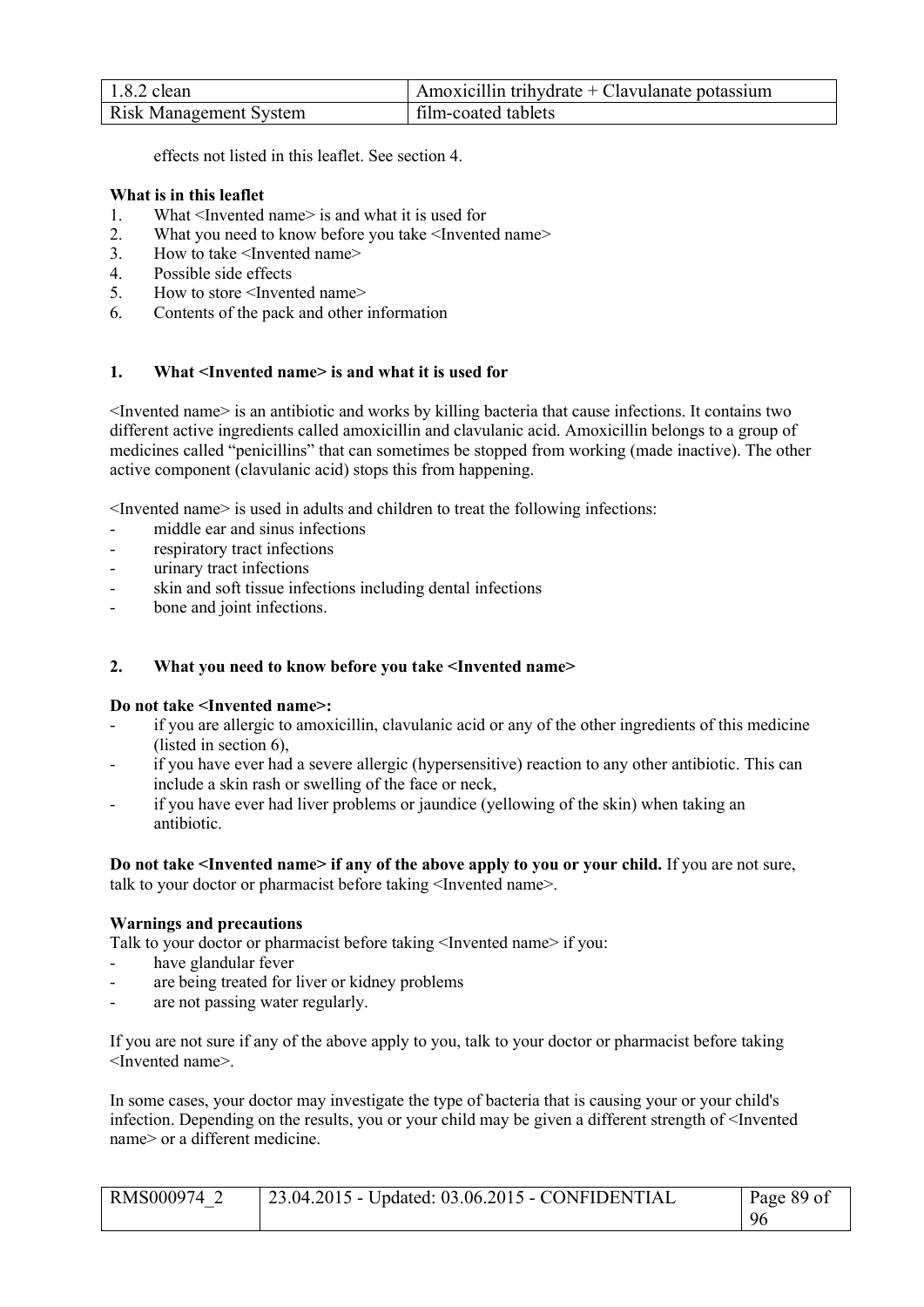| $1.8.2$ clean                 | $\vert$ Amoxicillin trihydrate + Clavulanate potassium |
|-------------------------------|--------------------------------------------------------|
| <b>Risk Management System</b> | film-coated tablets                                    |

### **Conditions you need to look out for**

<Invented name> can make some existing conditions worse, or cause serious side effects. These include allergic reactions, convulsions (fits) and inflammation of the large intestine. You must look out for certain symptoms while you or your child is taking <Invented name>, to reduce the risk of any problems. See '*Conditions you need to look out for'* in **Section 4**.

#### **Blood and urine tests**

If you or your child is having blood tests (such as red blood cell status tests or liver function tests) or urine tests (for glucose), let the doctor or nurse know that you or your child is taking <Invented name>. This is because <Invented name> can affect the results of these types of tests.

#### **Other medicines and <Invented name>**

Tell your doctor or pharmacist if you or your child is taking, have recently taken or might take any other medicines.

If you are taking allopurinol (used for gout) with <Invented name>, it may be more likely that you'll have an allergic skin reaction.

If you are taking probenecid (used for gout), your doctor may decide to adjust your dose of <Invented name>.

If medicines to help stop blood clots (such as warfarin) are taken with <Invented name> then extra blood tests may be needed.

<Invented name> can affect how methotrexate (a medicine used to treat cancer or rheumatic diseases) works.

<Invented name> can affect how mycophenolate mofetil (a medicine used to prevent the rejection of transplanted organs) works.

#### **<Invented name> with food, drink**

Take <Invented name> at the start of a meal or slightly before.

# **Pregnancy, breast-feeding and fertility**

If you are pregnant or breast-feeding, think you may be pregnant or are planning to have a baby, ask your doctor or pharmacist for advice before taking this medicine. Ask your doctor or pharmacist for advice before taking any medicine.

#### **Driving and using machines**

<Invented name> can have side effects and the symptoms may make you unfit to drive. Don't drive or operate machinery unless you are feeling well.

#### **Powder for oral suspension contains aspartame (E951)**

Aspartame contains a source of phenylalanine. May be harmful for people with phenylketonuria.

# **3. How to take <Invented name>**

Always take this medicine exactly as your doctor or pharmacist has told you. Check with your doctor or pharmacist if you are not sure.

#### **Adults and children weighing 40 kg and over**

This suspension is not usually recommended for adults and children weighing 40 kg and over. Ask your doctor or pharmacist for advice.

#### **Use in children Children weighing less than 40 kg**

| RMS000974 2 | $\vert$ 23.04.2015 - Updated: 03.06.2015 - CONFIDENTIAL | Page 90 of |
|-------------|---------------------------------------------------------|------------|
|             |                                                         | -96        |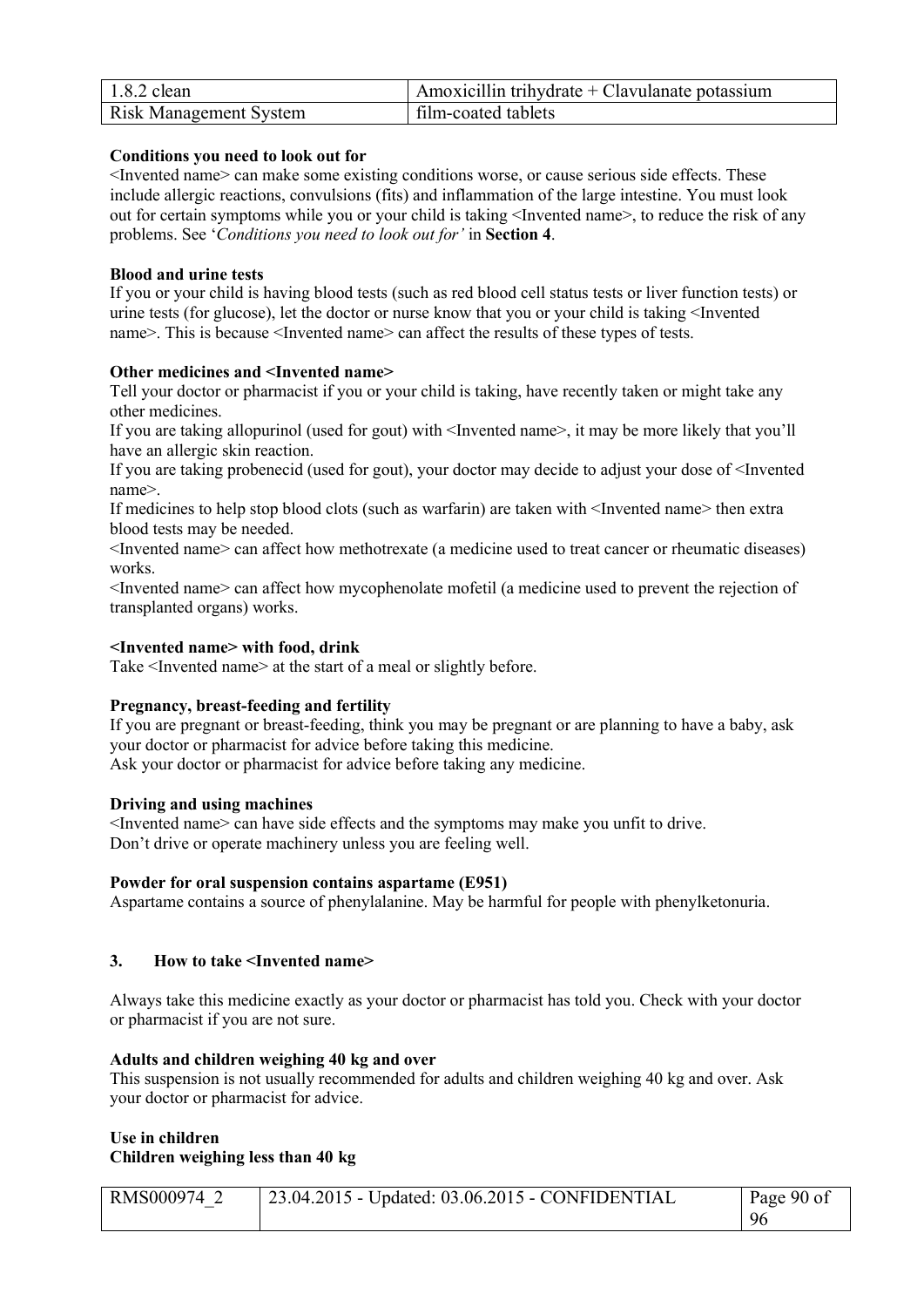| $1.8.2$ clean                 | Amoxicillin trihydrate + Clavulanate potassium |
|-------------------------------|------------------------------------------------|
| <b>Risk Management System</b> | film-coated tablets                            |

Children aged 6 years or less should preferably be treated with <Invented name> oral suspension All doses are worked out depending on the child's bodyweight in kilograms.

- Your doctor will advise you how much <Invented name> you should give to your baby or child.
- Usual dose  $25 \text{ mg}/3.6 \text{ mg}$  to 45 mg/6.4 mg for each kilogram of body weight a day, given in two divided doses.
- Higher dose up to 70 mg/10 mg for each kilogram of body weight a day, given in two divided doses.

### **Patients with kidney and liver problems**

- If you or your chlid has kidney problems the dose might be changed. A different strength or a different medicine may be chosen by your doctor.
- If you or your child has liver problems you may have more frequent blood tests to check how your liver is working.

### **How to take <Invented name>**

- Always shake the bottle well before each dose.
- Give at the start of a meal or slightly before.
- Space the doses evenly during the day, at least 4 hours apart. Do not take 2 doses in 1 hour.
- Do not take <Invented name> for more than 2 weeks. If you or your child still feels unwell you should go back to see the doctor.

### **Instructions for reconstitution of the <Invented name> 400 mg/57 mg in 5 ml powder for oral suspension:**

- Check if cap seal is intact before use. Shake to loosen powder.
- Fill the bottle with drinking water to just below the filling mark.
- Close the botlle and shake well.
- Add drinking water exactly to the filling mark.
- Shake well again.

Shake the bottle every time before use.

#### **If you take more <Invented name> than you should**

If you take too much <Invented name>, signs might include an upset stomach (feeling sick, being sick or diarrhoea) or convulsions. Talk to your doctor as soon as possible. Take the medicine carton or bottle to show the doctor.

#### **If you forget to <take> <Invented name>**

Do not take a double dose to make up for a forgotten dose. If you forget to take a dose, take it as soon as you remember. You should not take the next dose too soon, but wait about 4 hours before taking the next dose.

#### **If you stop taking <Invented name>**

Keep taking <Invented name> until the treatment is finished, even if you feel better. You need every dose to help fight the infection. If some bacteria survive they can cause the infection to come back.

If you have any further questions on the use of this medicine, ask your doctor or pharmacist.

#### **4. Possible side effects**

Like all medicines, this medicine can cause side effects, although not everybody gets them.

| RMS000974 2 | 23.04.2015 - Updated: 03.06.2015 - CONFIDENTIAL | Page 91 of |
|-------------|-------------------------------------------------|------------|
|             |                                                 | 96         |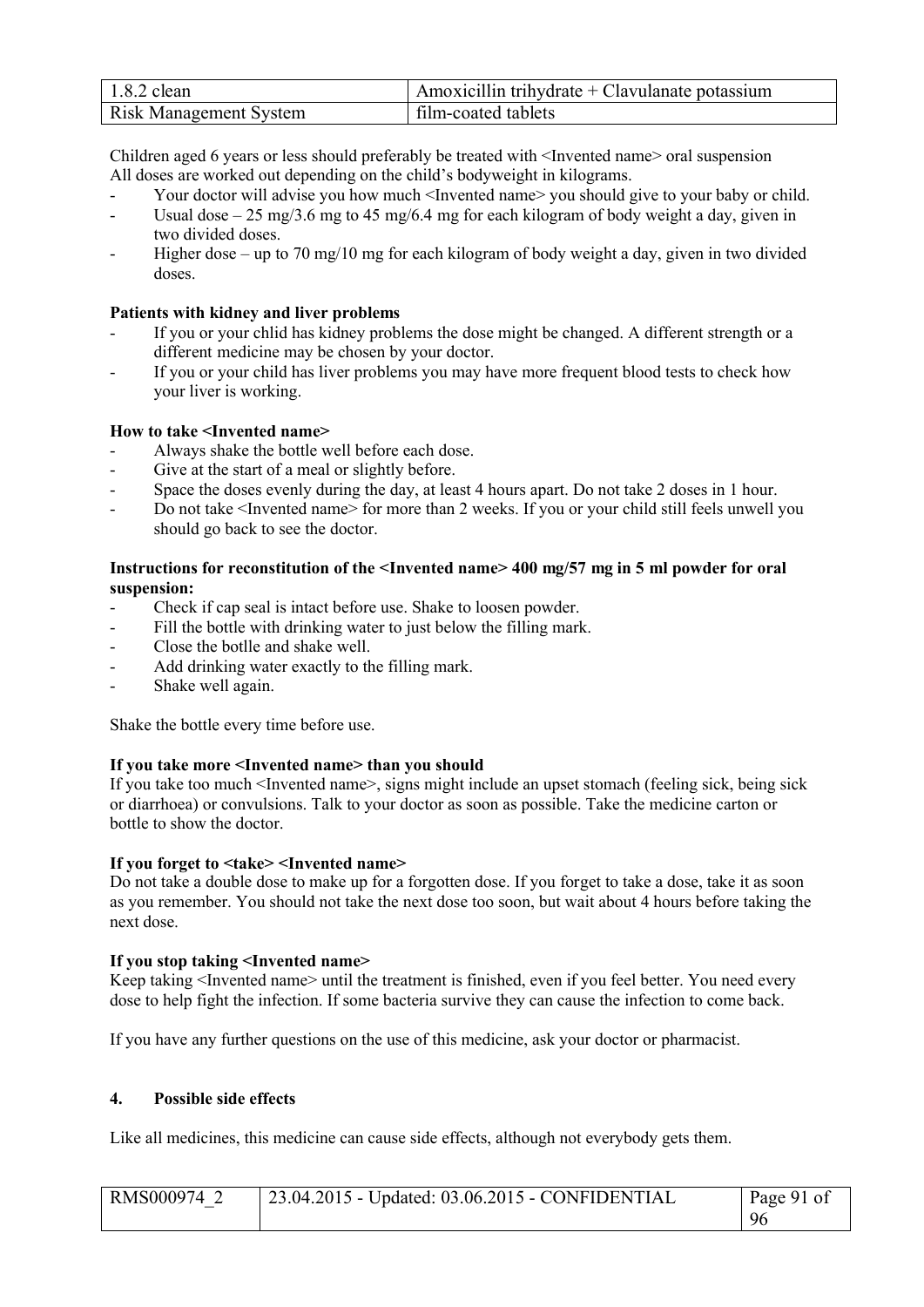| $1.8.2$ clean                 | Amoxicillin trihydrate + Clavulanate potassium |
|-------------------------------|------------------------------------------------|
| <b>Risk Management System</b> | film-coated tablets                            |

# **Conditions you need to look out for**

- **Allergic reactions:**
- skin rash
- inflammation of blood vessels (*vasculitis*) which may be visible as red or purple raised spots on the skin, but can affect other parts of the body
- fever, joint pain, swollen glands in the neck, armpit or groin
- swelling, sometimes of the face or mouth *(angioedema)*, causing difficulty in breathing
- collapse.

# **Contact a doctor immediately** if you get any of these symptoms. **Stop taking <Invented name>.**

# **Inflammation of large intestine**

Inflammation of the large intestine, causing watery diarrhoea usually with blood and mucus, stomach pain and/or fever.

# **Contact your doctor as soon as possible** for advice if you get these symptoms.

*Very common: may affect more than 1 in 10 people*

diarrhoea (in adults)

# *Common: may affect up to 1 in 10 people*

- thrush (*candida*  a yeast infection of the vagina, mouth or skin folds)
- feeling sick (nausea), especially when taking high doses

# If affected take <Invented name> before food

- vomiting
- diarrhoea (in children)

# *Uncommon: may affect up to 1 in 100 people*

- skin rash, itching
- raised itchy rash (hives)
- indigestion
- dizziness
- headache.

Uncommon side effects that may show up in your blood tests:

- increase in some substances (*enzymes*) produced by the liver.

# *Rare: may affect up to 1 in 1,000 people*

skin rash, which may blister, and looks like small targets (central dark spots surrounded by a paler area, with a dark ring around the edge – *erythema multiforme*)

If you notice any of these symptoms contact a doctor urgently.

Rare side effects that may show up in your blood tests:

- low number of cells involved in blood clotting.
- low number of white blood cells.

# *Frequency not known: frequency cannot be estimated from the available data*

- Allergic reactions (see above)
- Inflammation of the large intestine (see above)
- Inflammation of the protective membrane surrounding the brain (aseptic meningitis)
- Serious skin reactions:
	- a widespread rash with blisters and peeling skin, particularly around the mouth, nose, eyes

| RMS000974 2 | 23.04.2015 - Updated: 03.06.2015 - CONFIDENTIAL | Page 92 of |
|-------------|-------------------------------------------------|------------|
|             |                                                 | 96         |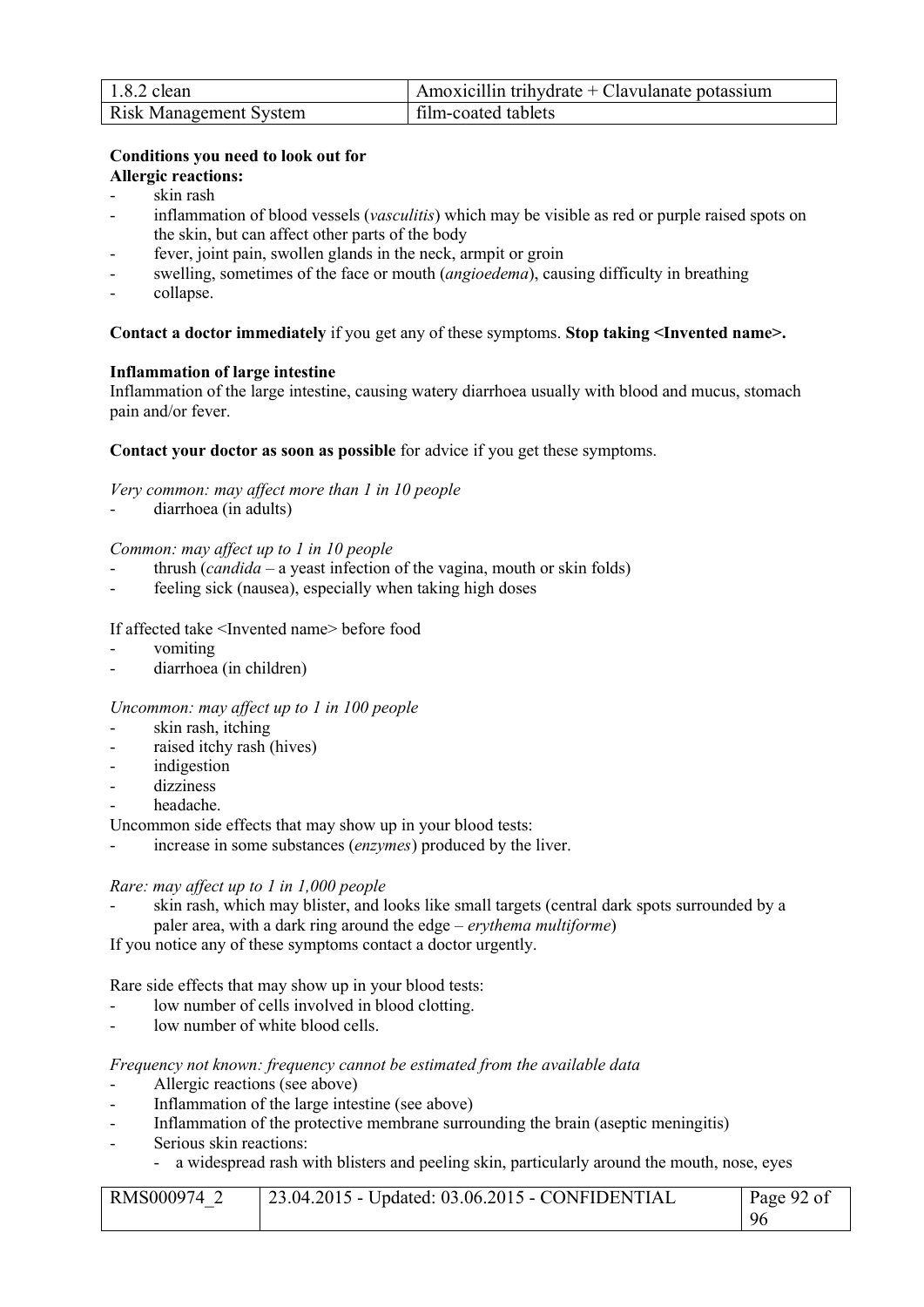| $1.8.2$ clean                 | $\Delta$ Amoxicillin trihydrate + Clavulanate potassium |
|-------------------------------|---------------------------------------------------------|
| <b>Risk Management System</b> | film-coated tablets                                     |

and genitals (*Stevens-Johnson syndrome*), and a more severe form, causing extensive peeling of the skin (more than 30% of the body surface – *toxic epidermal necrolysis*)

- widespread red skin rash with small pus-containing blisters (*bullous exfoliative dermatitis*)
- a red, scaly rash with bumps under the skin and blisters (*exanthemous pustulosis*).

# **Contact a doctor immediately if you get any of these symptoms.**

- inflammation of the liver (*hepatitis)*
- jaundice, caused by increases in the blood of bilirubin (a substance produced in the liver) which may make your skin and whites of the eyes appear yellow
- inflammation of tubes in the kidney
- blood takes longer to clot
- hyperactivity
- convulsions (in people taking high doses of <Invented name> or who have kidney problems)
- black tongue which looks hairy
- stained teeth (in children), usually removed by brushing.

Side effects that may show up in your blood or urine tests:

- severe reduction in the number of white blood cells
- low number of red blood cells (*haemolytic anaemia*)
- crystals in urine.

### **Reporting of side effects**

If you get any side effects, talk to your doctor or pharmacist. This includes any possible side effects not listed in this leaflet. You can also report side effects directly via the national reporting system listed in Appendix V. By reporting side effects you can help provide more information on the safety of this medicine.

#### **5. How to store <Invented name>**

Keep this medicine out of the sight and reach of children.

Do not use this medicine after the expiry date which is stated on the packaging after EXP. The expiry date refers to the last day of that month.

*Before reconstitution*  Do not store above  $25^{\circ}$ C. Store in the original package in order to protect from moisture. *After reconstitution* Store in a refrigerator  $(2^{\circ}C - 8^{\circ}C)$ . After reconstitution, the product should be used within 7 days.

Do not throw away any medicines via wastewater or household waste. Ask your pharmacist how to throw away medicines you no longer use. These measures will help protect the environment.

#### **6. Contents of the pack and other information**

#### **What <Invented name> contains**

The active substances are amoxicillin and clavulanic acid. 5 ml of suspension contains 400 mg amoxicillin (as amoxicillin trihydrate) and 57 mg clavulanic acid (as potassium clavulanate). 1 ml of suspension contains 80 mg amoxicillin (as amoxicillin trihydrate) and 11.4 mg clavulanic acid (as potassium clavulanate).

| RMS000974 2 | $\vert$ 23.04.2015 - Updated: 03.06.2015 - CONFIDENTIAL | Page 93 of |
|-------------|---------------------------------------------------------|------------|
|             |                                                         | 96         |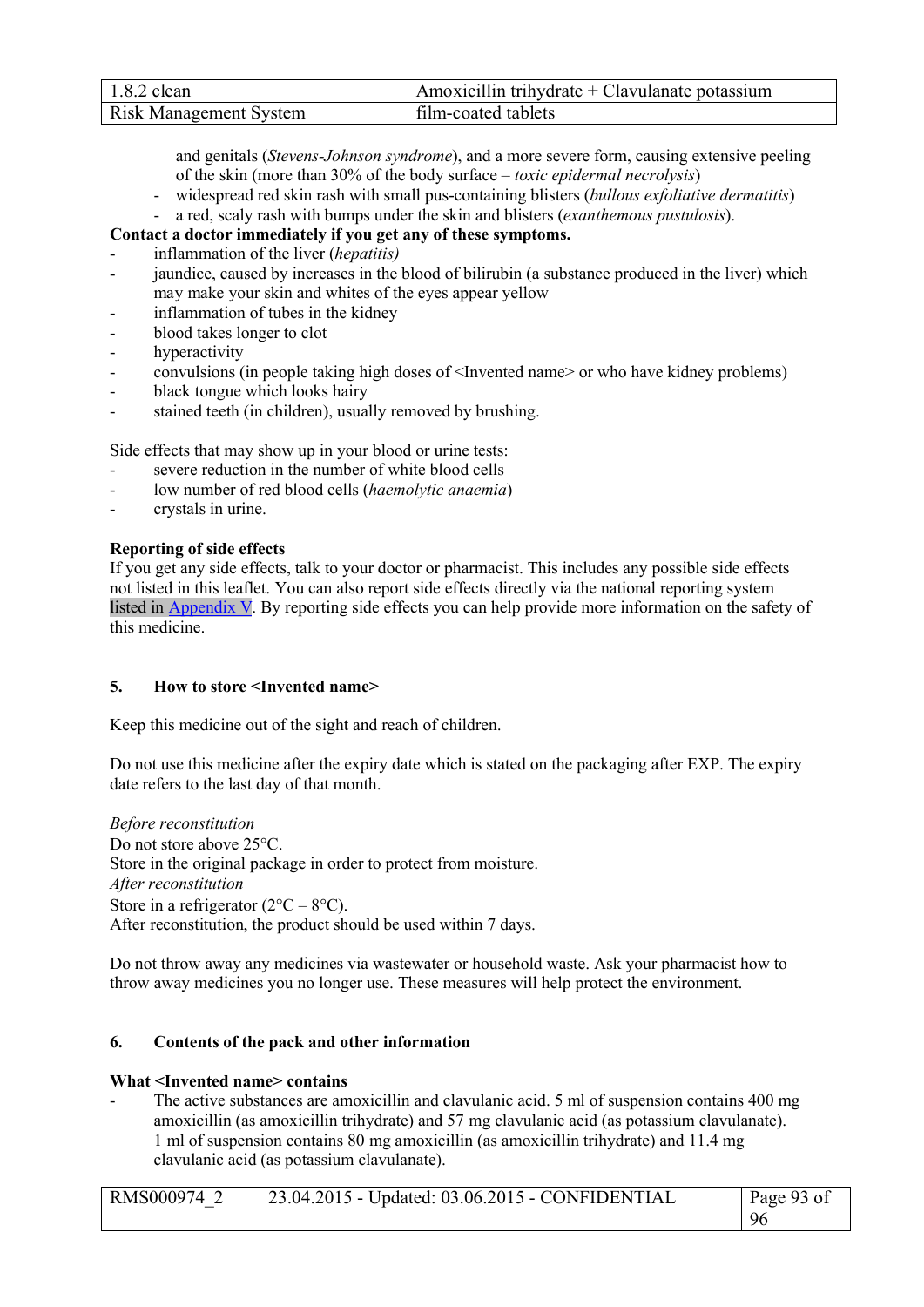| $1.8.2$ clean                 | Amoxicillin trihydrate + Clavulanate potassium |
|-------------------------------|------------------------------------------------|
| <b>Risk Management System</b> | film-coated tablets                            |

The other ingredients (excipients) are silicon dioxide (E551), colloidal anhydrous silica (E551), aspartame (E951), succinic acid (E363), xanthan gum (E415), hypromellose (E464), raspberry flavour, orange flavour and golden caramel.

### **What <Invented name> looks like and contents of the pack**

White to off-white powder which on reconstitution with water gives white to off-white suspension with fruity aromatic odor.

<Invented name> is available in boxes of 6 g, 12 g, 14 g or 20 g of powder for reconstitution of 30 ml, 60 ml, 70 ml or 100 ml of oral suspension, respectively, in HDPE bottles. The bottles have a marking for level of reconstitution. Packs are supplied with a 5 ml polystyrene oral syringe graduated from 0.5 ml to 5 ml in 0.5 ml increments.

Not all pack sizes may be marketed.

### **Marketing Authorisation Holder**

KRKA, d.d., Novo mesto, Šmarješka cesta 6, 8501 Novo mesto, Slovenia

#### **Manufacturer**

[To be completed nationally]

### **This medicinal product is authorised in the Member States of the EEA under the following names:**

| [ To be completed nationally] |  |
|-------------------------------|--|
|                               |  |
|                               |  |
|                               |  |

**This leaflet was last revised in** [To be completed nationally]

#### **Advice/medical education**

Antibiotics are used to treat infections caused by bacteria. They have no effect against infections caused by viruses.

Sometimes an infection caused by bacteria does not respond to a course of an antibiotic. One of the commonest reasons for this to occur is because the bacteria causing the infection are resistant to the antibiotic that is being taken. This means that they can survive and even multiply despite the antibiotic.

Bacteria can become resistant to antibiotics for many reasons. Using antibiotics carefully can help to reduce the chance of bacteria becoming resistant to them.

When your doctor prescribes a course of an antibiotic it is intended to treat only your current illness. Paying attention to the following advice will help prevent the emergence of resistant bacteria that could stop the antibiotic working.

- 1. It is very important that you take the antibiotic at the right dose, at the right times and for the right number of days. Check with your doctor or pharmacist if you are not sure.
- 2. Do not take an antibiotic unless it has been prescribed specifically for you and only for the infection it was prescribed.

| RMS000974 2 | <sup>1</sup> 23.04.2015 - Updated: 03.06.2015 - CONFIDENTIAL | Page 94 of |
|-------------|--------------------------------------------------------------|------------|
|             |                                                              | 96         |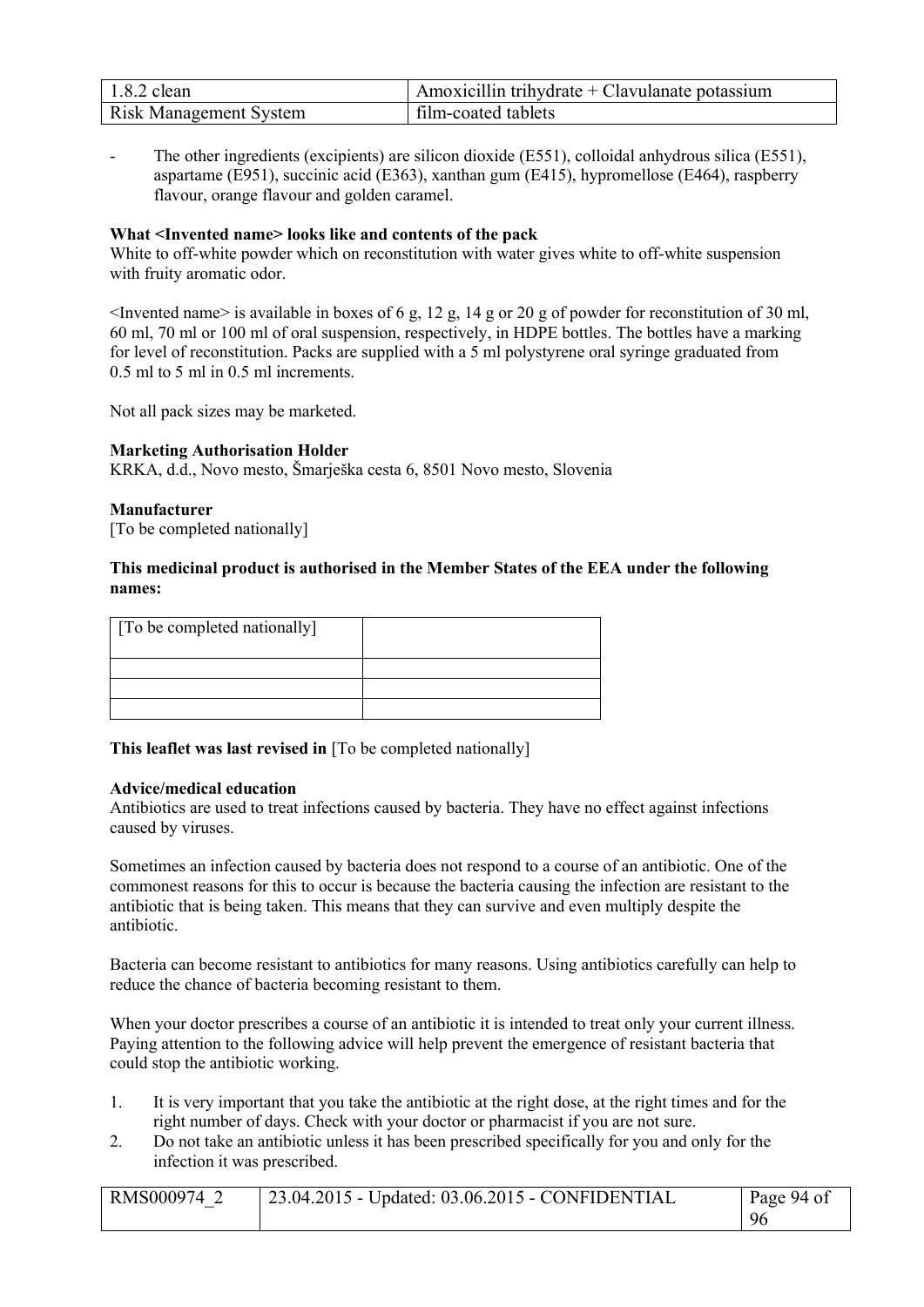| $1.8.2$ clean                 | Amoxicillin trihydrate + Clavulanate potassium |
|-------------------------------|------------------------------------------------|
| <b>Risk Management System</b> | film-coated tablets                            |

- 3. Do not take antibiotics that have been prescribed for other people even if they had an infection that was similar to yours.
- 4. Do not give antibiotics prescribed for you to other people.

**ANNEX 3 Worldwide marketing status by country**

**Not applicable**

**ANNEX 4 Synopsis of clinical trial programme Not applicable**

**ANNEX 5 Synopsis of pharmacoepidemiological study programme Not applicable**

**ANNEX 6 Protocols for proposed and on-going studies in Part III Not applicable**

**ANNEX 7 Specific adverse event follow-up forms Not applicable**

**ANNEX 8 Protocols for studies in Part IV Not applicable**

**ANNEX 9 Synopsis of newly available study reports in Parts III-IV Not applicable**

**ANNEX 10 Details of proposed additional risk minimisation activities Not applicable**

**ANNEX 11 Mock up examples Not applicable**

# **ANNEX 12 Other supporting data - Literature references**

| RMS000974 | 23.04.2015 - Updated: 03.06.2015 - CONFIDENTIAL | Page 95 of |
|-----------|-------------------------------------------------|------------|
|           |                                                 | -96        |

<sup>5.</sup> If you have any antibiotic left over when you have taken the course as prescribed you should take the remainder to a pharmacy for appropriate disposal.